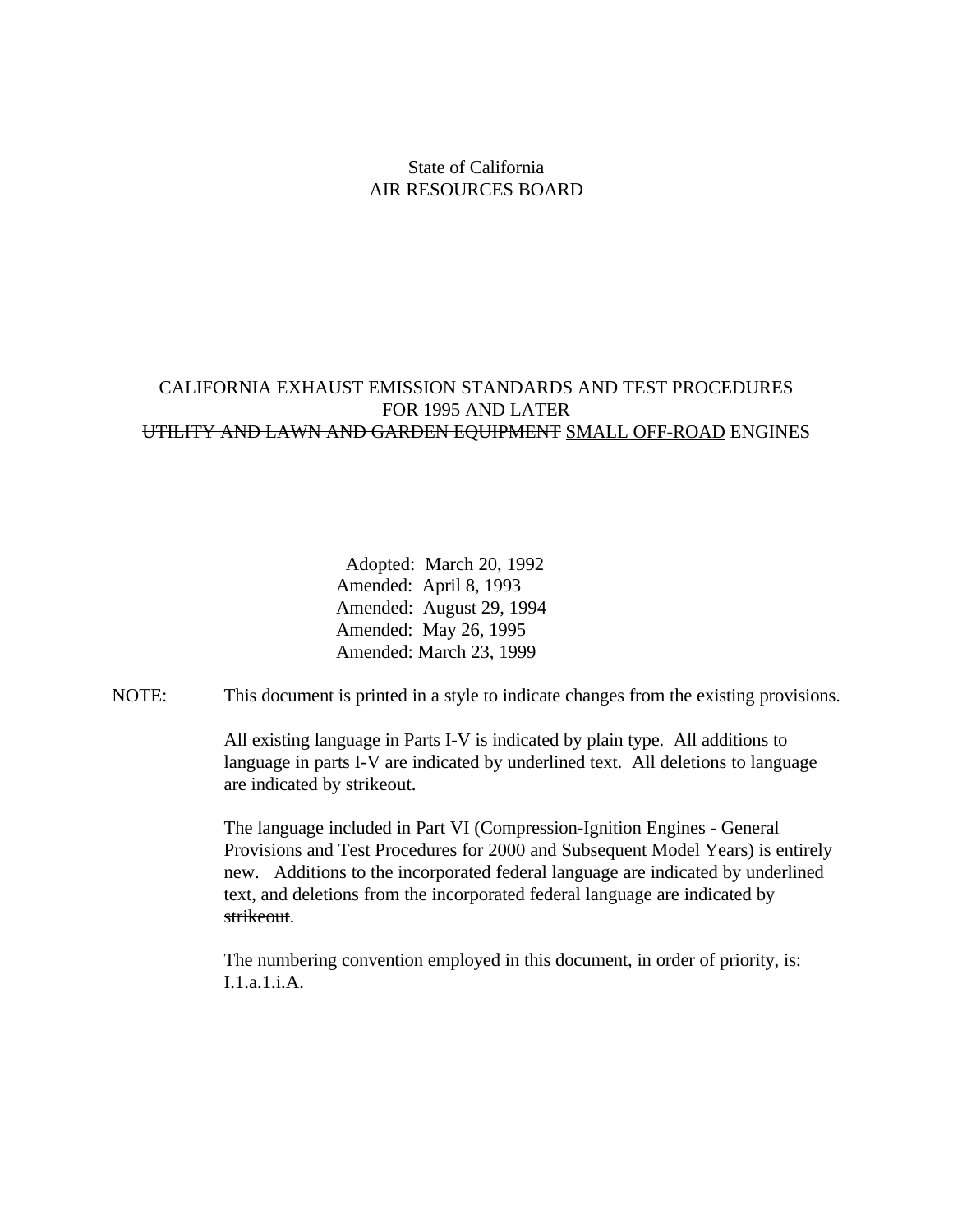| <b>Section</b> | Page                                                                                                                               |
|----------------|------------------------------------------------------------------------------------------------------------------------------------|
| Part I.        | Emission Regulations for 1995 and Later New Lawn and Garden and Utility<br>Equipment Small Off-Road Engines, General Provisions. 1 |
| 1.             |                                                                                                                                    |
| 2.             |                                                                                                                                    |
| 3.             |                                                                                                                                    |
| 4.             |                                                                                                                                    |
| 5.             |                                                                                                                                    |
| 6.             |                                                                                                                                    |
| 7.             |                                                                                                                                    |
| 8.             |                                                                                                                                    |
| 9.             | Exhaust Emission Standards For 1995 and Later Utility and Lawn and Garden Small Off-                                               |
| 10.            |                                                                                                                                    |
| 11.            |                                                                                                                                    |
| 12.            |                                                                                                                                    |
| 13.            |                                                                                                                                    |
| 14.            |                                                                                                                                    |
| 15.            |                                                                                                                                    |
| 16.            | Engine Displacement of Utility and Lawn and Garden Equipment Small Off-Road                                                        |
| 17.            |                                                                                                                                    |
| 18.            |                                                                                                                                    |

# TABLE OF CONTENTS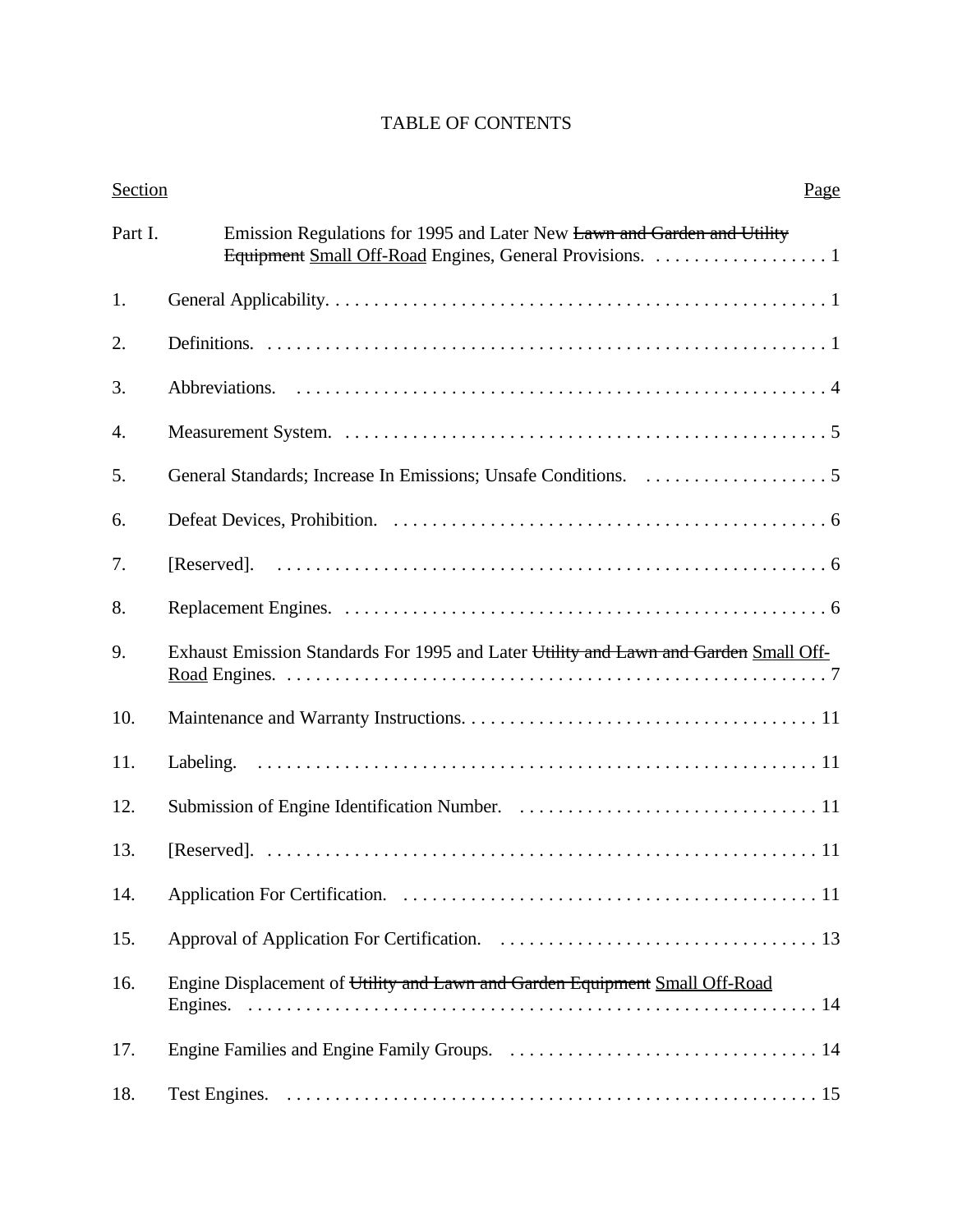| 19.         |                                                                                       |
|-------------|---------------------------------------------------------------------------------------|
| 20.         |                                                                                       |
| 21.         |                                                                                       |
| 22.         |                                                                                       |
| 23.         |                                                                                       |
| 24.         |                                                                                       |
| 25.         |                                                                                       |
| 26.         |                                                                                       |
| 27.         |                                                                                       |
| 28.         |                                                                                       |
| 29.         | Alternative Procedure For Notification of Additions and Changes.  24                  |
| 30.         |                                                                                       |
| 31.         |                                                                                       |
| 32.         |                                                                                       |
| 33.         |                                                                                       |
| Part II.    | Spark-Ignition Engines - Determination of Emissions Durability Level $\dots \dots$ 31 |
| 1.          |                                                                                       |
| 2.          |                                                                                       |
| 3.          |                                                                                       |
| Part H III. |                                                                                       |
| 1.          |                                                                                       |
| 2.          | Engine Test Setup; Exhaust Gas Analytical System; Engine Parameters. 33               |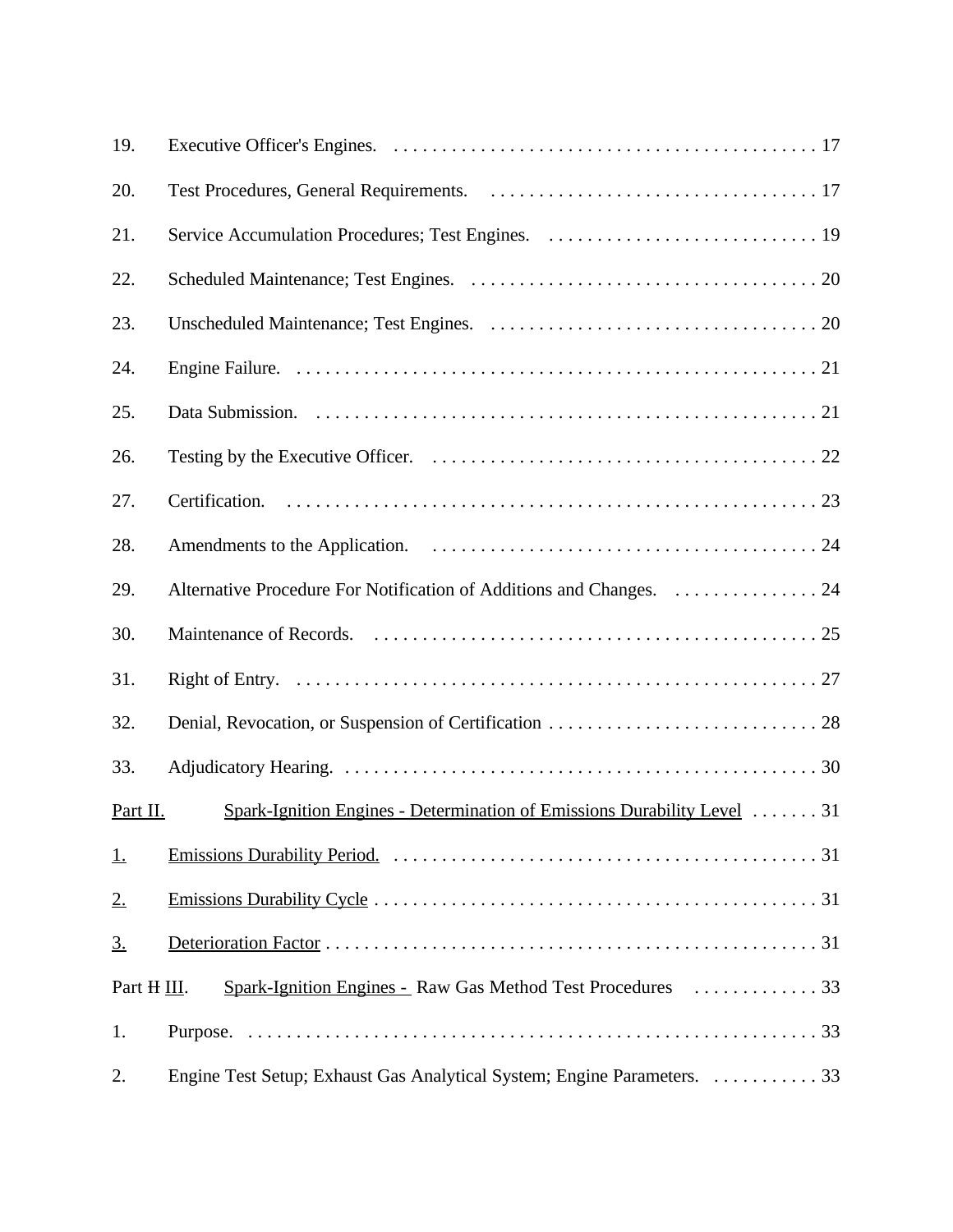| 3.             |                                                                       |
|----------------|-----------------------------------------------------------------------|
| 4.             |                                                                       |
| 5.             |                                                                       |
| 6.             |                                                                       |
| 7.             |                                                                       |
| 8.             |                                                                       |
| 9.             |                                                                       |
| 10.            |                                                                       |
| 11.            |                                                                       |
| 12.            |                                                                       |
| 13.            |                                                                       |
| 14.            |                                                                       |
|                |                                                                       |
|                |                                                                       |
|                |                                                                       |
| Part $HH IN$ . | Spark-Ignition Engines - Constant Volume Sampling Test Procedures  64 |
| 1.             | [Reserved].                                                           |
| 2.             |                                                                       |
| 3.             |                                                                       |
| 4.             |                                                                       |
| 5.             |                                                                       |
| 6.             | [Reserved].                                                           |
| 7.             |                                                                       |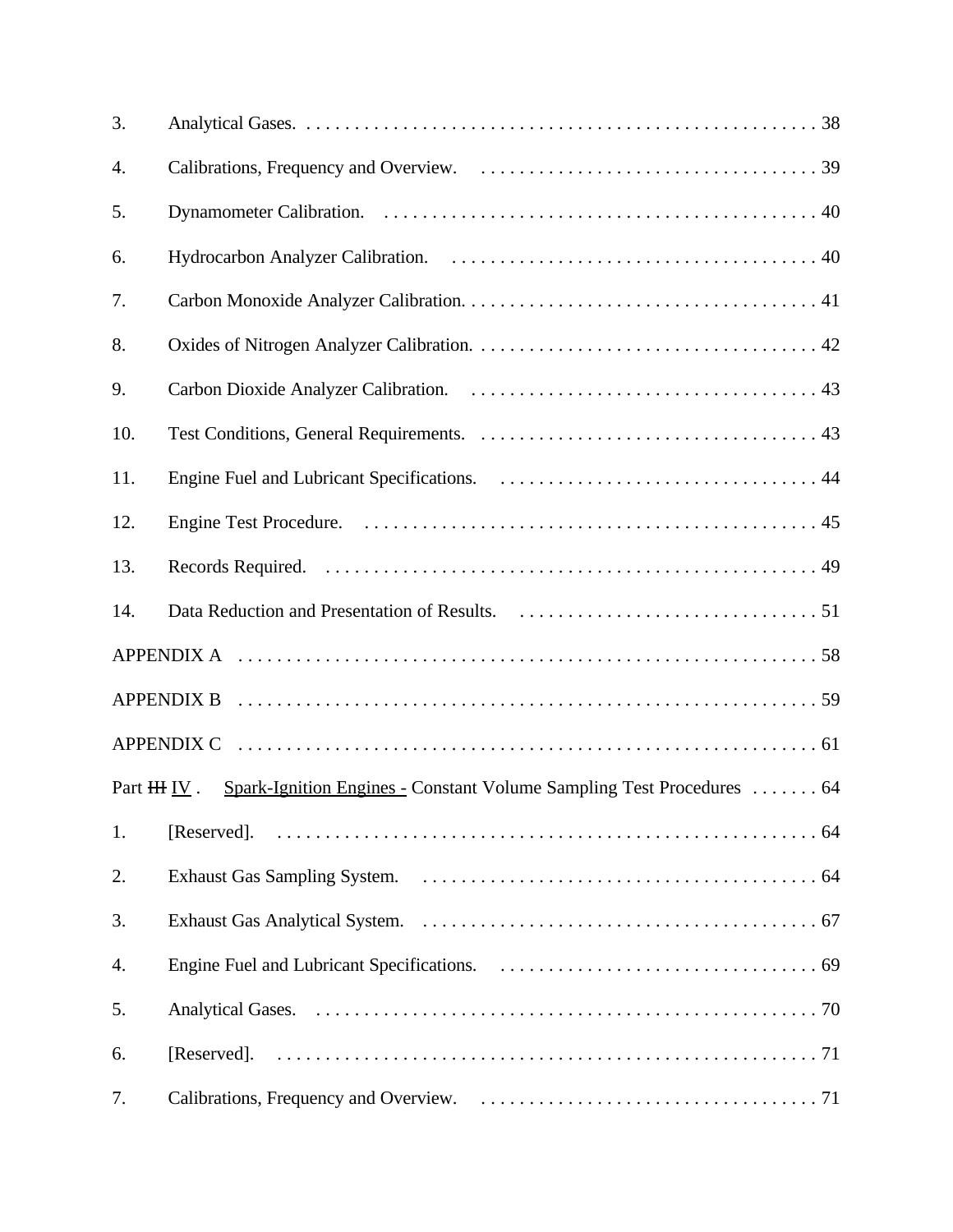| 8.         |  |
|------------|--|
| 9.         |  |
| 10.        |  |
| 11.        |  |
| 12.        |  |
| 13.        |  |
| 14.        |  |
| 15.        |  |
| 16.        |  |
| 17.        |  |
| 18.        |  |
| 19.        |  |
| 20.        |  |
| 21.        |  |
| 22.        |  |
| 23.        |  |
| 24.        |  |
| 25.        |  |
| 26.        |  |
| 27.        |  |
| Part HV V. |  |
| 1.         |  |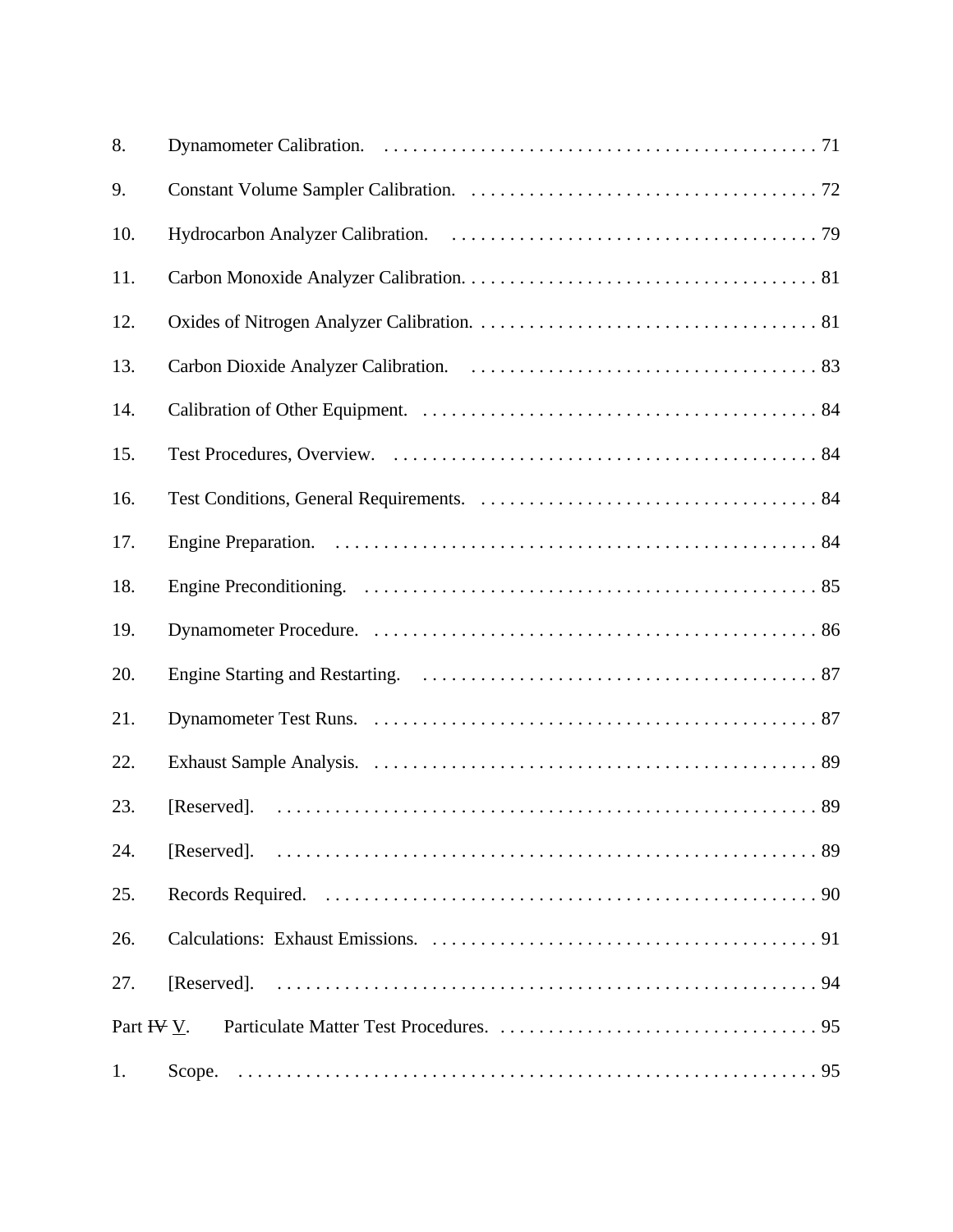| 2.       |                                                                                       |
|----------|---------------------------------------------------------------------------------------|
| 3.       |                                                                                       |
| 4.       |                                                                                       |
| 5.       |                                                                                       |
| 6.       |                                                                                       |
| 7.       |                                                                                       |
| 8.       |                                                                                       |
| 9.       |                                                                                       |
| 10.      |                                                                                       |
| 11.      |                                                                                       |
| 12.      | Data Evaluation for Gaseous Emissions and Particulate Emissions. 96                   |
| 13.      |                                                                                       |
| 14.      |                                                                                       |
| 15.      |                                                                                       |
| 16.      |                                                                                       |
| 17.      |                                                                                       |
| Part VI. | <u>Compression-Ignition Engines - General Provisions and Test Procedures for 2000</u> |
|          |                                                                                       |
|          |                                                                                       |
|          |                                                                                       |
|          |                                                                                       |
|          |                                                                                       |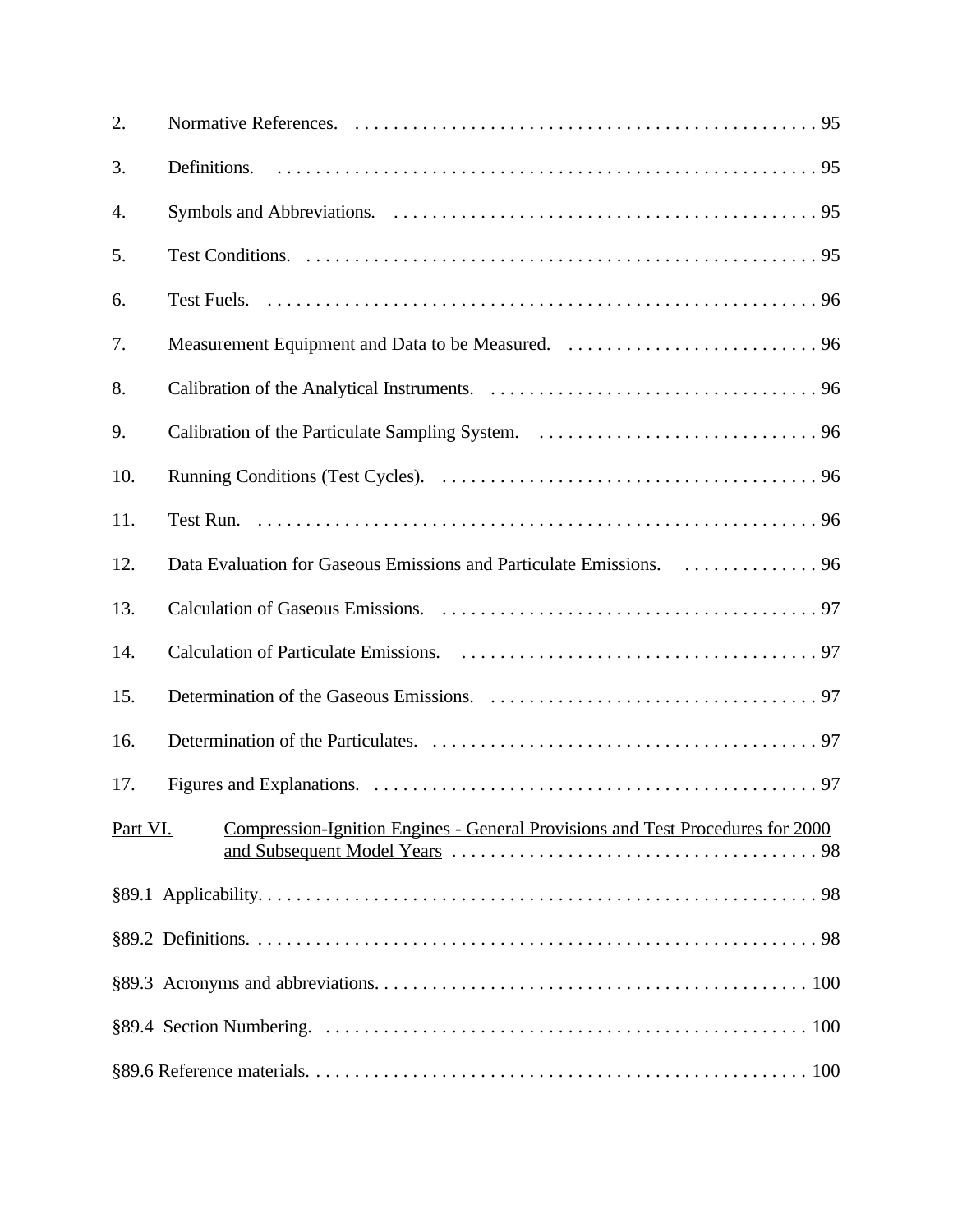|                | §89.109=96 Maintenance instructions and minimum allowable maintenance intervals 105         |
|----------------|---------------------------------------------------------------------------------------------|
|                |                                                                                             |
|                | §89.112=96 Oxides of nitrogen, carbon monoxide, hydrocarbon, and particulate matter exhaust |
|                |                                                                                             |
|                |                                                                                             |
|                |                                                                                             |
|                |                                                                                             |
|                |                                                                                             |
|                |                                                                                             |
|                |                                                                                             |
|                |                                                                                             |
|                |                                                                                             |
|                |                                                                                             |
|                |                                                                                             |
|                |                                                                                             |
|                |                                                                                             |
|                |                                                                                             |
| $§89.212 = 96$ |                                                                                             |
|                |                                                                                             |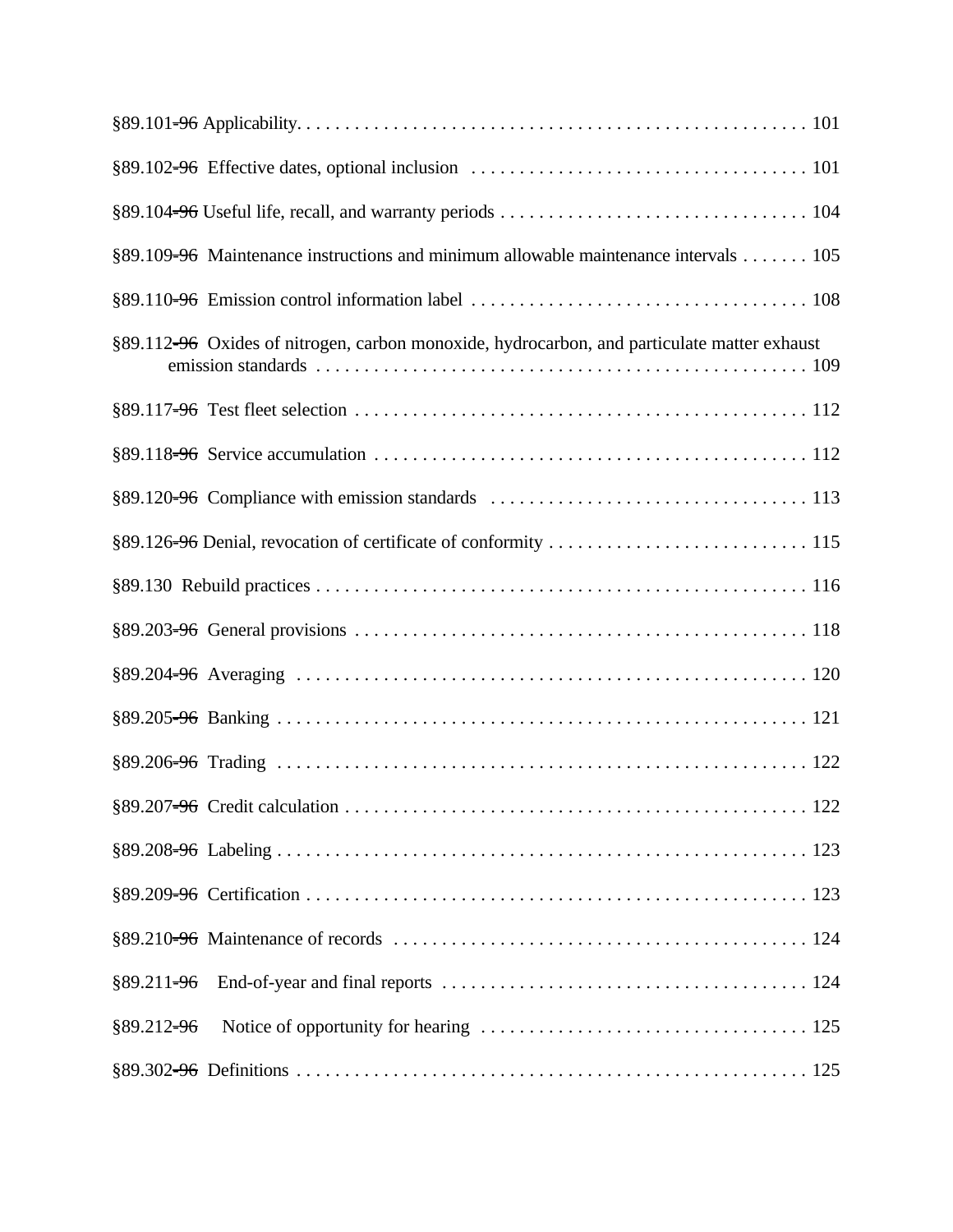89.906<del>-96</del> Manufacturer-owned exemption and precertification exemption. . . . . . . . . . . . . . 128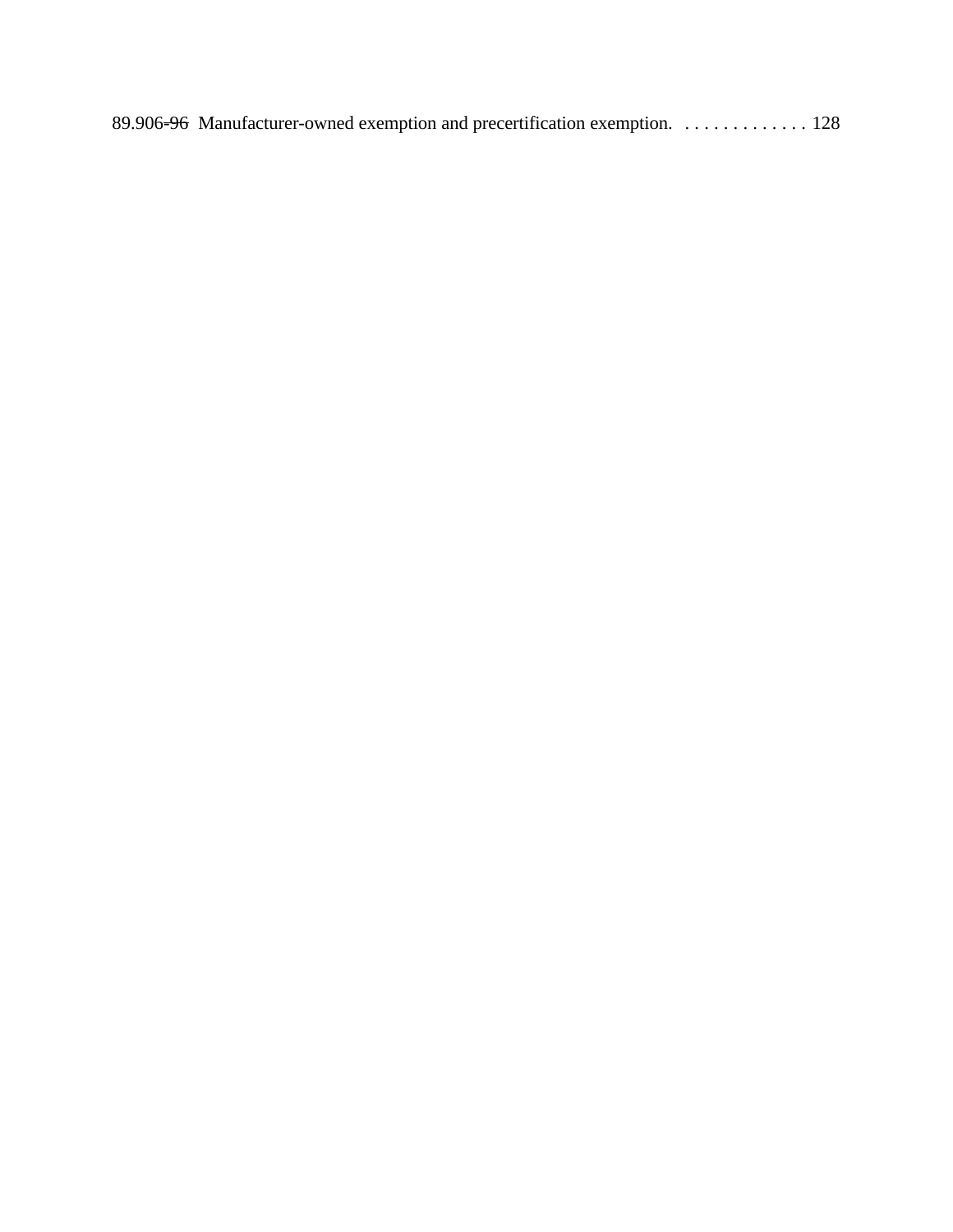#### CALIFORNIA EXHAUST EMISSION STANDARDS AND TEST PROCEDURES FOR 1995 AND LATER UTILITY AND LAWN AND GARDEN EQUIPMENT SMALL OFF-ROAD ENGINES

## Part I. Emission Regulations for 1995 and Later New Lawn and Garden and Utility Equipment Small Off-Road Engines, General Provisions.

## 1. General Applicability.

(a) Parts I-V of  $F$  these provisions shall be applicable apply to utility and lawn and garden spark-ignition small off-road engines produced on or after January 1, 1995, and any utility and lawn and garden equipment which that uses such engines produced on or after January 1, 1995. Parts I-V of these provisions apply to compression-ignition small off-road engines produced on or after January 1, 1995 and prior to the 2000 model year, and any equipment that uses such engines produced on or after January 1, 1995 and prior to the 2000 model year. Parts I and VI of these provisions apply to compression-ignition engines produced during the 2000 and later model years, and any equipment that uses such engines produced during the 2000 and later model years. These provisions do not apply to all engines and equipment that fall within the scope of the preemption of Section  $209(e)(1)(A)$  of the Federal Clean Air Act, as amended, and as defined by regulation of the Environmental Protection Agency.

for introduction into commerce in, or imported into California and that which is subject to any of Order issued pursuant to these provisions Article 1, Chapter 9, Title 13, California Code of (b) Every new utility and lawn and garden equipment small off-road engine that is manufactured for sale, sold, offered for sale, introduced or delivered or imported into California the standards prescribed in these provisions herein is required to be covered by an Executive Regulations.

2. Definitions.

The definitions in Section 2401, Chapter 9, Title 13 of the California Code of Regulations apply with the following additions:

"Basic Engine" means an engine manufacturer's unique combination of engine displacement, number of cylinders, fuel system, emission control system and other engine and emission control system characteristics specified by the Executive Officer.

"Class", see Section 9.

"Complete Engine Assembly" or "Engine Configuration" is an assembly of a basic engine and all of the specific applicable components (e.g., air inlet, fuel and exhaust systems, etc.) and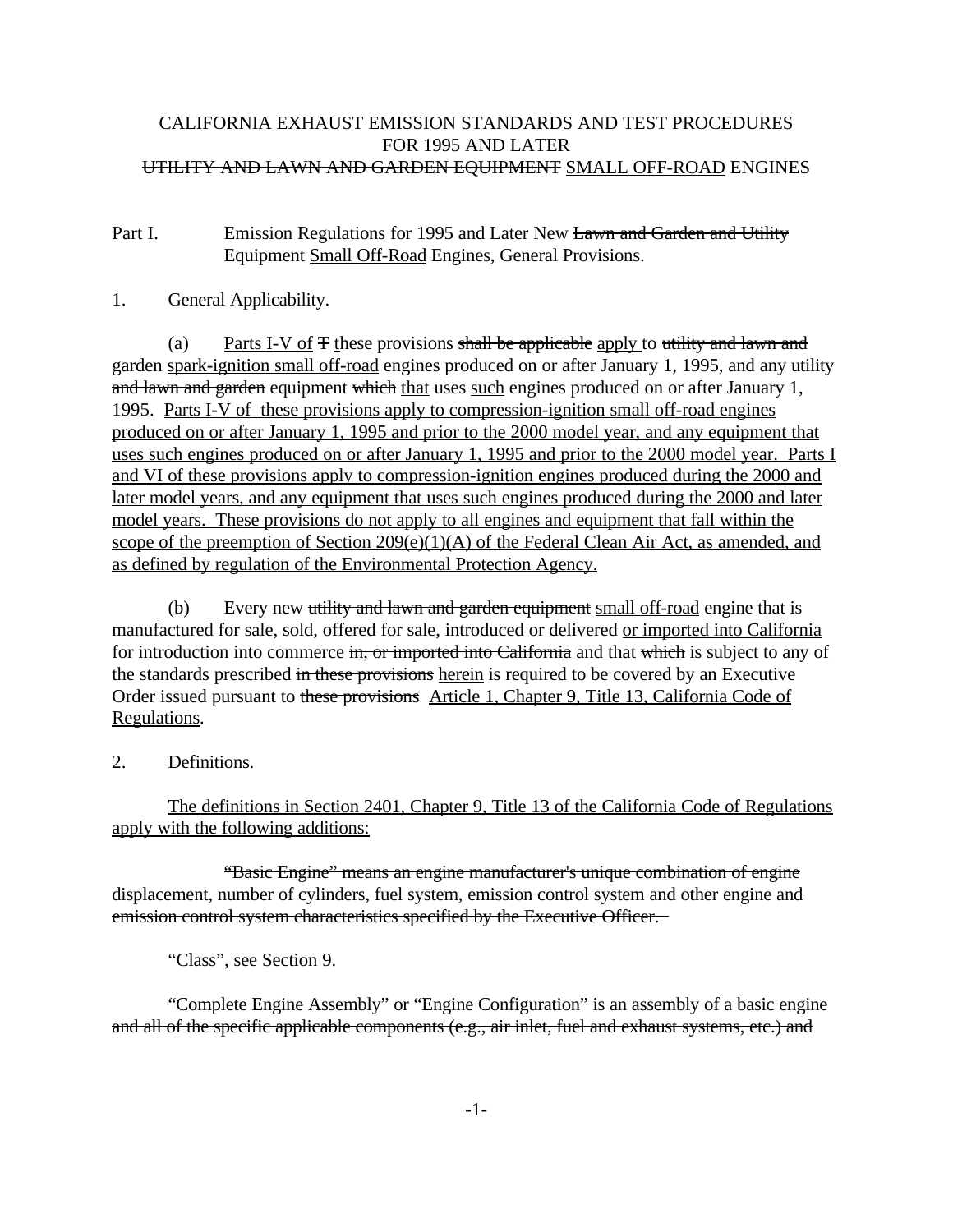calibrations (e.g., carburetor jet size, valve timing, etc.) in order that the assembly can be installed into a new unit of equipment.

"Crankcase Emissions" means airborne substances emitted into the atmosphere from any portion of the engine crankcase ventilation or lubrication system.

"Displacement", and "Displacement Class", see Section 16.

 modification which controls or causes the reduction of substances emitted from an engine. "Emission Control System" includes any component, group of components, or engine

 "Engine Family" is a subclass of a basic engine based on similar emission characteristics. The engine family is the grouping of engines that is used for the purposes of certification, and is determined in accordance with Section 17.

 "Engine Family Group" means a collection of similar diesel-cycle engine families used for the purpose of engine certification, and determined in accordance with Section 17(d).

"Engine Family Name" means a multi-character alphanumeric sequence that represents certain specific and general information about an engine family.

"Engine-Displacement-System Combination" or "Engine Family-Displacement-Emission Control System Combination" is a subclass of an engine family based on engine displacement and specific emission control system components, and is used for purposes of test engine selection.

"Engine Model" or "Engine Code" is a subclass of an engine-displacement-system combination on the basis of the engine calibration (e.g., carburetor jet size, valve timing, etc), and other parameters that may be designated by the Executive Officer.

"Executive Order" means an order issued by the Executive Officer certifying engines for sale in California.

"Exhaust Emissions" means substances emitted to the atmosphere from any opening downstream from the exhaust port of an off-highway vehicle.

"Fuel System" means the combination of any of the following components: fuel tank, fuel pump, fuel lines, oil injection metering system, carburetor or fuel injection components, or all fuel system vents.

"Gross Power" means the power measured at the engine crankshaft (or equivalent) and produced by an engine that is equipped with only the accessories that are necessary for engine operation.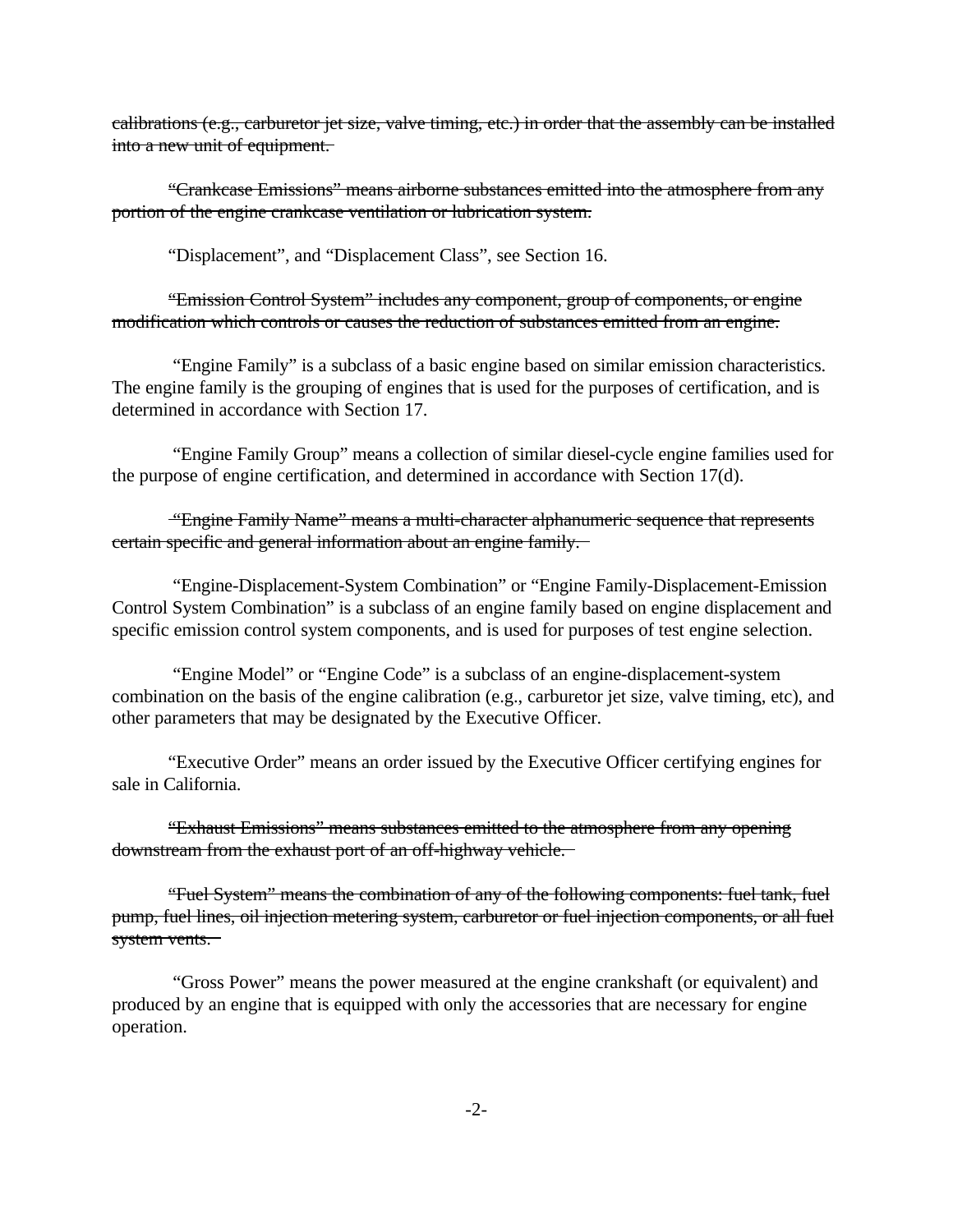"Hang-up" means the situation whereby hydrocarbon molecules are absorbed, condensed, or otherwise removed from the sample flow prior to the instrument detector; and any subsequent desorption of the molecules into the sample flow when such molecules are assumed to be absent.

#### "Horizontal-shaft engine" means any engine that is designed to operate with the axis of the crankshaft in a horizontal position.

"Intermediate Speed" means eighty-five (85) percent of rated speed.

"Incomplete Engine Assembly" is a basic engine assembly that does not include all of the components necessary for designation as a complete engine assembly, and is marketed in order to be a part of, and assembled into, a new unit of equipment.

"Lawn and Garden and Utility Engines" or "Lawn and Garden and Utility Engines and Equipment" or "Engines" are identified as: small two-stroke and four-stroke, air-cooled, liquid-cooled, gasoline and diesel and alternate fuel powered engines under 25 horsepower (18.6 kW). They are designed for powering lawn, garden and turf maintenance implements and timber operations equipment; for generating electricity; and for pumping fluids. They are designed to be used in, but not limited to use in, the following applications: walk-behind mowers, riding mowers/lawn tractors, garden tractors, snow blowers, edge trimmers, string trimmers, blowers, vacuums, tillers, chain saws, pumps, generators, compressors, shredders, grinders, welding machines, stump beaters, vibrators/finishers, portable saw mills and refrigeration units, and other miscellaneous applications. All engines and equipment that fall within the scope of the preemption of Section 209(e)(1)(A) of the Federal Clean Air Act, as amended, and as defined by regulation of the Environmental Protection Agency, are specifically not included within this category.

 and Lawn and Garden Equipment, Off-Road Motorcycles, and Off-Highway Vehicles. "Off-Road Vehicle " means any non-stationary device, powered by an internal combustion engine or motor, used primarily off the highways to propel, move, or draw persons or property including any device propelled, moved, or drawn exclusively by human power, and used in any of the following applications: Marine Vessels, Construction/Farm Equipment, Locomotives, Utility

 "Oxides of Nitrogen" means the sum of the nitric oxide and nitrogen dioxide contained in a gas sample as if the nitric oxide were in the form of nitrogen dioxide.

"Rated Power" means the maximum brake power output (horsepower and kilowatt) of an engine as specified by an engine manufacturer.

manufacturer specifies the maximum rated power of an engine. that corresponds to the rated engine speed that corresponds to the maximum power output of an engine.<br>-3-"Rated Speed" means the engine speed (revolutions per minute [rpm]) at which the power output of an engine as specified by an engine manufacturer; or, when not so specified, the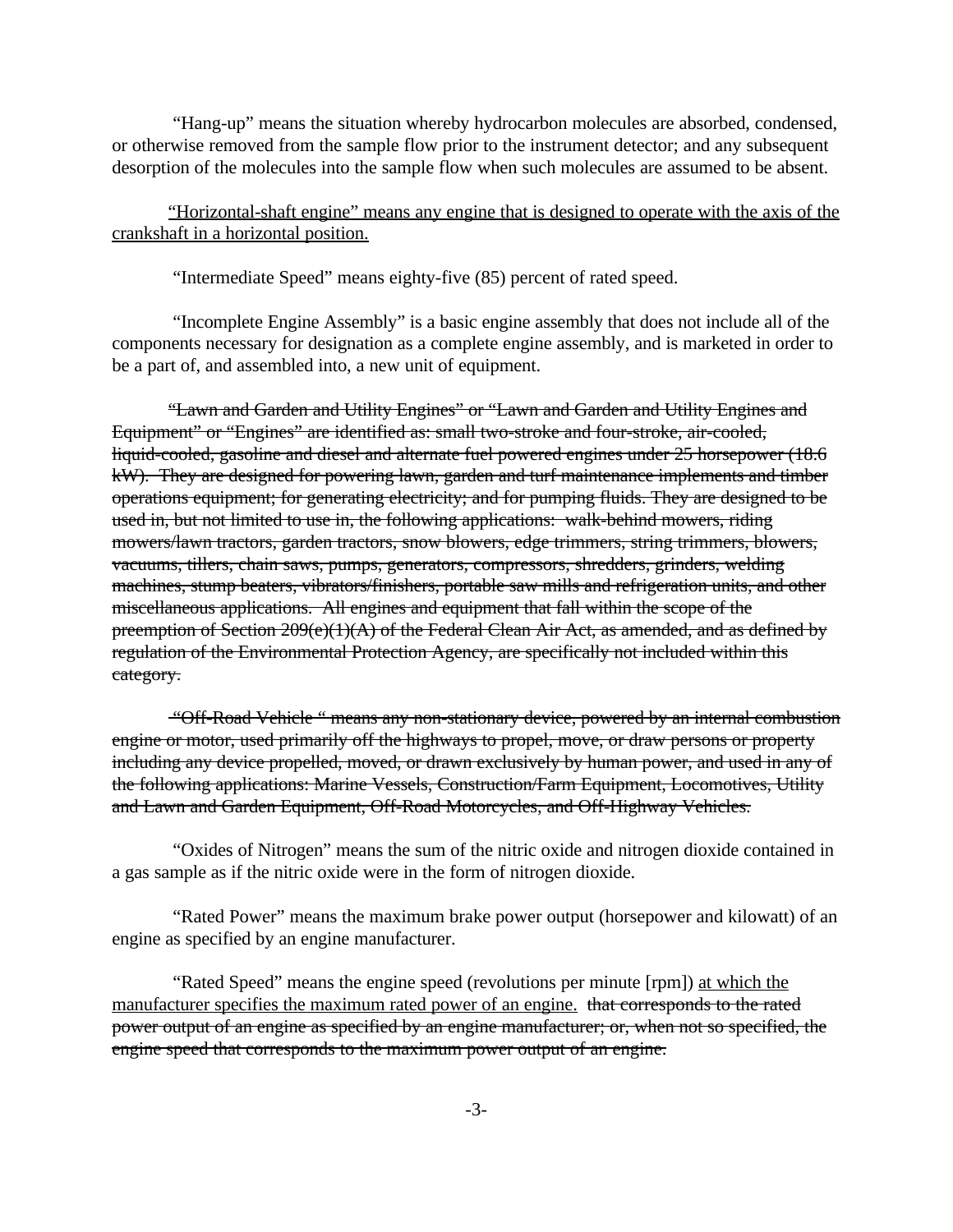"Span gas" means a gas of known concentration which that is used routinely to set the output level of any analyzer.

"Special Tool" means a tool or fixture specified by an engine manufacturer that is intended to perform only a specific function with respect to an engine; and the effective usage of the tool or fixture requires special expertise.

"Ultimate Purchaser" means, with respect to any new utility and lawn and garden equipment or engines used in such equipment, the first person who in good faith purchases a new utility and lawn and garden equipment or engine used in such equipment for purposes other than resale.

"Unscheduled Maintenance" means any inspection, adjustment, repair, removal, disassembly, cleaning, or replacement of components or systems which is performed to correct or diagnose an engine or engine part failure which was not anticipated.

"Useful Life" is defined for all utility and lawn and garden equipment engines to be  $2$ years.

"Vertical-shaft engine" means any engine that is designed to operate with the axis of the crankshaft in a vertical position.

3. Abbreviations.

ARB- California Air Resources Board. Bhp- Brake-horsepower. Bhp-hr- Brake horsepower-hour. C- Celsius. cc- Cubic centimeter(s). cfm- Cubic feet per minute. cfh- Cubic feet per hour. cm- Centimeter(s). CO- Carbon monoxide. CO<sub>2</sub> - Carbon Dioxide. Conc- Concentration. cu.- Cubic. CVS- Constant Volume Sample. EGR- Exhaust gas recirculation. EP- End point. F- Fahrenheit. FEL - Family Emission Level g- Gram(s). h- hour.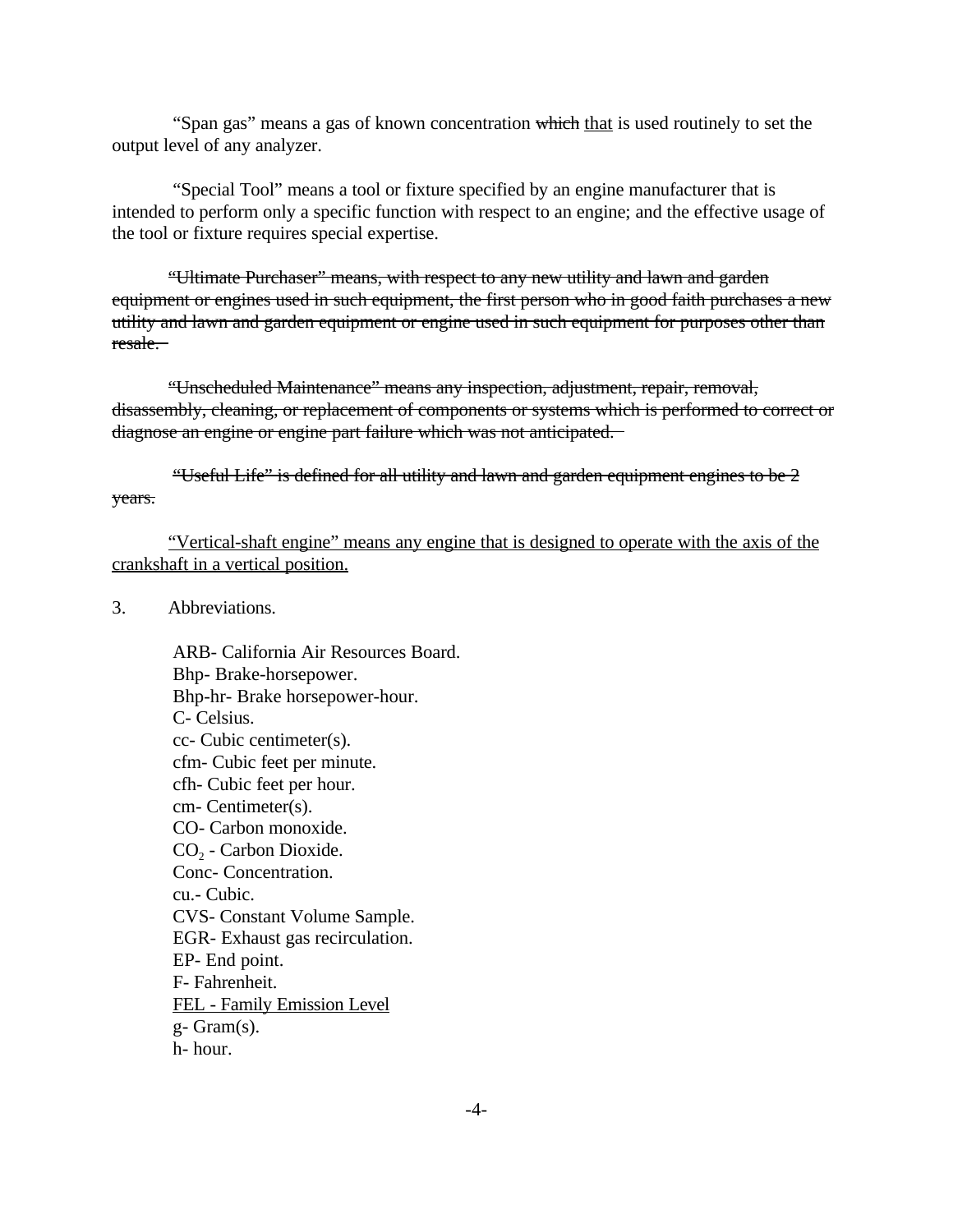HC- Hydrocarbon(s). Hg- Mercury. Hp- Horsepower.  $H<sub>2</sub>O-Water.$  in.- Inch(es) K- Kelvin. kg- Kilogram(s). km- Kilometer(s). kPa- Kilopascals. kW - kilowatt kW-hr - kilowatt-hour lb- Pound(s). m- meter(s). mph- Miles per hour. mm- Millimeter(s). N - Newton. N**2** - Nitrogen.  $N\overline{O}_x$  - Oxides of nitrogen. No.- Number.  $O<sub>2</sub>$  - Oxygen. Pa- Pascals. Pb- Lead. PM- Particulate ppm- Parts per million by volume. psi- Pounds per square inch. psig- Pounds per square inch gauge. R- Rankine. rpm- Revolutions per minute. wt- Weight.  $\degree$  - Degree(s). %- Percent.

4. Measurement System.

 $(a)$  These provisions utilize the International System of Units (SI); English units are indicated for convenience. The exhaust emission standard is an exception; it is specified by units of horsepower instead of kilowatt.

5. General Standards; Increase In Emissions; Unsafe Conditions.

(a) Any emission control system installed on or incorporated in a new utility and lawn and garden equipment small off-road engine to enable such an equipment engine to conform to standards imposed by these provisions: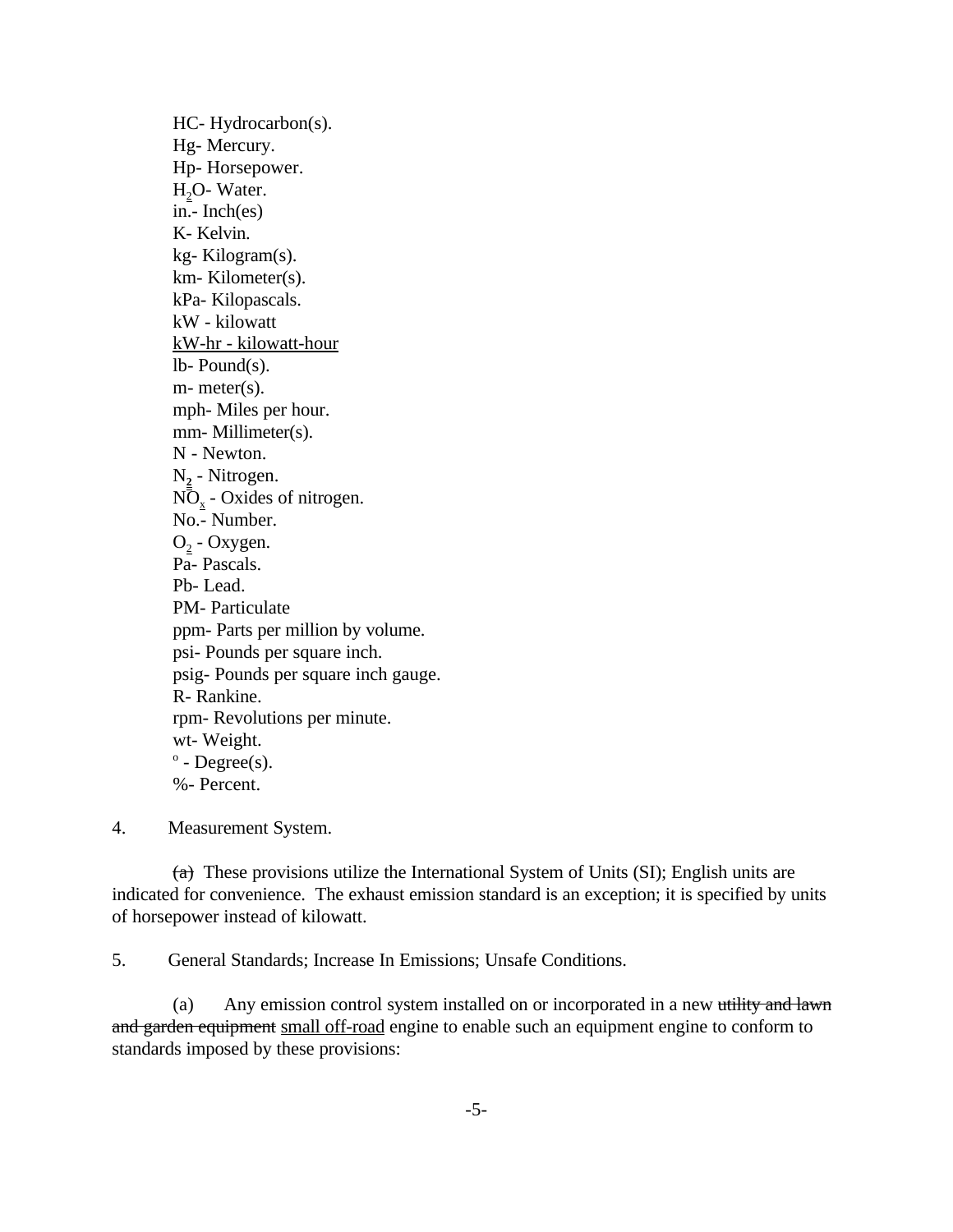(1) Shall Must not in its operation or function cause the emission into the ambient air of any noxious or toxic substances that would not be emitted in the operation of such engine without such emission control system, except as specifically permitted by regulation; and,

(2) Shall Must not in its operation, function, malfunction result in any unsafe condition endangering the equipment, its user(s), or persons or property in close proximity to the equipment.

(b) Every manufacturer of new utility and lawn and garden small off-road engines subject to any of the standards imposed by these provisions shall must test, or cause to be tested, engines in accordance with good engineering practice to ascertain that such test engines will meet the requirements of this Section for the useful life of the engine.

6. Defeat Devices, Prohibition.

(a) No utility and lawn and garden equipment small off-road engine shall may be equipped with a defeat device.

(b) Defeat device means any element of design which that:

(1) Senses temperature, engine RPM, manifold vacuum, or any other parameter for the purpose of activating, modulating, delaying or deactivating the operation of any part of the emission control system; and,

(2) Reduces the effectiveness of the emission control system under conditions which that may reasonably be expected to be encountered in normal equipment operation and use, unless:

(i) Such conditions are substantially included in the test procedure; or,

(ii) The need for the device is justified in terms of protecting the utility and lawn and garden equipment small off-road engine against damage or accident; or,

(iii) The device does not go beyond the requirements of engine starting or warm-up.

7. [Reserved].

8. Replacement Engines.

(a) No new engines below 225 cc shall may be produced for sale to replace pre-1995 model equipment after January 1, 1999, unless such new those engines comply with the 1995 model emission standards.

(b) (1) A new small off-road engine equal to or greater than 225 cc, intended solely to replace an engine in a piece of off-road equipment that was originally produced with an engine manufactured prior to the applicable implementation date as described in paragraph (b), shall not be subject to the emissions requirements of paragraph (b) provided that: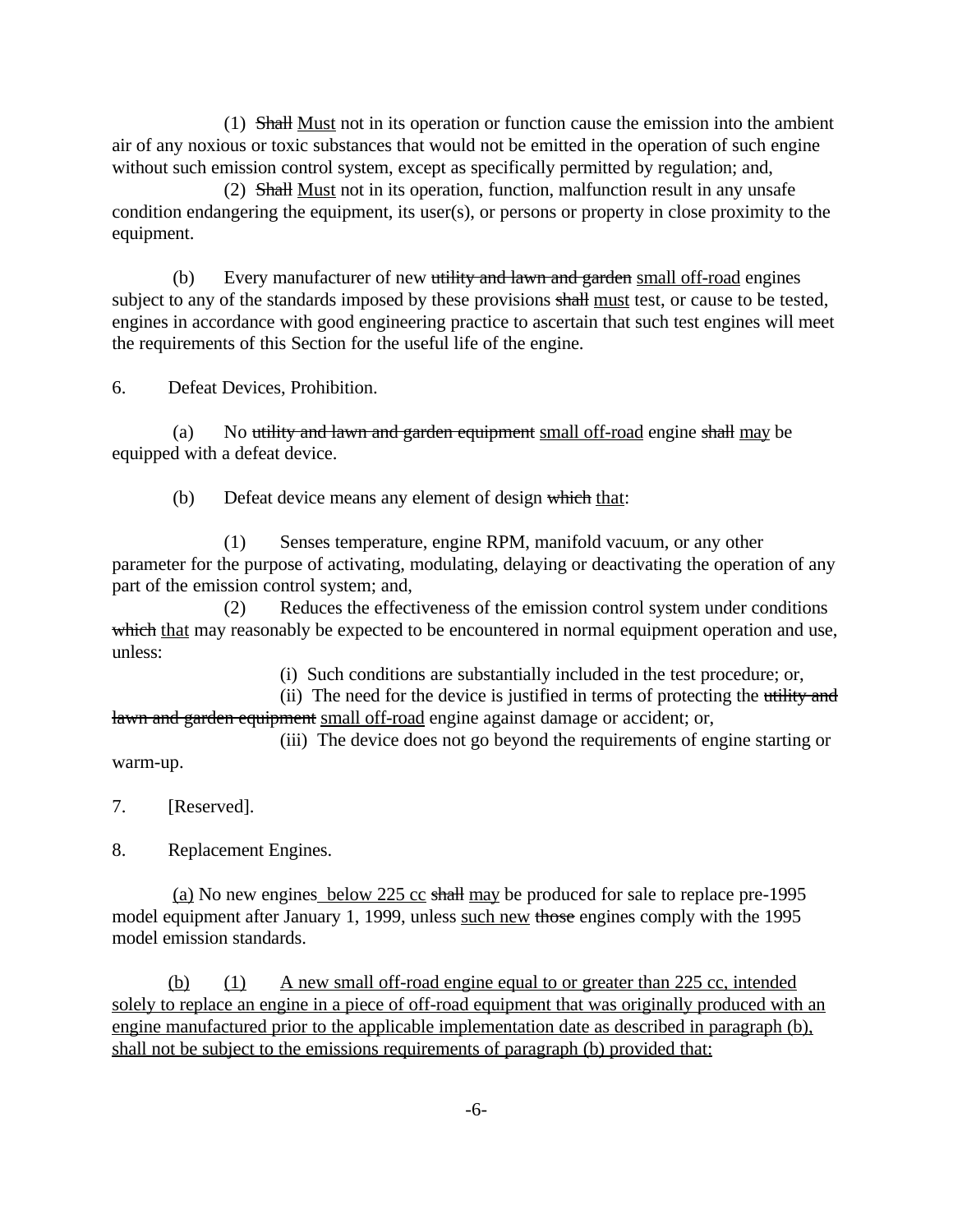(i) The engine manufacturer has ascertained that no engine produced by itself or the manufacturer of the engine that is being replaced, if different, and certified to the requirements of this article, is available with the appropriate physical or performance characteristics to repower the equipment; and

(ii) Unless an alternative control mechanism is approved in advance by the Executive Officer, the engine manufacturer or its agent takes ownership and possession of the engine being replaced; and

(iii) The replacement engine is clearly labeled with the following language, or similar alternate language approved in advance by the Executive Officer:

THIS ENGINE DOES NOT COMPLY WITH CALIFORNIA OFF-ROAD OR ON-HIGHWAY EMISSION REQUIREMENTS. SALE OR INSTALLATION OF THIS ENGINE FOR ANY PURPOSE OTHER THAN AS A REPLACEMENT ENGINE IN AN OFF-ROAD VEHICLE OR PIECE OF OFF-ROAD EQUIPMENT WHOSE ORIGINAL ENGINE WAS NOT CERTIFIED IS A VIOLATION OF CALIFORNIA LAW SUBJECT TO CIVIL PENALTY.

(2) At the beginning of each model year, the manufacturer of replacement engines must provide, by engine model, an estimate of the number of replacement engines it expects to produce for California for that model year.

(3) At the conclusion of the model year, the manufacturer must provide, by engine model, the actual number of replacement engines produced for California during the model year, and a description of the physical or performance characteristics of those models that indicate that certified replacement engine(s) were not available as per paragraph (1) .

9. Exhaust Emission Standards For 1995 and Later Utility and Lawn and Garden Small Off-Road Engines.

(a) This section shall be applicable applies to utility and lawn and garden equipment small off-road engines produced on or after January 1, 1995.

(b) Exhaust emissions from utility and lawn and garden equipment small off-road engines manufactured for sale, sold, offered for sale, introduced, or delivered or imported into California for introduction into commerce in, or imported into California, shall must not exceed:

> Exhaust Emission Standards (grams per brake horsepower-hour) [grams per kilowatt-hour]

| Calendar<br>Year | Engine<br>plus oxides<br>Class <sup>(1)</sup><br>of nitrogen $(2)$ |      | Hydrocarbon $Hydrocarbon(2)$ | Carbon<br>Monoxide | Oxides of<br>Nitrogen | Particulate     |  |
|------------------|--------------------------------------------------------------------|------|------------------------------|--------------------|-----------------------|-----------------|--|
| 1995             |                                                                    | 12.0 | $- -$                        | 300                | $-$                   | $(1)$ $Q^{(3)}$ |  |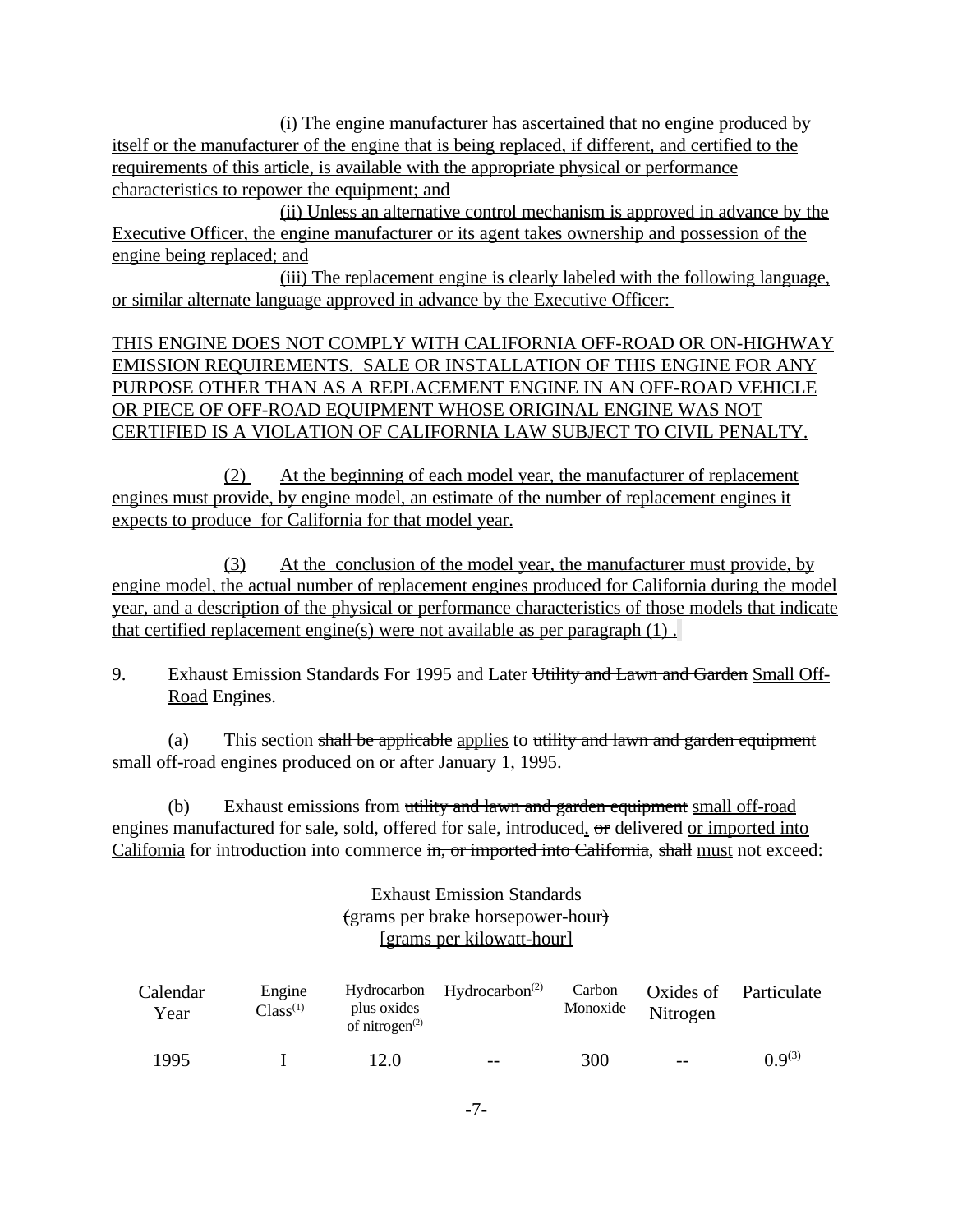|                                       | $\mathbf{I}$             | 10.0            |                | 300   |                    | $0.9^{(3)}$  |
|---------------------------------------|--------------------------|-----------------|----------------|-------|--------------------|--------------|
|                                       | III <sup>(4)</sup>       |                 | 220            | 600   | 4.0                |              |
|                                       | $IV^{(4)}$               |                 | 180            | 600   | 4.0                |              |
|                                       | ${\bf V}^{(4)}$          |                 | 120            | 300   | 4.0                |              |
| 1996 to 1998<br>1999                  | I                        | $12.0^{(6)(5)}$ | --             | 350   |                    | $0.9^{(3)}$  |
|                                       | $\mathbf{I}$             | $10.0^{(6)(5)}$ |                | 350   |                    | $0.9^{(3)}$  |
|                                       | III <sup>(4)</sup>       |                 | $220^{(6)(5)}$ | 600   | $4.0^{(6)(5)}$     |              |
|                                       | $IV^{(4)}$               |                 | $180^{(6)(5)}$ | 600   | $4.0^{(6)(5)}$     |              |
|                                       | $V^{(4)}$                |                 | $120^{(6)(5)}$ | 300   | $4.0^{(6)(5)}$     |              |
| 1999 and<br>subsequent <sup>(6)</sup> | H, H                     | $3.2^{(6)}$     | $=$            | 100   | $=$                | $0.25^{(5)}$ |
|                                       | HH, HV, V <sup>(4)</sup> | $=$             | $50^{(6)}$     | $+30$ | 4.0 <sup>(6)</sup> | $0.25^{(5)}$ |

| Model Year          | Engine Class <sup>(1)</sup>                                      | Durability<br>Periods (hours) | Hydrocarbon<br>plus oxides of<br>nitrogen <sup>(2)</sup> | Carbon<br>Monoxide  | Particulate          |
|---------------------|------------------------------------------------------------------|-------------------------------|----------------------------------------------------------|---------------------|----------------------|
| $2000 - 2001$       | SL<br>$0-65$ cc,<br>inclusive                                    | 50/125/300                    | <u>54</u><br>[72]                                        | 400<br>[536]        | $1.5^{(4)}$<br>[2.0] |
|                     | S <sub>I</sub><br>$>65$ cc - <225 cc                             | N/A                           | <u>12.0</u><br>[16.1]                                    | 350<br>[467]        |                      |
|                     | <u>SI</u><br>$\geq$ 225 cc                                       | N/A                           | <u>10.0</u><br>[13.4]                                    | <u>350</u><br>[467] |                      |
| $2002 - 2005^{(5)}$ | Spark-Ignition<br>(SI) Engines<br>$0-65$ cc,<br>inclusive        | 50/125/300                    | <u>54</u><br>$[72]$                                      | 400<br>[536]        | $1.5^{(4)}$<br>[2.0] |
|                     | $S_{1}$<br>$> 65$ cc - $< 225$<br>$\underline{cc}$<br>Horizontal | 125/250/500                   | 12.0<br>[16.1]                                           | 410<br><u>[549]</u> |                      |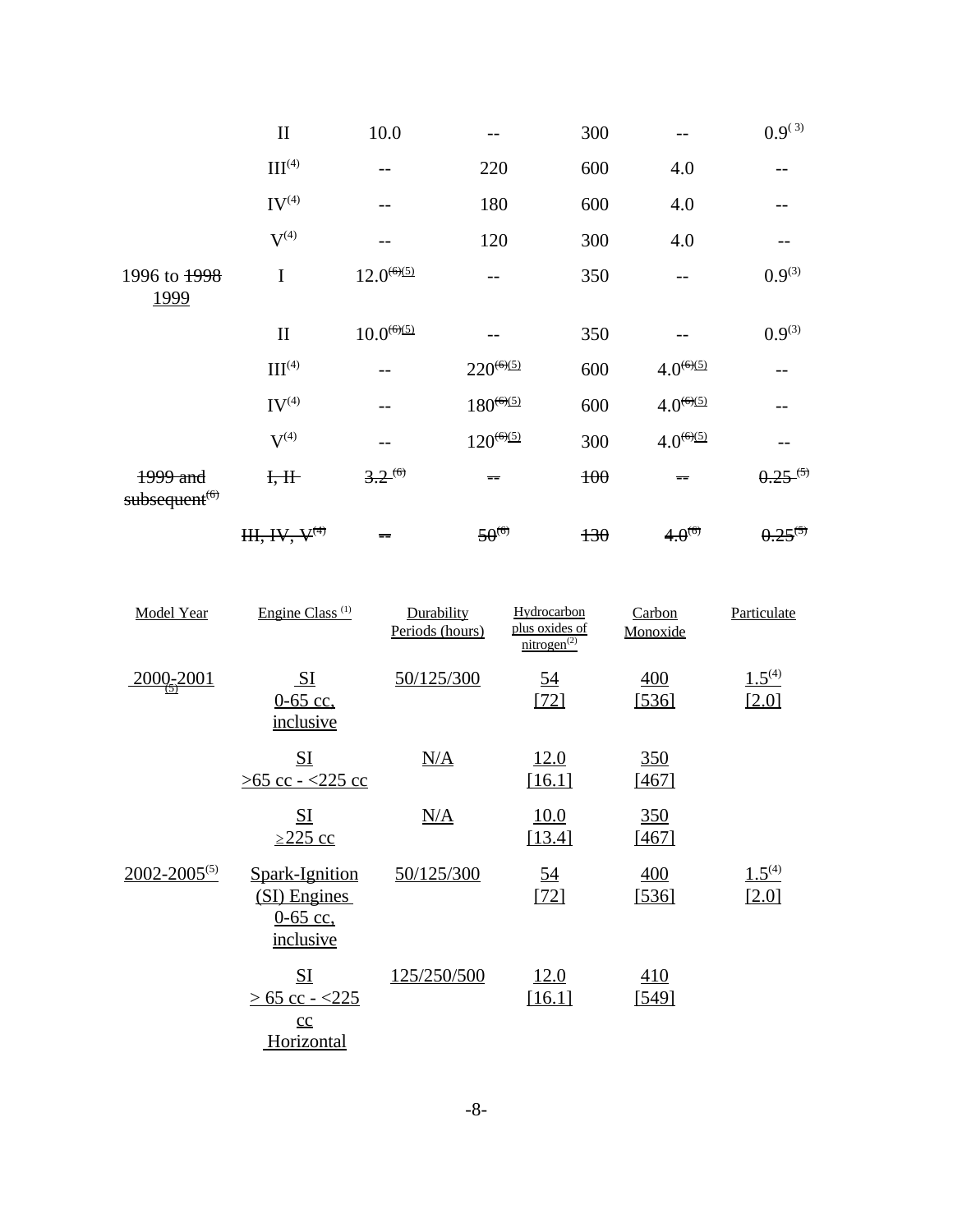|                                              | S <sub>I</sub><br>$>65$ cc - <225 cc<br>Vertical | $\overline{\text{NA}}$   | 12.0<br>[16.1]       | 350<br>[467] |                      |
|----------------------------------------------|--------------------------------------------------|--------------------------|----------------------|--------------|----------------------|
|                                              | SI<br>$\geq$ 225 cc                              | 125/250/500              | 9.0<br>[12.0]        | 410<br>[549] |                      |
| 2006 and<br>$sub-$<br>$\text{sequent}^{(5)}$ | $S_{\frac{1}{2}}$<br>$0 - 65$ cc,<br>inclusive   | 50/125/300               | <u>54</u><br>$[72]$  | 400<br>[536] | $1.5^{(4)}$<br>[2.0] |
|                                              | SL<br>$>65$ cc - <225 cc                         | 125/250/500              | 12.0<br>[16.1]       | 410<br>[549] |                      |
|                                              | SI<br>$\geq$ 225 cc                              | 125/250/500              | 9.0<br>[12.0]        | 410<br>[549] |                      |
| $2000 - 2004^{(5)}$                          | $\mathbf{C}$<br>$\leq$ 11 hp                     | 3000 hours<br>or 5 years | <u>7.8</u><br>[10.4] | 6.0<br>[8.0] | 0.75<br>[1.0]        |
|                                              | CI<br>$\geq$ 11- $\leq$ 25 hp                    | 3000 hours<br>or 5 years | 7.1<br>[9.5]         | 4.9<br>[6.6] | 0.6<br>[0.8]         |
| 2005<br>and sub-<br>$\text{sequent}^{(5)}$   | $_{CI}$<br>$\leq$ 11 hp                          | 3000 hours<br>or 5 years | 5.6<br>[7.5]         | 6.0<br>[8.0] | 0.6<br>[0.8]         |
|                                              | CI<br>$\geq$ 11- $\leq$ 25 hp                    | 3000 hours<br>or 5 years | 5.6<br>[7.5]         | 4.9<br>[6.6] | 0.6<br>[0.8]         |

(1) "Class I" means utility and lawn and garden equipment small off-road engines greater than 65 cc to less than 225 cc in displacement.

"Class II" means utility and lawn and garden equipment small off-road engines greater than or equal to 225 cc in displacement.

"Class III" means hand held utility and lawn and garden equipment small off-road engines less than 20 cc in displacement.

"Class IV" means hand held utility and lawn and garden equipment small off-road engines 20 cc to less than 50 cc in displacement.

"Class V" means hand held utility and lawn and garden equipment small off-road engines greater than or equal to 50 cc to 65 cc in displacement.

(2) The Executive Officer may allow gaseous-fueled (i.e., propane, natural gas) engine families, that satisfy the requirements of the regulations, to certify to either the hydrocarbon plus oxides of nitrogen or hydrocarbon emission standard, as applicable, on the basis of the non-methane hydrocarbon (NMHC) portion of the total hydrocarbon emissions.

(3) Applicable to all diesel-cycle engines.

(4) These standards may be used for engines that meet the requirements of (i) and (ii) below, and for two-stroke engines that exclusively power snow throwers.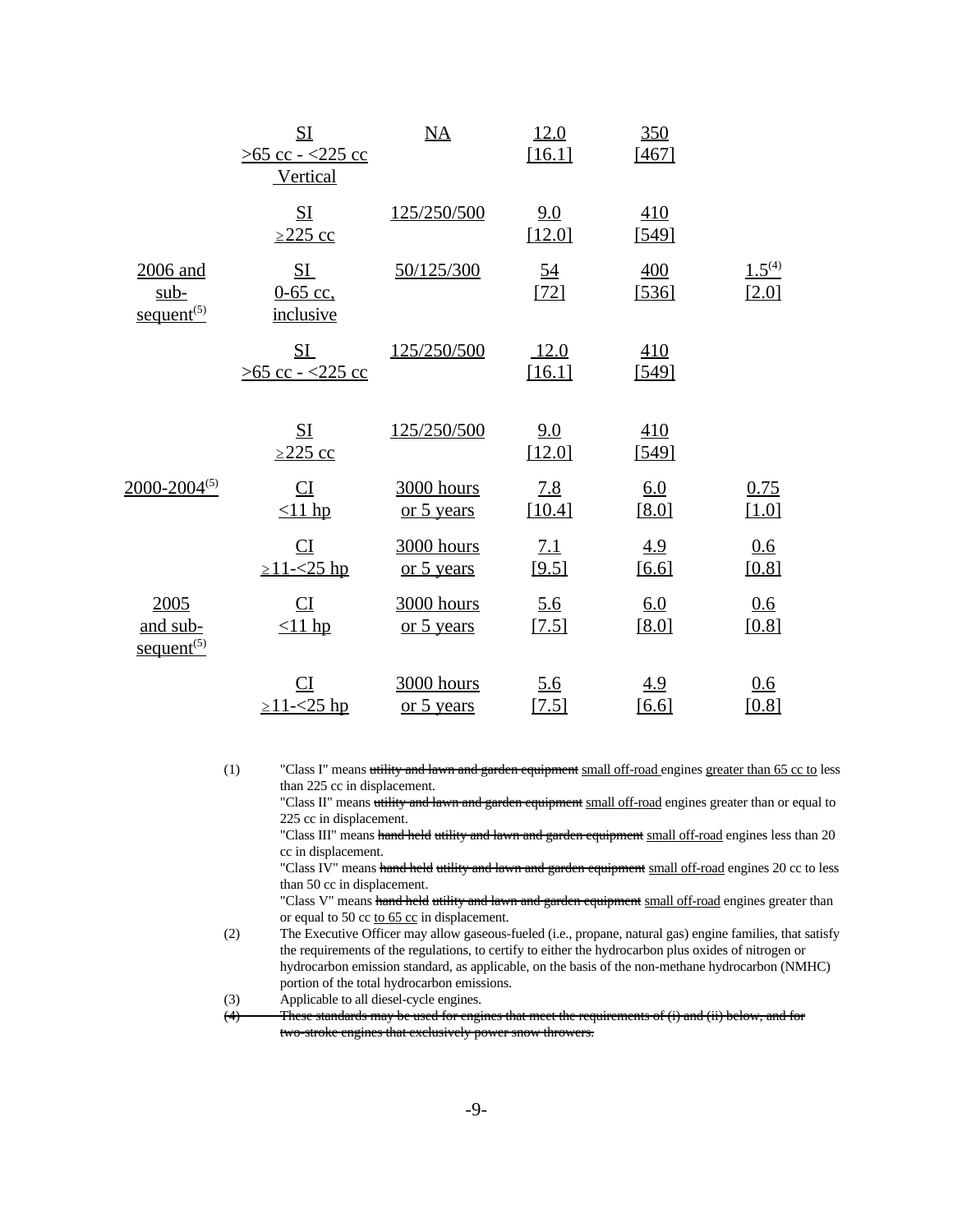|     | The engine must be used in a hand-held piece of equipment. To be classified as a hand-held                                                                                                      |
|-----|-------------------------------------------------------------------------------------------------------------------------------------------------------------------------------------------------|
|     | piece of equipment, the equipment must require its full weight to be supported by the                                                                                                           |
|     | operator in the performance of its requisite function.                                                                                                                                          |
| ረደነ | The engine and equipment must neglige multi-negliginal elementarias for use (e.g. it must<br>THE CIPINE AND COUNTINGIN. INDICATION COUNTY INDICEDUATIONAL CHARACTERIUS TOP USE (C.P., IL INDICI |

- $(i)$  The engine and equipment must require multi-positional characteristics for use (e.g., it must be capable of operating in any position, upside down, or sideways as required to complete the job).
- 
- **(5<u>4</u>)** Applicable to all diesel-cycle engines, and all two-stroke engines.<br> **(6<u>5</u>)** Engines used exclusively in snowthrowers and ice augers need no **(65)** Engines used exclusively in snowthrowers and ice augers need not certify to or comply with the HC and NOx standards or the crankcase requirements at the option of the manufacturer.

 $(c)$  In 1995 and subsequent years, fire and police departments, and other entities which that specialize in emergency response may purchase emergency equipment powered by a non-California-certified engine only when such equipment with a California-certified engine is not available. For purposes of this Section, a request to purchase emergency equipment powered by a non-California-certified engine shall must be submitted for approval to the Executive Officer.

(d) Averaging. For new 2000 and subsequent model year small off-road engines, a manufacturer may comply with the standards established in paragraph (b), above, by choosing either to certify an engine family to these standards or to use of the corporate average described below.

(1) For each model year, the corporate average value for a pollutant is defined by the following equation:

 $\sum$  (FEL<sub>j</sub>) (Sales<sub>j</sub>) (HP<sub>j</sub>) (Load Factor) (EDP<sub>j</sub>) - credits expended  $\sum$  (Sales<sub>j</sub>) (HP<sub>j</sub>) (Load Factor (EDP<sub>j</sub>)  $\frac{n}{\sum}$  $j=1$   $=$  AVG n  $\sum_{j=1}$ 

where  $n =$  the number of small off-road engine families.

l,

 $FEL =$  the Family emission level for an engine family.

 $Sales_i =$  the eligible sales of engine family j.

 $HP = sales-weighted maximum modal Horsepower of engine family i, or an$ alternative approved by the Executive Officer.

 $EDP_j = E$ missions durability period of engine family j.

 $AVG = For a given pollutant (HC+NOx, CO, or Particulate Matter), a$ manufacturer's corporate average of the exhaust emissions from those California small off-road engines subject to the California corporate average pollutant exhaust emission standard, as established by an Executive Order certifying the California production for the model year.

Credits expended = HC+NOx or Particulate Matter credits, as defined in Sections 2408 and 2409, Title 13 of the California Code of Regulations, that are expended by the manufacturer to adjust the corporate average. This term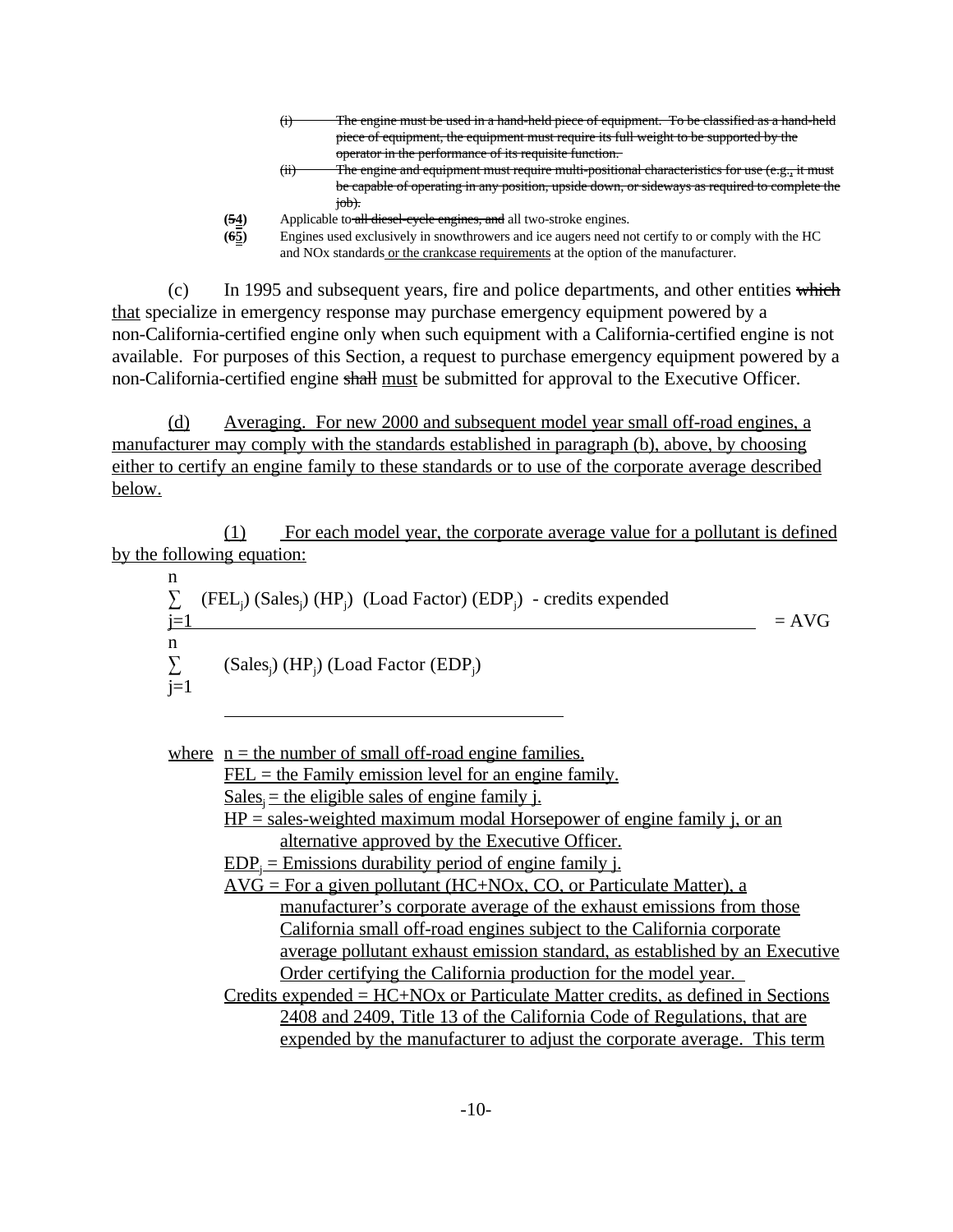has no meaning for any pollutants other than HC+NOx and Particulate Matter.

(2) The manufacturer's average pollutant exhaust emissions must meet the corporate average standard at the end of the manufacturer's production for the model year. At the end of the model year, the manufacturer must calculate a corrected corporate average using actual rather than projected sales. Any discrepancy must be made up with emission reduction credits as explained in paragraph (3).

(3) All excess HC+NOx and Particulate Matter emissions resulting from final non-compliance with the California standard must be made up with emission reduction credits or through incorporation in the following model year's corporate average.

(A) Emission reduction credits expended within the next model year to remedy final non-compliance will be used at a rate of 1 gram to 1 gram.

(B) Emission reduction credits expended after the end of the next model year to remedy final non-compliance must be used at a rate of 1.5 grams to 1 gram.

10. Maintenance and Warranty Instructions.

 $(a)$  $(a)$  Maintenance and warranty instructions shall must conform with the requirements pursuant to Sections 2405 and 2406, Title 13, California Code of Regulations.

11. Labeling.

 $(a)$  Labeling required pursuant to Section 2404, Title 13 of the California Code of Regulations shall must conform with the requirements specified therein.

12. Submission of Engine Identification Number.

(a) The manufacturer of any utility and lawn and garden equipment small off-road engine covered by an Executive Order shall must furnish to the Executive Officer, at the beginning of each calendar <u>or model</u> year (as applicable), information and an explanation about an engine identification number system (e.g., engine serial number) which that identifies production engines that are covered by an Executive Order.

(b) Within 30 days of receiving a request by the Executive Officer, the manufacturer of any utility and lawn and garden equipment small off-road engine covered by an Executive Order shall must identify such engines by their identification number system provided under the requirements of paragraph (a) above.

13. [Reserved].

14. Application For Certification.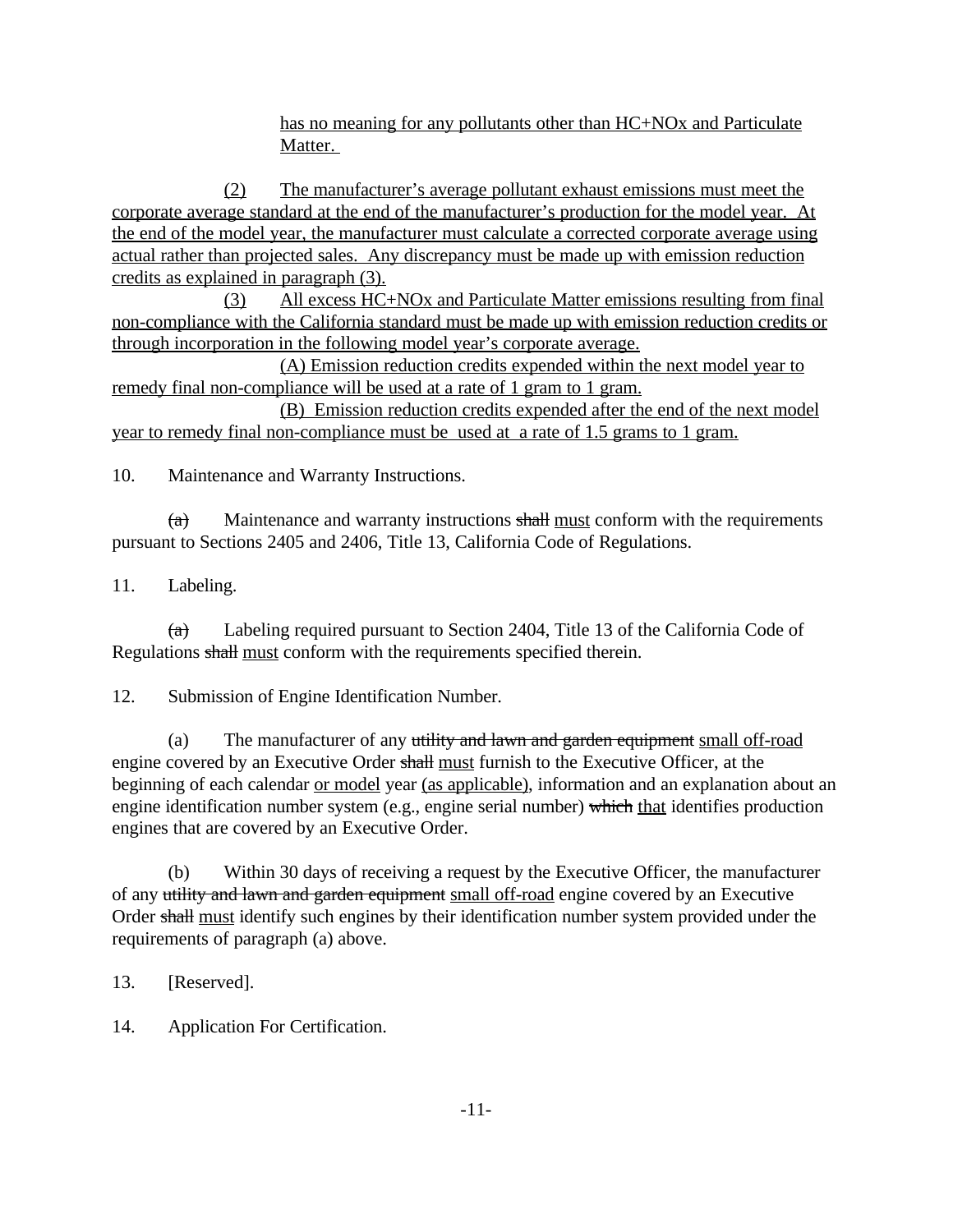(a) The Executive Officer may request notification, sixty (60) days prior to the initial calendar model year submission of an engine manufacturer's certification application(s), of the engine manufacturer's intent to seek engine family certification (i.e., a letter of intent) so that the Executive Officer can adequately allocate resources required for reviewing such certification applications in a timely manner. Such letters of intent shall must provide the engine manufacturer's best estimate of general information for the applicable calendar model-year certification, such as identification of each engine family, date of expected submission, etc.

(b) New lawn and garden and utility equipment small off-road engines are covered by the following:

(1) Manufacturers of new utility and lawn and garden equipment small off-road engines shall must complete and submit to the Executive Officer a written or electronic application, in the English language, requesting an Executive Order that certifies such engines be issued. If a manufacturer wishes to submit an electronic application, it must be in a format approved by the Executive Officer before the start of the model year. The engine manufacturer shall must update and correct by amendment such applications whenever changes are made to engines that are delineated in the certification application (see Section 28). An engine manufacturer shall must include within a single application for certification all engine models within an engine family (see Section 17 to determine what is an engine family). The application shall must describe each applicable engine model in the engine family. An engine manufacturer may, however, choose to apply separately for certification of part of its engine product line. The selection of test engines and the computation of emission test results shall must be determined by the Executive Officer for each separate and individual engine family certification application.

(2) The certification application shall must be signed by an authorized representative of the engine manufacturer. The certification application shall must include the following:

(i) Identification and description of the engines covered by the engine family certification application; descriptions of the engine designs (e.g., combustion chamber, valves, etc.); and, identifications (i.e., part numbers) and descriptions of the emission control system and components, auxiliary emission control devices, fuel system and components, air inlet system and components, exhaust system and components, and any optional equipment. For purposes of this Section, "auxiliary emission control device" means any element of design which that senses temperature, engine RPM, manifold vacuum, or any other parameter for the purpose of activating, modulating, delaying, or deactivating the operation of any part of the emission control system.

(ii) Emission control label information as set forth in Section 11, including a label format for approval by the Executive Officer actual production labels and descriptions of all applicable label attachment locations.

(iii) Identification and description (i.e., range, value, etc.) of any adjustable engine parameters (e.g., idle fuel/air, ignition timing, etc.); and a description of the method used to ensure that the emission characteristics of the certification test engines remain representative of those of the production engines with respect to any adjustments of such engine parameters.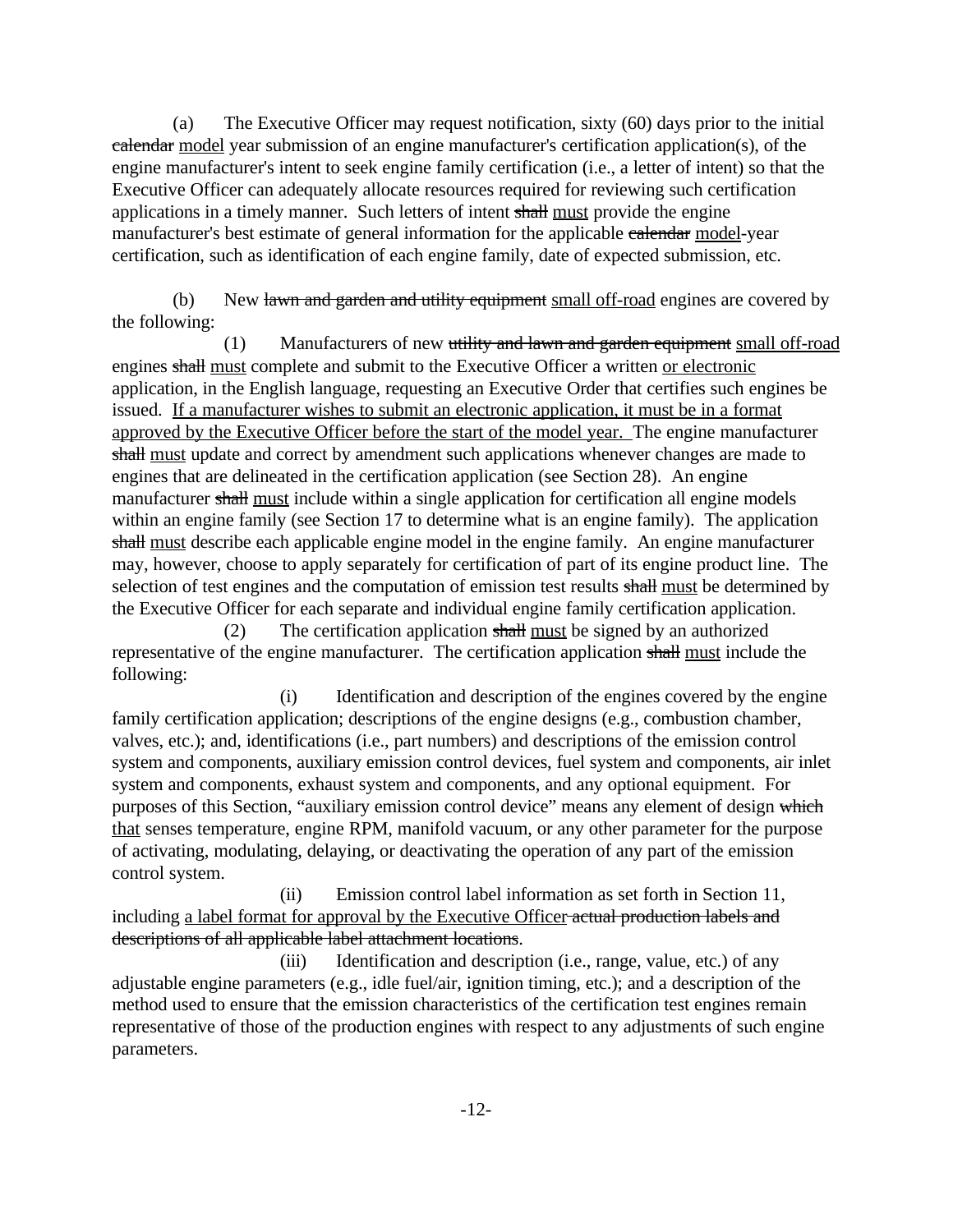(iv) Projected California sales data of the engine family for which certification is requested. Such estimated sales data shall must include an explanation of the method used to make the estimate.

 $(v)$  A description of the facility and equipment used to test the engines for certification including (as applicable) specifications about the dynamometers, gas analyzers, data collection devices, etc.

(vi) Information about the certification test fuels and lubricants, and information about the commercially available fuels and lubricants recommended for use in the production engines.

(vii) A description of the proposed certification test engine service accumulation (e.g., break-in) procedure and the certification test engine maintenance schedule.

(viii) A statement of recommended periodic and anticipated procedures for maintenance necessary to assure that the engine covered by a Executive Order conforms to the regulations. The statement must include a listing of the fuels and lubricants recommended for use by the ultimate purchaser and a description of the training program for personnel who will perform such maintenance, and the equipment required to perform such maintenance.

(v) A statement indicating the engine family's emissions durability period.

(vi) A statement indicating whether the manufacturer intends to include the engine family in a corporate average, and, if so, the engine family's expected Family Emission Levels and an estimate of the overall corporate average emissions for that model year.

 (vii) Information about high-altitude adjustments, and an engineering evaluation of one engine family within the manufacturer's line that demonstrates the manufacturer's recommended high-altitude adjustments will not increase emissions beyond those of the unadjusted engine at high altitude.

(3) If the engine manufacturer has not previously submitted the following information, or if that information has changed since the last submission, the certification application must include the following:

(i) A description of the facility and equipment used to test the engines for certification including (as applicable) specifications about the dynamometers, gas analyzers, data collection devices, etc.

(ii) Information about the certification test fuels and lubricants, and information about the commercially available fuels and lubricants recommended for use in the production engines.

(iii) A description of the proposed certification test engine service accumulation (e.g., break-in) procedure and the certification test engine maintenance schedule. (iv) A statement of recommended periodic and anticipated procedures

for maintenance necessary to assure that the engine covered by a Executive Order conforms to the regulations. The statement must include a listing of the fuels and lubricants recommended for use by the ultimate purchaser and a description of the training program for personnel who will perform such maintenance, and the equipment required to perform such maintenance.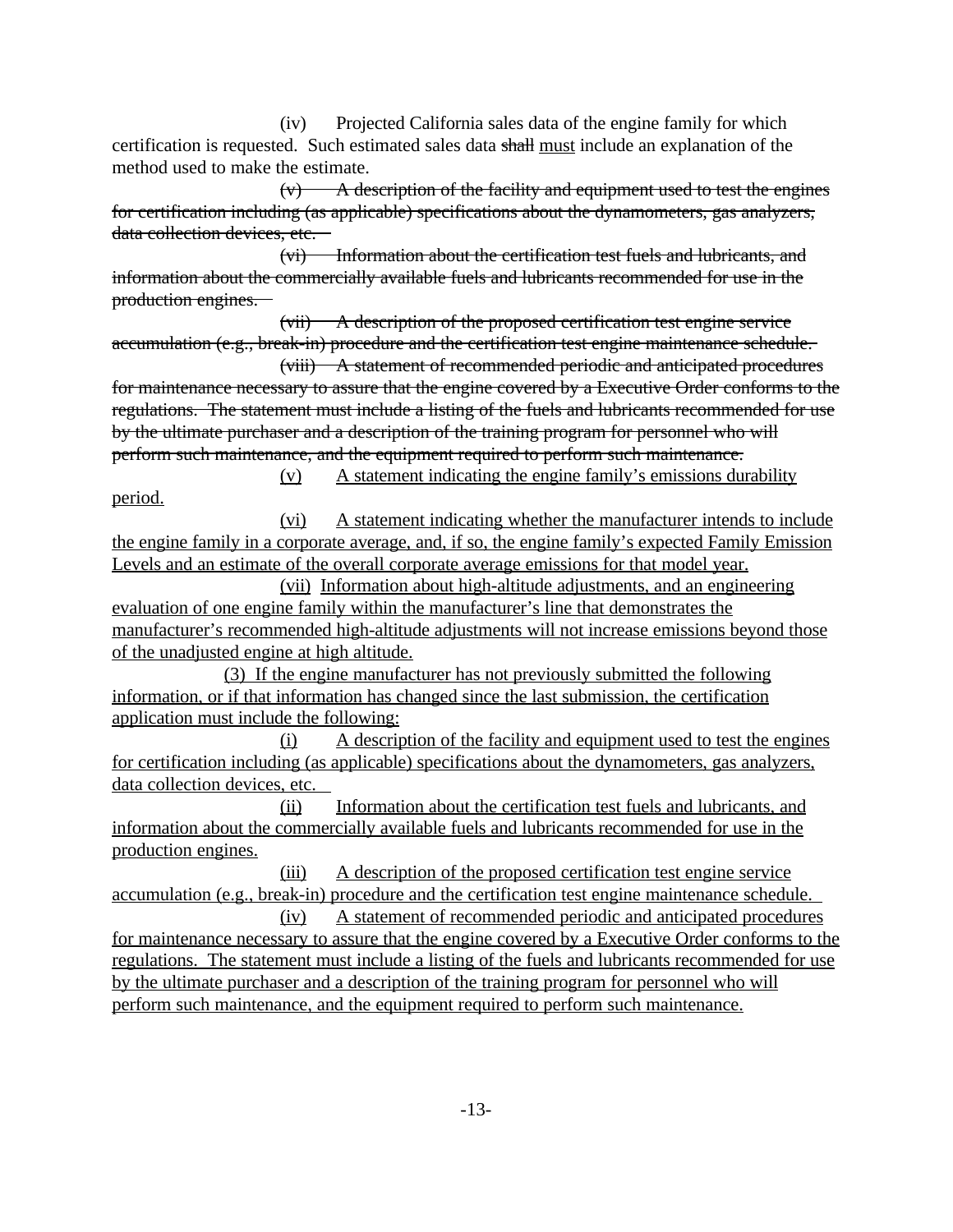$\frac{(4)}{(4)}$  Completed copies of the engine family certification application and of any amendments thereto, and all notifications under Sections 28 and 29 shall must be submitted in such multiple copies as the Executive Officer requires.

15. Approval of Application For Certification.

other information which that the Executive Officer shall requires, the Executive Officer shall will (a) After a review of the complete engine family application for certification and any approve the application if all the foregoing conditions are satisfied.

(b) The Executive Officer may disapprove an engine family application for certification, in whole or in part, for reasons including, but not limited to, being incomplete, inaccurate, or providing inappropriate information regarding proposed break-in procedures, maintenance, test equipment, emission control label content or locations, test fuel or lubricant. It may also be disapproved if the described engines incorporate any defeat devices. If an engine family certification application or part thereof is rejected, the Executive Officer shall will notify the engine manufacturer in writing and set forth the reasons for such rejection.

16. Engine Displacement of Utility and Lawn and Garden Equipment Small Off-Road Engines.

(a) Engine displacements shall <u>must</u> be calculated using nominal engine values and rounded to the nearest tenth of a cubic centimeter, in accordance with ASTM E 29-903a, (August May 19903), which is incorporated by reference herein.

Engine Families and Engine Family Groups.

17. Engine Families and Engine Family Groups.<br>
(a) Certification applications submitted by engine manufacturers shall must divide engines covered therein into groupings that are expected to have similar emission characteristics throughout their useful life. Each group of engines with similar emission characteristics shall must be defined as a separate engine family.

(b) In order to be included within the same engine family, engines must be identical in all of the following specifications:

- (1) The combustion cycle.
- (2) The cooling mechanism.
- (3) The cylinder block configuration (i.e., inline, vee, opposed, bore spacings,

etc.).

(4) The number of cylinders.

(5) The engine displacement class; see Section 9. Engines of different displacements that are within fifteen percent of the largest displacement may be included within the same engine family provided the engine displacement class requirement is satisfied.

(6) The method of air aspiration.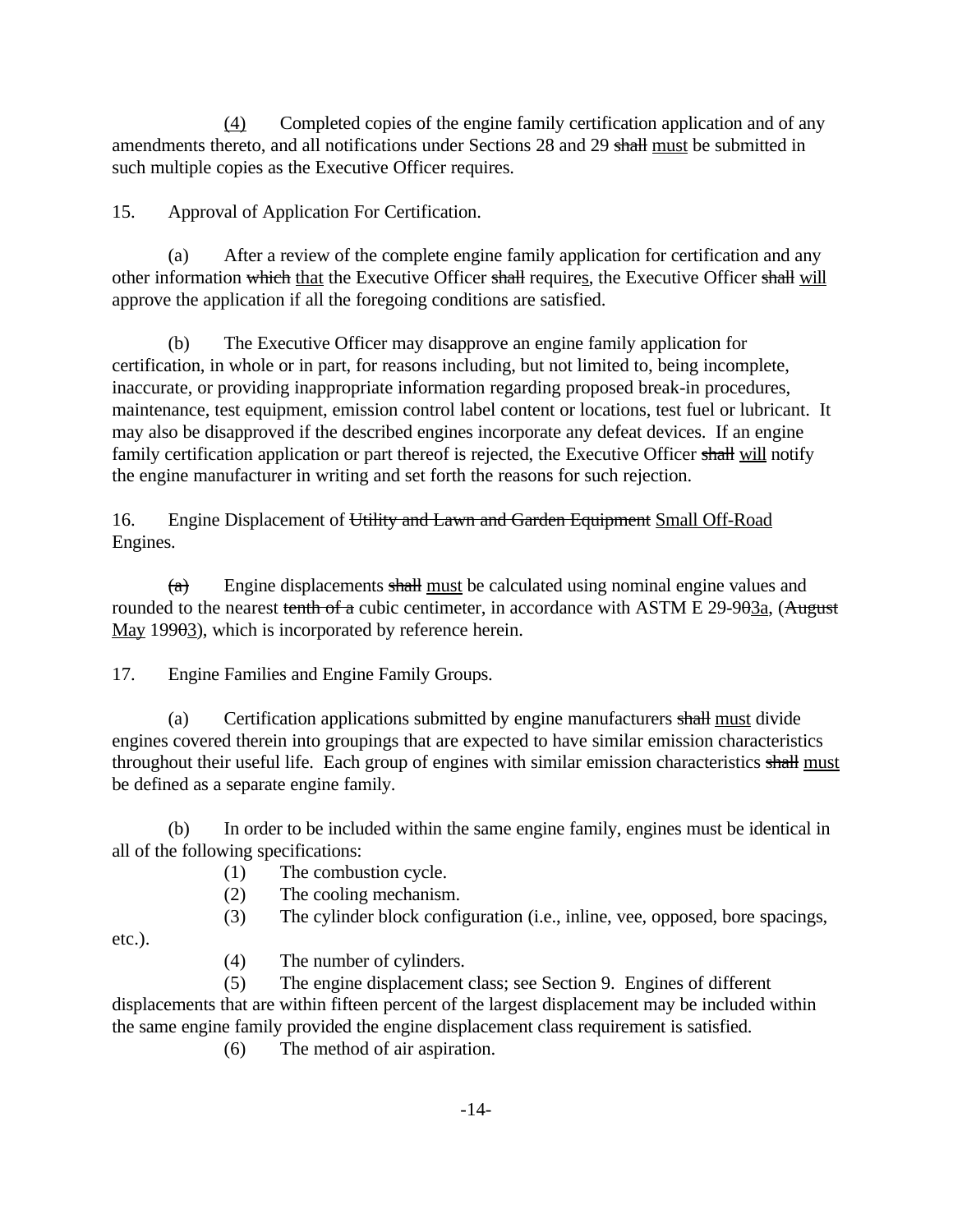- (7) The number, location, volume, and composition of any catalytic converters.
- (8) The thermal reactor characteristics.
- (9) The number of carburetors, as applicable.
- (10) The prechamber characteristics.
- (11) The exhaust port(s) and cylinder design of two-stroke engines.

(c) At the engine manufacturer's option, reciprocating engines identical in all the specifications listed in paragraph (b) of this Section may be further divided into different engine families if the Executive Officer determines that they may be expected to have different emission characteristics. This determination will be based upon consideration of factors such as:

- (1) The bore and stroke.
- (2) The combustion chamber configuration.

(3) The intake and exhaust timing method of actuation (i.e., poppet valve, reed valve, rotary valve, etc.).

- (4) The intake and exhaust valve or port sizes, as applicable.
- (5) The fuel system.
- (6) The exhaust system.

(d) The Executive Officer may allow diesel-cycle engines that are expected to have similar emission characteristics throughout their useful lives to be combined into an engine family group. The Executive Officer shall will base a determination of an engine family group on the displacement per cylinder instead of the cylinder block configuration. Each engine family group shall must be considered a separate engine family. In order to be included within the same engine family group, diesel-cycle engines must have the same displacement per cylinder (within fifteen percent), and be identical in all of the following specifications:

- (1) The combustion cycle.
- (2) The cooling mechanism.
- (3) The combustion chamber configuration.
- (4) The fuel system.
- (5) The engine displacement class; see Section 9.
- (6) The method of air aspiration.
- (7) The number, location and design of any exhaust gas after-treatment

devices.

- (8) The thermal reactor characteristics.
- (9) The prechamber characteristics.
- (10) The exhaust port(s) and cylinder design.

## Test Engines.

18. Test Engines.<br>
(a) Test engines will be selected by the Executive Officer to represent each engine-displacement-system combination. The Executive Officer shall will select the engine configuration (i.e., air inlet system, exhaust system, engine calibration, etc.) of each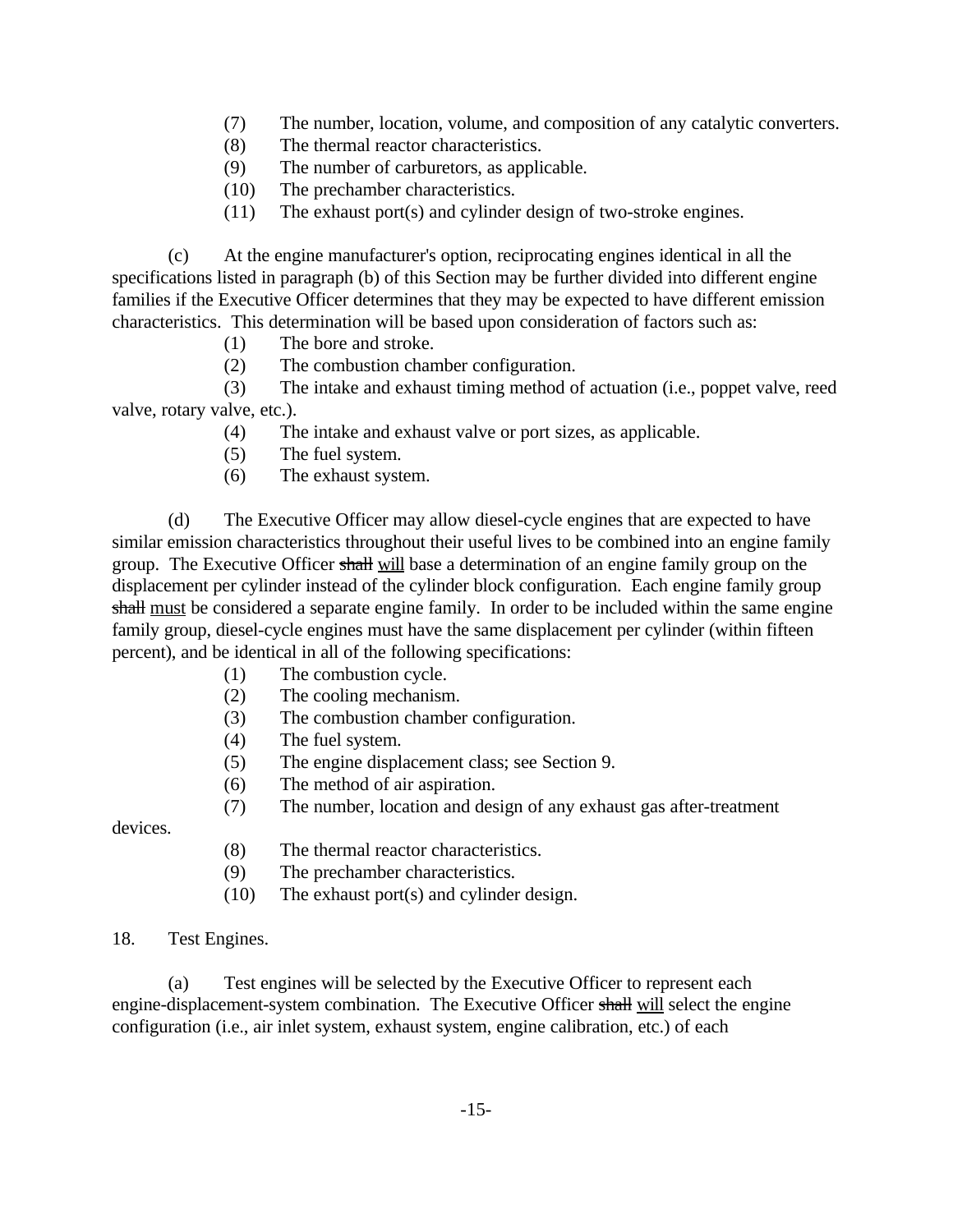engine-displacement-system combination in the engine family that is expected to have the greatest probability of exceeding the emission standards.

(b) A test engine shall must be a complete engine assembly with all emission control systems and components that are specified in the certification application installed and functional for test purposes.

(c) A forced air-cooled engine family test engine  $\frac{\text{shall must}}{\text{d} \cdot \text{d} \cdot \text{d} \cdot \text{d} \cdot \text{d} \cdot \text{d} \cdot \text{d} \cdot \text{d} \cdot \text{d} \cdot \text{d} \cdot \text{d} \cdot \text{d} \cdot \text{d} \cdot \text{d} \cdot \text{d} \cdot \text{d} \cdot \text{d} \cdot \text{d} \cdot \text{d} \cdot \text{d} \cdot \text{d} \cdot \text{d} \cdot \text{d} \cdot \$ fan installed except when the Executive Officer has prescribed test procedures under the requirements of Section 20  $(\frac{d}{d})$  (e).

(d) Concurrent with the selection of an engine family test engine, the Executive Officer shall will determine the engine parameters subject to adjustment for certification, assembly-line quality-audit and compliance tests. The Executive Officer shall will also evaluate the adequacy of the limits, stops, seals, or other methods utilized to control, restrict or inhibit adjustment, and shall will evaluate resultant adjustable ranges of each parameter. The Executive Officer shall will notify the engine manufacturer of each determination.

(1) The Executive Officer shall will consider an engine parameter to be subject to adjustment if the parameter is capable of adjustment and the adjustment may significantly affect emissions.

(2) In order to determine if an engine parameter is subject to adjustment, the Executive Officer shall will consider the in-use probability that the parameter may be changed from the values, or beyond the positions, specified in the engine family certification application (i.e., misadjustment). The Executive Officer may evaluate this probability on the basis of factors such as: ease of access to the parameter, damage to the engine or equipment that may result from an attempt to misadjust the parameter, consequence with respect to emissions of a misadjustment, information provided in the preliminary engine family application, and information obtained from any compliance-related activities that are, or may be, required.

(3) The Executive Officer shall will determine an adjustable parameter to be adequately inaccessible when:

(i) The physical device that controls the adjustable parameter can be accessed only by the disassembly of the engine or equipment, and this disassembly requires the use of special tools.

(ii) Adequate deterrence to restrict access to an adjustable parameter will not be demonstrated by the necessity to remove an engine component that is routinely removed in maintenance, or that is required to be removed in order to perform an adjustment. (iii) Adequacy of inaccessibility of an adjustable engine parameter shall must be satisfied by a demonstration of one or more of the provisions listed above.

(4) The Executive Officer shall will determine an adjustable parameter to be adequately controlled or restricted when:

(i) The device that controls the adjustable parameter is restricted from adjustment beyond the range or values specified in the engine family certification application.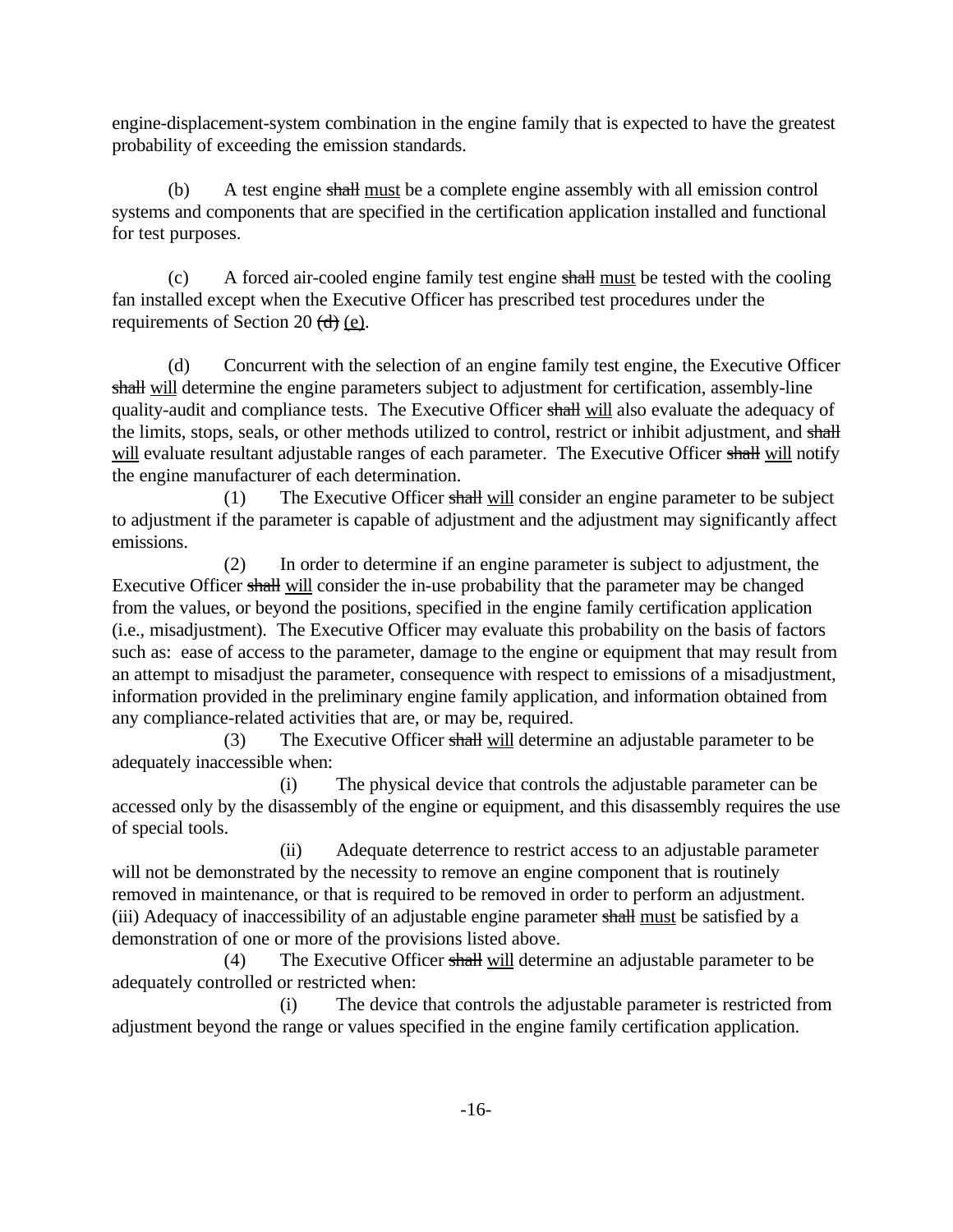(ii) The restriction may be circumvented only through the use of special

tools.

(iii) Attempts to misadjust the parameter would result in breakage of the restrictive device and/or the parameter and thereby result in unsatisfactory engine operation.

(5) The Executive Officer may also determine an adjustable parameter to be adequately controlled or restricted when:

(i) Attempts to misadjust the parameter are ineffective. For example, an adjustment beyond the values or positions specified in the engine family certification application would not alter significantly the engine performance; hence, the emission levels as projected in certification are representative of in-use engine family emissions.

(ii) Any solid-state memory devices that control or monitor emission control systems or components are protected adequately against unauthorized or inappropriate changes.

(iii) Adequacy of control or restriction of an adjustable engine parameter shall must be satisfied by a demonstration of one or more of the provisions listed above.

(f) [Reserved].

(g) In lieu of testing an engine and submitting data thereon, an engine manufacturer may, with the prior written approval of the Executive Officer, submit exhaust emission data on a similar engine for which certification has previously been obtained or for which all applicable data have previously been submitted (i.e., carry over).

(h) All engines must have closed crankcases. For purposes of this section, "crankcase" means the housing for the crankshaft and other related internal parts.

**Executive Officer's Engines.** 

19. Executive Officer's Engines.<br>
(a) The Executive Officer may require the testing of additional engines identical in all material respects to engines selected in accordance with Section 18.

Test Procedures, General Requirements.

20. Test Procedures, General Requirements.<br>
(a) For each engine family, engine manufacturers must determine a deterioration factor for each regulated pollutant, according to the procedures set forth in Part II- Determination of Emissions Durability Level.

(a)(b) Certification testing of exhaust emissions.<br>
(1) Engine Manufacturers <u>of spark-ignition engines</u> shall must use the following:

(i) The test procedures outlined in Part  $H \underline{III}$ , Spark-Ignition Engines -Raw Gas Method (RGM).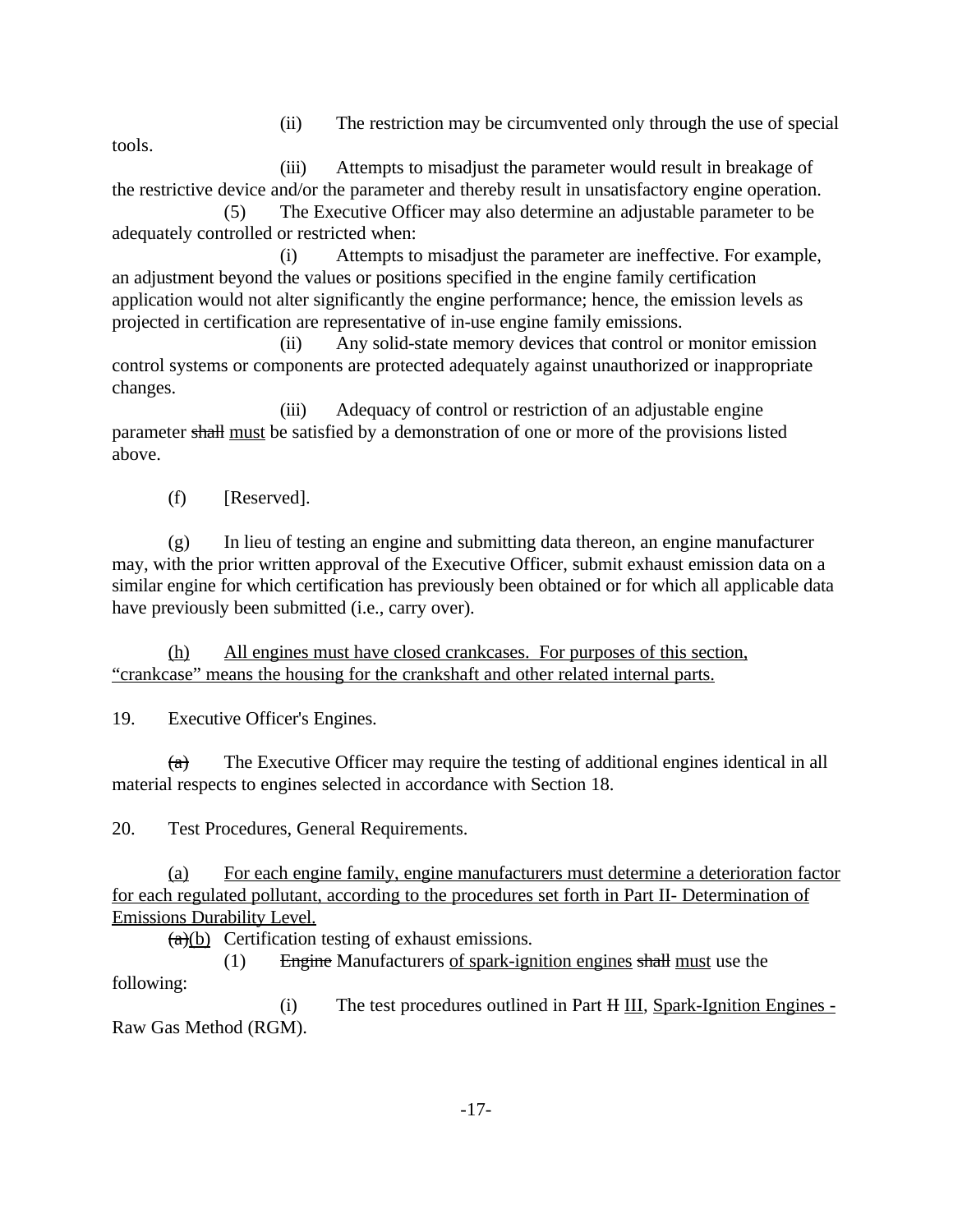(ii) Or, upon approval from the Executive Officer, the Constant Volume Sampling (CVS) test method set forth in Part  $HH$  IV.

(2) Manufacturers of compression-ignition engines must use the test procedures outlined in Part VI, Compression-Ignition Engines - General Provisions and Test Procedures.

 $\left(\frac{2}{3}\right)$  The exhaust emission test consists of prescribed sequences of engine operating conditions to be conducted on an engine dynamometer. The exhaust gases generated during engine operation are sampled either raw or dilute (as required), and specific components are analyzed through the exhaust gas analytical system. The test is designed to measure (as applicable) the concentration of hydrocarbons (HC), carbon monoxide (CO), carbon dioxide  $(CO_2)$ , oxides of nitrogen (NOx), particulate matter (PM), exhaust volume, fuel flow, and the gross power output. The measured values are weighted and used to calculate the brake-specific emissions of each pollutant (in both g/bhp-hr and g/kW-hr).

(4) For engines with adjustable parameters, manufacturers must test the engines at both extremes of the adjustment, as applicable.

 $(3)(5)$  The exhaust emission test uses prescribed sequences of engine operation that include three separate engine test cycles as indicated in Table 1-1 Engine Test Cycles. The three different engine test cycles (i.e., A, B and C) are specific to the particular range of engine operation of the production engines of an engine family. Test Cycles A and B each consist of one idle-speed mode and five power modes at one engine speed (i.e., either intermediate or rated, as applicable). Test Cycle C consists of one idle-speed mode and one power mode at the rated engine speed.

 $(b)(c)$  For particulate matter (PM) testing, engine manufacturers shall must use the particulate sampling test procedure specified in Part  $\overline{H}V$  v; or any similar procedure that has been approved by the Executive Officer. For two-stroke engines, engine manufacturers will be allowed, in lieu of testing, to determine PM emissions through the following formula:

 $PM_{\text{est}} = \text{HC}/(\text{fuel to oil ratio})$ 

Where  $HC = weighted hydrocarbons in g/bhp-hr$ , and Fuel to oil ratio  $=$  the fuel to oil ratio used in the test engine.

Engine manufacturers may report this estimate as  $PM_{\text{est}}$  and indicate that the PM emissions were estimated as per this paragraph.

 $\left(\frac{\mathbf{c}}{\mathbf{c}}\right)$  Spark-ignition test engines shall must be assigned to one of the three test cycles as follows:

(1) An non-handheld equipment engine greater than 65 cc displacement volume that is configured by the engine manufacturer to operate primarily at an intermediate speed shall must be tested using Test Cycle A.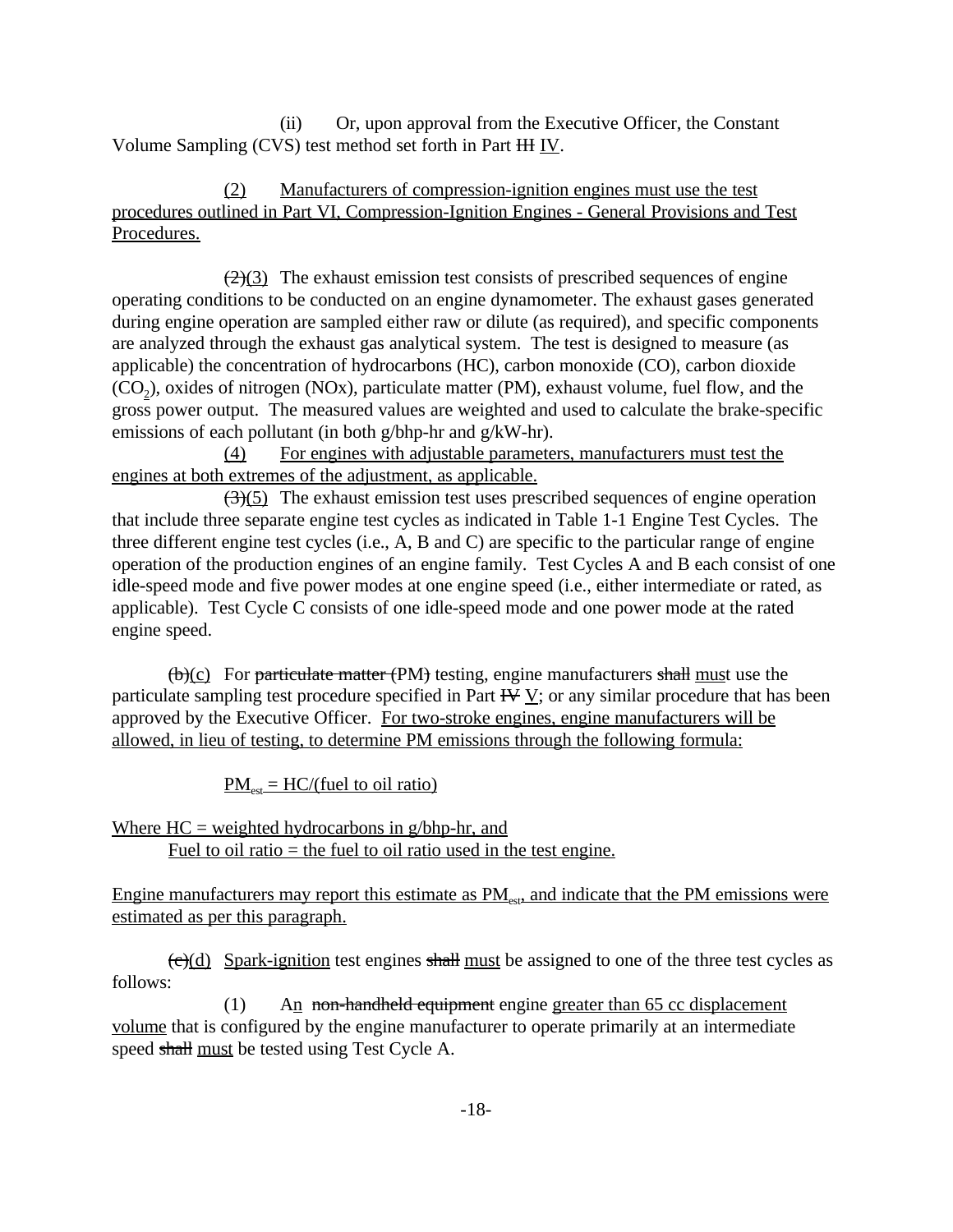$(2)$  An non-handheld equipment engine greater than 65 cc displacement volume that is configured by the engine manufacturer to operate at only a rated speed shall must be tested using Test Cycle B.

volume shall must be tested using Test Cycle C. (3) An hand the lequipment engine less than or equal to  $65 \text{ cc displacement}$ 

 $(d)(e)$  The Executive Officer shall will prescribe emission test procedures for any utility and lawn and garden equipment small off-road engine which that the Executive Officer determines is not susceptible to satisfactory testing by the methods set forth in the test procedures.

 $(e)(f)$  Integrated equipment, i.e., generator sets, may be tested in the final equipment assembly configuration. The engine manufacturer shall must submit an alternate test procedure and supporting documentation to the Executive Officer, and receive Executive Officer approval prior to certification testing.

 $(f)(g)$  The Executive Officer may allow a manufacturer of gaseous-fueled (i.e., natural gas and propane) engines to certify such engines on the basis of the non-methane hydrocarbon (NMHC) portion of the total hydrocarbon exhaust emissions. Such an allowance shall will be based upon a review and acceptance by the Executive Officer of a NMHC test procedure that is proposed by the engine manufacturer.

 $(g)(h)$  The Executive Officer may revise these procedures on a case-by-case basis when a request to do so is supported by data and results, or other information, showing the necessity for the revision.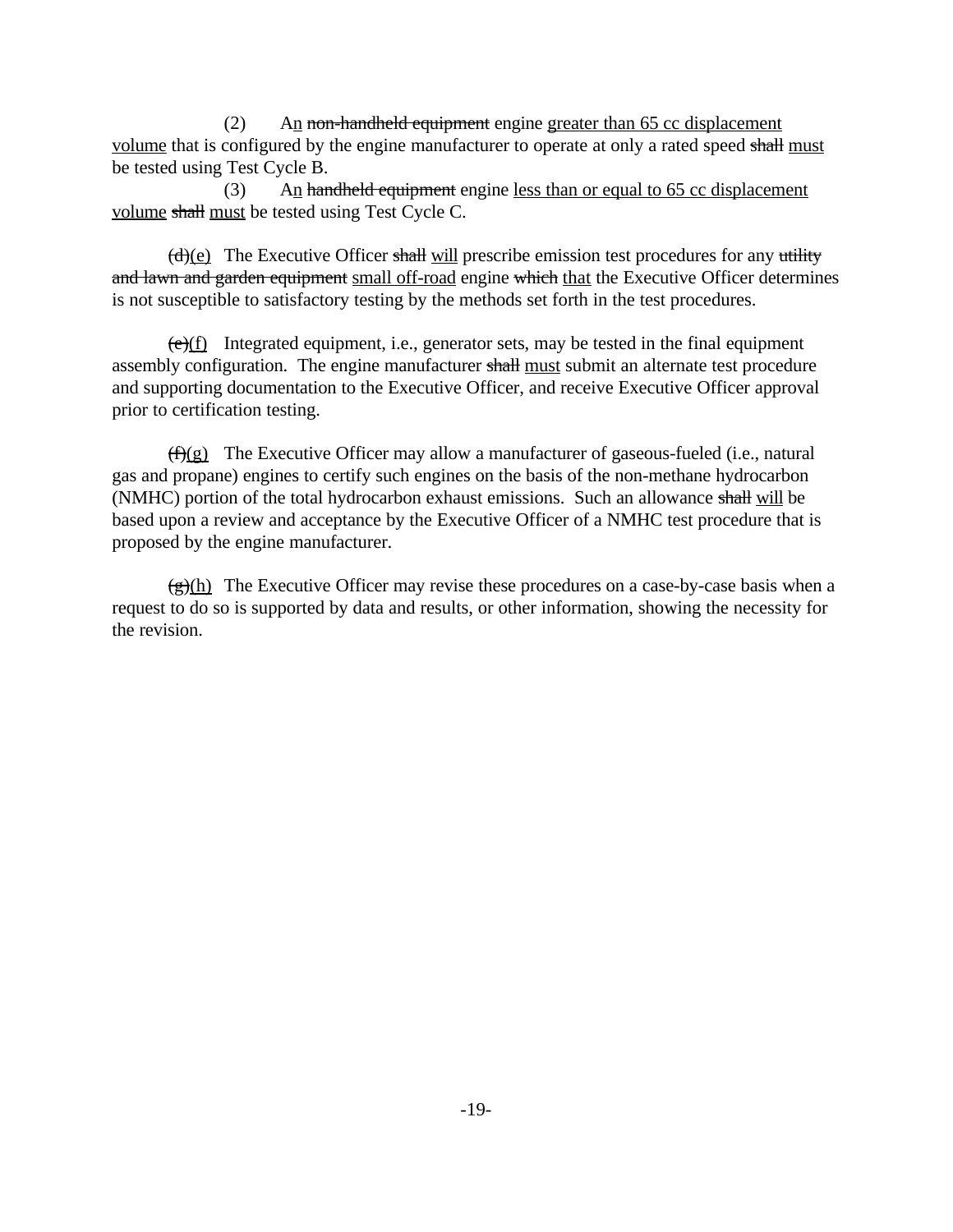| <b>MODE</b>                      | 1            | $\overline{2}$ | 3                  | $\overline{4}$ | 5              | 6                         | $\overline{7}$ | 8  | 9                        | 10             | 11             |
|----------------------------------|--------------|----------------|--------------------|----------------|----------------|---------------------------|----------------|----|--------------------------|----------------|----------------|
| <b>SPEED</b>                     |              |                | <b>RATED SPEED</b> |                |                | <b>INTERMEDIATE SPEED</b> |                |    |                          | <b>IDLE</b>    |                |
| <b>MODE POINTS</b><br>-A Cycle-  |              |                |                    |                |                | 1                         | $\overline{2}$ | 3  | $\overline{\mathcal{A}}$ | 5              | 6              |
| <b>LOAD PERCENT</b><br>-A Cycle- |              |                |                    |                |                | 100                       | 75             | 50 | 25                       | 10             | $\theta$       |
| WEIGHTING [%]                    |              |                |                    |                |                | 9                         | 20             | 29 | 30                       | $\overline{7}$ | 5              |
| <b>MODE POINTS</b><br>-B Cycle-  | 1            | 2              | 3                  | $\overline{4}$ | 5              |                           |                |    |                          |                | 6              |
| <b>LOAD PERCENT</b><br>-B Cycle- | 100          | 75             | 50                 | 25             | 10             |                           |                |    |                          |                | $\theta$       |
| WEIGHTING [%]                    | 9            | 20             | 29                 | 30             | $\overline{7}$ |                           |                |    |                          |                | 5              |
| <b>MODE POINTS</b><br>-C Cycle-  | $\mathbf{1}$ |                |                    |                |                |                           |                |    |                          |                | $\overline{2}$ |
| <b>LOAD PERCENT</b><br>-C Cycle- | 100          |                |                    |                |                |                           |                |    |                          |                | $\theta$       |
| WEIGHTING [%]                    | 90<br>85     |                |                    |                |                |                           |                |    |                          |                | $\theta$<br>15 |

TABLE 1-1. Spark-Ignition Engine Test Cycles

Service Accumulation Procedures; Test Engines.

21. Service Accumulation Procedures; Test Engines.<br>
(a) The service accumulation (i.e., break-in or service accumulated to determine the deterioration factor) procedure for an emission test engine shall be the procedure specified by the engine manufacturer, and which must be approved by the Executive Officer prior to the accumulation of hours.

(b) During the service accumulation period, engine manufacturers shall must not operate engines for a total of more than 12 hours prior to the initial "zero hour" emissions test unless an allowance to do so is approved by the Executive Officer. Engine shutdowns shall are permitted during the operating sequence; however, the periods of shutdown shall will not be included in the 12 hour total.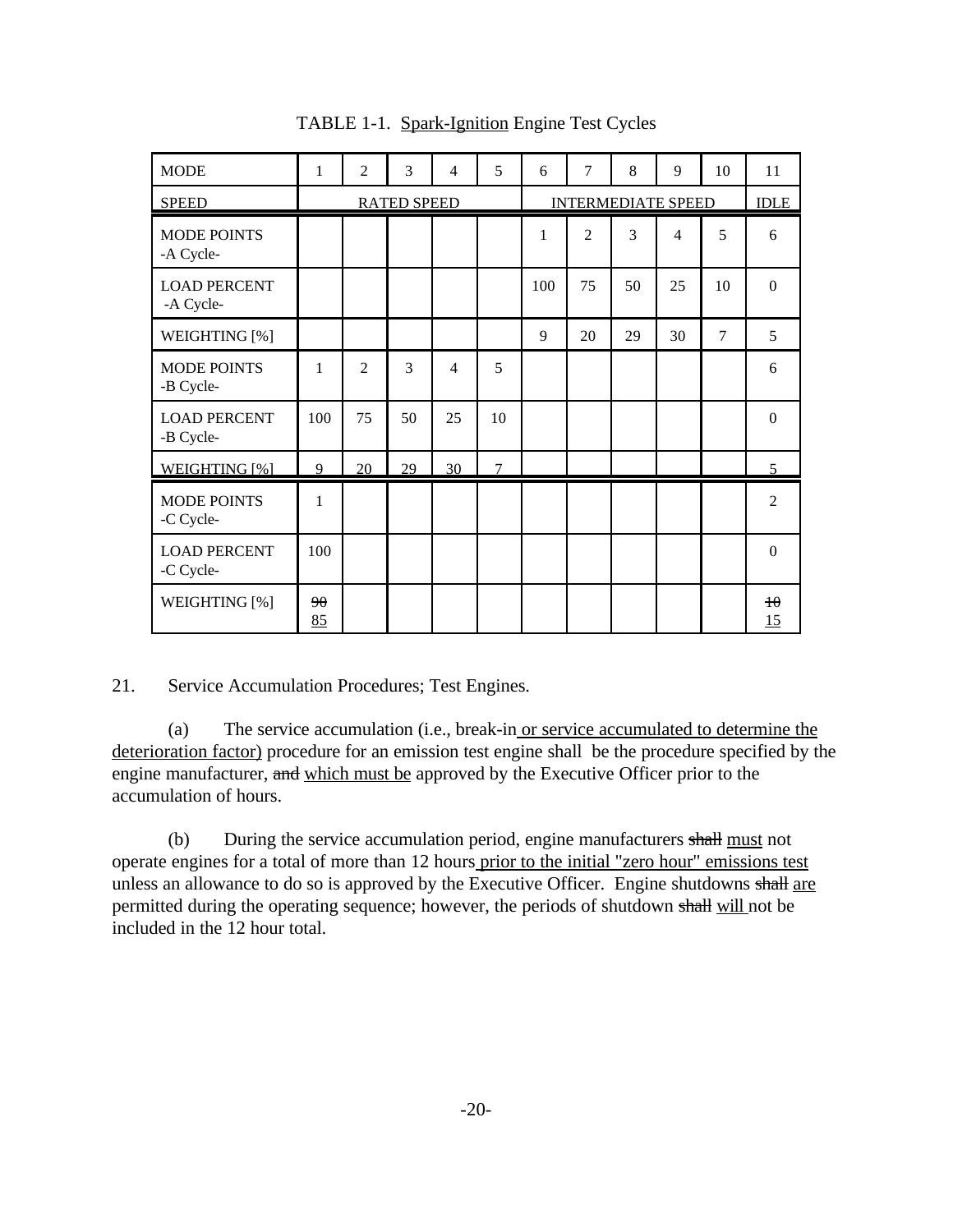**Scheduled Maintenance; Test Engines.** 

22. Scheduled Maintenance; Test Engines.<br>
(a) Engine manufacturers may schedule and perform break-in maintenance on the emission test engine and its emission control and fuel systems at the same time intervals specified in the engine manufacturer's break-in maintenance instructions furnished to the ultimate purchaser.

(b) During service accumulation, an engine manufacturer shall will be restricted to inspecting, replacing, cleaning, adjusting and service of the following items: (1) idle speed and idle air/fuel mixture; and, (2) spark plugs. Such procedures shall must be conducted in a manner consistent with service instructions and specifications provided by the engine manufacturer for use by the ultimate purchaser. Such procedures shall must not render the certification test engines unrepresentative of the emission characteristics of the engine family production engines.

(c) The Executive Officer may specify, within the physically available range, the ignition timing, idle air/fuel mixture and other fuel system adjustments to be used at each tune-up.

(d) Engine manufacturers may perform periodic changes of engine oil, and may change or service oil, air and fuel filters at the time intervals specified in the engine manufacturer's break-in maintenance instructions that are furnished to the ultimate purchaser.

(e) Engine manufacturers may request from the Executive Officer authorization to perform service accumulation maintenance of emission control related components not specifically authorized by this Section, and for anticipated maintenance, prior to the beginning of the service accumulation period. The Executive Officer shall will approve the performance of such maintenance, if the engine manufacturer makes a satisfactory showing that the maintenance will be performed by and/or for the ultimate purchaser on engines in use and that the maintenance is reasonable and necessary.

**Unscheduled Maintenance; Test Engines.** 

23. Unscheduled Maintenance; Test Engines.<br>
(a) Engine manufacturers shall must not perform any unscheduled engine, emission control system, or fuel system adjustment, repair, removal, disassembly, cleaning, or replacement on engines without the advance approval of the Executive Officer.

(1) In the case of unscheduled maintenance the Executive Officer shall will approve such maintenance if the Executive Officer:

(i) Has made a preliminary determination that part failure or system malfunction, or the repair of such failure or malfunction, does not render the engine unrepresentative of engines in use, and does not require direct access to the combustion chamber, except for spark plug, fuel injection component, or removable prechamber removal or replacement; and

(ii) Has made a determination that the need for maintenance or repairs is indicated by an overt indication of malfunction such as persistent misfire, engine stall, overheating, fluid leakage, loss of oil pressure, or charge indicator warning.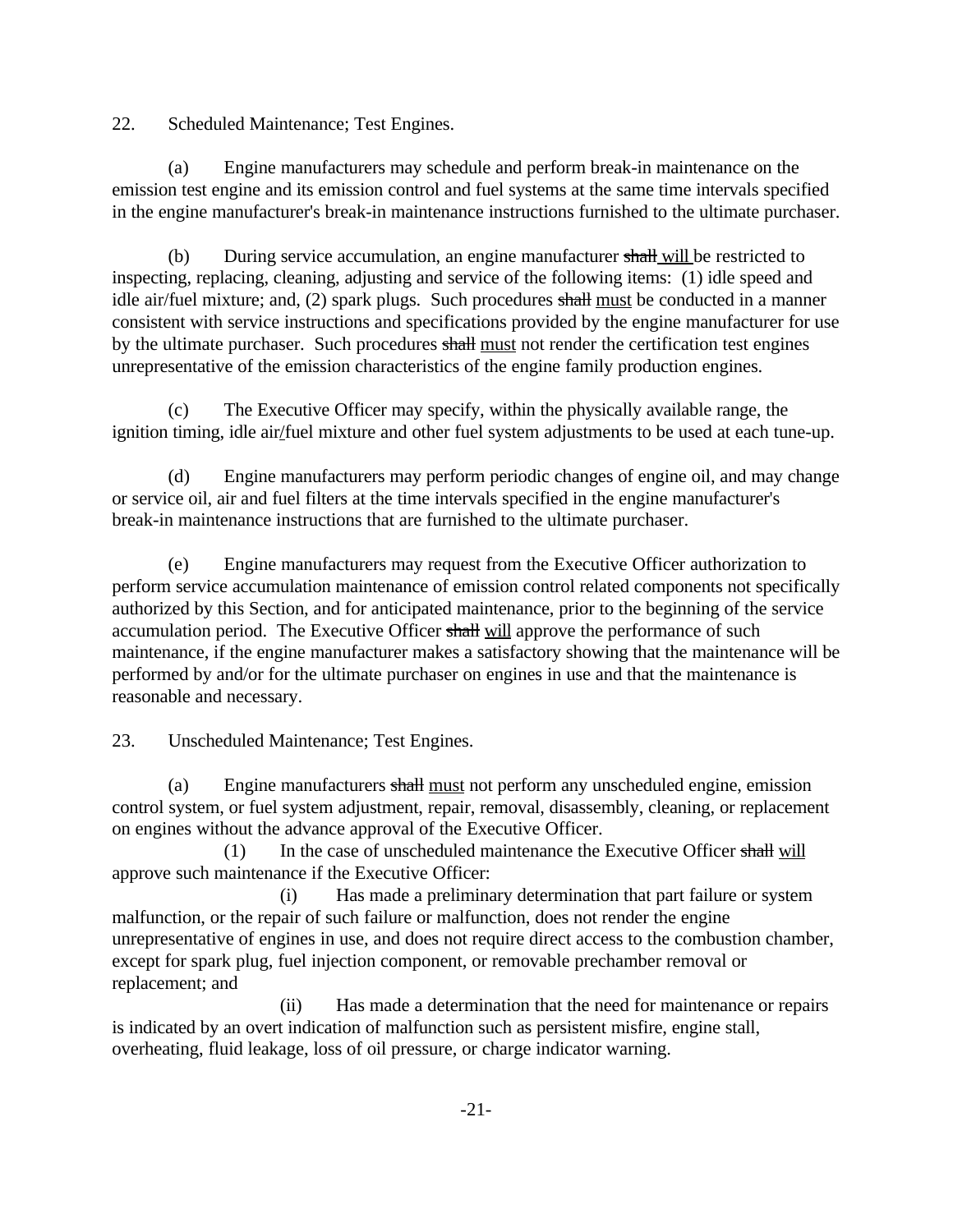(2) Emission measurements may not be used as a means of determining the need for unscheduled maintenance under paragraph (a)(1)(i) of this Section.

(b) Engine manufacturers shall may perform repairs of engine components of test engines, other than the engine, emission control system, or fuel system, only as a result of part failure or with the prior approval of the Executive Officer.

(c) The Executive Officer shall must be given the opportunity to verify the extent of any overt indication of part failure (e.g., misfire, stall), or an activation of an audible and/or visual signal, prior to the engine manufacturer performing any maintenance related to such overt indication or signal.

(d) Unless approved by the Executive Officer prior to use, engine manufacturers shall must not use any equipment, instruments, or tools to identify malfunctioning, maladjusted, or defective engine components unless the same or equivalent equipment, instruments, or tools will be available at dealerships and other service outlets; and:

(1) Are used in conjunction with scheduled maintenance on such components; and,

(2) Are used subsequent to the identification of a engine malfunction, as provided in paragraph (a)(1) of this Section for emission data engines.

(e) If the Executive Officer determines that part failure or system malfunction occurrence and/or repair rendered the engine unrepresentative of engines in use, the engine shall must not be used as a test engine.

(f) Unless waived by the Executive Officer, complete emission tests are required before and after any engine maintenance which that may reasonably be expected to affect emissions.

Engine Failure.

24. Engine Failure.<br>
Engine manufacturers shall must not use as a test engine any test engine which that incurs major mechanical failure necessitating disassembly of the engine. This prohibition does not apply to failures which that occur after completion of the service accumulation period.

Data Submission

25. Data Submission.<br>
(a) Engine manufacturers shall must submit the test engine emission data and results for all emission data tests (including voided tests) that were conducted on the test engines.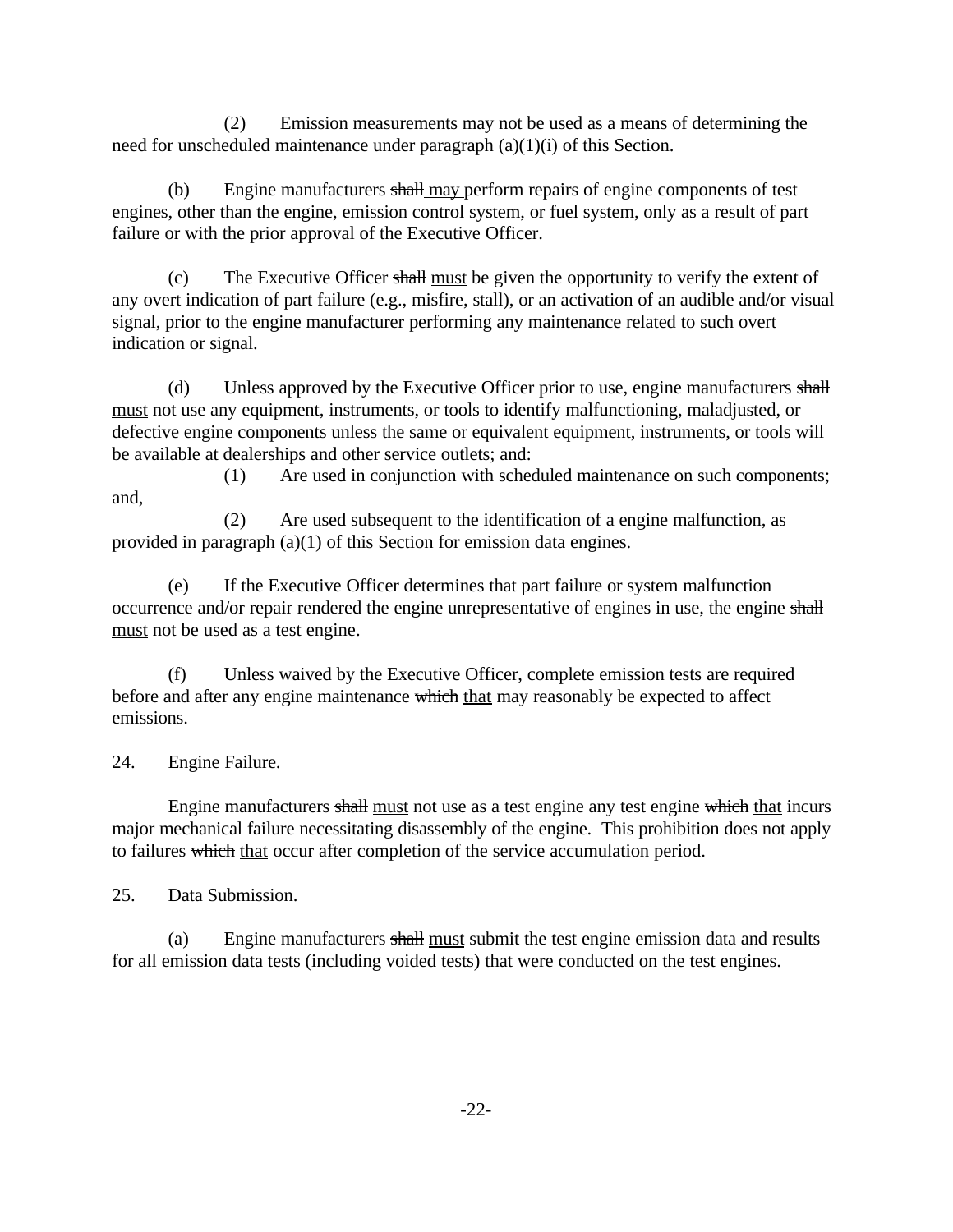(b) The engine manufacturer  $\frac{1}{2}$  must furnish to the Executive Officer, with the submission of the information required by paragraph (a), explanations of the cause for any voided emission tests. The Executive Officer shall will determine if voiding the test was appropriate based upon the explanation given by the engine manufacturer.

(c) When unscheduled or unanticipated maintenance is performed, the engine manufacturer shall must furnish to the Executive Officer a complete record of all pertinent maintenance, including the malfunction diagnosis, the corrective action taken, and the test data obtained.

(d) A complete record of all maintenance that was performed on any test engines shall must be furnished to the Executive Officer for as part of the certification application.

Testing by the Executive Officer.

26. Testing by the Executive Officer.<br>
(a) At the conclusion of the service accumulation procedure and emission tests, the engine manufacturer shall must submit the test engine data and results to the Executive Officer in accordance with the requirements of Section 25. After reviewing the test data and results, the Executive Officer may conduct emission testing on the test engine(s) (i.e., confirmatory testing) to verify the engine manufacturer's test results, and to determine that the test engine emission characteristics are representative of production engines.

(b) As part of the test data and results submission, an engine manufacturer may request that the Executive Officer not conduct confirmatory testing of the test engine(s) (i.e., test-waiver request), and that the engine manufacturer's test data and results be accepted as officially representative of production engines (i.e., projected emission levels).

(c) The Executive Officer shall will consider an engine manufacturer's test-waiver request by evaluating information submitted under the requirements of Section 25, information contained in the engine family application, and other certification-related information. The Executive Officer shall will determine whether or not to conduct confirmatory emission testing on the basis of, but not limited to, such factors as:

(1) Marginal compliance with the applicable emission standards;

(2) Demonstrated capability of the engine manufacturer's prior certification-related activities;

(3) Use of new or different technologies that may affect engine emission characteristics, or that may not be compatible with existing procedures; and,

(4) Reasonableness of emission test data and results.

(d) Whenever the Executive Officer determines that confirmatory testing is not warranted, the engine manufacturer's test data and results shall will be accepted as the official test data and results for purposes of the certification review specified in Section 27(a)(2)(i).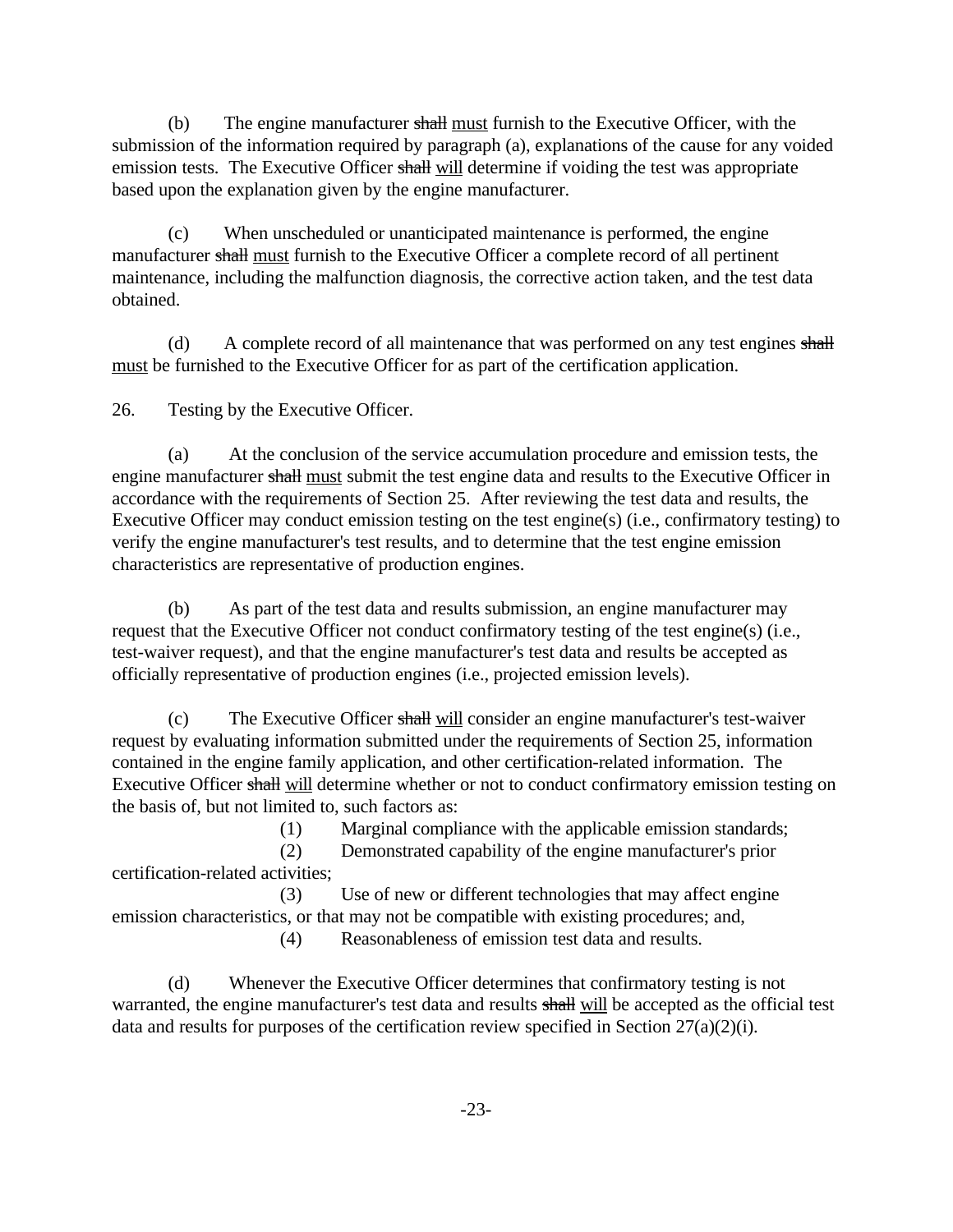(e) Whenever the Executive Officer determines that confirmatory testing is warranted, the Executive Officer shall will notify the engine manufacturer to submit one or more of the test engines, at such a place or places as the Executive Officer may designate, for purposes of conducting confirmatory testing. The data and results from that test shall will, unless subsequently invalidated by the Executive Officer, comprise the official test engine(s) data and results for purposes of the certification review specified in Section 27(a)(2)(i).

(f) The engine manufacturer may request a retest. The results of the retest will be used to determine compliance with the applicable emission standards.

(g) If the emission test results exceed the applicable standard, the Executive Officer shall will deny certification.

## Certification.

27. Certification.<br>(a) New utility and lawn and garden equipment small off-road engines produced by a manufacturer are covered by the following certification requirements:

and all pertinent test data relating thereto  $\frac{\text{shall must be supplied}}{\text{of the total number}}$ . (1) The engine manufacturer shall must submit to the Executive Officer a statement that the test engine for which data have been submitted has been tested in accordance with the applicable test procedures, that it meets the requirements of such tests, and that, on the basis of such tests, it conforms to the requirements of the regulations in this Part. If such statements cannot be made with respect to any engine tested, the engine shall must be identified,

(2) (i) If, after review of the test reports and data submitted by the engine manufacturer, data derived from any inspection carried out under Section 31, and any other pertinent data or information, the Executive Officer determines that a test engine(s) meets the requirements of Section 43013 of the California Clean Air Act and of these provisions, the Executive Officer shall will issue an Executive Order certifying such engine(s) except for engines covered by Section 32.

(ii) The engine family certification shall will be granted only for the calendar model-year engine production as specified by the Executive Officer in the Executive Order; and upon such terms as the Executive Officer may deem necessary to assure that any new utility and lawn and garden equipment small off-road engine covered by the Executive Order will meet the requirements of these provisions.

(iii) The Executive Order shall will apply to all engines within the engine family represented by the test engine and shall will certify compliance with no more than one set of applicable standards or Family Emission Levels.

(iv) The engine manufacturer may, at its option, proceed with any of the following alternatives with respect to engines represented by a test engine(s) determined not to be in compliance with applicable standards: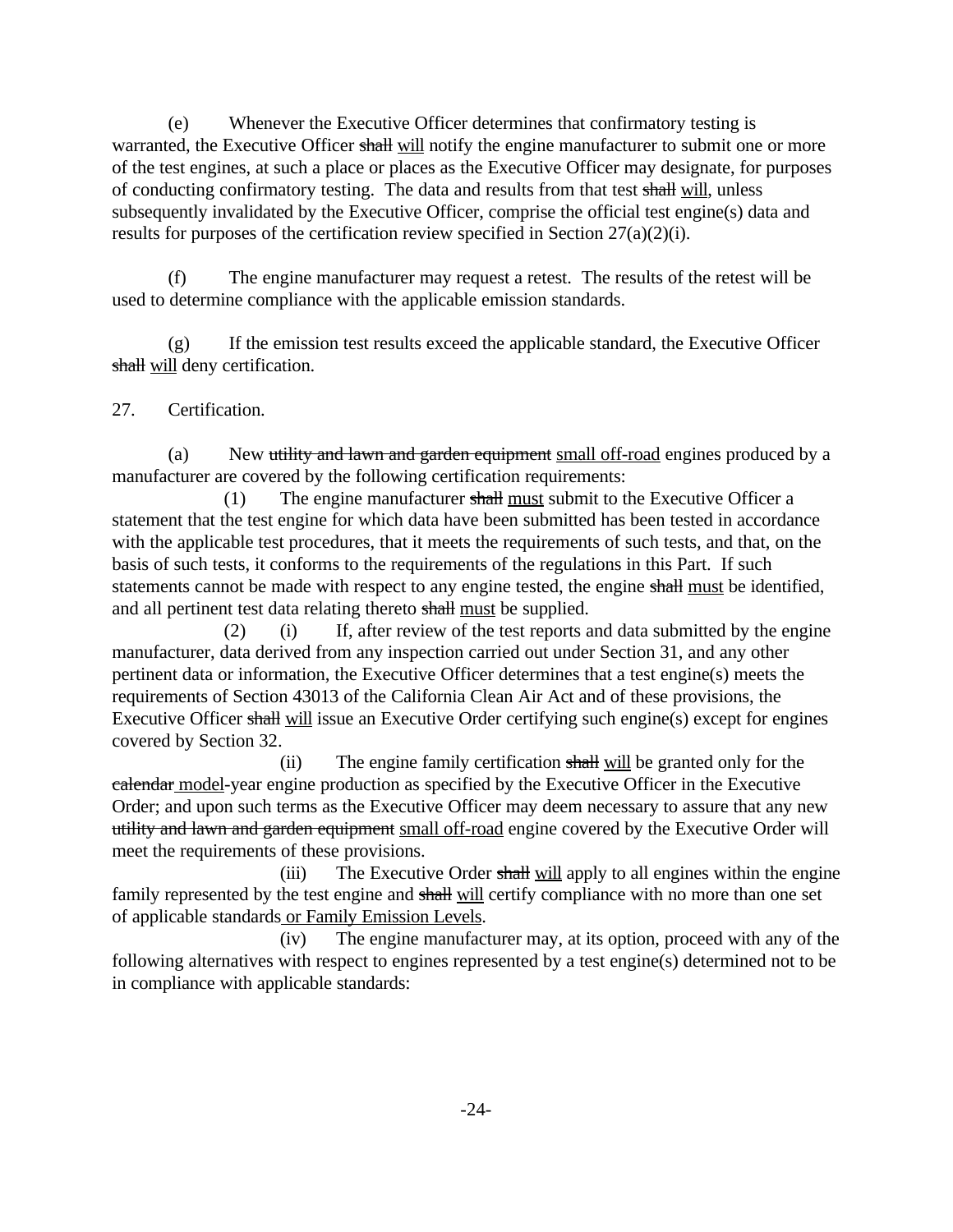$(A)$  Delete from the application for certification engines which that were represented by the failed test engine. The Executive Officer shall will then select in place of each failed engine an alternate engine chosen in accordance with the selection criteria that were employed in selecting the engine that failed; or,

(B) Repair and retest the failed engine to demonstrate that it meets the applicable standards. The engine manufacturer shall must then test a second engine which that is in all material respects the same as the first engine (as repaired) in accordance with the applicable test procedures.

paragraphs (2)(i), (ii) and (iii) of this Section, the Executive Officer shall will deny certification. (v) If the engine manufacturer does not submit the data required under

(b) As specifically allowed by the Executive Officer, the engine manufacturer may assume the responsibility for decisions applicable to the engine family for which certification is sought to the same extent such authority is provided to manufacturers of new motorcycles under Title 40, Code of Federal Regulations, Sections 86.416-80(d) and (e).

Amendments to the Application.

28. Amendments to the Application.<br>
(a) The engine manufacturer shall must inform the Executive Officer by written amendment to the certification application of any proposed changes to engines that are in production or will be produced. The Executive Officer shall will, if appropriate, select a new test engine. Except as provided in Section 29, the engine manufacturer shall must not institute any changes until approved by the Executive Officer.

(b) The Executive Officer may allow reduced testing with respect to the requirements of this Section.

Alternative Procedure For Notification of Additions and Changes.

29. Alternative Procedure For Notification of Additions and Changes.<br>(a) (1) If the engine manufacturer determines that a change in an engine family model will not affect the subject engines and all such engines will continue to meet applicable emission standards, an engine manufacturer may elect to notify the Executive Officer at the time such a change is made rather than in advance as required by Section 28.

(2) Such notification shall must include a full description of the addition or change and any supporting documentation provided by the engine manufacturer to support its determination that the addition or change does not cause noncompliance.

(3) The engine manufacturer's determination that the addition or change does not cause noncompliance shall must be based on an engineering evaluation of the addition or change and/or testing.

(b) (1) The Executive Officer may require that additional emission testing be performed to support the engine manufacturer's original determination submitted in accordance with paragraph(a) of this Section.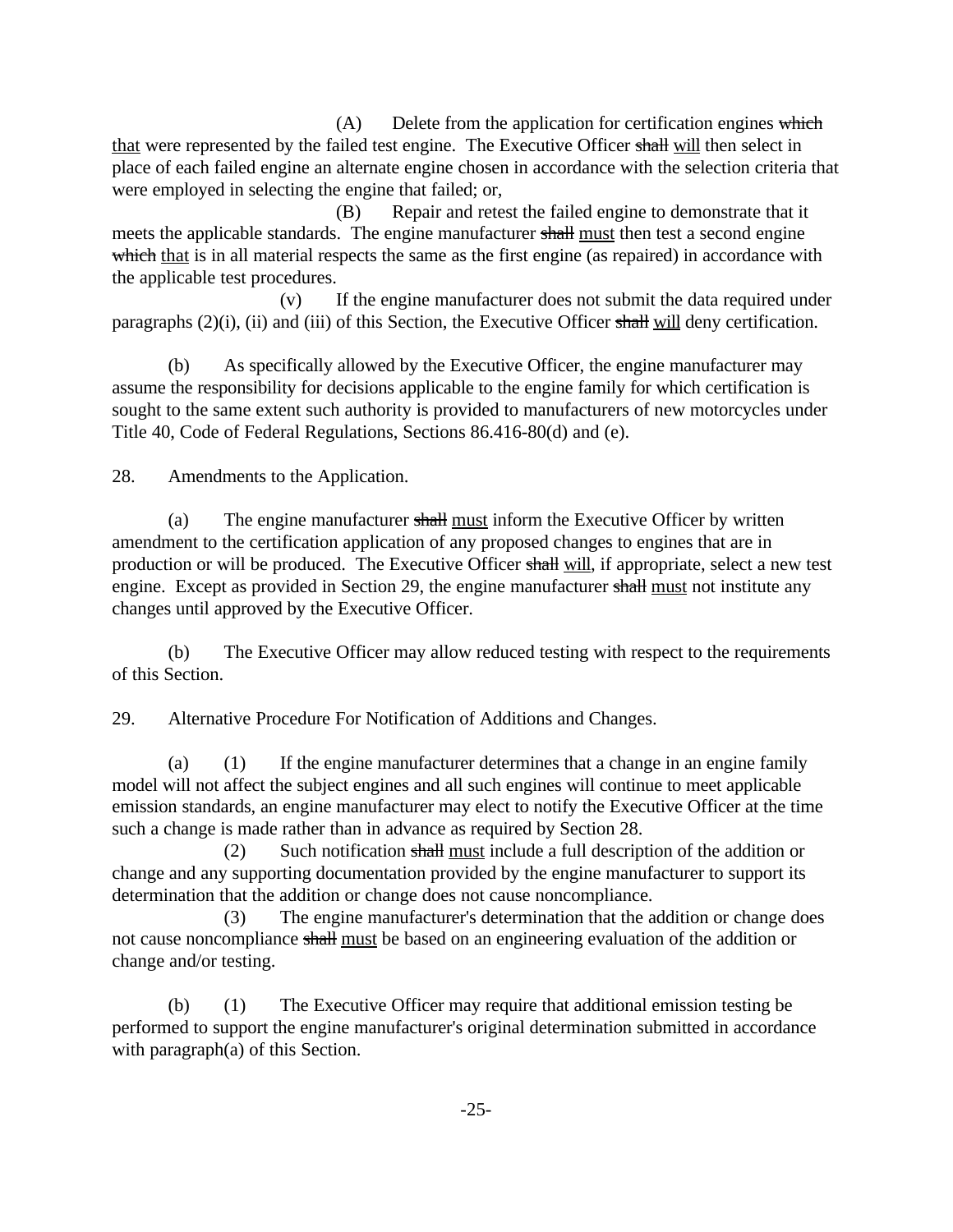(2) If additional testing is required, the Executive Officer shall will proceed as in Section 28.

(3) If the Executive Officer requests additional test data, the engine manufacturer must provide such data within 30 days of the request or the engine manufacturer must rescind the addition or change immediately after the expiration of the 30 day period.

(4) The Executive Officer may grant additional time to complete testing if additional testing is required.

standards, the Executive Officer shall will notify the engine manufacturer to rescind the addition (5) If based on this additional testing or any other information, the Executive Officer determines that the engines affected by the addition or change do not meet the applicable or change immediately upon receipt of the notification, and to cease selling engines affected by such addition or change.

(c) If an engine manufacturer elects to produce engines under this Section, the engine manufacturer, upon notification from the ARB that engines that it has produced do not meet the standards set forth herein, shall will be subject to being enjoined from any further sales of such products in the State of California pursuant to Section 43017 of the Health and Safety Code. Prior to seeking to enjoin an engine manufacturer, the Executive Officer shall will consider any information provided by the engine manufacturer.

**Maintenance of Records.** 

30. Maintenance of Records.<br>
(a) The manufacturer of any utility and lawn and garden equipment small off-road engine subject to any of the standards or procedures prescribed in these provisions shall must establish, maintain and retain the following adequately organized and indexed records;

(1) General records.

(i) (A) Identification and description of all certification engines for which testing is required under this subpart.

(B) A description of all emission control systems which that are installed on or incorporated in each certification engine.

(C) A description of all procedures used to test each certification engine.

(ii) A properly completed application, following the format prescribed by the California Air Resources Board for the appropriate year of production, shall must fulfill each of the requirements set forth in paragraph  $(a)(1)(i)$  of this Section.

(2) Individual records.

(i) A brief history of each utility and lawn and garden equipment small off-road engine used for certification under these provisions including:

 $(A)$  (1) In the case where a current production engine is modified for use as a certification engine, a description of the process by which the engine was selected and of the modification made.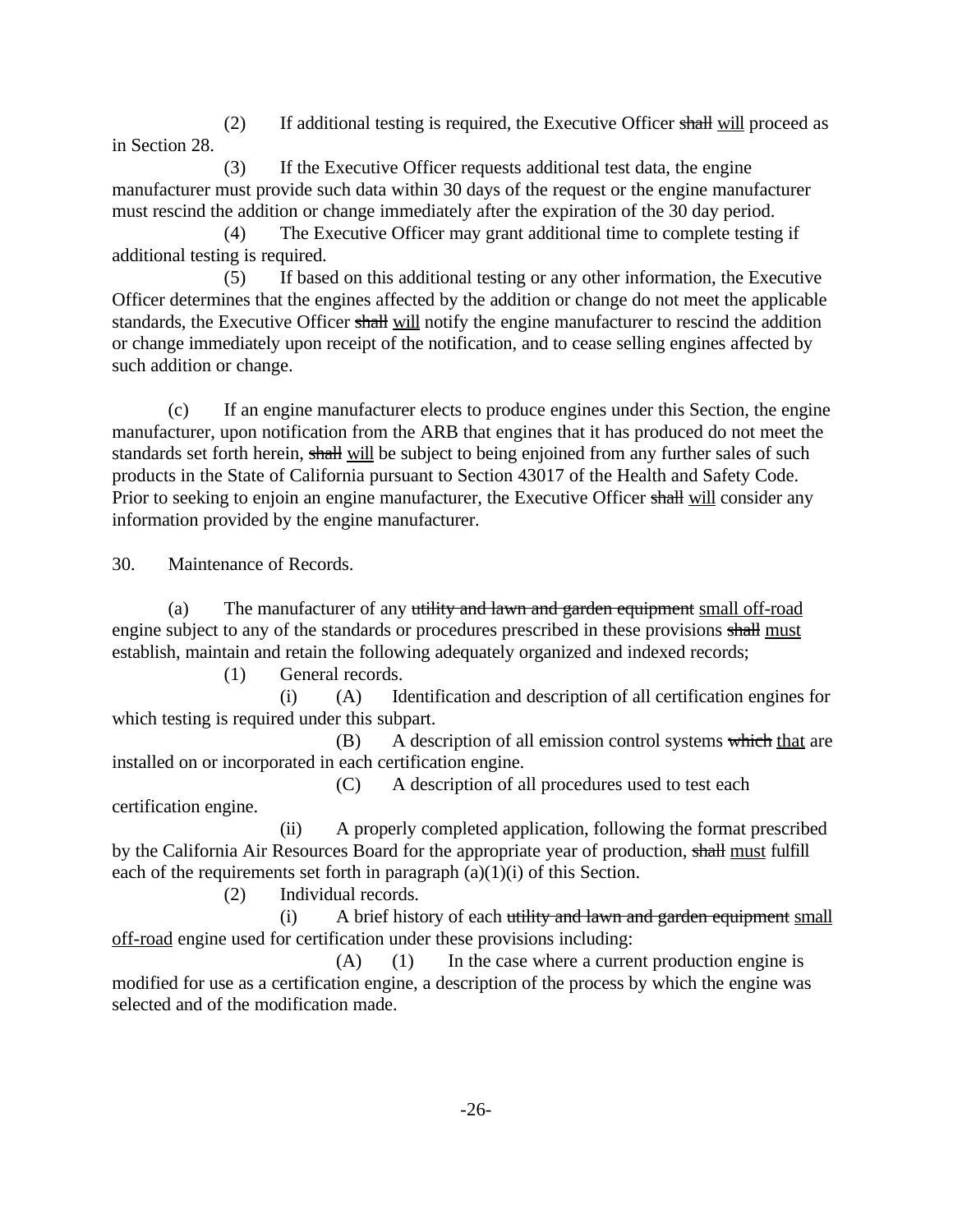(2) In the case where the certification engine is not derived from a current production engine, a general description of the build-up of the engine (e.g., experimental heads were cast and machined according to supplied drawings, etc.).

(3) In both of the above cases, a description (as applicable) of the origin and selection process for the carburetor, fuel system, emission control system components, and exhaust aftertreatment device shall must be included. The required description shall must specify the steps taken to assure that the certification engine is representative of production engines with respect to its fuel system, emission control system components, exhaust aftertreatment device, or any other device or component that can reasonably be expected to influence exhaust emissions. The description shall must also state that all components and/or engine construction processes, component inspection and selection techniques, and assembly techniques employed in constructing such engines are reasonably likely to be implemented for production engines, or that they are as closely analogous as practicable to planned construction and assembly processes.

(B) A complete record of all certification emission tests performed (except tests performed by ARB directly) including test results, and the date and purpose of each test, and the hours accumulated on the engine.

- (C) The date of each service accumulation procedure.
- (D) [Reserved].

(E) A record and description of all maintenance and other service performed, including the date of the maintenance or service and the reason for it.

(F) A record and description of each test performed to diagnose engine or emissions control system performance, giving the date and time of the test and the reason for it.

(G) [Reserved].

(H) A brief description of any significant events affecting the engine during the period covered by the history, including such extraordinary events as engine accidents or dynamometer runaway.

(ii) Each such history shall must state the date that any of the selection or build-up activities in paragraph  $(a)(2)(i)(A)$  of this Section occurred with respect to the certification engine. The history shall must be updated each time the operation status of the engine changes or additional work is performed on it.

(3) All records, other than routine emission test records, required to be maintained under these provisions shall must be retained by the engine manufacturer for a period of six (6) years after the issuance of all Executive Orders to which they relate. Routine emission test records shall must be retained by the manufacturer for a period of one  $(1)$  year after issuance of all Executive Orders to which they relate. Records may be retained as hard copy or reduced to microfilm, punch cards, etc., depending on the record retention procedures of the engine manufacturer, provided, in every case, all the information contained in the hard copy shall must be retained.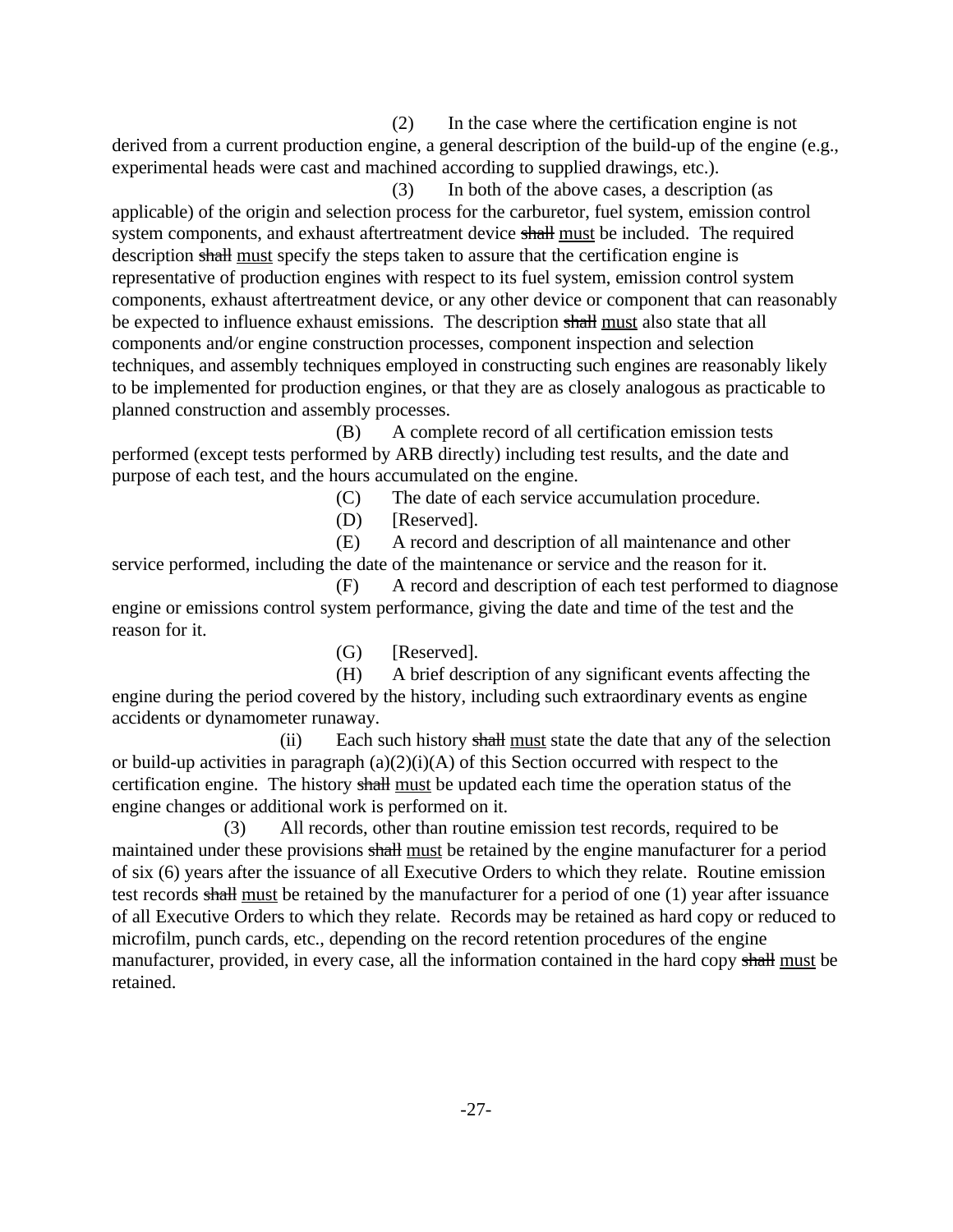31. Right of Entry.

(a) Any engine manufacturer affected by these regulations, upon receipt of prior notice shall must admit or cause to be admitted during operating hours any ARB Enforcement Officer that has presented proper credentials to any of the following:

(1) Any facility where tests or procedures or activities connected with such tests or procedures are or were performed.

 $(2)$  Any facility where any new utility and lawn and garden equipment small off-road engine is present and is being, has been, or will be tested.

(3) Any facility where a manufacturer constructs, assembles, modifies, or builds-up an engine into a certification engine that will be tested for certification.

(4) Any facility where any record or other document relating to any of the above is located.

(b) Upon admission to any facility referred to in paragraph  $(c)(1)$  of this Section, any ARB Enforcement Officer shall must be allowed:

(1) To inspect and monitor any part or aspect of such procedures, activities, and testing facilities, including, but not limited to, monitoring engine preconditioning, emissions tests and break-in, maintenance, and engine storage procedures.

(2) To verify correlation or calibration of test equipment; and,

(3) To inspect and make copies of any such records, designs, or other documents; and,

(4) To inspect and/or photograph any part or aspect of any such certification engine and any components to be used in the construction thereof.

(c) To permit an ARB determination whether production utility and lawn and garden equipment small off-road engines conform in all material respects to the design specifications which that apply to those engines described in the Executive Order certifying such engines and to standards prescribed herein. Engine manufacturers shall must, upon receipt of prior notice, admit any ARB Enforcement Officer, upon presentation of credentials, to:

(1) Any facility where any document design, or procedure relating to the translation of the design and construction of engines and emission related components described in the application for certification or used for certification testing into production engines is located or carried on; and,

(2) Any facility where any utility and lawn and garden equipment small offroad engines to be introduced into commerce are manufactured or assembled.

(3) Any California retail outlet where any utility and lawn and garden equipment small off-road engine is sold.

(d) On admission to any such facility referred to in this Section, any ARB Enforcement Officer shall must be allowed:

(1) To inspect and monitor any aspects of such manufacture or assembly and other procedures;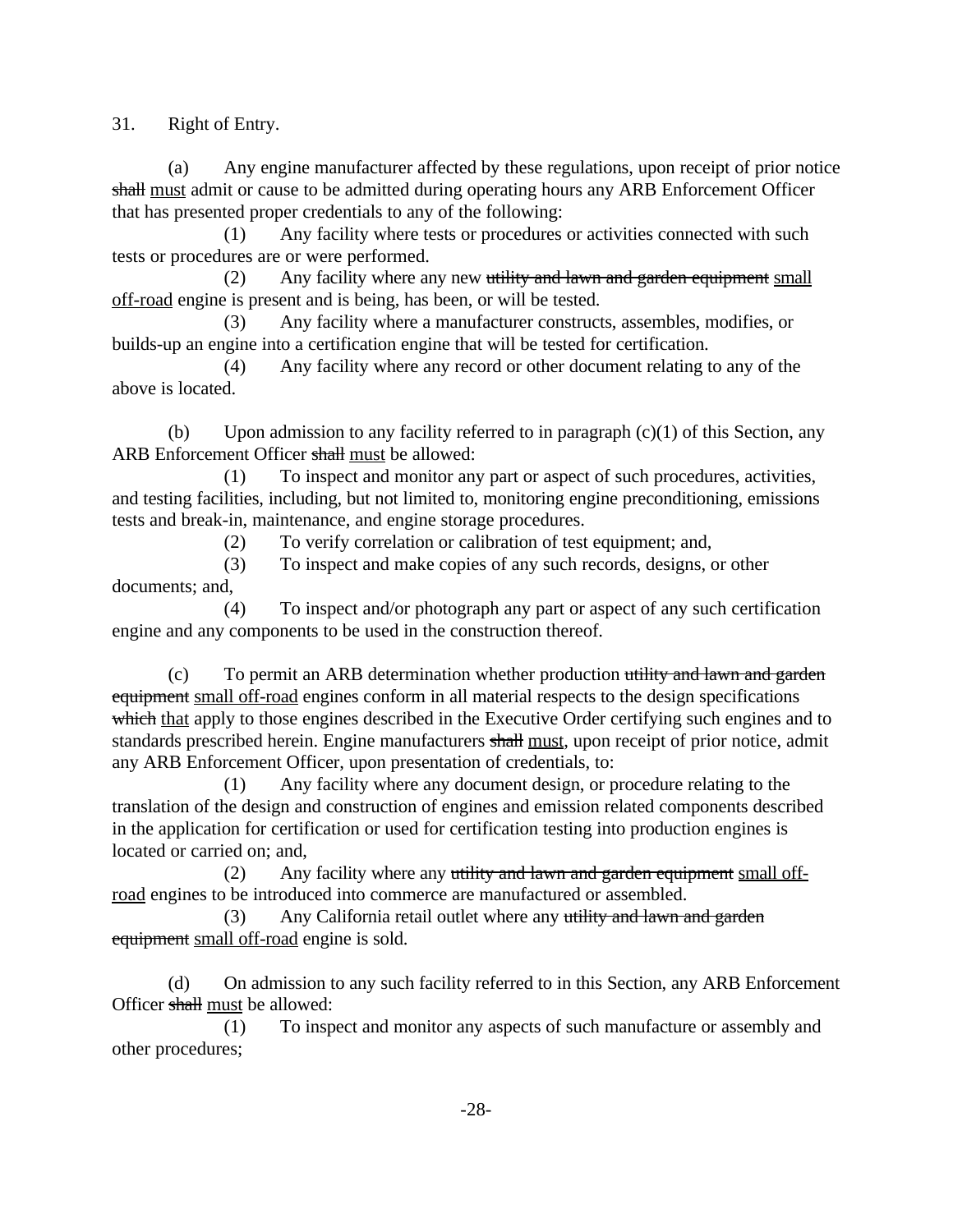(2) To inspect and make copies of any such records, documents or designs;

and, (3) To inspect and photograph any part or aspect of any such new utility and lawn and garden equipment small off-road engines and any component used in the assembly thereof that are reasonably related to the purpose of the Enforcement Officer's entry.

(e) Any ARB Enforcement Officer shall must be furnished by those in charge of a facility being inspected with such reasonable assistance as may be necessary to discharge any function listed in this paragraph. Each applicant for or recipient of certification is required to cause those in charge of a facility operated for its benefit to furnish such reasonable assistance without charge to the ARB irrespective of whether or not the applicant controls the facility.

(f) The duty to admit or cause to be admitted any ARB Enforcement Officer applies whether or not the applicant owns or controls the facility in question and applies both to domestic and foreign engine manufacturers and facilities. The ARB will not attempt to make any inspections which that it has been informed that local law forbids. However, if local law makes it impossible to insure the accuracy of data generated at a facility, no informed judgment that an engine is certifiable or is covered by an Executive Order can properly be based on the data. It is the responsibility of the engine manufacturer to locate its testing and manufacturing facilities in jurisdictions where this situation will not arise.

(g) For purposes of this Section:

(1) "Presentation of credentials" shall means a display of a document designating a person to be an ARB Enforcement Officer.

 (2) Where engine, component, or engine storage areas or facilities are concerned, "operating hours" shall means all times during which personnel are at work in the vicinity of the area or facility and have access to it.

(3) Where facilities or areas other than those covered by paragraph (g)(2) of this Section are concerned, "operating hours" shall means all times during which an assembly line is in operation or during which testing, maintenance, break-in procedure, production or compilation of records, or any other procedure or activity is being conducted related to certification testing, translation of designs from the test stage to the production stage, or engine manufacture or assembly.

performing requested emissions tests on any engine which that is being, has been, or will be used (4) "Reasonable assistance" includes, but is not limited to, providing clerical, copying, interpretation and translation services; making personnel available upon request to inform the ARB Enforcement Officer of how the facility operates and to answer questions; and for certification testing. Such tests shall must be nondestructive, but may require appropriate break-in. The engine manufacturer shall must be compelled to cause the personal appearance of any employee at such a facility before an ARB Enforcement Officer, upon written request from the Executive Officer for the appearance of any employee of a facility, and service of such request upon the engine manufacturer. Any such employee who has been instructed by the engine manufacturer to appear will be entitled to be accompanied, represented, and advised by counsel.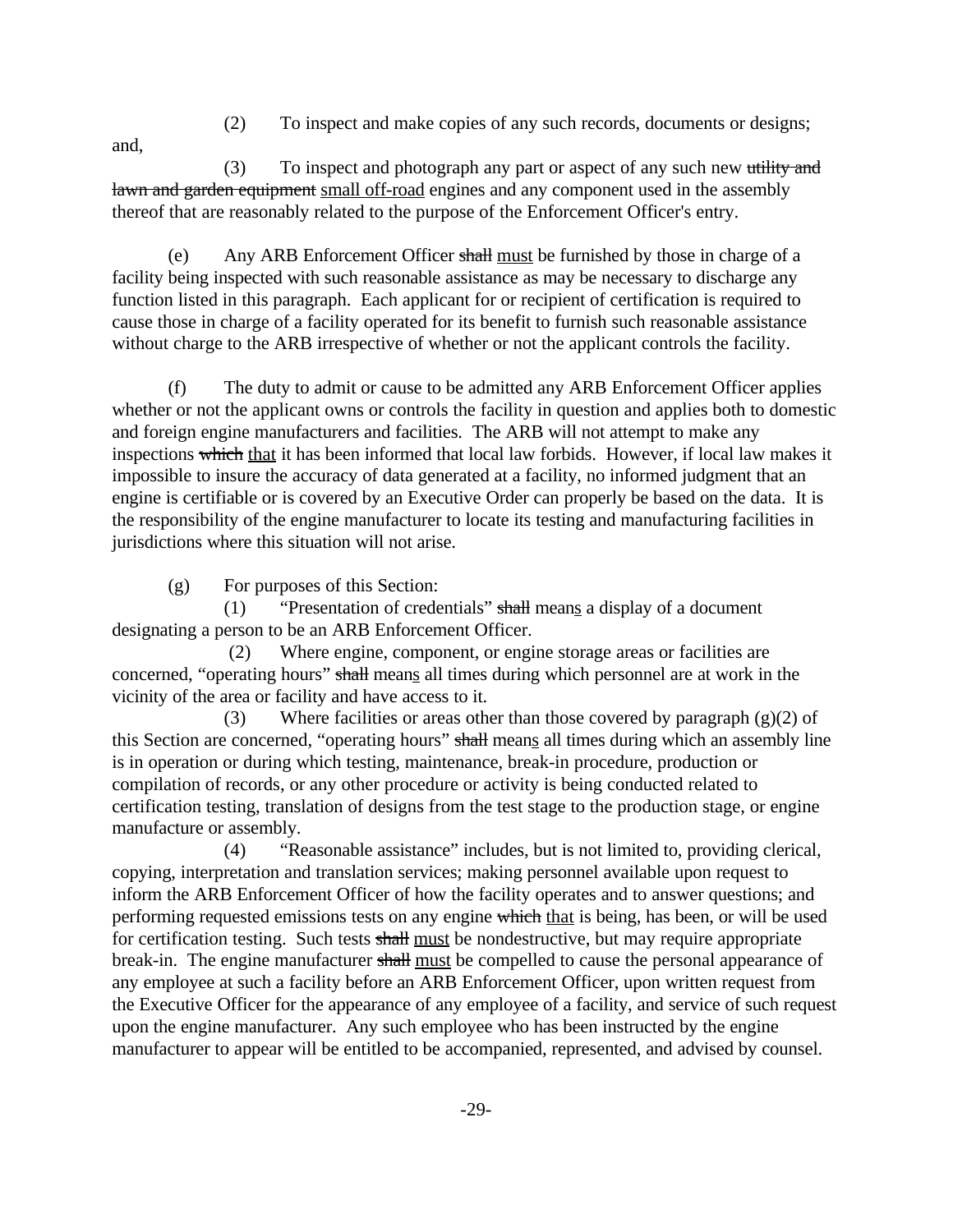32. Denial, Revocation, or Suspension of Certification.

(a) Notwithstanding the fact that any engine(s) tested for certification may comply with the provisions set forth herein, the Executive Officer may withhold or deny the issuance of an Executive Order (or suspend or revoke any such Executive Order which that has been issued) with respect to any such engine(s) if:

(1) The engine manufacturer submits false or incomplete information in its application for certification; or,

(2) The engine manufacturer renders inaccurate or invalid any test data which that it submits pertaining to the certification or otherwise circumvents the intent of Section 43013 of the California Clean Air Act or of these provisions with respect to such engine; or,

(3) Any ARB Enforcement Officer is denied access on the terms specified in Section 31 to any facility which that contains any of the following:

(i) The engine;

(ii) Any components used or considered for use in its modification or build-up into a certification engine;

(iii) Any production engine which that is or will be claimed by the engine manufacturer to be covered by the certificate;

(iv) Any step in the construction of an engine described in paragraph (c) of this Section;

(v) Any records, documents, reports, or histories required by this Part to be kept concerning any of the above.

(4) Any ARB Enforcement Officer is denied "reasonable assistance" in examining any of the items listed in paragraph (a)(3) of this Section.

(b) The sanctions of withholding, denying, revoking, or suspending of an Executive Order may be imposed for the reasons in paragraph (a) of this Section only when the infraction is substantial.

(c) In any case in which an engine manufacturer knowingly submits false or inaccurate information, or knowingly renders inaccurate or in valid any test data, or commits any fraudulent acts and such acts contribute substantially to the Executive Officer decision to issue an order, the Executive Officer may deem such Executive Order void *ab initio*.

(d) In any case in which certification of an engine is proposed to be withheld, denied, revoked, or suspended under paragraph (a)(3) or (4) of this Section, and in which the Executive Officer has presented to the engine manufacturer involved reasonable evidence that a violation of Section 31 has occurred, the engine manufacturer, shall will have the burden of establishing any contention to the satisfaction of the Executive Officer, that even though the violation occurred, the engine in question was not involved to such a degree that would warrant withholding, denial, revocation, or suspension of certification under either paragraph (a)(3) or (4) of this Section.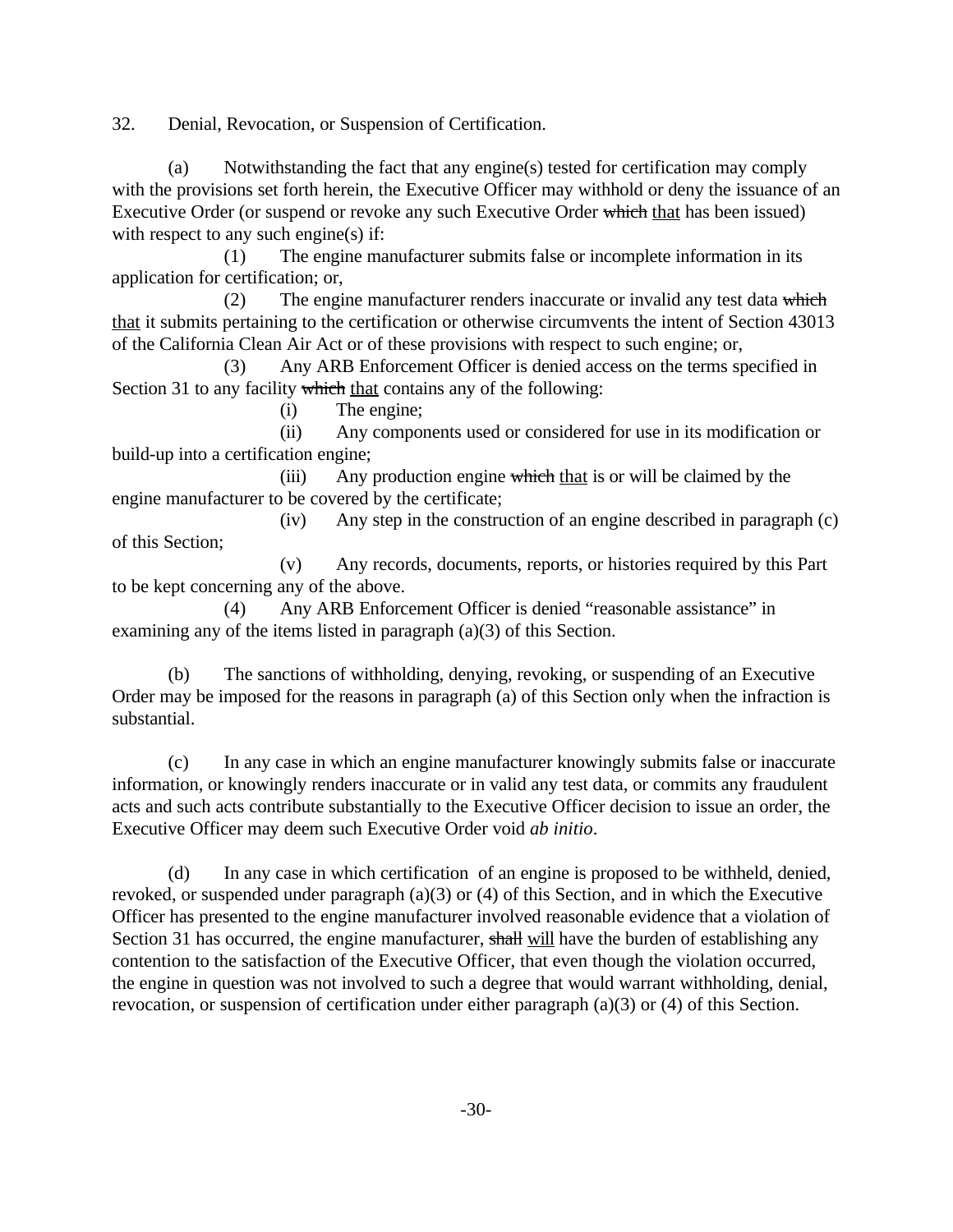(e) Any revocation or suspension of certification under paragraph (a) of this Section shall will**:** 

**(1)** - Extend no further then than to forbid the introduction into commerce of engines previously covered by the certification which that are still in the possession of the engine manufacturer, except in cases of such fraud or other misconduct as makes the certification invalid *ab initio*.

# 33. Adjudicatory Hearing.

Parties affected by an Executive Officer's Determination, may file for an adjudicatory hearing pursuant to Subchapter 1.25, Title 17, California Code of Regulations. , Section 60040, et seq. The provisions of Subchapter 1.25, Title 17, California Code of Regulations, Section 60040, et seq. Section 60040, et seq. shall be apply fully applicable to filings made under these provisions.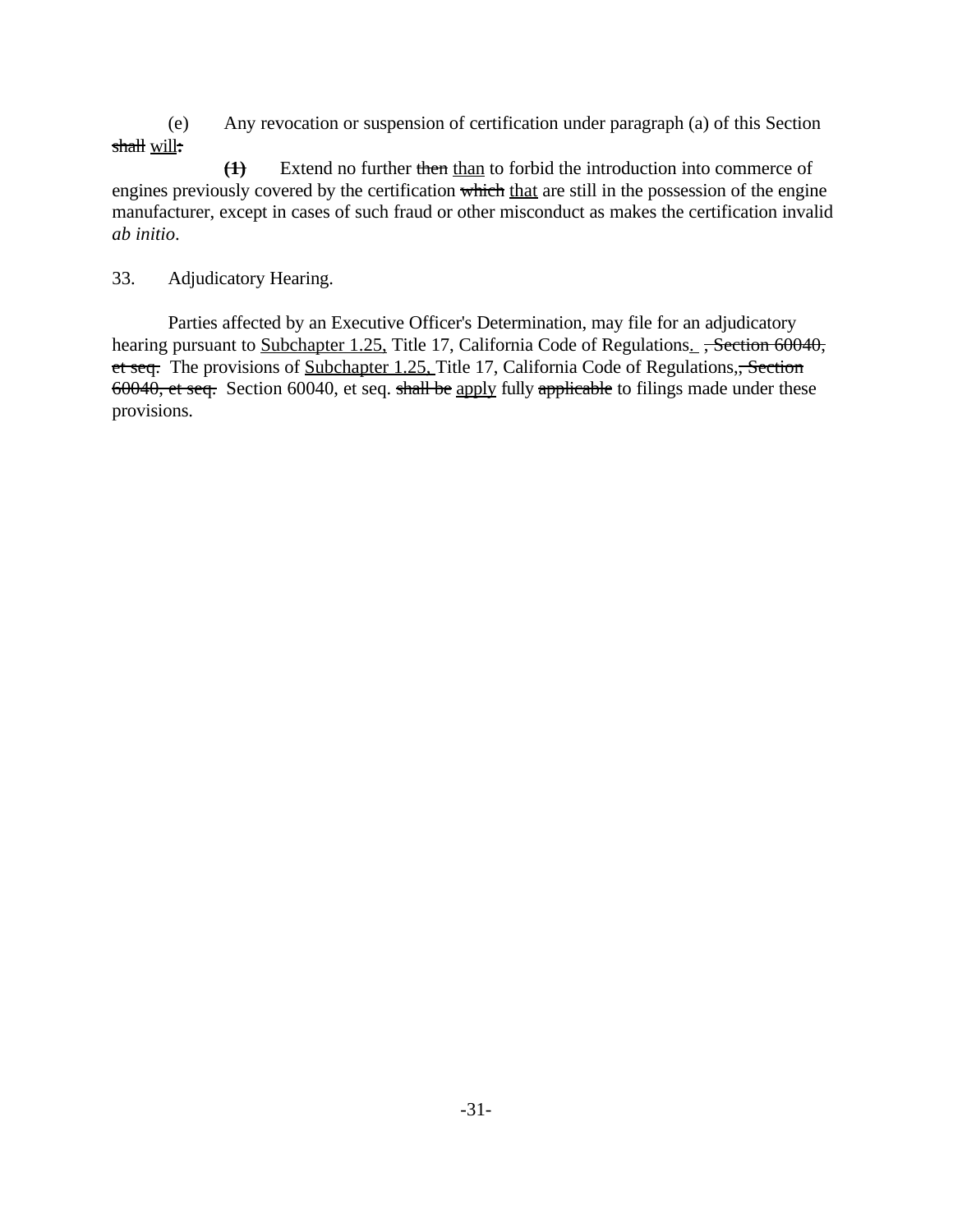Part II. Spark-Ignition Engines - Determination of Emissions Durability Level.

1. Emissions Durability Period.

For all engines subject to a durability period, manufacturers must select an emissions durability period for each engine family as detailed below.

(a) Spark-ignition engines less than or equal to 65 cc displacement. For each engine family, a manufacturer will select an emissions durability period from those listed below: 50 hours

125 hours 300 hours

(b) Spark-ignition engines greater than 65 cc displacement. For each engine family, a manufacturer will select an emissions durability period form those listed below:

> 125 hours 250 hours 500 hours

2. Emissions Durability Cycle.

The emissions durability cycle referred to below must be repeated applications of the certification test cycle, unless an alternative procedure is approved by the Executive Officer as noted in Part I, Section 21.

3. Deterioration Factor.

(a) The manufacturer must determine the deterioration factor for each engine family and pollutant as follows:

(1) The new prototype engine must be emissions tested at break-in with all emission control systems (e.g., EGR, catalysts, etc.) installed.

(2) The engine must be aged on the emissions durability cycle to the first test point. The manufacturer may choose its test points provided that,

 $\overline{A}$  The points are equally divided (same number of hours  $\pm$  2 hours).

B) An emissions test is conducted at half the emissions durability

period  $\pm$  2 hours. (3) The prototype engine must be emissions tested at each test point. Following testing the durability cycle must be continued to the next point.

(4) Only specified maintenance may be performed during durability cycle

testing.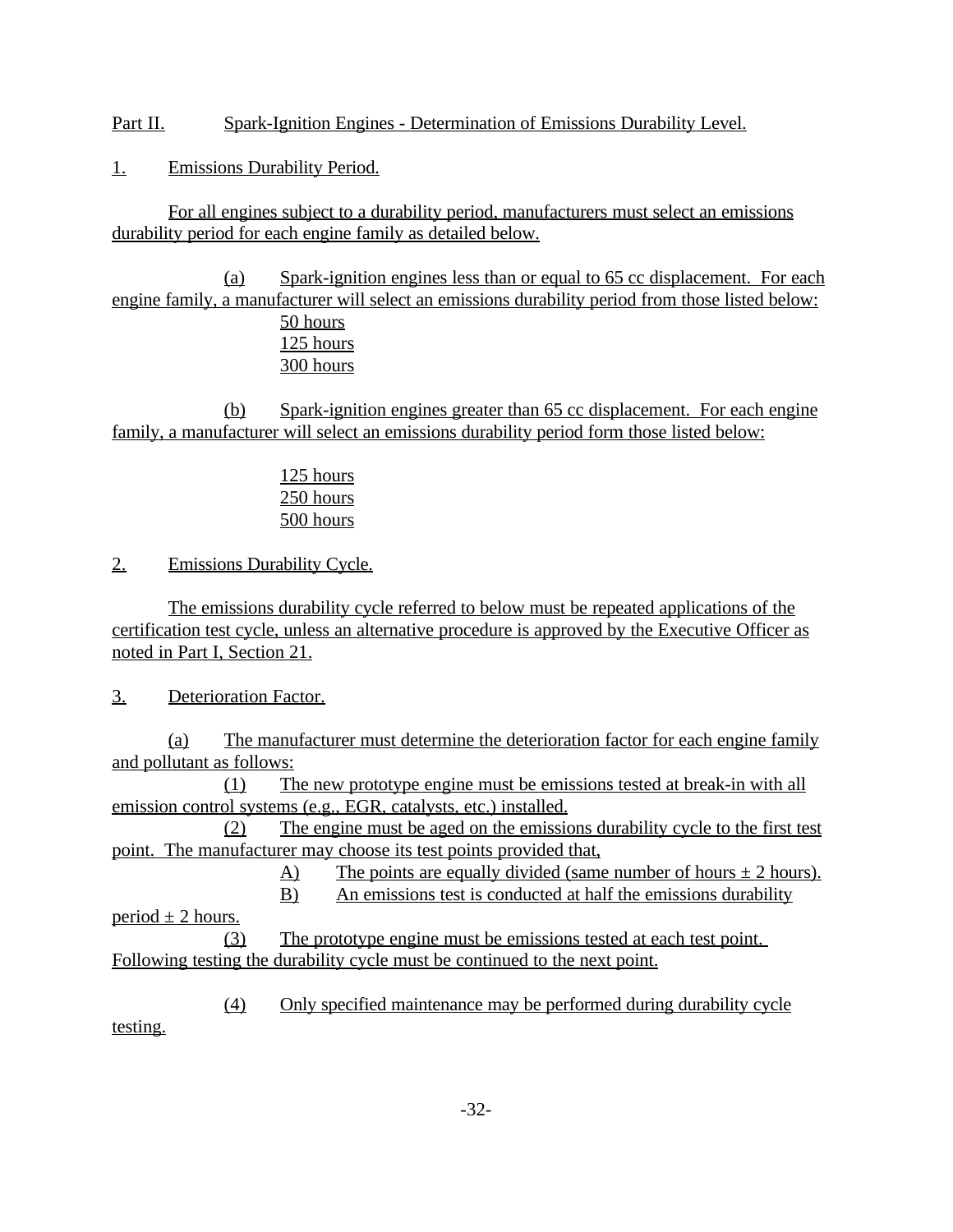(5) When the prototype engine has been aged on the durability cycle to the full emissions durability cycle, a final emissions test must be conducted.

(6) For each pollutant (NMHC+NOx, CO), a line must be fitted to the data points treating the initial test as occurring at hour=0, and using the method of least-squares. The deterioration factor is the calculated emissions at the end of the emissions durability period divided by the calculated emissions at zero hours.

(7) The product of the zero-hour (break-in) results from the engine multiplied by the deterioration factor is the emissions certification value for that engine family and pollutant.

(b) *Small Volume Manufacturers*. Manufacturers with total annual California production of less than 500 engines may choose to select deterioration factors that have been assigned by ARB rather than conduct a durability demonstration. Assigned deterioration factors will be based on deterioration factors associated with similar technology, where available. If no deterioration factor information is available for similar technology, ARB will use best engineering judgement to determine an appropriate deterioration factor. If a manufacturer does not believe the assigned deterioration factor is appropriate, the manufacturer may conduct its own durability testing as per paragraph (a), above.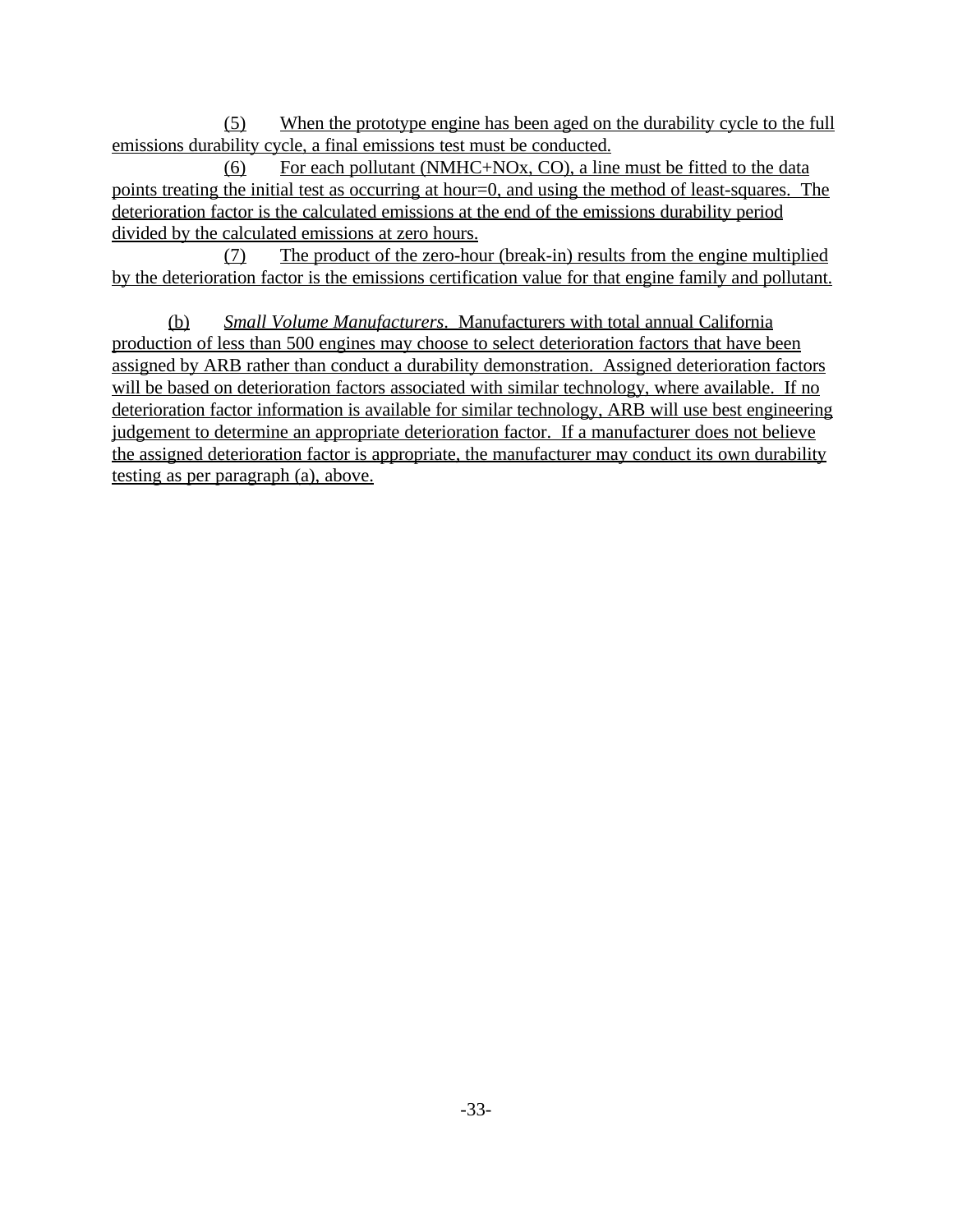Part H III. Spark-Ignition Engines - Raw Gas Method Test Procedures

Purpose.

1. Purpose.<br>
(a) The purpose of this Part is to specify a raw gas measurement (i.e., undiluted) procedure for the evaluation of exhaust emissions from small utility off-road engines (i.e., brake power less than  $18.6 \text{ kW}$  [25 hp]). Details of engine test setup and exhaust gas analysis techniques are specified with the intent of providing a uniform and reproducible method of measurement.

(b) The intent has been to allow as much flexibility as possible in the physical construction of the experimental apparatus. Therefore, only those portions of the apparatus whose operation is critical to the accurate measurement of emissions levels are prescribed in detail.

(c) Set forth in this Part is the engine test procedure, including test sequence, for the various equipment applications in which small utility off-road engines are used. The intent of the test procedure is to provide an understanding of the levels of exhaust emissions and does not imply that in a given equipment application, an engine would operate in all the modes outlined in the test procedure.

Engine Test Setup; Exhaust Gas Analytical System; Engine Parameters.

2. Engine Test Setup; Exhaust Gas Analytical System; Engine Parameters.<br>
(a) Figure 2-1 illustrates a recommended engine test setup. The engine test setup shall must be instrumented so that the parameters specified in Section 13 (as applicable) can be measured or calculated.

(b) Exhaust Gas Analytical System.

(1) The exhaust gas analytical system shall must provide a continuous measurement of emission levels. Exhaust gases shall must be sampled by one probe and then be split internally to the different analyzers. The schematic diagrams in Figures 2-2 and 2-3 indicate possible exhaust gas analytical systems, and serve to illustrate only the essential elements of such systems. Such systems operate as follows:

(i) Exhaust gases from the sample probe are separated into two or three streams depending on the sampling requirements. One sample line passes through a heated filter and leads to a heated flame ionization detector (HFID). A second sample line passes through a water trap and a filter, and leads to a nondispersive infrared analyzer (NDIR), and a chemiluminescent analyzer (CLA) or a heated CLA (HCLA). Diaphragm pumps move the filtered, dry exhaust gases to the analytical instruments. Each analyzer inlet has a valve to meter the flow rate, and gauges to measure the pressure. Flow meters located in the exhaust of each analyzer indicate the sample flow rate. If a cold trap is used, it must be located downstream of the NOx converter unless otherwise allowed by the Executive Officer.

(ii) The HFI<br>between 175 to 200°C (347 to 392°F). The HFID analyzer oven temperature shall must be maintained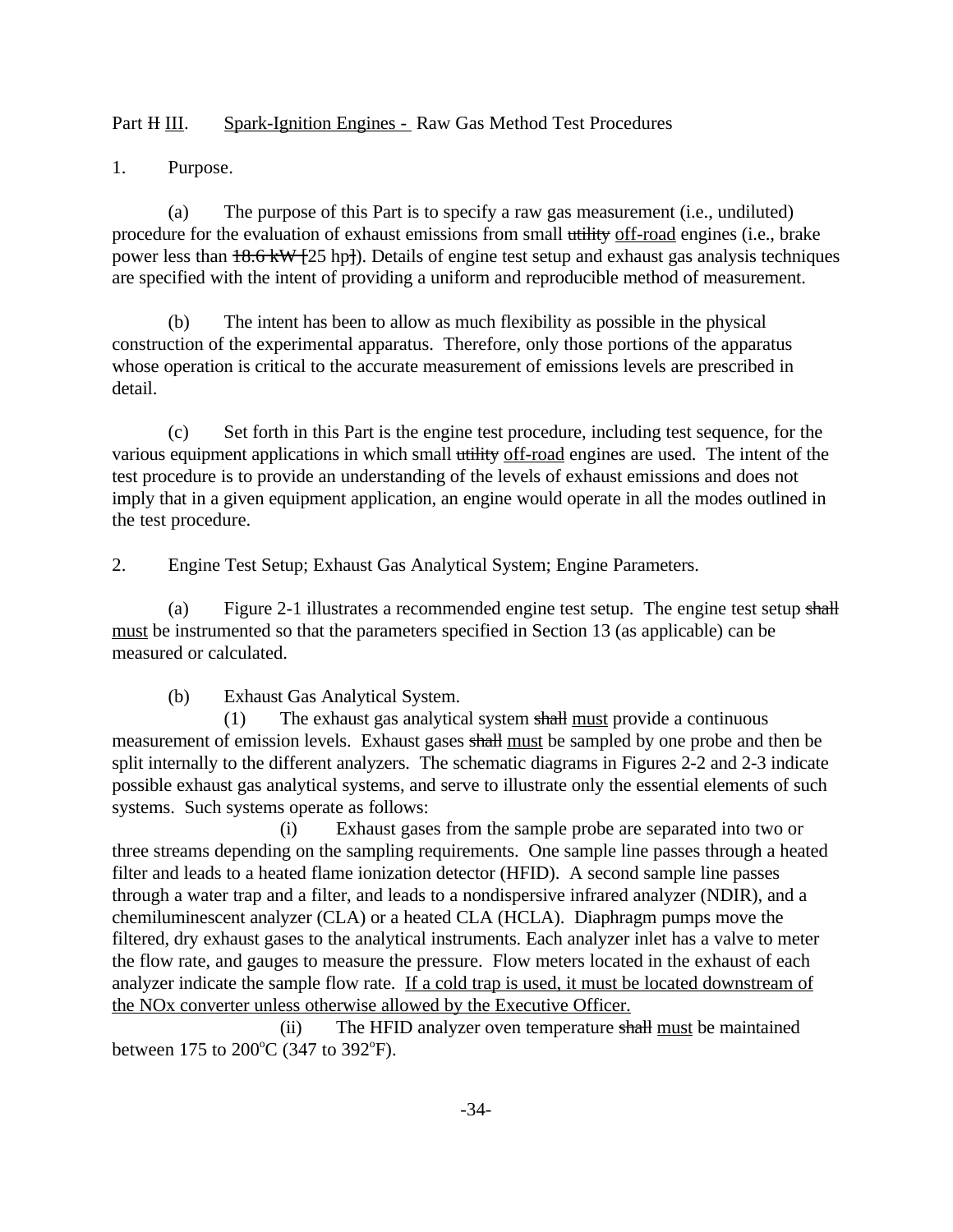

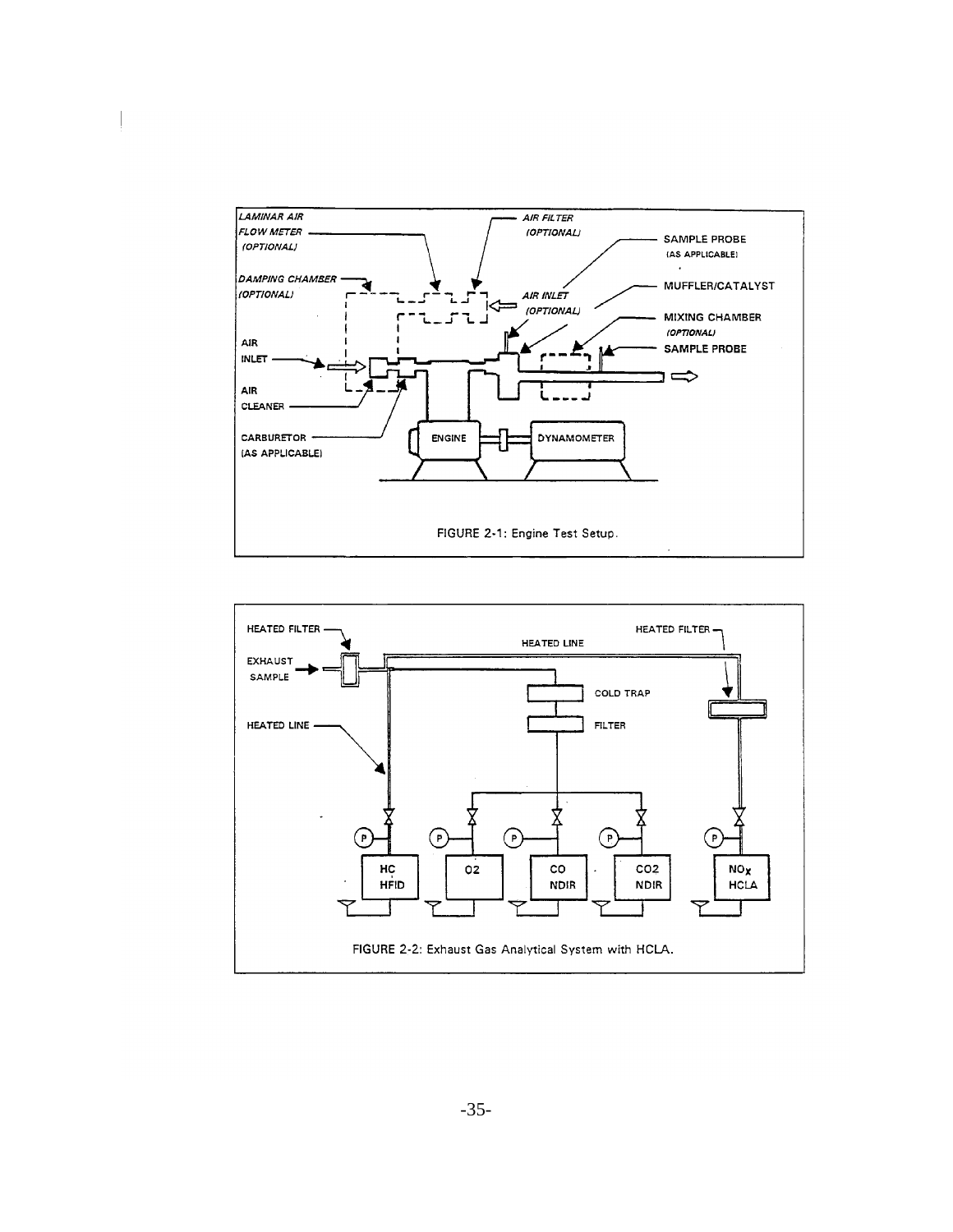

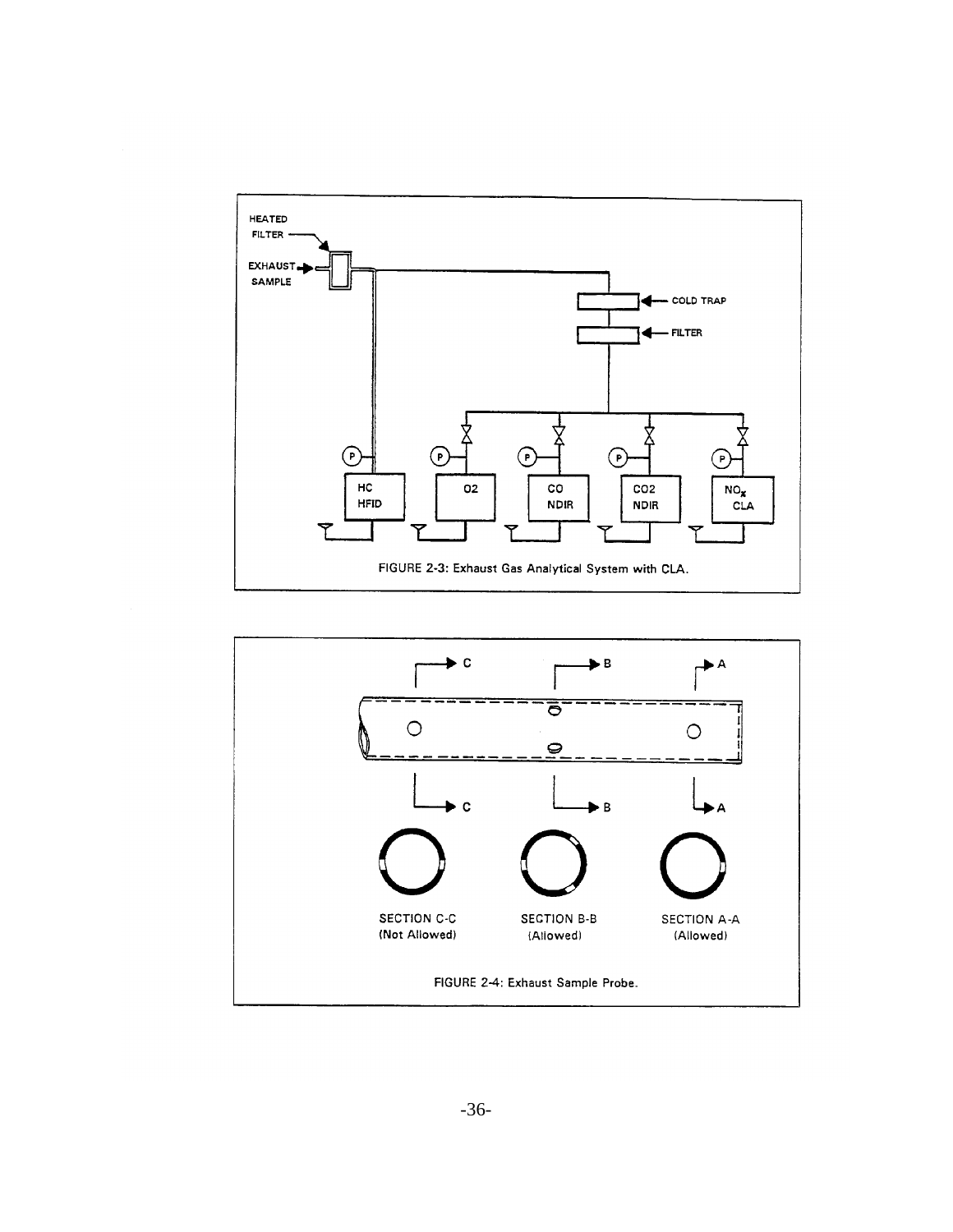(c) Air and Fuel Measurements.

(1) Emissions measurements are made on a molar basis, results are given in terms of concentration, and emissions are reported in terms of mass (i.e., grams). Conversion of concentrations into mass may be based either on engine airflow or fuel flow; however, the fuel flow measurement is recommended for all engines. Conversion methods for air and fuel flow measurements are outlined in Section 14(c)(3); conversion methods for fuel flow measurements are outlined in Section 14(c)(4).

(2) Inlet Air Flow Measurement.

(i) The schematic test setup of Figure 2-1 indicates an optional inlet airflow measurement system. This measurement system consists of a laminar flow meter used in conjunction with a pressure wave damping chamber. The damping chamber has an internal volume not less than 100 times the displacement per cylinder of the engine under test. The damping chamber should be installed between the airflow metering element and the engine air inlet; thus, serving to isolate the meter from the engine. Alternative airflow measurement systems may be substituted for the system shown. Such systems should adhere to the practices specified by SAE J244 (approved May 1971, revised June 1983), which is incorporated by reference herein.

(ii) If the airflow element reduces the engine airflow and results in a pressure drop that is greater than 100 Pa  $(0.4 \text{ in. H}, 0)$ , an auxiliary blower can be used to compensate for the effect of the air meter. If a blower is used, engine inlet pressure should be measured and controlled to  $+/- 50$  Pa ( $+/- 0.2$  in. H<sub>2</sub>O) of barometer readings.

(iii) The engine air inlet air flow measurement range shall must be sufficient to measure accurately the air flow over the operational range of the test engine. Overall measurement accuracy shall must be  $+/-2$  percent of full-scale value of the measurement device for all power modes; it shall must be five (5) percent or less of the full-scale value of the measurement device for the idle mode. The Executive Officer shall must be notified of the measurement method used prior to the test.

(iv) When an engine system incorporates devices that affect the air flow measurement (e.g., air bleeds, air injection, pulsed air, etc.) resulting in understated exhaust emission results, the exhaust emission results shall must be corrected accordingly. The Executive Officer shall must be notified of such corrections.

(3) Fuel Flow Measurement. The fuel flow rate measurement instrumentation must have a combined accuracy of +/- 2 percent of the reading.

(d) Exhaust Gas Sampling System.

(1) The exhaust gas sampling system consists of the exhaust system configuration that is specified for the test engine, an exhaust sampling probe, and an exhaust gas mixing chamber (as applicable).

(2) Exhaust Sample Probe.

(i) The sample probe shall must be a straight, closed-end, stainless steel, multi-hole probe (See Figure 2-4). The inside diameter shall must not be greater than the inside diameter of the sample line plus 0.3 mm (0.01 in.). The wall thickness of the probe shall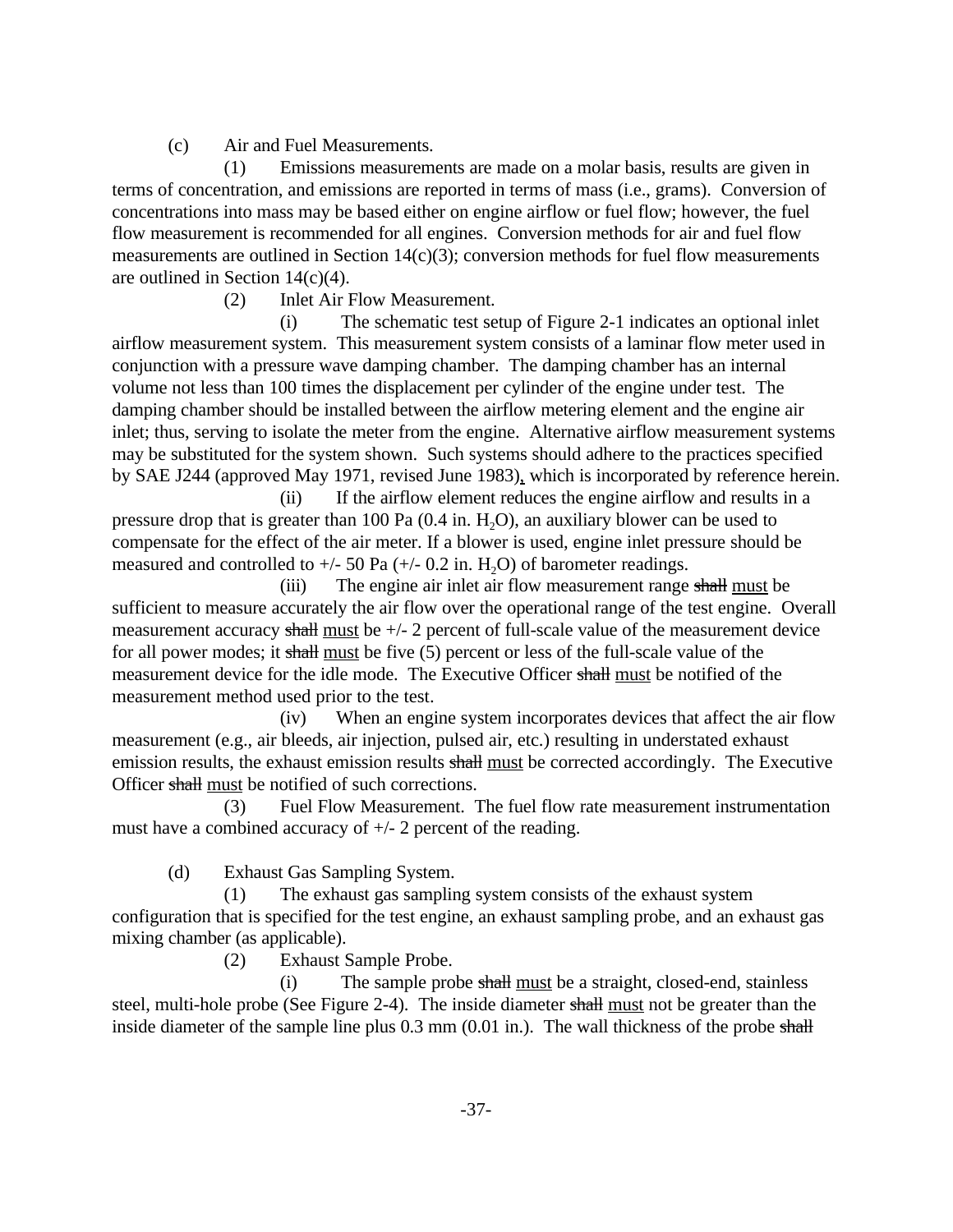must not be greater than 1.0 mm (0.04 in.). The fitting that attaches the probe to the exhaust pipe shall must be as small as practical in order to minimize heat loss from the probe.

(ii) The probe shall must have a minimum of three holes. The radii planes of each hole shall must be spaced such that equal (approximately) cross-sectional areas of the exhaust duct are covered. The angular spacing of any two holes in one plane may not be 180  $+/- 20$  (i.e., Section C-C of Figure 2-4). The holes should be sized such that each has approximately the same flow. If only three holes are used, the holes cannot be in the same radial plane.

(iii) The probe shall must extend radially across the exhaust duct. The probe must pass through the approximate center and must extend across at least 80 percent of the diameter of the duct.

(iv) The probe should be located in a position that yields a well-mixed, homogenous sample of the exhaust gas.

(v) The probe should be located in the high pressure side of a muffler when the probe is located in the muffler.

(vi) The exhaust sample probe shall must be located downstream from an exhaust catalytic converter element when the test engine is equipped with an exhaust catalytic converter. The exhaust sample probe shall must not be so close to the exhaust outlet as to ingest air from the atmosphere due to pressure pulsations in the exhaust.

(vii) The exhaust sample probe shall must be located in the exhaust conduit downstream of the exhaust valve or exhaust port of a single-cylinder engine, or downstream of the final junction of the exhaust manifold of a multi-cylinder engine, and shall must not be so close to the exhaust outlet as to ingest air from the atmosphere due to pressure pulsations in the exhaust.

(viii) The exhaust sample probe shall must be located at the exit of a mixing chamber when a mixing chamber (optional) is used in the test setup. The exhaust sample probe shall must not be so close to the exhaust outlet as to ingest air from the atmosphere due to pressure pulsations in the exhaust.

(ix) The Executive Officer may allow an alternative location for an exhaust sample probe when the above criteria are not applicable to a particular test engine exhaust system. Such an alternative location shall must be located in order to measure a well mixed, homogeneous exhaust gas sample.

(3) Exhaust Mixing Chamber.

(i) The schematic test setup of Figure 2-1 indicates an optional mixing chamber component. The exhaust mixing chamber is located in the exhaust system between the muffler and the sample probe. Its purpose is to ensure complete mixing of the engine exhaust before sample extraction so that a truly representative average exhaust sample is obtained.

 $(ii)$  The internal volume of the mixing chamber shall must not be less than 10 times the cylinder displacement of the engine under test. The shape of the mixing chamber shall must be such that the chamber provides a well-mixed, homogenous sample at the sample probe location. To minimize dropout of heavy hydrocarbon fractions in the exhaust mixing chamber during part throttle, light load operation, the tank size should be kept as small as practicable, consistent with the minimum size limitation. Restricting the size of the chamber will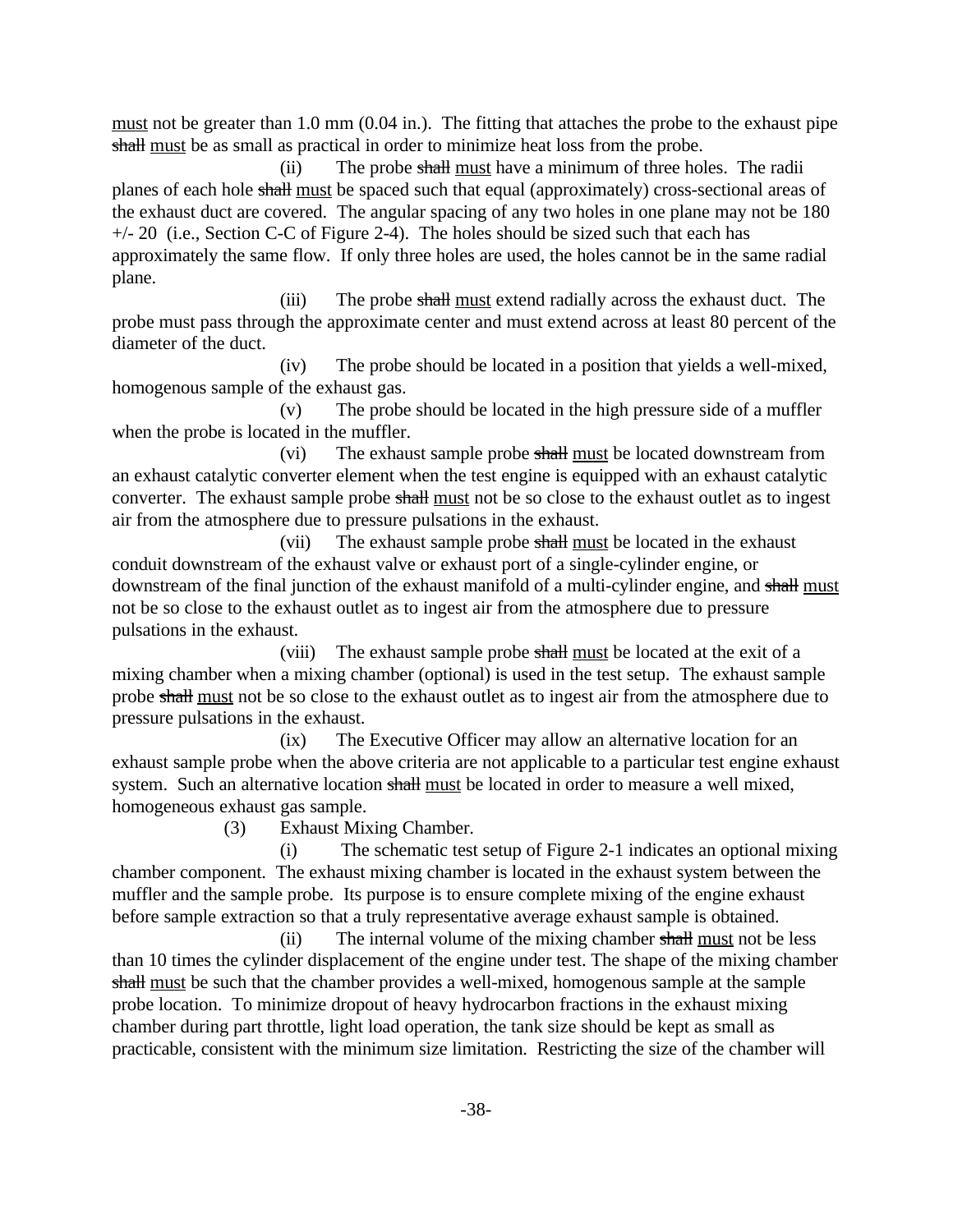keep internal turbulence as high as possible, thus, promoting thorough mixing of the exhaust gas. The chamber should be coupled as close as possible to the engine exhaust outlet.

(iii) The exhaust line leaving the chamber should extend a sufficient length (e.g., 610 mm [24 in.]) beyond the sample probe location to eliminate possible sampling errors due to strong exhaust pulsations pulling air back into the exhaust system. The exhaust line should be of sufficient size to hold exhaust back pressure to a minimum.

(iv) The temperature of the inner surface of the mixing chamber shall must be maintained above the dew point of the exhaust gases (i.e., between 175 to 400 $^{\circ}$ C [347 to 752 $^{\circ}$ F]).

(v) Thermocouple temperature monitoring of the mixing chamber is required to ensure operation at the temperatures specified in this Section.

(4) Sample Transfer Lines.

(i) The maximum inside diameter of a sample line shall must be 13.2 mm (0.52 in.).

(ii) Heated sample transfer lines shall must be maintained at the same temperature range as specified for the applicable heated analyzer's oven temperature.

(iii) The sample transfer lines for the  $CO$ ,  $CO<sub>2</sub>$  and NOx analyzers may be heated.

(5) Venting.

(i) All vents, including analyzer vents and pressure regulator vents, should be vented in such a manner as to avoid endangerment of test personnel.

(e) Any variation from the specifications in this Part II procedure, including performance specifications and emission detection methods, may be used only with the approval of the Executive Officer.

(f) Additional components, such as instruments, valves, solenoids, pumps, switches, and so forth, may be employed to provide additional information and coordinate the functions of the component systems.

 3. Analytical Gases. (a) Analyzer gases.

(1) Calibration or span gases for the CO and  $CO<sub>2</sub>$  analyzers shall must have zero-grade nitrogen as the diluent. Combined  $CO$  and  $CO<sub>2</sub>$  span gases are permitted. Zero-grade nitrogen shall must be the diluent for CO and  $CO<sub>2</sub>$  span gases.

(2) Calibration or span gases for the hydrocarbon analyzer shall must be propane with zero-grade nitrogen as the diluent when testing gasoline-, propane-, and natural gasfueled engines. The diluent shall must be zero-grade air when testing diesel-fueled engines.<br>
(3) Calibration or span gases for NOx analyzer shall must be NO named as

NOx with a maximum  $NO<sub>2</sub>$  concentration of 5 percent of the nominal value using zero-grade nitrogen as the diluent.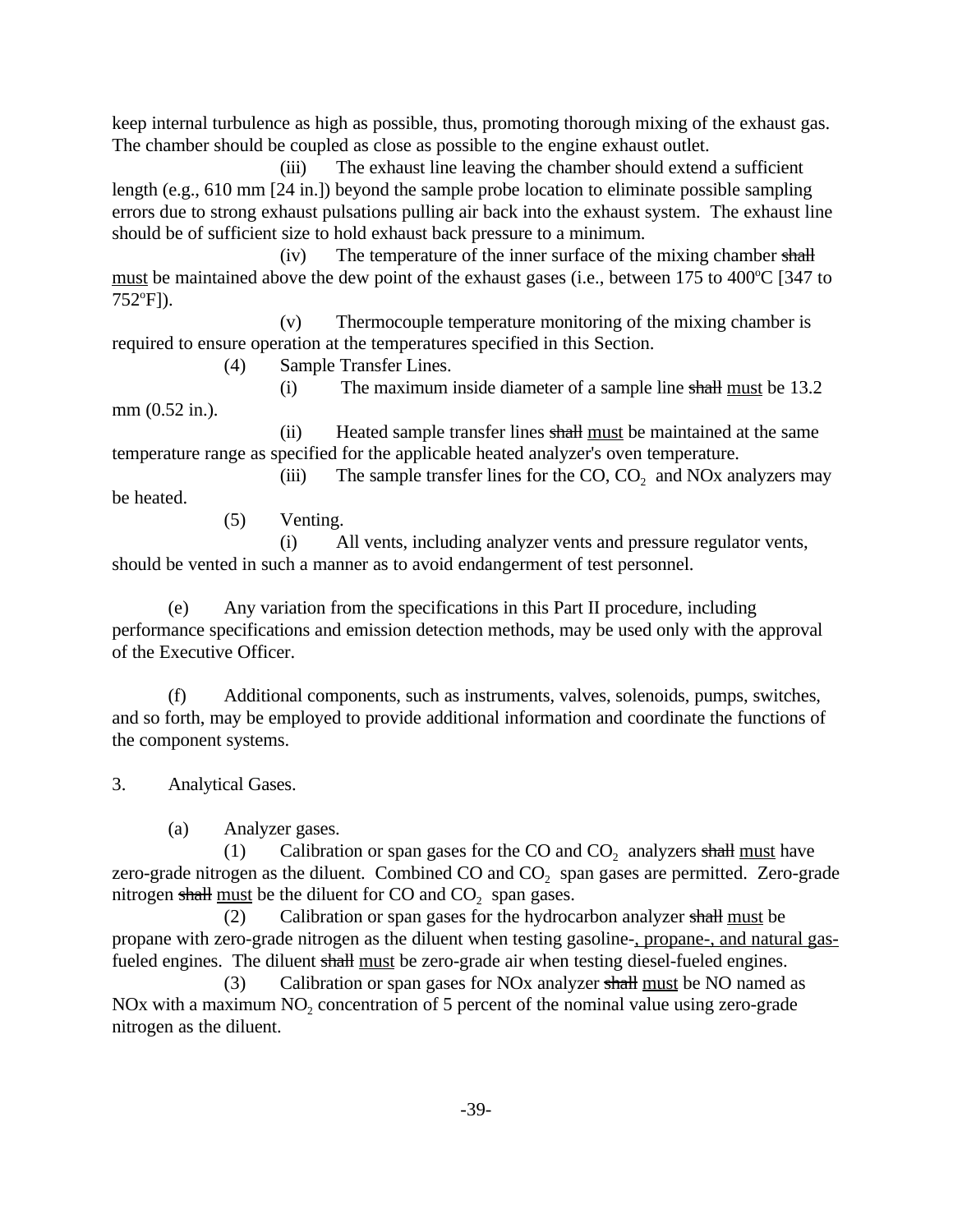$(4)$  Zero-grade gases for hydrocarbon analyzers shall must be nitrogen when testing gasoline-fueled engines and air when testing diesel- fueled engines. Zero-grade gases for the carbon monoxide, carbon dioxide and oxides of nitrogen analyzers shall must be either zero-grade air or zero- grade nitrogen.

(5) The allowable zero-grade gas (air or nitrogen) impurity concentrations shall must not exceed 1 ppm equivalent carbon response, 1 ppm carbon monoxide, 0.04 percent (400 ppm) carbon dioxide, and 0.1 ppm nitric oxide.

(6) "Zero-grade air" includes artificial "air" consisting of a blend of nitrogen and oxygen with oxygen concentrations between 18 and 21 mole percent.

(7) The use of proportioning and precision blending devices (i.e., gas dividers) to obtain the required analyzer gas concentrations is allowed provided such devices are maintained in accordance with the instructions of the device manufacturer.

(b) Calibration gas.

(1) Calibration gas values are to be derived from the National Institute for Standards and Technology's (NIST's) "Standard Reference Materials" (SRM's), and are to be single blends as follows:

(i) Mixtures of gases that have the following chemical compositions shall must be available:  $C_3H_8$  and zero-grade nitrogen; CO and zero-grade nitrogen; NOx and zero-grade nitrogen (the amount of  $NO<sub>2</sub>$  contained in this calibration must not exceed 5 percent of the NO content); and,  $CO<sub>2</sub>$  and zero-grade nitrogen.

(ii) The true concentration of a span gas must be within  $+/- 2$  percent of the NIST gas standard. The true concentration of a calibration gas must be within +/- 1 percent of the NIST gas standard. All concentrations of calibration gas shall must be given on a volume basis (volume percent or volume ppm).

(iii) When the gas concentration used for calibration and span is obtained by means of a gas divider the gas concentration shall must be diluted with either zero-grade  $N_2$  or zero-grade air (as applicable). The accuracy of the diluted gases may be determined to within +/- 2 percent.

(iv) Fuel for the HFID detector shall must be a blend of  $40 +12$  percent hydrogen with the balance as helium. The mixture must contain less than 1 ppm equivalent carbon response; 98 to 100 percent hydrogen fuel may be used with advance approval of the Executive Officer.

Calibrations, Frequency and Overview.

4. Calibrations, Frequency and Overview.<br>
(a) Calibrations shall must be performed as specified in Sections 5 through 9.

(b) [Reserved].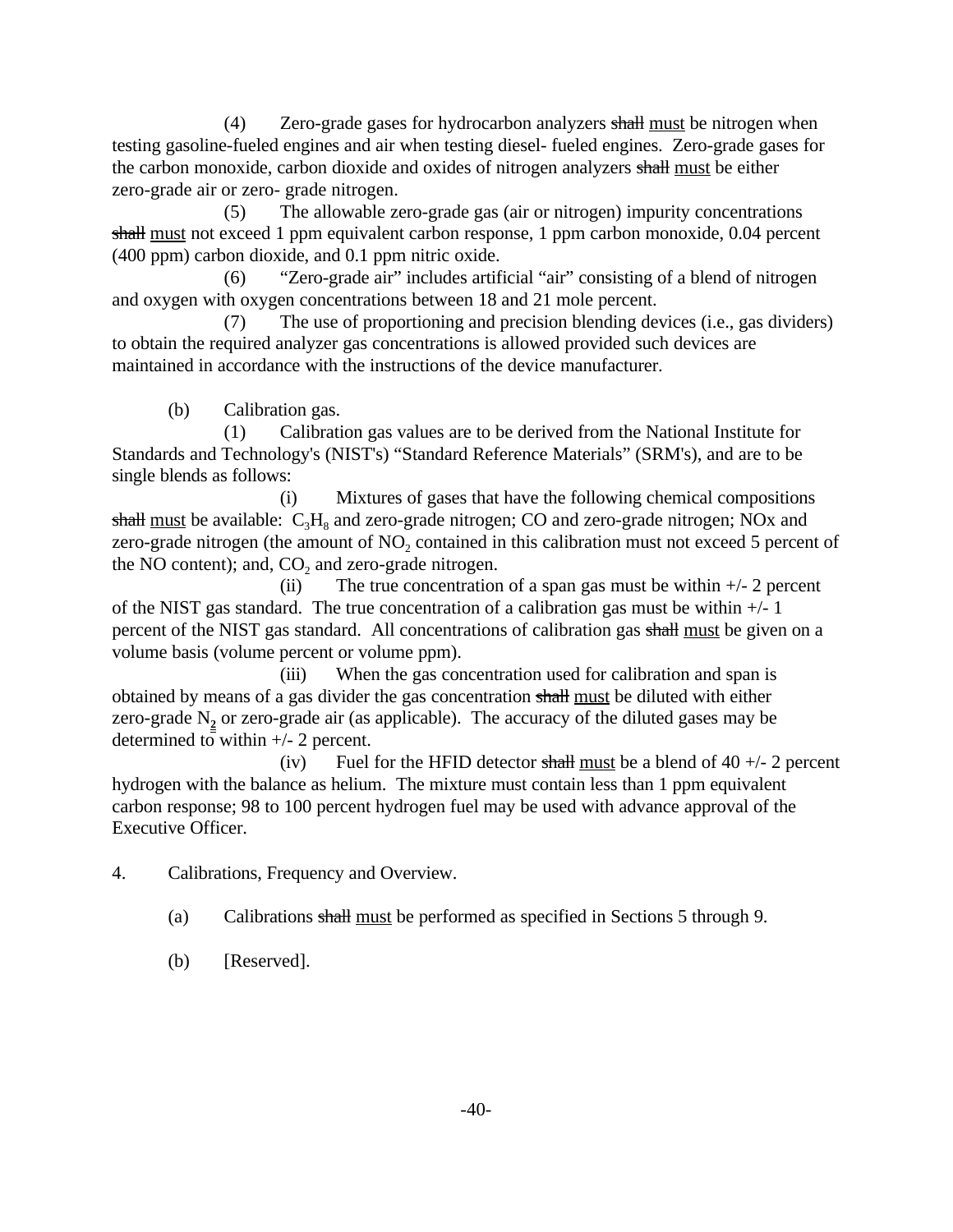$(c)$  At least monthly or after any maintenance which that could alter calibration, the following calibrations and checks shall must be performed:

(1) Calibrate the hydrocarbon analyzer, carbon dioxide analyzer, carbon monoxide analyzer, and oxides of nitrogen analyzer (certain analyzers may require more frequent calibration depending on particular equipment and uses).

(2) Calibrate the dynamometer as specified in Section 5.

(d) Sample conditioning columns, if used in the CO analyzer train, should be checked at a frequency consistent with observed column life or when the indicator of the column packing begins to show deterioration.

**Dynamometer Calibration.** 

5. Dynamometer Calibration.<br>  $\frac{1}{3}$  The dynamometer shall must be calibrated at least once each month using the dynamometer manufacturer's method of calibration. If required by the dynamometer manufacturer, the dynamometer shall must be performance verified at least once each week, and then calibrated accordingly.

**Hydrocarbon Analyzer Calibration.** 

6. Hydrocarbon Analyzer Calibration.<br>
(a) The HFID hydrocarbon analyzer shall must receive the following initial and periodic calibration.

(b) Initial and periodic optimization of detector response. Prior to its introduction into service and at least annually thereafter, the HFID hydrocarbon analyzer shall must be adjusted for optimum hydrocarbon response as specified in this Section. Alternate methods yielding equivalent results may be used, if approved in advance by the Executive Officer. For natural gas-fueled engines, the analyzer must be optimized using propane. The analyzer's response factor for methane must be determined and accounted for in the measurements of total hydrocarbons. (See section (d).)

(1) Follow the analyzer manufacturer's instructions or good engineering practice for instrument startup and basic operating adjustment using the HFID fuel and zero-grade gas specified in Section 3.

(2) Optimize on the common operating range. Introduce into the analyzer the appropriate gas mixture as specified in Section 3(a)(2), and with a propane concentration equal to approximately 90 percent of the most common operating range.

(3) Select an operating HFID fuel flow rate that will give near maximum response and least variation in response with minor fuel flow variations.

(4) To determine the optimum air flow, use the HFID fuel flow setting determined above and vary air flow.

(5) After the optimum flow rates have been determined, record them for future reference.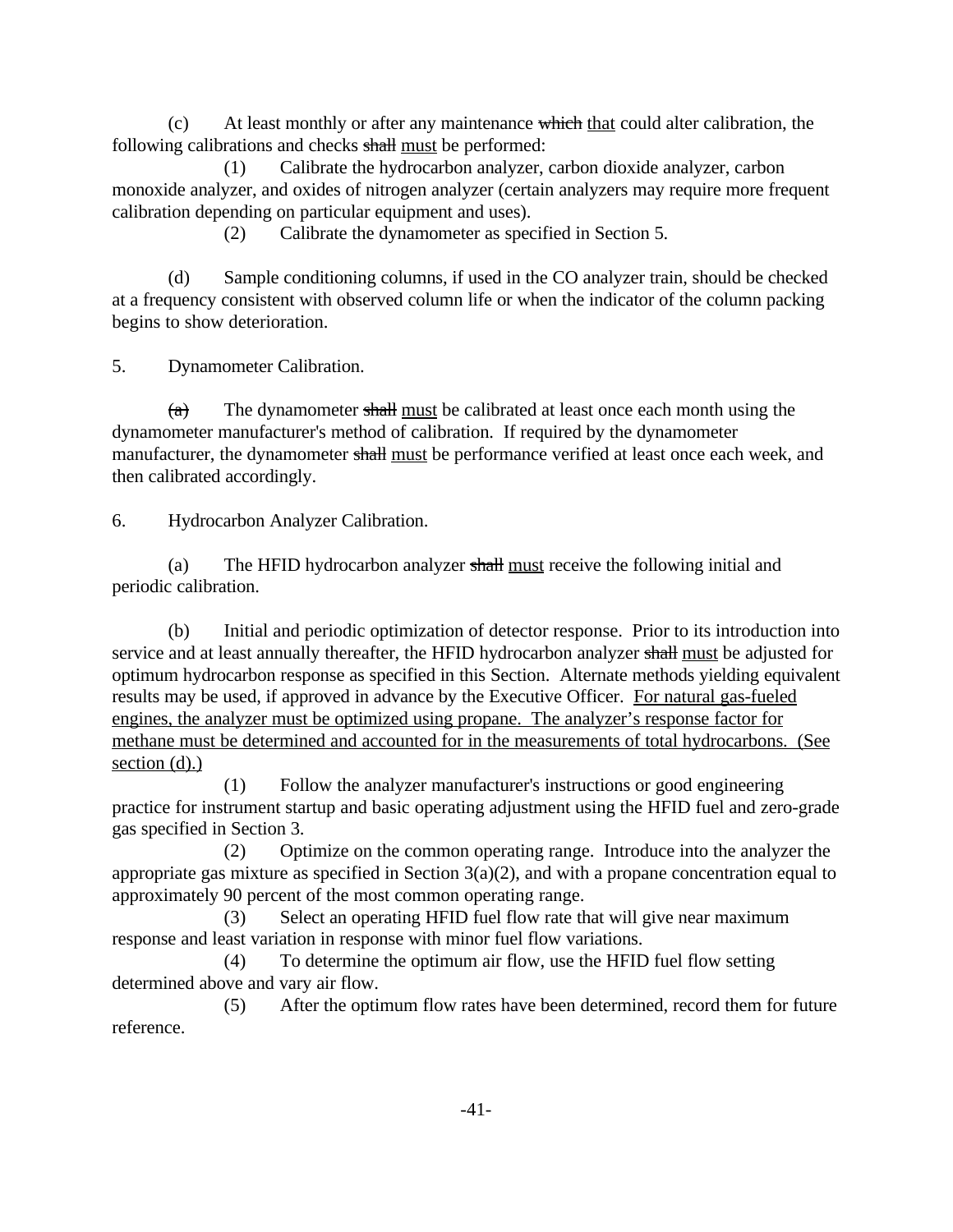(c) Initial and periodic calibration. Prior to its introduction into service and monthly thereafter the HFID hydrocarbon analyzer shall must be calibrated on all normally used instrument ranges. Use the same flow rate as when analyzing sample.

(1) Adjust analyzer to optimize performance.

(2) Zero the hydrocarbon analyzer with zero-grade air or zero- grade nitrogen (as applicable).

(3) Calibrate on each normally used operating range with propane in air (or nitrogen, as applicable) calibration gases having nominal concentrations of 10, 20, 30, 40, 50, 60, 70, 80 and 90 percent of that range. For each range calibrated, if the deviation from a least squares best-fit straight line is 2 percent or less of the value at each data point, concentration values may be calculated by use of a single calibration factor for that range. If the deviation exceeds 2 percent at any point, the best-fit non linear equation which that represents the data to within 2 percent of each test point shall must be used to determine concentration.

(d) FID Response factor to methane. When the FID analyzer is to be used for the analysis of natural-gas fueled engine hydrocarbon samples, the methane response factor of the analyzer must be established. To determine the total hydrocarbon FID response to methane, known methane in nitrogen concentrations traceable to a NIST gas standard must be analyzed by the FID. Several methane concentrations must be analyzed by the FID in the range of concentrations in the exhaust sample. The total hydrocarbon FID response to methane is calculated as follows:

 $r_{\text{CH4}} =$  FIDppm/SAMppm

where:

- (1)  $r_{\text{CH4}} =$  FID response factor to methane.
- $(2)$  FIDppm = FID reading in ppmC.
- (3) SAMppm = the known methane concentration in ppmC.

**Carbon Monoxide Analyzer Calibration.** 

7. Carbon Monoxide Analyzer Calibration.<br>
(a) Initial and periodic interference check. Prior to its introduction into service and annually thereafter the NDIR carbon monoxide analyzer shall must be checked for response to water vapor and  $CO_2$ :

(1) Follow the analyzer manufacturer's instruction for instrument startup and operation. Adjust the analyzer to optimize performance on the most sensitive range.

(2) Zero the carbon monoxide analyzer with either zero-grade air or zero-grade nitrogen.

(3) Bubble a mixture of 3 percent  $CO_2$  in N<sub>2</sub> through water at room temperature and record analyzer response.

(4) An analyzer response of more than 1 percent of full scale for ranges above 300 ppm full scale or of more than 3 ppm on ranges below 300 ppm full scale will require corrective action. (Use of conditioning columns is one form of corrective action which that may be taken.)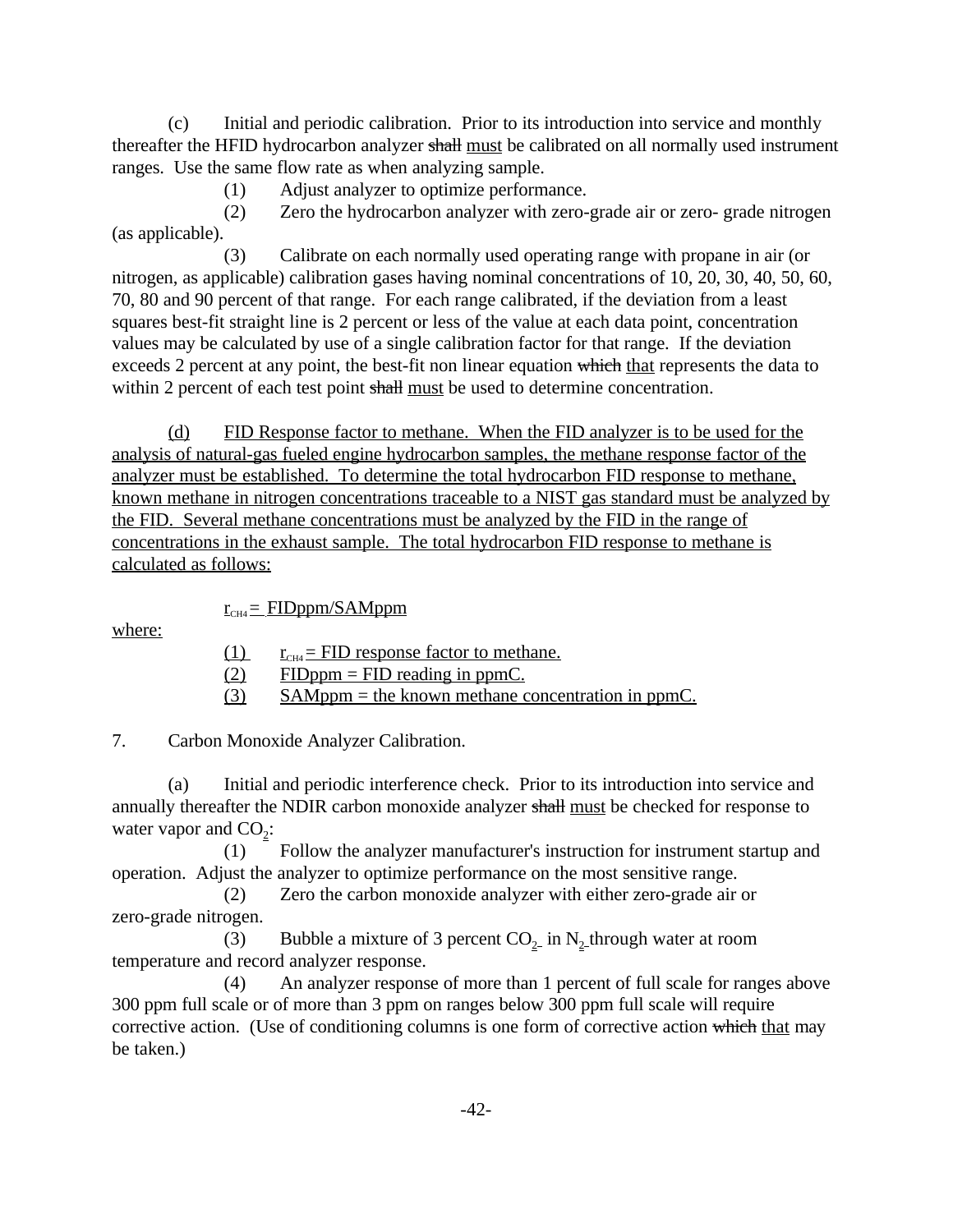(b) Initial and periodic calibration. Prior to its introduction into service and monthly thereafter the NDIR carbon monoxide analyzer shall must be calibrated.

(1) Adjust the analyzer to optimize performance.

(2) Zero the carbon monoxide analyzer with either zero-grade air or zero-grade nitrogen.

(3) Calibrate on each normally used operating range with carbon monoxide in N**2** calibration gases having nominal concentrations of 10, 20, 30, 40, 50, 60, 70, 80 and 90 percent of that range. Additional calibration points may be generated. For each range calibrated, if the deviation from a least-squares best-fit straight line is 2 percent or less of the value at each data point, concentration values may be calculated by use of a single calibration factor for that range. If the deviation exceeds 2 percent at any point, the best-fit non-linear equation which that represents the data to within 2 percent of each test point shall must be used to determine concentration.

**Oxides of Nitrogen Analyzer Calibration.** 

8. Oxides of Nitrogen Analyzer Calibration.<br>
(a) Prior to its introduction into service and monthly thereafter the chemiluminescent oxides of nitrogen analyzer shall <u>must</u> be checked for NO to NO converter efficiency. Refer to Figure F78-8 of Section 12, Part III and perform this efficiency check as follows:

(1) Follow the analyzer manufacturer's instructions for instrument startup and operation. Adjust the analyzer to optimize performance.

(2) Zero the oxides of nitrogen analyzer with zero-grade air or zero-grade nitrogen.

(3) Connect the outlet of the NOx generator to the sample inlet of the oxides of nitrogen analyzer which that has been set to the most common operating range.<br>  $(4)$  Introduce into the NOx generator analyzer-system a NO in

Introduce into the NO<sub>x</sub> generator analyzer-system a NO in nitrogen  $(N_2)$ mixture with a NO concentration equal to approximately 80 percent of the most common operating range. The  $NO<sub>2</sub>$  content of the gas mixture  $\frac{1}{2}$  must be less than 5 percent of the NO concentration.

(5) With the oxides of nitrogen analyzer in the NO mode, record the concentration of NO indicated by the analyzer.

(6) Turn on the NOx generator  $O_2$  (or air) supply and adjust the  $O_2$  (or air) flow rate so that the NO indicated by the analyzer is about 10 percent less than indicated in step 5. Record the concentration of NO in this  $NO+O<sub>2</sub>$  mixture.

(7) Switch the NOx generator to the generation mode and adjust the generation rate so that the NO measured on the analyzer is 20 percent of that measured in step 5. There must be at least 10 percent unreacted NO at this point. Record the concentration of residual NO.

(8) Switch the oxides of nitrogen analyzer to the NOx mode and measure total NOx. Record this value.

(9) Switch off the NOx generation but maintain gas flow through the system. The oxides of nitrogen analyzer will indicate the NO in the  $NO+O<sub>2</sub>$  mixture. Record this value.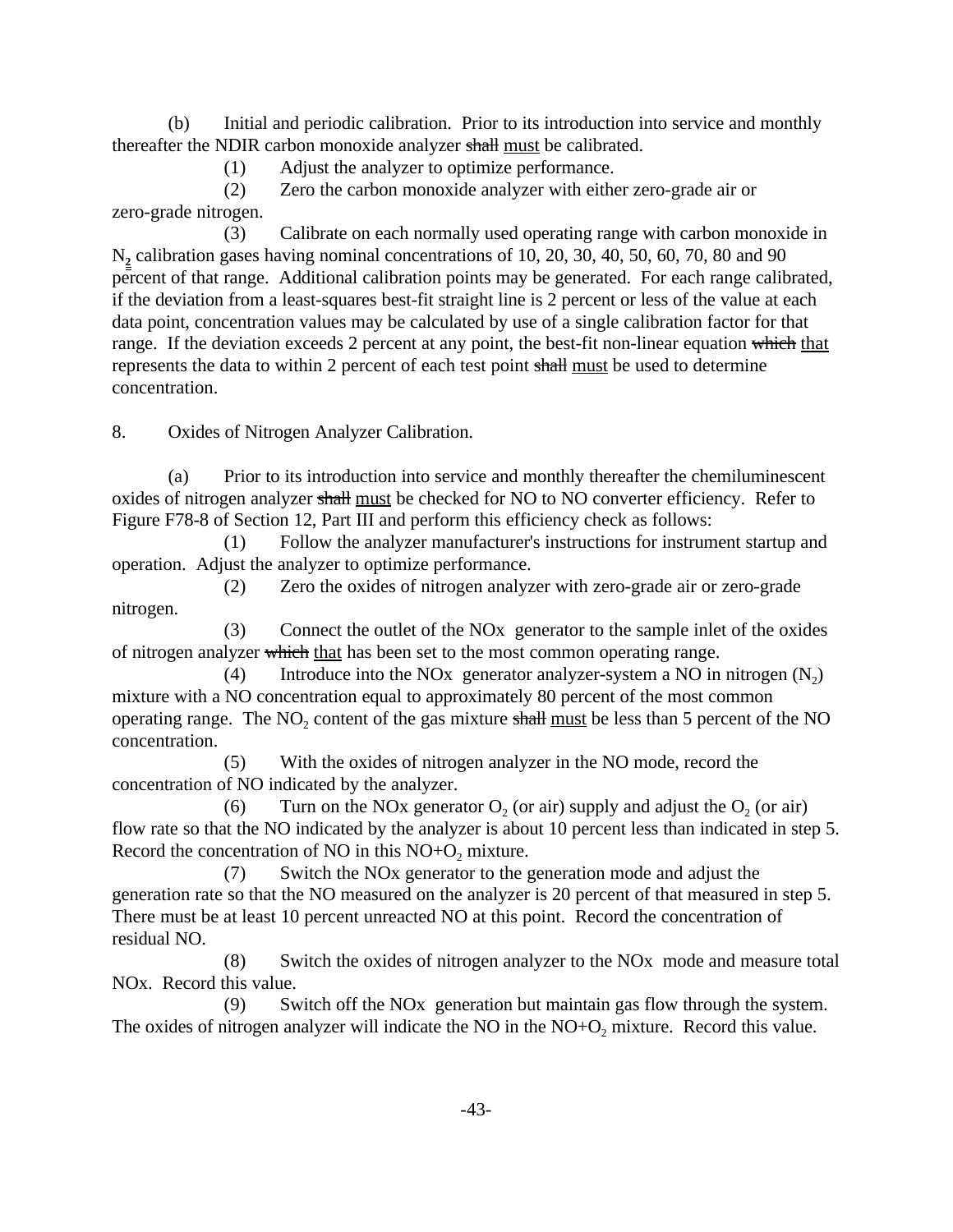(10) Turn off the NOx generator  $O_2$  (or air) supply. The analyzer will now indicate the NO<sub>x</sub> in the original NO in  $N_2$  mixture. This value should be no more than 5 percent above the value indicated in step 4.

(11) Calculate the efficiency of the NOx converter by substituting the concentrations obtained into the following equation:

> Percent Efficiency= $\{1+(a-b)/(c-d)\}\times 100$ where: a=concentration obtained in step (8).

b=concentration obtained in step (9). c=concentration obtained in step (6). d=concentration obtained in step (7).

If converter efficiency is not greater than 90 percent corrective action will be required.

(b) Initial and periodic calibration. Prior to its introduction into service and monthly thereafter, if oxides of nitrogen are measured, the chemiluminescent oxides of nitrogen analyzer shall must be calibrated on all normally used instrument ranges. Use the same flow rate as when analyzing samples. Proceed as follows:

(1) Adjust analyzer to optimize performance.

(2) Zero the oxides of nitrogen analyzer with zero-grade air or zero-grade

nitrogen.

(3) Calibrate on each normally used operating range with NO in  $N_2$  calibration gases with nominal concentrations of 50 and 100 percent of that range. Additional calibration points may be generated.

 9. Carbon Dioxide Analyzer Calibration.

(a) Prior to its introduction into service and monthly thereafter the NDIR carbon dioxide analyzer shall must be calibrated.

(1) Follow the analyzer manufacturer's instructions for instrument startup and operation. Adjust the analyzer to optimize performance.

(2) Zero the carbon dioxide analyzer with either zero-grade air or zero-grade nitrogen.

(3) Calibrate on each normally used operating range with carbon dioxide in  $N<sub>2</sub>$ calibration gases having nominal concentrations of 10, 20, 30, 40, 50, 60, 70, 80 and 90 percent of that range. Additional calibration points may be generated. For each range calibrated, if the deviation from a least-squares best-fit straight line is 2 percent or less of the value at each data point, concentration values may be calculated by use of a single calibration factor for that range. If the deviation exceeds 2 percent at any point, the best-fit non-linear equation which that represents the data to within 2 percent of each test point shall must be used to determine concentration.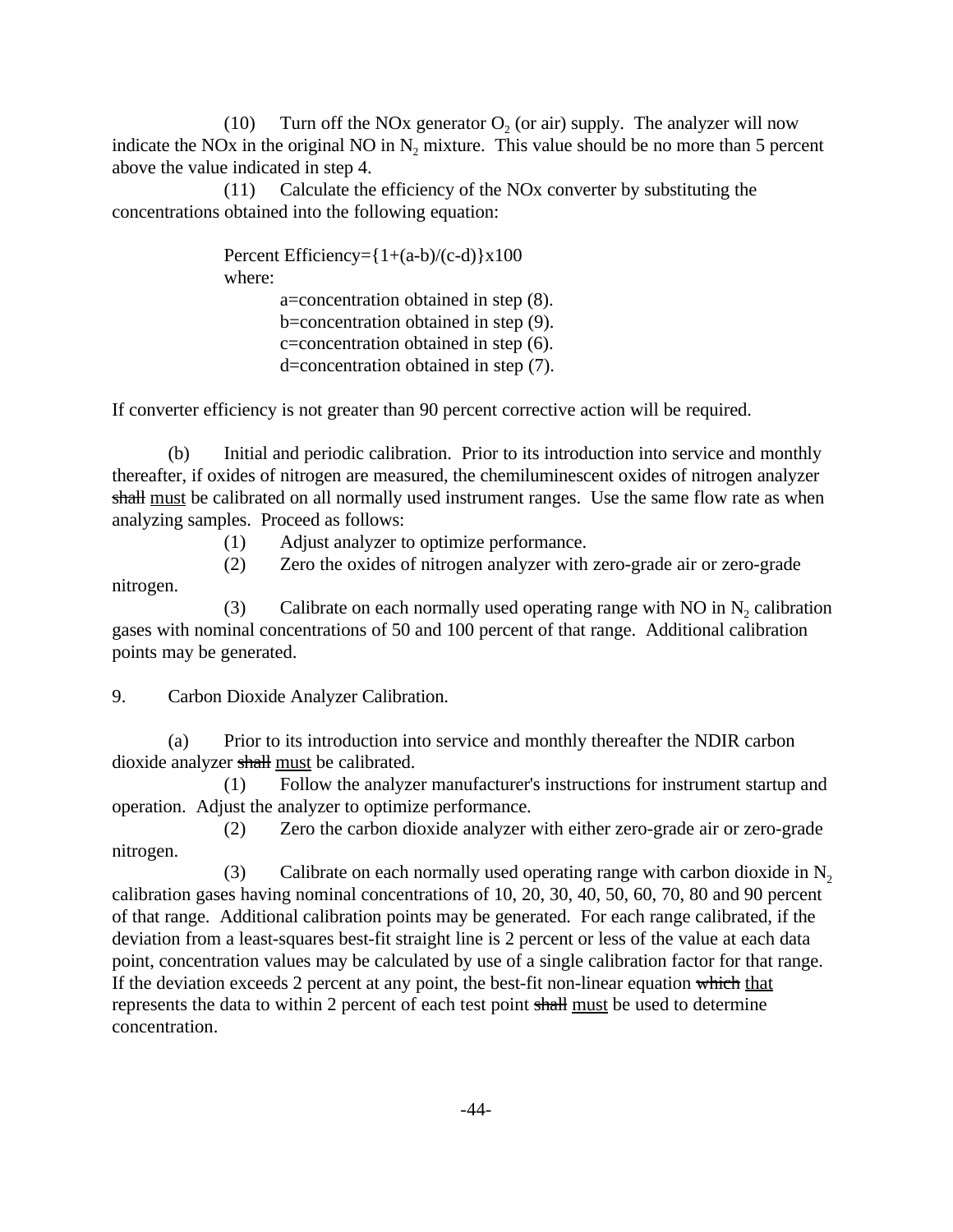**Test Conditions, General Requirements.** 

10. Test Conditions, General Requirements.<br>
(a) Ambient temperature levels encountered by the test engine throughout the test sequence shall <u>must</u> not be less than 20 $^{\circ}C$  (68 $^{\circ}F$ ) nor more than 30 $^{\circ}C$  (86 $^{\circ}F$ equipment Engines greater than 65 cc displacement volume shall must be level during the emission test to prevent abnormal fuel distribution.

11. Engine Fuel and Lubricant Specifications.<br>
(a) Engine Fuel Specifications.

(1) Certification Fuels.

(i) Petroleum-based fuels. The certification test fuel used for emission testing shall must be consistent with the fuel specifications as outlined in the California Code of Regulations, Title 13, Section 1960.1, and the latest amendment of the "California Exhaust Emission Standards and Test Procedures for 1988 and Subsequent Model Passenger Cars, Light-Duty Trucks, and Medium-Duty Vehicles", incorporated by reference herein. The test fuel specification should remain consistent from batch to batch. If a particular engine requires a different octane (or cetane) fuel, test records should indicate the fuel used.

(ii) Alcohol-based fuels. Alcohol-based fuels shall must be allowed for emission test purposes when the appropriate emission standards with respect to such fuels are a part of these provisions. Such fuels  $\frac{1}{\sqrt{2}}$  and  $\frac{1}{\sqrt{2}}$  as specified in subparagraph (a)(1)(i) above.

(2) Service Accumulation Fuels.

(i) Gasoline.

(A) The engine manufacturer has the option to use a gasoline that satisfies the same fuel specifications as any of the certification test gasolines, or unleaded gasoline representative of commercial gasoline which that will be generally available through retail outlets shall must be used in service accumulation for gasoline-fueled otto-cycle engines. Leaded fuel shall must not be used during service accumulation.

 $(B)$  The octane rating of the gasoline used shall must be no higher than 4.0 Research Octane Numbers above the minimum recommended by the engine manufacturer when a certification fuel is not used for service accumulation, and shall must have a minimum sensitivity of 7.5 Octane Numbers. Sensitivity is the Research Octane Number minus the Motor Octane Number.

(C) The Reid Vapor Pressure of a gasoline shall must be characteristic of the engine fuel during the season in which the service accumulation takes place in the outdoors, or shall must be characteristic of the engine fuel appropriately suited to the ambient conditions of an indoor test cell in which the entire service accumulation takes place.

(ii) Diesel fuel.

 $(A)$  As specified in subparagraph (a)(1)(i) of this Section. (iii) Alternative fuels.

(A) As specified in subparagraph  $(a)(1)(i)$  of this Section. Liquefied petroleum gas meeting the ASTM D1835  $(11/10/97)$  or NGPA HD-5  $(1970)$ specifications must be used for service accumulation.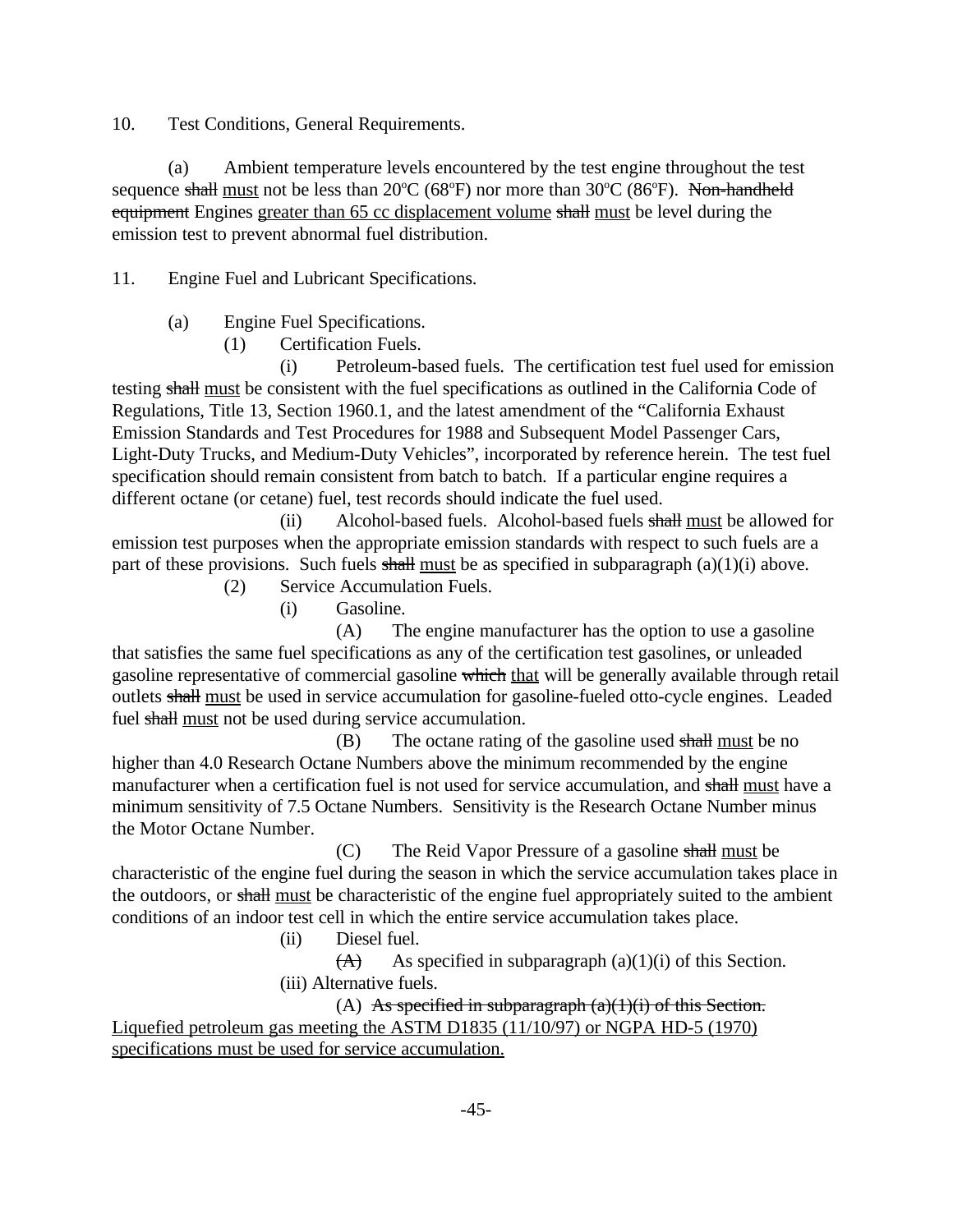(B) Natural gas representative of commercial natural gas that is available locally to the manufacturer's test site may be used in service accumulation. The manufacturer must provide the Executive Officer with details of how the commercial natural gas differs from the certification test fuel specifications.

(b) Engine Lubrication.

(1) Certification Test Lubricants.

(i) Engines shall must use the lubricants specified by the engine

(ii) Two-stroke engines shall must use the fuel-oil mixture ratio specified by the engine manufacturer. Emission compliance shall must be demonstrated for each fuel-oil mixture ratio that is recommended to the ultimate purchaser.

(2) Service Accumulation Lubricants.

(i) Engine lubricants that are representative of commercially available engine lubricants shall must be used in the engine service accumulation.

12. Engine Test Procedure.

manufacturer.

(a) Engine Pre-Test Procedures.

(1) Engine Service Accumulation and Stabilization Procedure.

(i) The procedure for stabilizing the exhaust emissions of an engine shall must be the service accumulation procedure determined by the engine manufacturer, and shall must be consistent with good engineering practice.

(ii) The engine manufacturer shall must determine, for each engine family, the amount of time required for stabilization of the engine- displacement-system combination with respect to emission test purposes. However, this stabilization time period shall must not exceed 12 hours unless an allowance to do so is approved by the Executive Officer. In the event an engine manufacturer requests approval for a stabilization time period that is greater than 12 hours, the engine manufacturer shall must maintain, and provide to the Executive Officer upon request, a record of the rationale used to determine the time period required for emission control system stabilization. The engine manufacturer may elect to accumulate up to 12 hours on each test engine within an engine family without making this determination.

(iii) The appropriate fuel and lubricants specified in Section 11 of this Part shall must be used in service accumulation.

(iv) Engine maintenance that is performed in service accumulation shall must be conducted in accordance with Part I, Section 22.

(2) Engine Pre-Test Preparation.

(i) [Reserved].

(ii) Measure the engine's fuel consumption and the power output before and after the emission sampling equipment (including the sample probe) is installed on the engine when the engine is operated on the dynamometer at the appropriate Test Mode (see Table 1-1 Engine Test Cycles, Part I, Section 20), and as follows.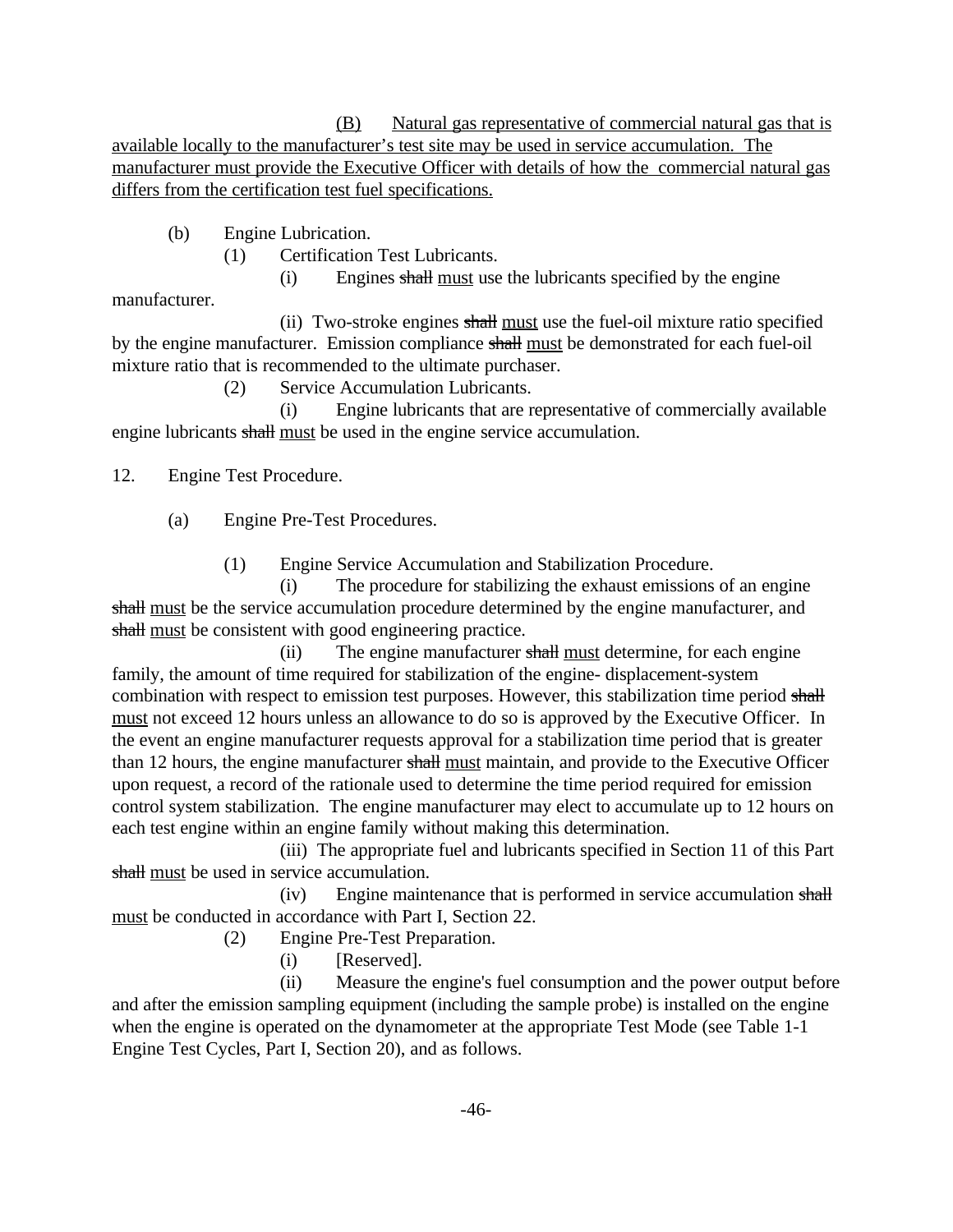$(A)$  Non-handheld equipment Engines greater than 65 cc displacement volume to be tested as per Test Cycle A shall must be operated at Test Mode 6; (B) Non-handheld equipment Engines greater than 65 cc

displacement volume to be tested as per Test Cycle B shall must be operated at Test Mode 1; and, (C) Handheld equipment Engines less than or equal to 65 cc

displacement volume to be tested as per Test Cycle C shall must be operated at Test Mode 1.

(iii) The emission sampling equipment shall must not have a significant affect on the operational characteristics of the engine (i.e., the before and after results shall must be within five (5) percent).

(3) Analyzer Pre-Test Procedures.

(i) Filter elements  $\frac{\text{shall must}}{\text{must}}$  be replaced or cleaned as necessary; and  $\frac{\text{shal}}{\text{must}}$  The maximum allowship lagly as no  $\frac{\text{shal}}{\text{must}}$  and  $\frac{\text{shal}}{\text{must}}$ the system shall must be leak checked. The maximum allowable leakage rate on a vacuum side of a portion of the system is 0.5 percent of the in-use flow rate in that portion of the system. The maximum allowable leakage rate on a pressure side of a portion of the system is five (5) percent of the in-use flow rate in that portion of the system. The emission analyzers shall must be stabilized as necessary prior to calibration; heated sample lines, filters and pumps shall must be stabilized thermally as necessary.

(ii) Perform (as applicable) system checks, such as, sample-line temperatures, system response time, hydrocarbon hang-up, etc.

(iii) Analyzer zero and span shall must be checked before and after each

test cycle.

 $(iv)$ System flow rates and pressures shall must be checked, and re-set

as required.

(b) Engine Dynamometer Test Run.

(1) Engine and Dynamometer Start-up.

(i) Only engine adjustments in accordance with Section 22 of Part I shall must be allowed prior to the start of a test.

(ii) The dynamometer shall must be warmed up as necessary, and as recommended by the dynamometer manufacturer; or use good engineering practice.

(iii) An engine may be operated using the engine's speed governor if the engine is so equipped, or with the throttle in a fixed position. The requirements of paragraph (d) of this Section must be satisfied.

(2) The following steps shall must be conducted for each test.<br>  $(i)$  Record applicable data as specified in Section 13.

Record applicable data as specified in Section 13.

(ii) Spark-ignition engines are recommended to be preconditioned by operating the engine at a power greater than or equal to 50 percent maximum power at the rated or intermediate speed (as applicable) for 20 minutes.

(iii) Diesel-cycle engines shall must be preconditioned as follows.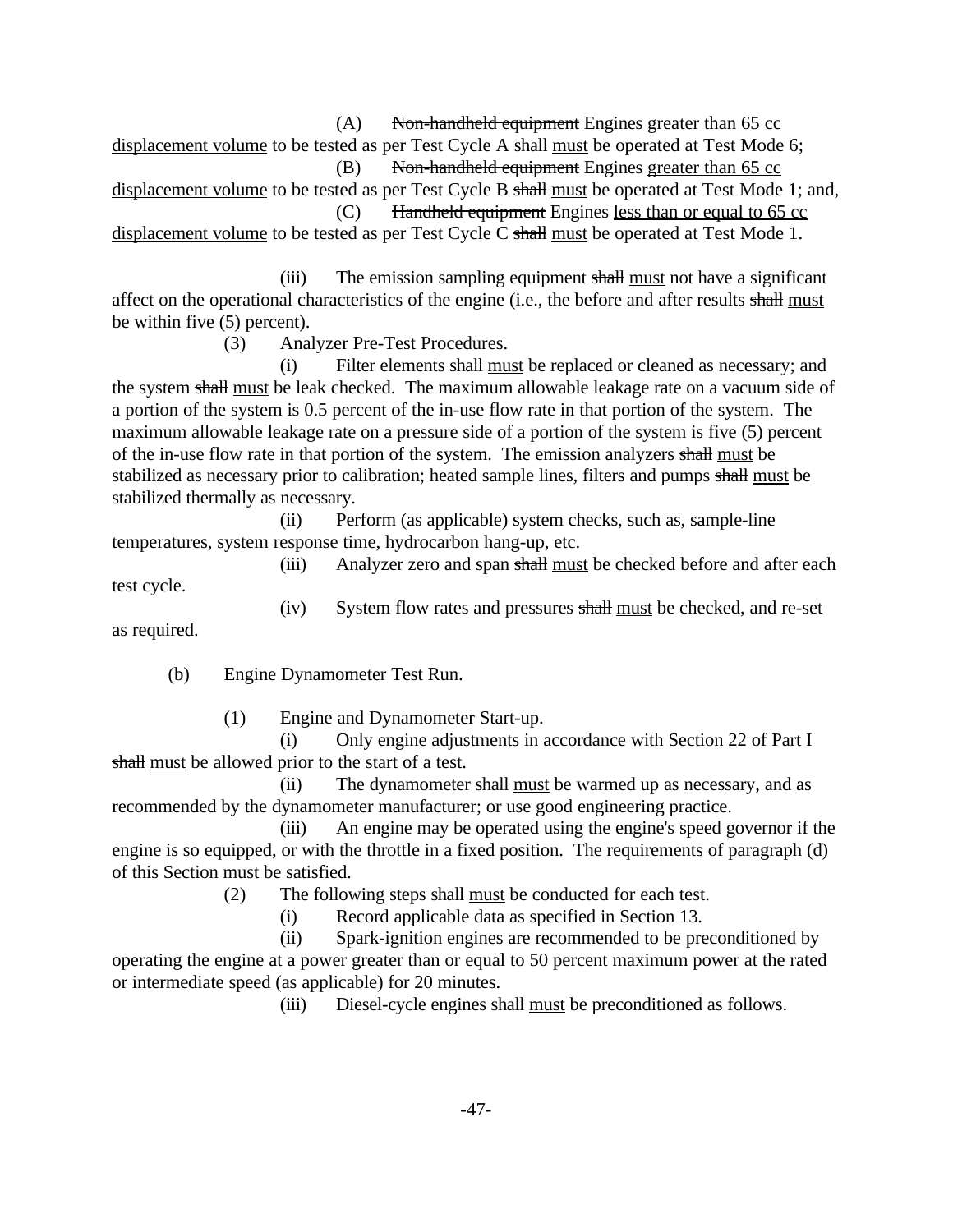(A) Operate the engine at idle for 2 to 3 minutes;

(B) Operate the engine at approximately 50 percent power at the maximum torque speed for 5 to 7 minutes; and,

(C) Operate the engine at rated speed and maximum power for 25 to 30 minutes.

(iv) For both spark-ignition and diesel-cycle engines, the engine service accumulation may be substituted for the engine preconditioning if such service accumulation has been occurring for at least 40 minutes prior to commencing the test cycle.

(v) The test cycle portion of the emission test (i.e., the initial thermal stabilization determination) shall must begin within 5 minutes after completing the engine preconditioning.

(vi) Test modes shall must be performed in the numerical order specified for the appropriate test cycle.

(vii) Determine the maximum engine torque output at the rated or intermediate engine speed, as applicable. For non-handheld engines greater than 65 cc displacement volume, determine and record the torque values that correspond to 75, 50, 25 and 10 percent of the maximum engine torque output. The minimum torque capability of an engine may be substituted for the 10-percent value when a 10-percent value of the maximum engine torque output is not attainable.

engine shall must be operated for a sufficient period of time to achieve thermal stability. The (viii) Once engine speed and load are set for a particular mode, the objective is to stabilize all engine parameters that affect emissions prior to the start of any emissions measurements. The method used to determine thermal stability (e.g., variation in cylinder temperature, engine oil temperature, etc.) shall must be recorded.

recorded shall must be labeled as the "sampling period". Data sample intervals should be one<br>second. The data collected during the sampling period shall must be used for modal emission (ix) Record continuously all modal emission data specified in Section 13 (as applicable) for a minimum of two (2) minutes and as dictated by good engineering practice in order to obtain accurate and reproducible data. The duration of time during which these data are second. The data collected during the sampling period shall must be used for modal emission calculations.

(x) Continuously record the analyzer's output to the exhaust gas during

each mode.

(xi) A test mode may be repeated.

(xii) If a delay of more than one (1) hour occurs between the end of one mode and the beginning of another mode, the test is void and shall <u>must</u> be re-started at paragraph  $(2)(1)(1)(2)(1)$  $(b)(1)(iv)(A)$  (2) (i) of this Section.

(xiii) If the test equipment malfunctions at any time during a test mode, the test is void and shall must be aborted. Corrective action should be taken and the test re-started.

(xiv) If the engine stalls while in a test mode, the engine shall must be restarted immediately and the test continued at paragraph  $(b)(1)(iv)(G)$  (2)(vi) of this Section. If the engine is not restarted within two (2) minutes, the test shall must be voided. If maintenance is required on the engine, advance approval from the Executive Officer is required as specified in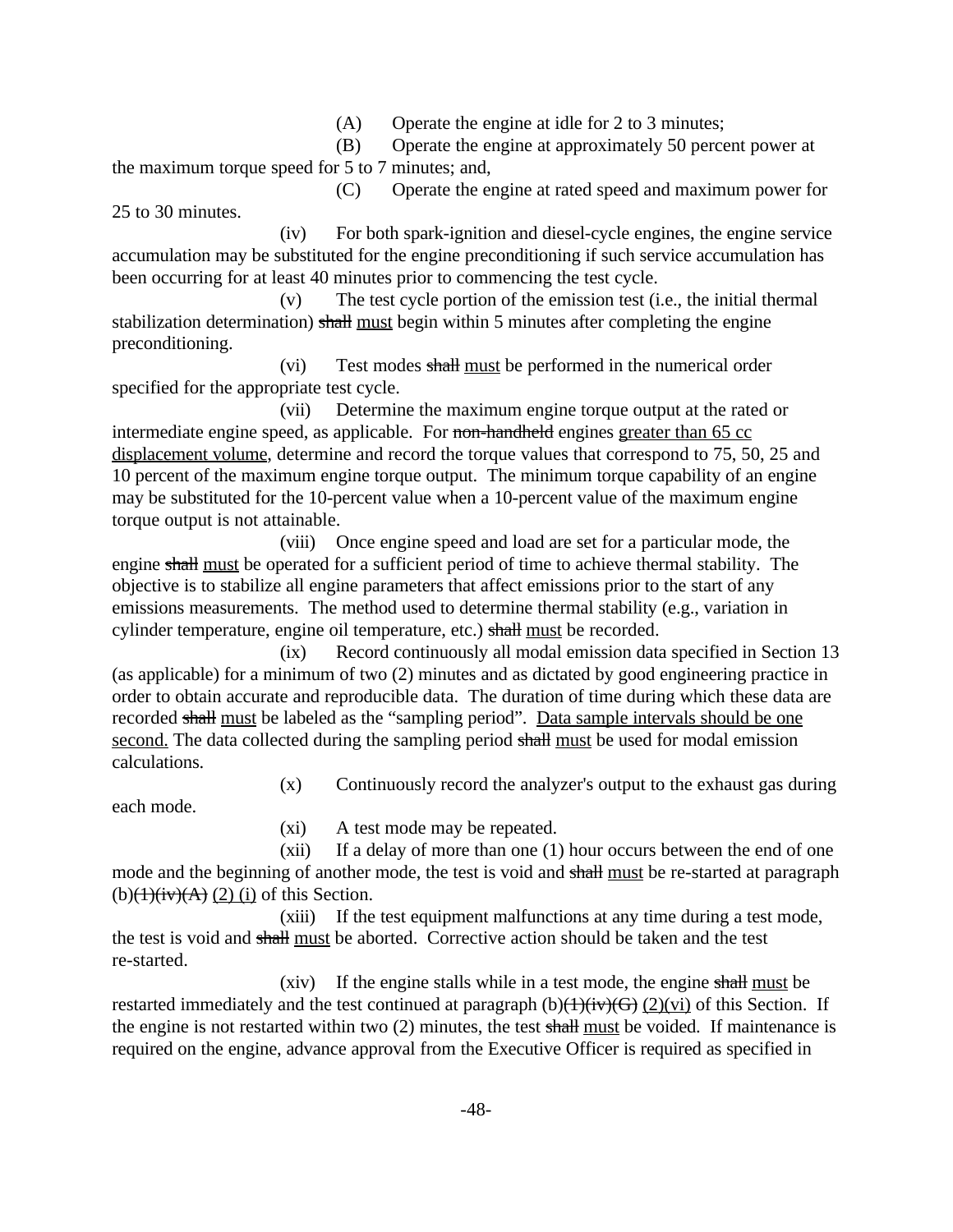Section 23 of Part I. After corrective action is taken, a test of the engine may be rescheduled. The reason for the malfunction (if determined) and the corrective action implemented shall must be recorded.

(xv) Idle-mode fuel and air flow measurements may be determined immediately before or after the dynamometer sequence or as dictated by good engineering practice.

- (c) Exhaust Gas Measurements.
	- (1) Measure HC, CO, CO and NOx concentrations in the exhaust sample.

(2) Each analyzer range that may be used during a test cycle  $shall$  must have the zero and span response recorded prior to the execution of each test cycle. Only the range(s) used to measure the emissions during a test cycle is required to have its zero and span recorded after the completion of the test cycle. The span shall must be conducted at the same flow rates used to analyze the test sample. Span gases should have concentrations of 75 to 100 percent of full scale. Actual concentrations shall must be recorded.

- (3) Filter elements may be replaced between modes.
- (4) System leak checks may be performed between modes.
- (5) A hydrocarbon hang-up check may be performed between modes.
- (d) Engine Test Cycle.

(1) The appropriate six-mode test cycle for non-handheld equipment engines greater than 65 cc displacement volume, and the appropriate two-mode test cycle for handheld equipment engines less than or equal to 65 cc displacement volume, shall must be utilized (See Table 1-1 Engine Test Cycles; Part I, Section 20).

(2) The engine speed values specified in Table 1-1 Engine Test Cycles, Section 20, Part I, shall must be maintained to within  $\neq$ -five (5) percent for a power mode. The engine speed only shall must be maintained to within  $+/-$  ten (10) percent of the engine manufacturer's specified engine idle speed for an idle mode. The engine load values specified in Table 1-1 Engine Test Cycles, Section 20, Part I, shall must be maintained, for all applicable loads, to within the larger range provided by  $\neq$  -0.27 Nm ( $\neq$  -0.2 lb-ft), or  $\neq$  ten (10) percent of the specified load value for loads of 50 percent and less, or  $\pm$ - five (5) percent of the specified load value for loads above 50 percent. All tolerance ranges shall must be determined and recorded for each test mode.

(i) For all pre-2000 engines, for 2000 and later model-year engines 0- 65 cc, and for those 2000 and later model-year engines above 65 cc that are not equipped with an engine speed governor:

(A) During each non-idle mode, hold both the specified speed and load within  $\pm$  five percent of point.

(B) During the idle mode, hold speed within  $\pm$  ten percent of the manufacturer's specified idle engine speed.

(ii) For 2000 and later model-year engines above 65 cc that are equipped with an engine speed governor: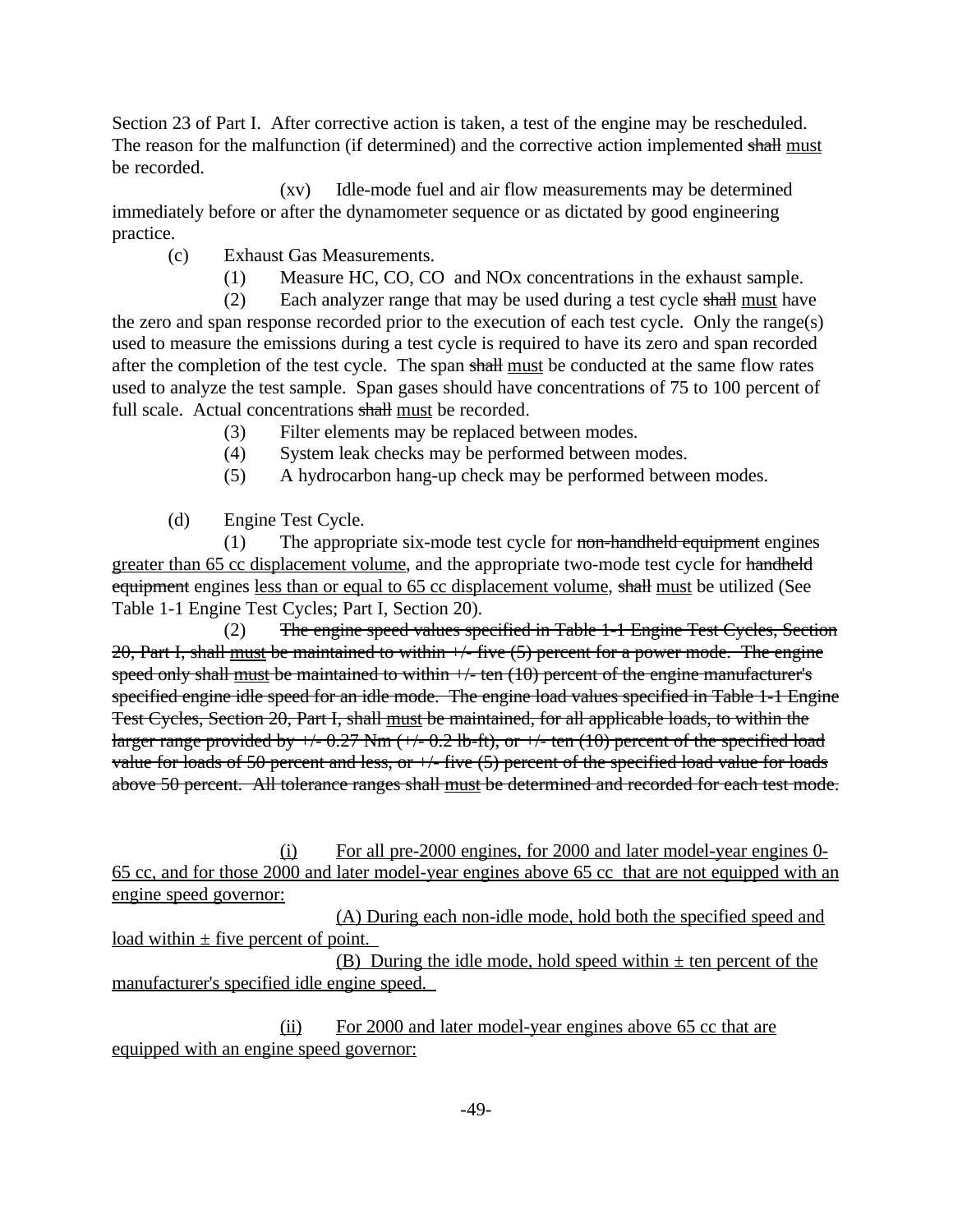(A) During Mode 1 hold both the specified speed and load within  $\pm$ 

five percent of point.

(B) During Modes 2-5, hold the specified load with  $\pm$  five percent

of point.

(C) During the idle mode hold the specified speed within  $\pm$  ten percent of the manufacturer's specified idle engine speed.

(3) The Executive Officer shall must specify tolerances for engine speed and load for test purposes when such specifications are supported by test data and results, surveillance information, and other engineering information.

(e) Analyzer Post-Test Procedures.

(1) Begin a hydrocarbon hang-up check within one minute of the completion of the last mode in the test cycle.

(2) Analyzer span checks shall must be commenced within six  $(6)$  minutes of the completion of the last mode in the test cycle. The zero and span response for each analyzer range used in the test cycle shall must be recorded.

(3) A vacuum check shall must be performed immediately after the span checks if filter elements were cleaned or replaced in the test. The results shall must satisfy the specifications of Section 12(a)(3)(i) of this Part.

(4) The analyzer drift between the before- and after-test cycle span checks of each analyzer shall must satisfy the requirements as follows:

(i) The span drift (i.e., the change in the difference between the zero response and the span response) shall must not exceed two (2) percent of the full-scale deflection for each range used in the test.

(ii) The zero response drift shall must not exceed two  $(2)$  percent of full-scale deflection for each range used above 155 ppm (or ppmC); or three (3) percent of full-scale deflection for each range below 155 ppm (or ppmC).

# **Records Required.**

13. Records Required.<br>The following information shall must be recorded (or calculated) with respect to each test:

- (a) Test number.
- (b) Engine or engine system tested (brief description).
- (c) Date and time of day for each part of the test schedule.
- (d) Instrument operator(s).
- (e) Engine Information.
	- (1) Engine family name.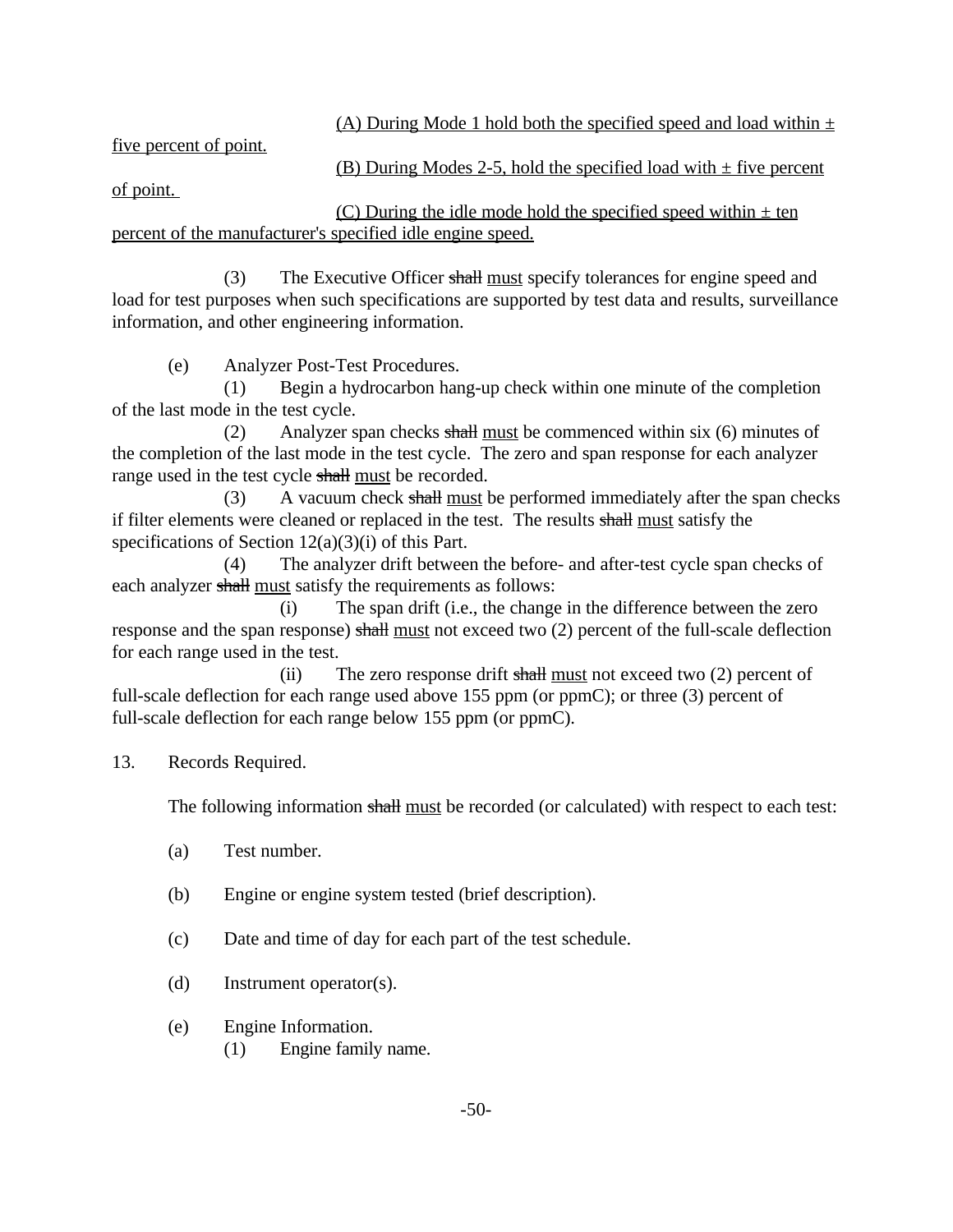(2) Engine identification (e.g., engine serial number, engine code, model type,

etc.).

- (3) Engine class.
- (4) Calendar Model-year production.
- (5) Combustion cycle.
- (6) Engine displacement.
- (7) Engine emission control system(s).
- (8) Engine fuel(s) and lubricants.
- (9) Engine fuel/oil mixture ratio (as applicable).
- (10) Nominal fuel tank capacity (as applicable).
- (f) Engine Test Information.

(1) Number of hours of operation accumulated on the engine prior to the start of the engine pre-test portion of the test; and after the emission test.

(2) Maximum observed torque for intermediate and rated engine speeds (as applicable) during engine pre-test.

- (3) Observed engine torque and speed for each mode.
- (4) Continuous record of engine torque and engine speed for each mode.
- (5) Engine inlet temperature and humidity (as applicable).
- (6) Fuel mass flow rate for each mode.
- (7) Engine inlet air flow for each mode (as applicable).
- (8) Pollutant mass flow.
- (9) Exhaust mixing chamber surface temperature (as applicable).
- (10) Exhaust sample line temperatures (as applicable).

(11) Ambient test environmental conditions (e.g., temperature, barometric pressure, saturation vapor pressure, absolute humidity, etc.). A central laboratory barometer may be used for pressure measurements; however, individual test cell barometric pressures must be within  $+/- 0.1$  percent of the barometric pressure at the central barometer location.

(g) Dynamometer Information: Manufacturer, model, serial number. As an alternative to recording this information, a reference to a engine test cell number may be used, with the advance approval of the Executive Officer, provided the test cell records show the pertinent instrument information.

(h) All pertinent instrument information such as tuning, gain, serial numbers, detector numbers, and calibration curves. As an alternative, a reference to a engine test cell number may be used, with the advance approval of the Executive Officer, provided test cell calibration records show the pertinent instrument information.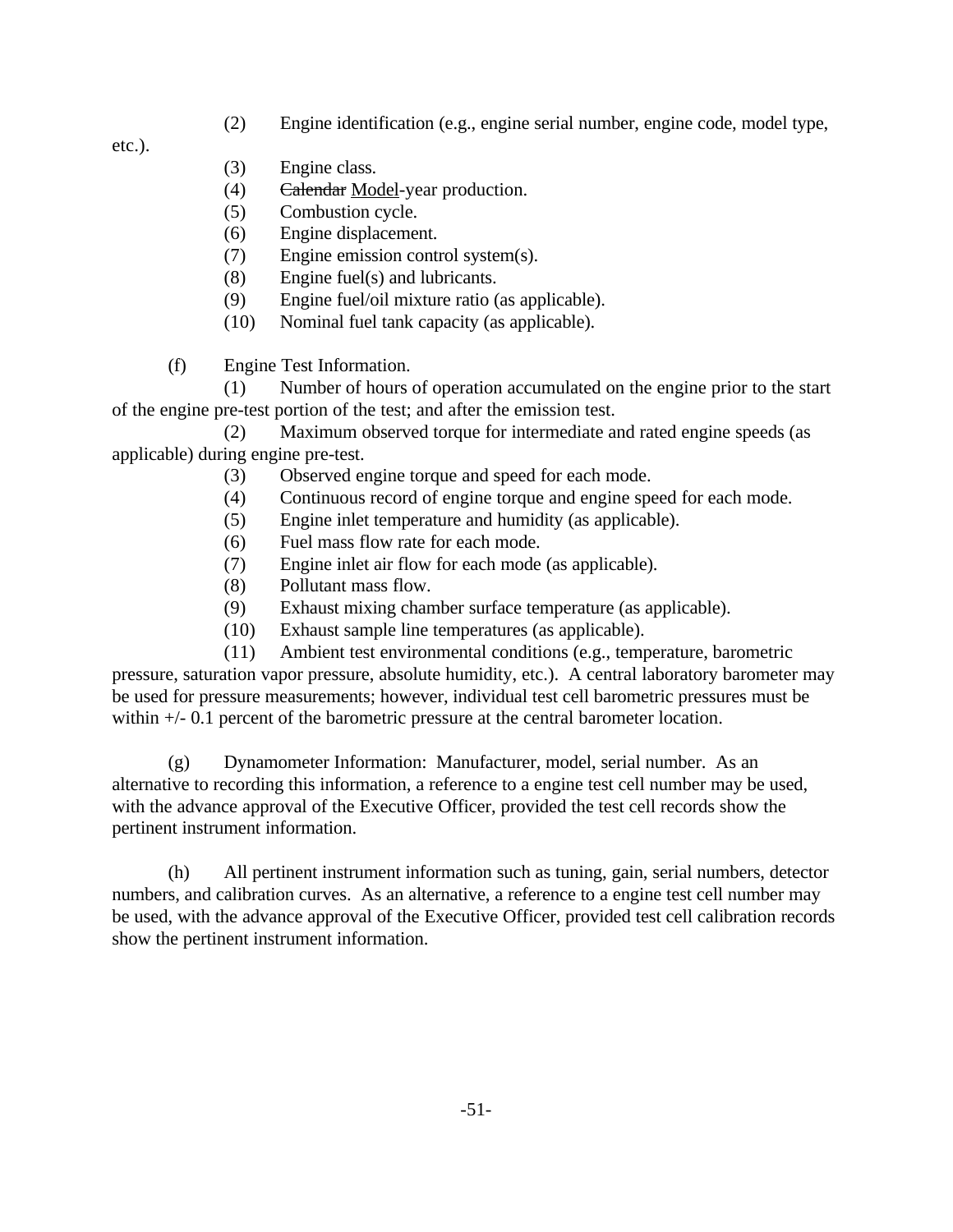(i) Recorder Charts or other data acquisition devices.

(1) Record and identify for each test cycle the zero traces and span traces for each range used.

(2) Record and identify for each test mode the emission concentration traces and the associated analyzer ranges(s).

(3) Record and identify the hang-up check.

Data Reduction and Presentation of Results.

14. Data Reduction and Presentation of Results.<br>
(a) Engine Performance. The mass emission calculations presented in this Section are specific to gasoline fuels only. Mass emission calculations for Phase II reformulated gasoline, or other alternatively fueled engines should use a different set of constants (i.e., utilization of the molecular weight of the test fuel). The engine operating and performance parameters (as applicable) listed in Table 2-1 Engine Test Parameters shall must be presented for each test in SI units (English units shall must be indicated in parentheses).

| Parameter                                      | <b>English Units</b> | SI Units    |
|------------------------------------------------|----------------------|-------------|
| Airflow rate (dry)                             | lb/h                 | g/h         |
| Fuel flow rate                                 | lb/h                 | g/h         |
| Engine speed                                   | rpm                  | rpm         |
| Engine torque output                           | $lb$ -ft             | Nm          |
| Power output                                   | hp                   | kW          |
| Air inlet temperature                          | $\mathrm{^oF}$       | $\rm ^{o}C$ |
| Air humidity                                   | grains/lb dry air    | mg/kg       |
| Coolant temperature                            | °F                   | $\rm ^{o}C$ |
| (water cooled)                                 |                      |             |
| Exhaust mixing chamber<br>surface temperature  | °F                   | $\rm ^{o}C$ |
| Exhaust sample line<br>temperature             | ºF                   | $\rm ^{o}C$ |
| Total accumulated<br>hours of engine operation | h                    | h           |

## TABLE 2-1. Engine Test Parameters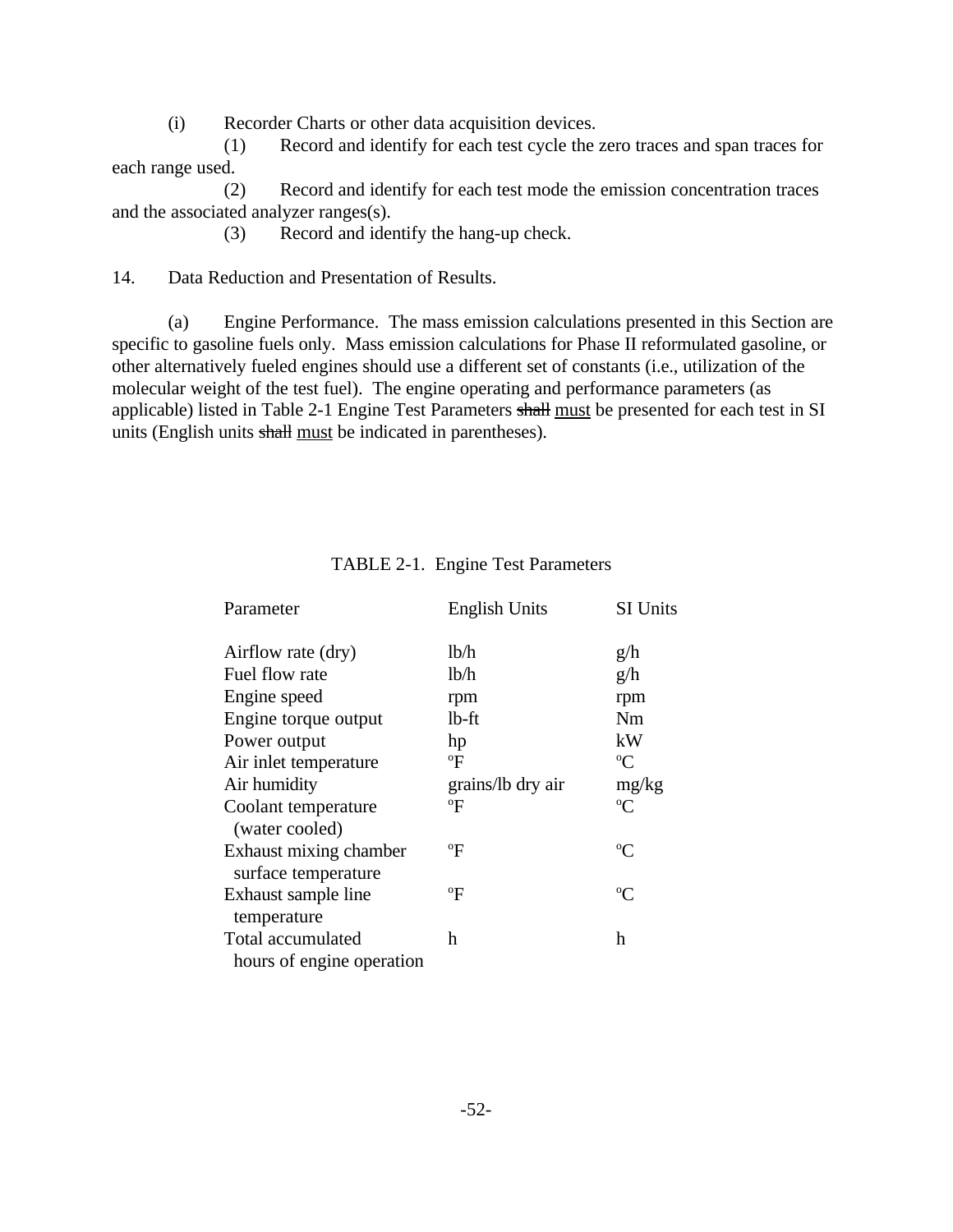(b) Specific Emissions.

(1) The weighted emission rates for each individual gas component  $shall must$ be calculated as follows:

$$
\sum_{\text{L}} (\text{Gas Mass Rate}_i) \times (\text{WF}_i)
$$
\n
$$
\sum_{\text{L}} (\text{Gas Mass Rate}_i) \times (\text{WF}_i)
$$
\n
$$
\sum_{\text{L}} (\text{Power}_i) \times (\text{WF}_i)
$$

where:

|                | $=$ | 1 to n; n is the number of modes in the applicable test cycle.   |
|----------------|-----|------------------------------------------------------------------|
| Gas Mass Rate= |     | Mass emission rate for each test mode in grams per hour.         |
| WF             | $=$ | Weighting factor for each test mode in accordance with Table 1-1 |
|                |     | Engine Test Cycles; Section 20, Part I.                          |
| Power          | $=$ | Gross engine power output for each test mode.                    |
|                |     |                                                                  |

(c) Exhaust Species Concentrations.

(1) Initial Molar Concentrations. In all HC designations the C is expressed in C1. Concentrations of each of the exhaust species will be measured in the following units:

| Unburned hydrocarbons (HC) | Molar ppm C1 (in wet exhaust)             |
|----------------------------|-------------------------------------------|
| CO <sub>2</sub>            | Mole percent (in dry exhaust)             |
| CO                         | Mole percent (in dry exhaust)             |
| NO.                        | Molar ppm (in dry or wet exhaust measured |
|                            | by chemiluminescent analyzer)             |
| O <sub>2</sub>             | Mole percent (in dry exhaust)             |
|                            |                                           |

(2) Conversion to Mass Emission Rates.

(i) Conversion to mass terms should be wet specie concentration data, but care must be taken that all data are reported on the same basis. Since engine emissions are discharged to the atmosphere in the wet state, it would seem reasonable to report emissions concentrations on a wet basis. For this reason, the conversion equations given below are written for use with wet concentration data. A suggested method for converting dry concentration data into wet terms is given in Appendix A.

(ii) Two methods may be used to calculate mass rate of discharge. One method makes use of both air and fuel flow data. The other method is based upon fuel flow alone. Those methods are shown in paragraphs (3) and (4) specifically for gasoline-fueled engines. The general equations are shown in paragraph (5).

(3) Air and Fuel Flow Method.

(i) The following equations may be used to calculate mass emissions when the air and fuel flow method is used. Air is measured on a dry basis. Derivation of the equations is given in Appendix B. A correction for the mass effect of humidity on exhaust species concentration is not included in the equations. The error introduced by neglecting the effect of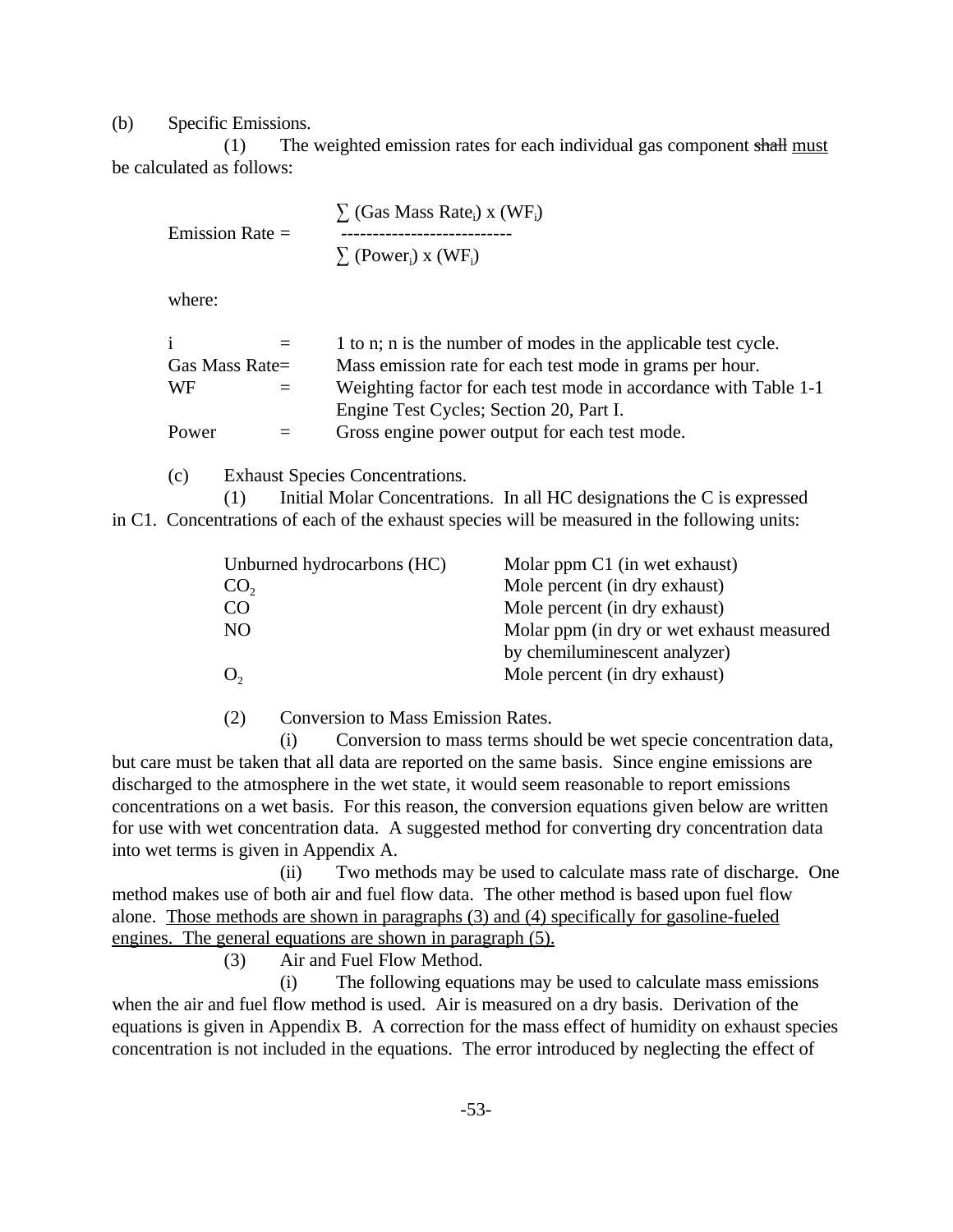humidity is insignificant when the overall accuracy of measurement is considered and, therefore, is considered as part of the experimental error.

$$
HC, g/h = \frac{0.00629}{\text{mol wt} \text{ex}} \text{ x (airflow, lb/h + fuel flow, lb/h) x HC, ppm C1}
$$

or

$$
13.85 \times 10^{-6}
$$
  
= 
$$
13.85 \times 10^{-6}
$$
  
= 
$$
13.85 \times 10^{-6}
$$
  
and 
$$
13.85 \times 10^{-6}
$$
  
= 
$$
13.85 \times 10^{-6}
$$
  
= 
$$
13.85 \times 10^{-6}
$$
  
= 
$$
14.85 \times 10^{-6}
$$
  
= 
$$
14.85 \times 10^{-6}
$$

127.00 CO,  $g/h$  = --------------- x (airflow,  $lb/h$  + fuel flow  $lb/h$ ) x CO, % wet mol wt exh

or

$$
= 28 \times 10^{-2}
$$
  
= 3. (airflow, g/h + fuel flow, g/h) x CO, % we  
and wt exh

0.02087 NO,  $g/h$  = ----------- x (airflow,  $lb/h$  + fuel flow,  $lb/h$ ) x NO, ppm wet x KH mol wt exh

or

$$
46 \times 10^{-6}
$$
  
= **-----**  $\times$  (airflow, g/h + fuel flow,g/h) x NO, ppm wet x KH  
mol wt exh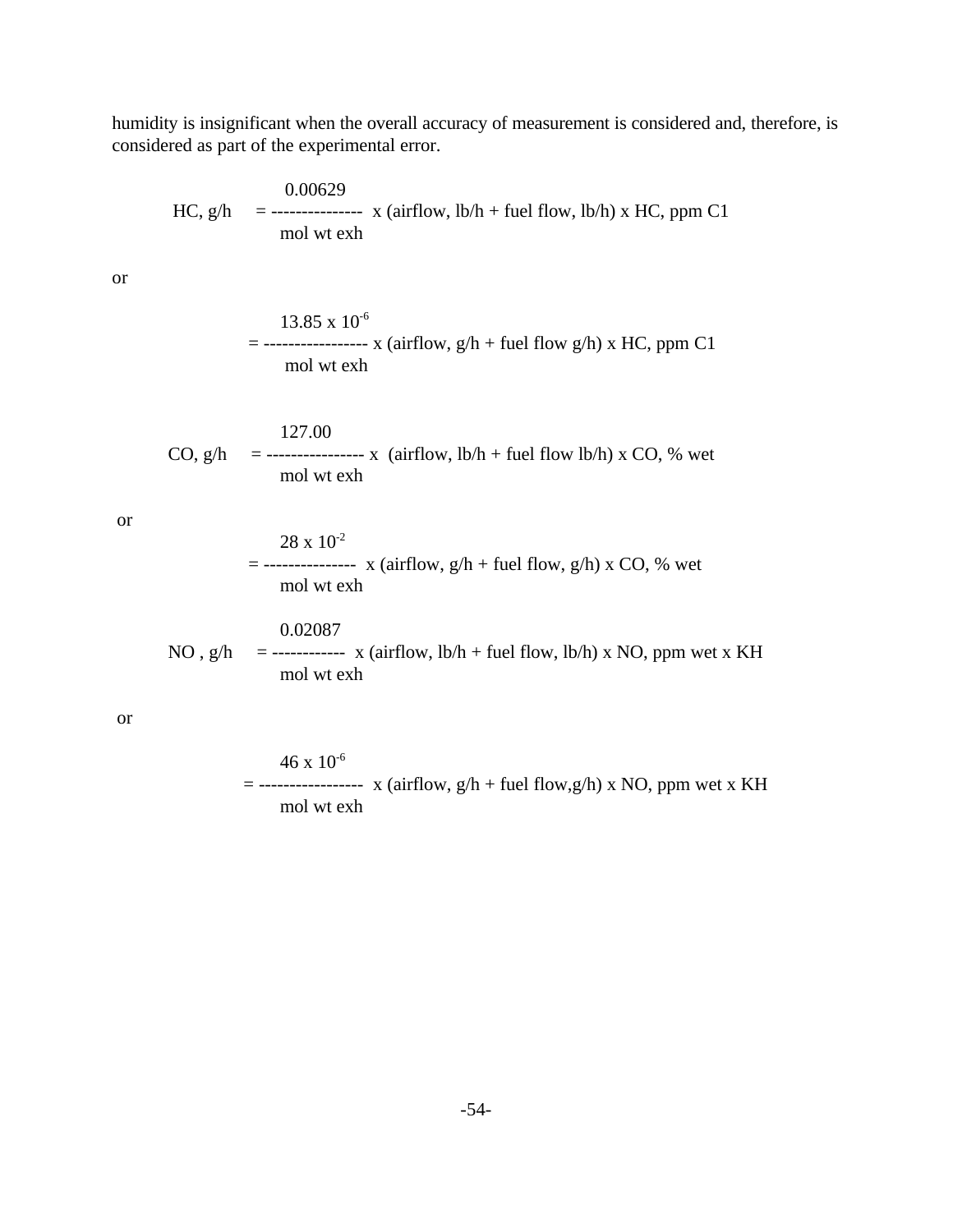where:



 $KH =$  federal factor for correcting for the effect of humidity on  $NO<sub>2</sub>$  formation

1 = -----------------------  $[1 - 0.0047$  (H - 75)]

where:

 $H =$  specific humidity, grains/lb of dry air at test conditions

(ii) The humidity correction factor given above was taken from the Code of Federal Regulations, 40 CFR 86.144-78. This correction factor has not been verified for small engines. Moreover, the NOx emissions for small engines are low, and the KH factor approaches one in a laboratory test environment. The KH factor for two-stroke cycle engines should be set to "1" regardless of humidity.

(iii) For stoichiometric and leaner mixtures, an exhaust molecular weight of 29 is a good approximation and the above equations reduce to the following:

HC,  $g/h = 0.000217$  x (airflow,  $lb/h + fuel$  flow,  $lb/h$ ) x HC, ppm C1

or =  $0.476 \times 10^{-6} \times (airflow, g/h + fuel flow, g/h) \times HC$ , ppm C1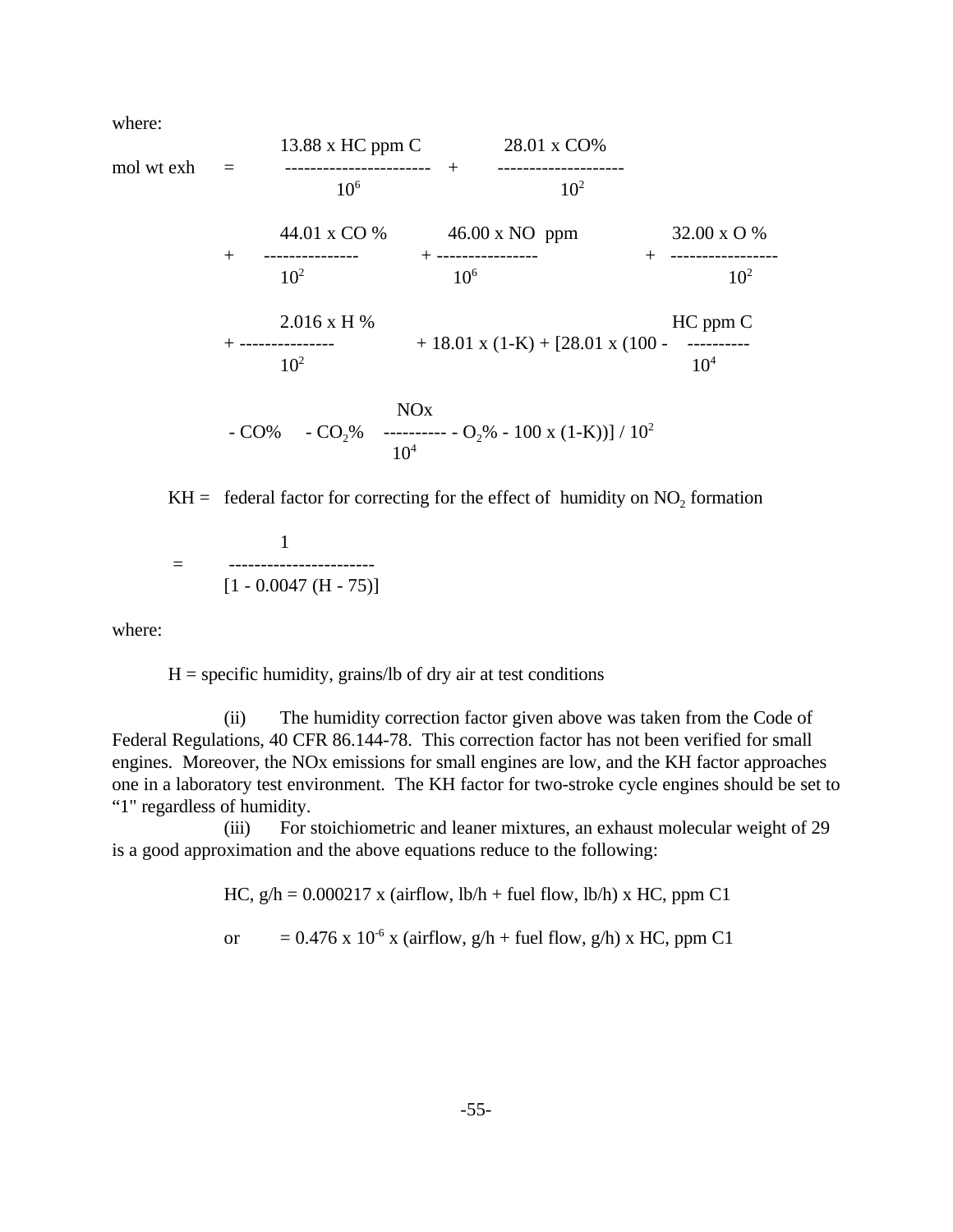CO, 
$$
g/h = 4.38
$$
 x (airflow,  $lb/h$  + fuel flow,  $lb/h$ ) x CO, % wet

or

e = 0.965 x 10-3 x (airflow, g/h + fuel flow, g/h) x CO, % wet NO 2 , g/h = 0.00072 (airflow, lb/h + fuel flow, lb/h) x NO, ppm wet x KH or = 1.585 x 10-6 x (airflow, g/h + fuel flow, g/h) x NO, ppm wet x KH

(iv) In some cases it may not be practical to measure fuel flow. The fuel/air ratio, however, can be determined from the exhaust products using the Spindt method<sup>1</sup>. With this information available, the term (airflow) x  $(1 + F/A)$  may be substituted for the (airflow + fuel flow) term in the preceding equations. This substitution is valid for 4-stroke cycle engines only. It does not apply to 2-stroke cycle engines.

 $(4)$  Fuel Flow Method<sup>2</sup>.

(i) The following equations may be used when fuel flow is selected as a basis for mass calculations. These equations are based on the same assumptions used for the combined air and fuel method.

fuel consumption, lb/h HC, g/h = 4.536 x 10-2x HC, ppm C1 x ---------------------- TC or fuel consumption, g/h HC, g/h = 10-4 x HC, ppm C1 x ------------------------- TC fuel consumption, lb/h CO, g/h = 916.27 x CO, % wet x -------------------------- TC or fuel consumption, g/h = 2.02 x CO, % wet x ----------------------- TC

<sup>&</sup>lt;sup>1</sup> R. S. Spindt, "Air Fuel Ratios from Exhaust Gas Analysis." SAE Transactions, Vol. 74 (1966), paper 650507.

<sup>&</sup>lt;sup>2</sup> Adapted from spark ignition engine emissions test procedure prepared by Off-Highway and Industrial Spark Ignition Engine Emissions Subcommittee of the Engine Manufacturers Association Emissions Standards Committee.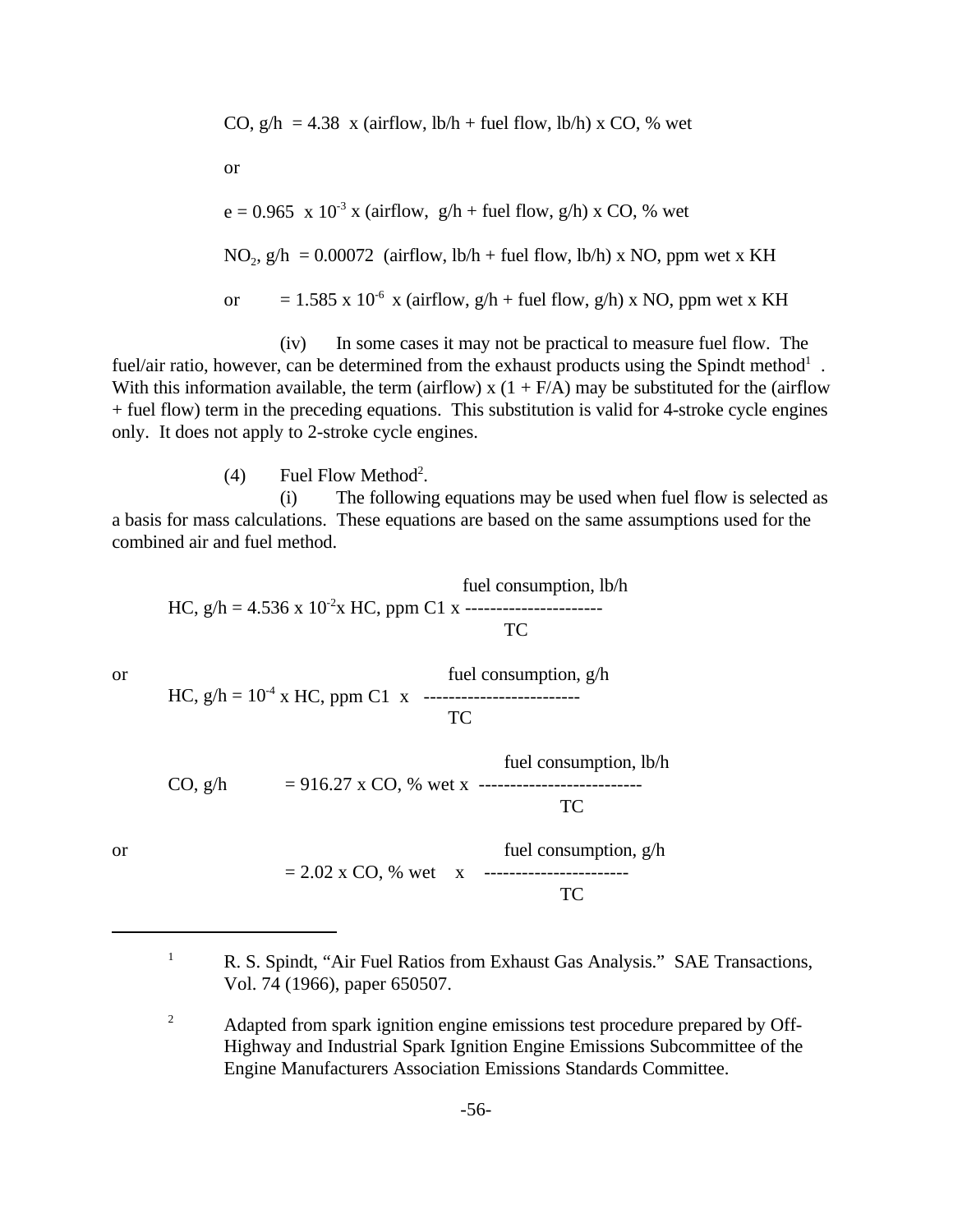$NO_2$ ,  $g/h = 15.06 \times 10^{-2} \times NO$ , ppm wet x KH x fuel consumption, lb/h ----------------------- TC or fuel consumption,  $g/h$ 

= 3.32 x 10-4 NO, ppm wet x KH x ---------------------- TC

where:

 $TC = total carbon = vol % CO<sub>2</sub> wet + vol % CO wet + vol % HC wet$ 

(5) Fuel Flow Method - General equations for any fuel.

 $\underline{M}_{\text{HC-exh}} = \underline{M}_{\text{C}} + \alpha \times \underline{M}_{\text{H}} + \beta \times \underline{M}_{\text{O}}$ 

 $HC (g/hr) = M_{HC-exh}/M_{F} x G_{FUE}/TC x vol % HC wet$ 

 $CO (g/hr) = M_{CO}/M_F x G_{FUEL}/TC x vol % CO wet$ 

 $NOX (g/hr) = M_{NOX} / M_F X G_{FUE} / TC X vol % NOx wet/10<sup>4</sup> x K<sub>H</sub>$ 

 $K_H = 1/[1 - 0.0329 \text{ x } (H - 10.71)]$ 

where:

 $M_{HC,evh}$  = the molecular weight of hydrocarbons in the exhaust, as determined by the above equation.

 $M<sub>C</sub>$  = the molecular weight of Carbon = 12.01

 $M_H$  = the molecular weight of Hydrogen = 1.008

 $M<sub>0</sub>$  = the molecular weight of Oxygen =16.00

 $\alpha$  = the Hydrogen to Carbon ratio of the test fuel

 $\beta$  = the Oxygen to Carbon ratio of the test fuel

 $M<sub>E</sub>$  = the molecular weight of the test fuel

 $M_{\text{CO}}$  = the molecular weight of Carbon Monoxide = 28.01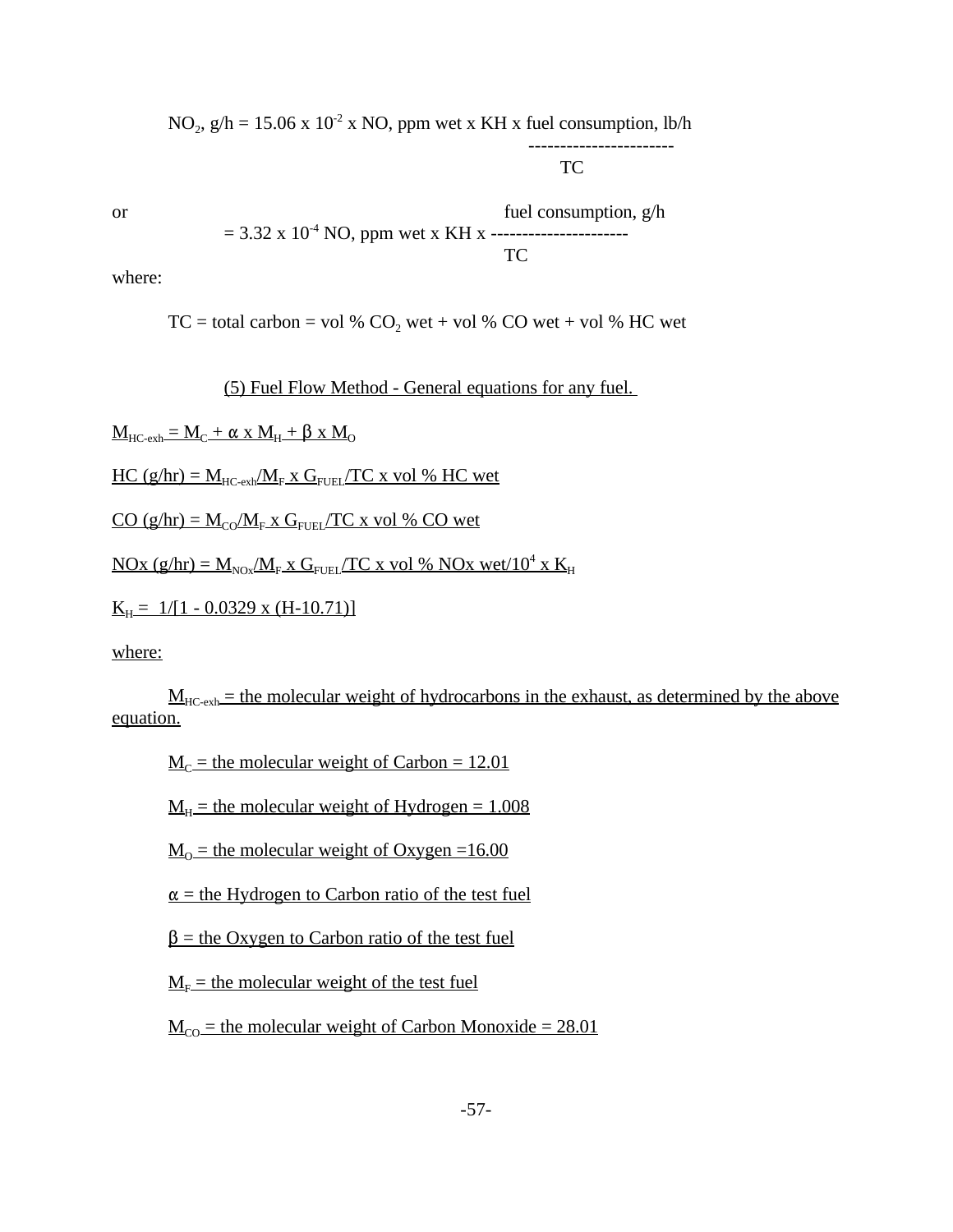$M_{\text{NOx}}$  = the molecular weight of Nitrogen Dioxide = 46.01

 $G<sub>FUEL</sub> =$  the fuel mass flow rate

 $TC = total carbon = vol % CO<sub>2</sub> wet + vol % CO wet + vol % CHC wet$ 

 $K_H$  = the factor for correcting the effects of humidity on  $NO_2$  formation for small fourstroke gasoline engines (for two-stroke gasoline engines,  $K_H$  should be set to 1).

 $H =$  the specific humidity of the intake air in grams of moisture per kilogram of dry air.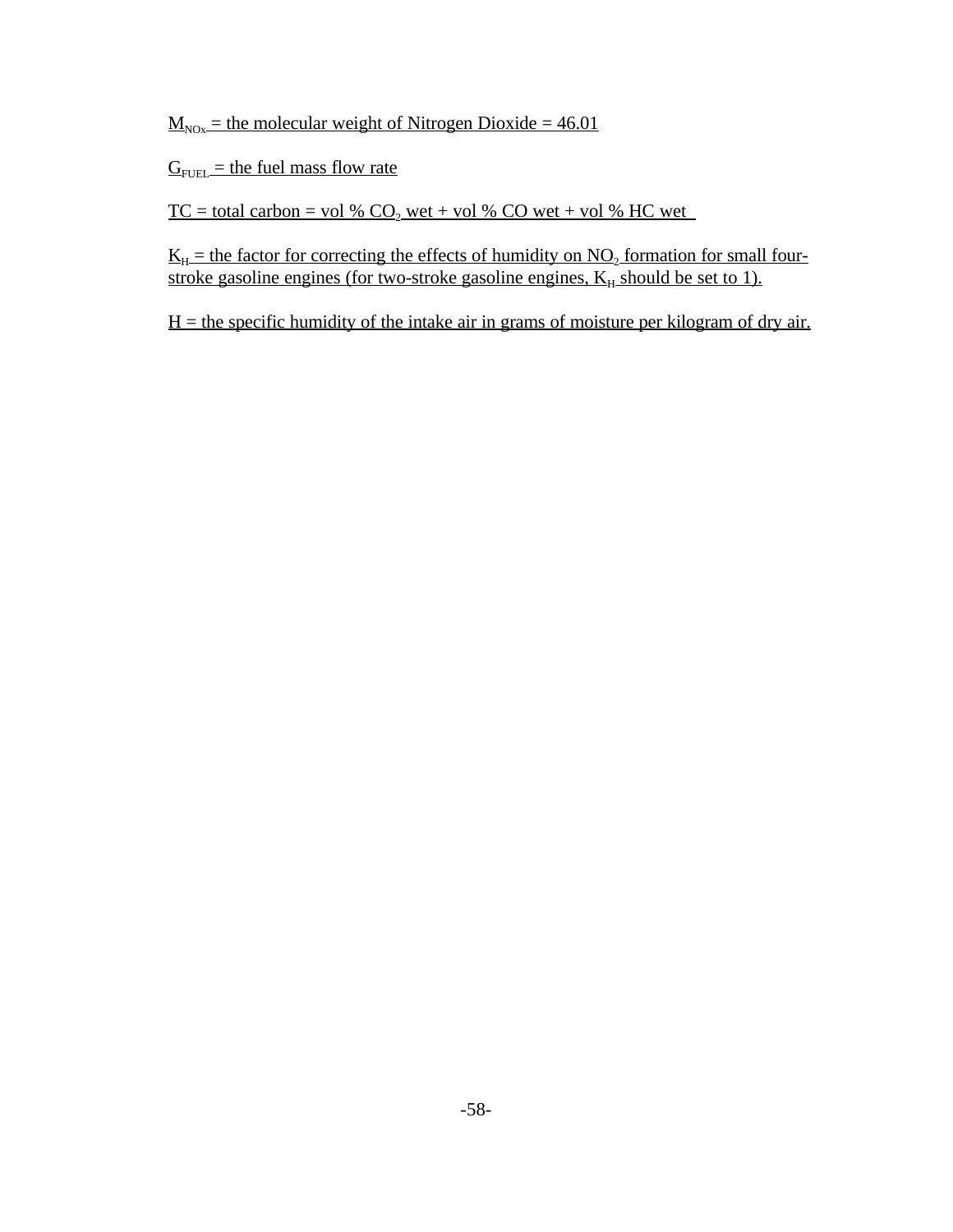## **APPENDIX A**

 $(a)$  When FID (flame ionization detector) is used in HC analysis and a chemiluminescent analyzer utilizing a wet sample is used for NO analysis, the combustion water is not removed and therefore measurements are made with reference to the wet exhaust. When NDIR and chemiluminescent analyzer requiring a dry sample are used for species analysis, water vapor is removed prior to the concentration measurement and the results are on a dry basis. The following equation may be used to determine the correction factor to be used in converting dry measurements to a wet basis.

$$
K= 1
$$
  
1+0.005 x (CO% +CO<sub>2</sub>%) x y-(0.01 x H<sub>2</sub>)

where:

$$
H_2 = \frac{0.5 \times y \times CO\% \times (CO\% + CO_2\%)}{CO\% + (3 \times CO_2\%)}
$$

 $y = H/C$  ratio of test fuel

Therefore: Species concentration, wet=  $K \times$  species concentration, dry

For two-stroke cycle engines, we assume no residual free  $H_2$  and modify K by deleting the  $H_2$ term.

humidity, Appendix C gives the derivation of a general equation which that may be used to (b) The above method does not include a correction for air humidity. The humidity contribution to the exhaust is small and may be neglected. If it is desired to include the effects of determine the correction factor.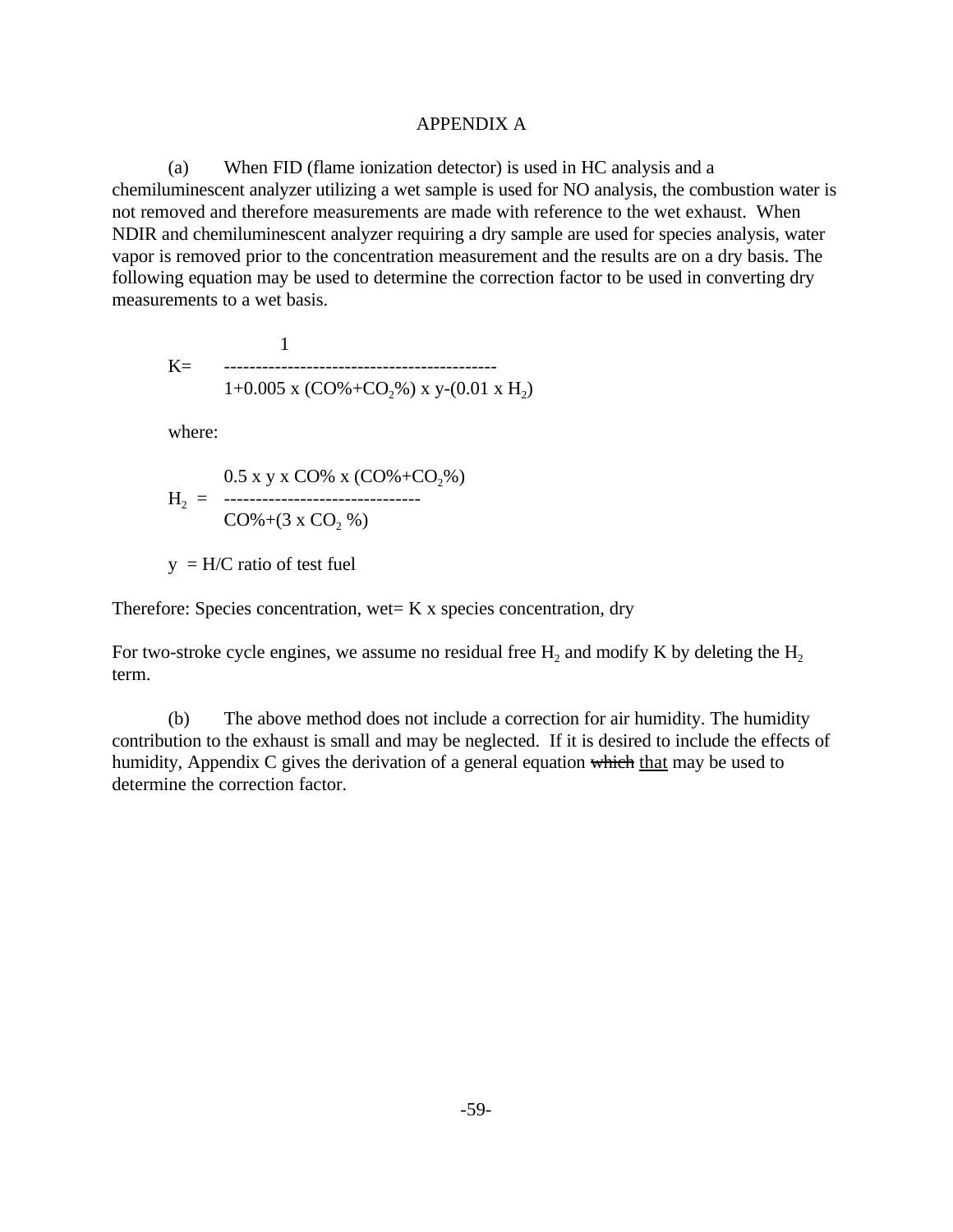#### APPENDIX B

Derivation of Equations used for Air and Fuel Flow Method of Mass Conversion

Hydrocarbons - The exhaust unburned HC is assumed to have an average hydrogen-to-carbon ratio of 1.85/1 and a molecular weight of 13.85.

> 13.85  $HC, g/h = (airflow, lb/h + fuel flow, lb/h) x$  ----------mol wt exh

> > x HC,ppm C1 x 10<sup>-6</sup> x 453.6 g/lb

0.00629  $x = (airflow, lb/h + fuel flow, lb/h) \times HC, ppm \, Cl$ mol wt exh

Carbon Monoxide- CO has a molecular weight of 28.

28 CO,  $g/h = (airflow, lb/h + fuel flow, lb/h)$  x -----------mol wt exh

x CO,% wet x  $10^{-2}x$  453.6 g/lb

127.00 CO,  $g/h = (airflow, lb/h + fuel flow, lb/h)$  x -------------- x CO,%wet mol wt exh

terms of  $NO_2$ . Molecular weight of  $NO_2$  is 46. Nitrogen Dioxide- In accordance with present practice, NOx mass determinations are made in

> 46 NO2 , g/h= (airflow,lb/h+fuel flow, lb/h) x -------------- mol wt exh

> > x NO,ppm wet x  $10^{-6}$  x 453.6 g/lb x KH

0.02087  $NO<sub>2</sub>$ , g/h= (airflow,lb/h+fuel flow, lb/h) x --------------- x NO,ppm wet x KH mol wt exh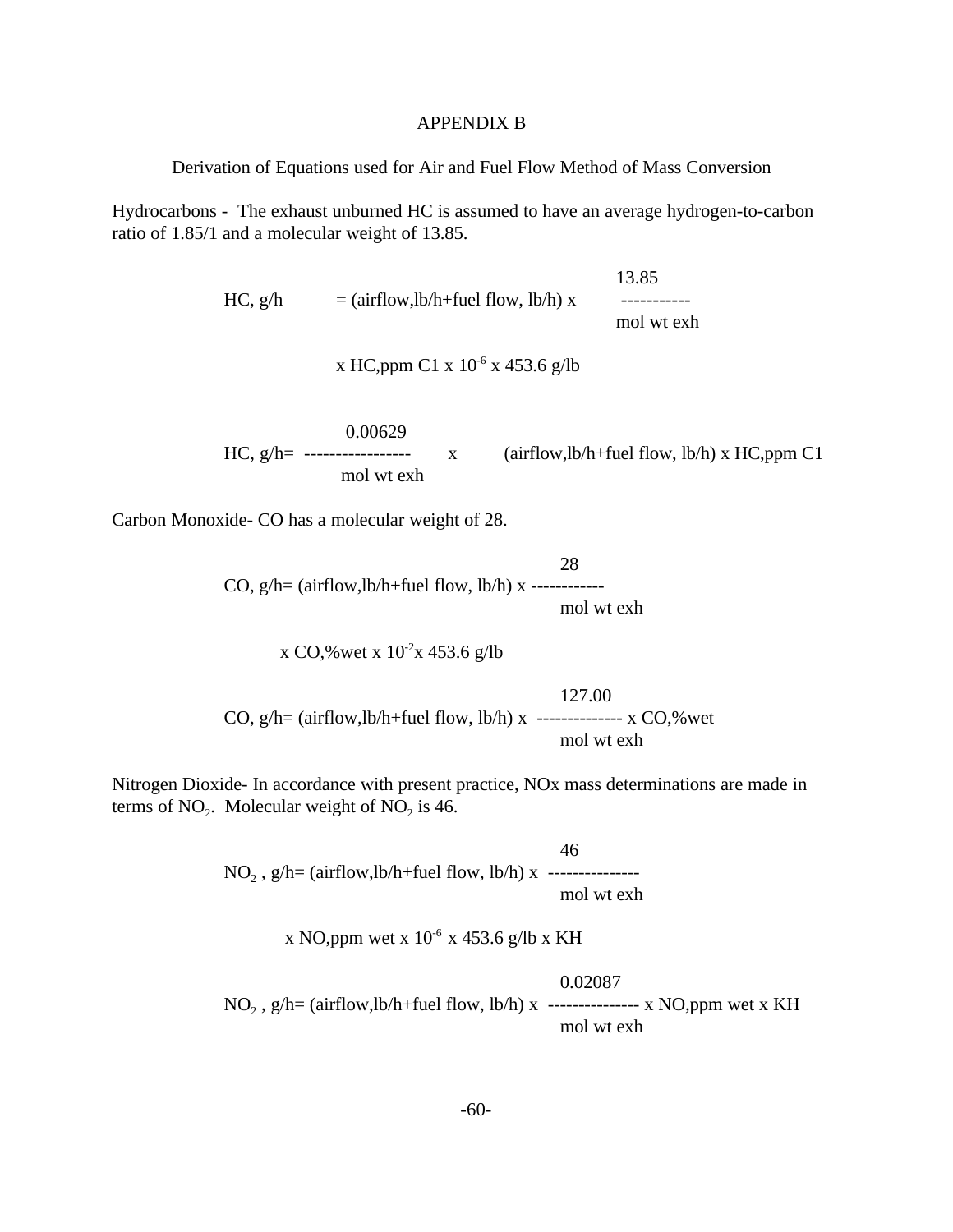Exhaust Molecular Weight- The following equation may be used to determine the molecular weight of the exhaust:

| 13.88 x HC ppm C1             |                                  | 28.01 x CO%                                                                       |  |
|-------------------------------|----------------------------------|-----------------------------------------------------------------------------------|--|
|                               | $10^{6}$                         | + ----------------<br>$10^2$                                                      |  |
| 44.01 x CO <sub>2</sub> %     | $46.00 \times NOx$ ppm           | 32.00 x $O_2$ %                                                                   |  |
| + ------------<br>$10^{2}$    | + ------------------<br>$10^{6}$ | $+$ -------------------<br>$10^{2}$                                               |  |
| $2.016 \text{ x H},\%$        |                                  |                                                                                   |  |
| + ---------------<br>$10^{2}$ | $+18.01$ x (1-K) + [28.01 x (100 |                                                                                   |  |
| HC ppm C1                     | N <sub>O</sub>                   |                                                                                   |  |
| 10 <sup>4</sup>               | 10 <sup>4</sup>                  | - --------------- - CO%- CO,% - ---------- - O, % - 100 x (1-K))]/10 <sup>2</sup> |  |

For 2-stroke engines, we assume no residual free  $H_2$  and modify K by deleting the  $H_2$  term.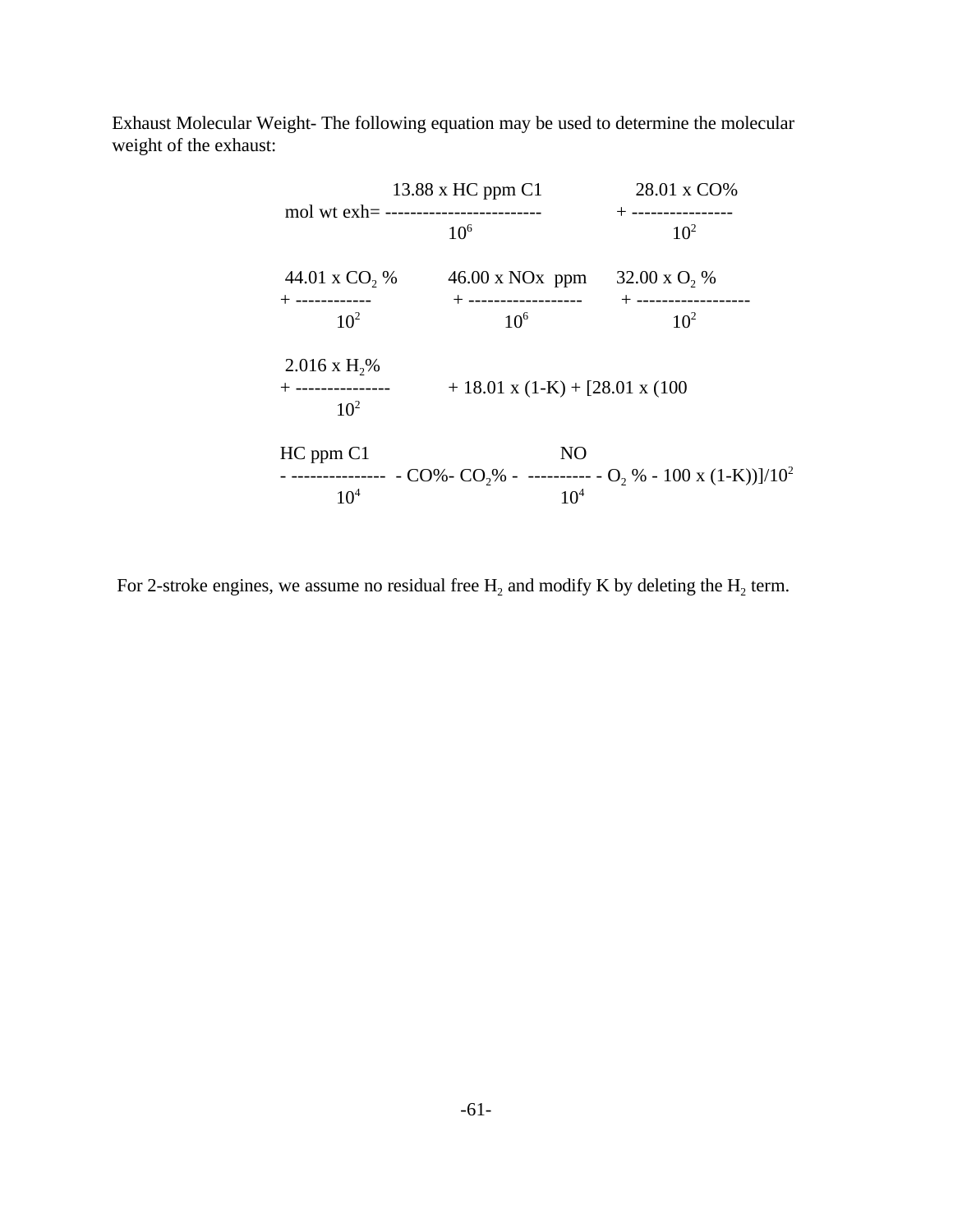### **APPENDIX C**

(a) This appendix outlines the development of the correct factor for converting dry data to a wet basis, accounting for the effect of both humidity and combustion water.

(b) Combustion in a gasoline engine can be approximated by the general equation:

$$
CH_y + nO_2 + 3.76nN_2 + mH_2O \rightarrow 2CO + CO_2 + cCH_3 + dNO + eO_2
$$

$$
+ fN_2 + (g+m)H_2O + kH_2
$$

where:

a d g n=moles of oxygen in air to engine = --- +  $b$  + --- +  $e$  + ---2 2 2

y=atoms of hydrogen per carbon atom =  $3c + 2g + 2k$ 

d f=moles of  $N_2 = 3.76n -$ ----2

m=moles of water in 4.76n moles of air

Mass of fuel per unit time:

 $F = 12.01 + 1.008y$ 

Mass of wet air per unit time:

$$
A = 32n + 105.28n + 18.016m
$$

Then:

12.01 + 1.008y F/A = --------------------------- 137.28n + 18.016m

If specific humidity is measured in terms of grains/pound of dry air, h, then the pounds of water in 137.28n pounds of dry air is:

137.28n x 0.000143 lb/grain x h = 1.964 x  $10^{-2}$  nh, lb H<sub>2</sub>O

This must be equal to 18.016m in the equations; therefore: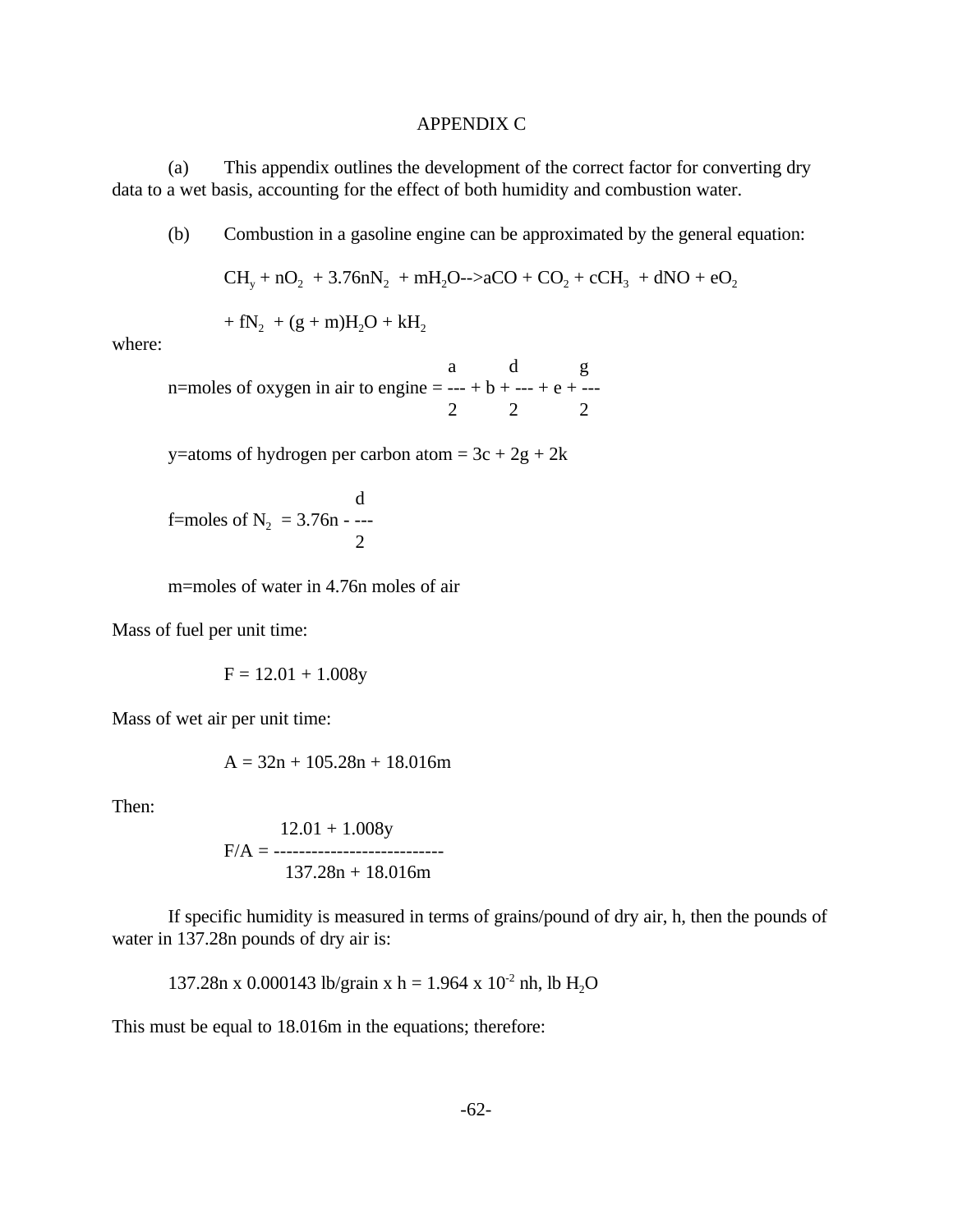$$
F/A = \frac{12.01 + 1.008y}{137.28n + 1.964}
$$
rh or  
 
$$
137.28n + 1.964
$$
  
 
$$
12.01 + 1.008y
$$
  
 
$$
= 12.01 + 1.008y
$$
  
 
$$
= 12.01 + 1.964 \times 10^{-2}
$$
 h

and  $m = 1.964 \times 10^{2}$  nh/18.016 or 1.09 x 10<sup>-3</sup> nh

If F and A are measured, then n can be calculated from:

$$
12.01 + 1.008y
$$
  
n = (A/F) x 337.28 + 1.964 x 10<sup>-3</sup> h

Volume fraction of water in exhaust:

$$
g + m
$$
  
W = 3 + b + c + d + e + f + k + g + m

But:

$$
f = 3.76n - \frac{1}{2}
$$
  
 
$$
n = \frac{a}{-} + b + \frac{1}{2} + e + \frac{1}{2}
$$
  
 
$$
n = \frac{a}{2} + b + \frac{1}{2} + e + \frac{1}{2}
$$

Substituting and collecting:

$$
W = \frac{g+m}{a \qquad g}
$$
  
\n
$$
- + c + - + m + k + 4.76n
$$
  
\n
$$
2 \qquad 2
$$
  
\nBut:  
\n
$$
g = \begin{array}{ccc}\ny - 3c - 2k \\
& - & - & - & - & - \n\end{array}
$$
  
\nand  
\n
$$
c = 1 - a - b
$$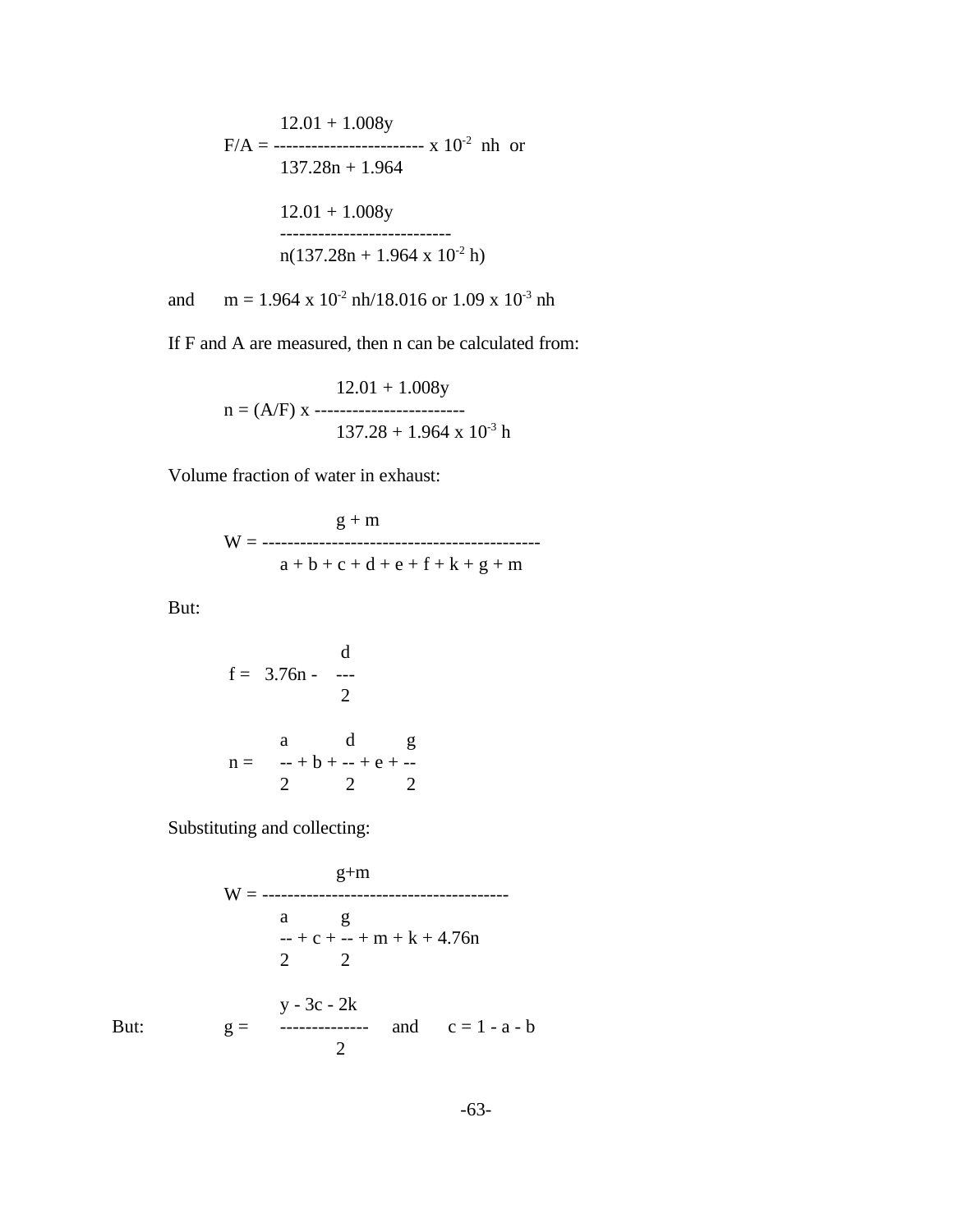Therefore:



Substituting for m

$$
y - 3(1 - a - b) - 2k
$$
  
........  
2  

$$
W =
$$
........  

$$
y + 1 + a - b + 2k
$$
  
........  
3  

$$
y + 1 + 2k
$$
  
........  
4  

$$
y + 1 + 2k
$$

The correction factor to be applied to the dry gas values, then, is

$$
CF = 1 - W
$$

(c) On the lean side of stoichiometric, the amount of free hydrogen in the exhaust is small and k can be dropped. On the rich side, however, the hydrogen content can be appreciable. One source from which an estimate of the free hydrogen in the exhaust can be obtained is Chapter 10 of "Internal Combustion Engines" by E. F. Obert. It should be noted that the measured exhaust data cannot be directly substituted in the above equation. A combustion equation must be written in the form of the general equation at the beginning of this Appendix to determine the numerical values of a, b, y, and k.

(d) An alternative approach to that presented above in this Appendix is given in SAE ARP 1256, issued January 10, 1971, revised January 8, 1990 and incorporated by reference herein.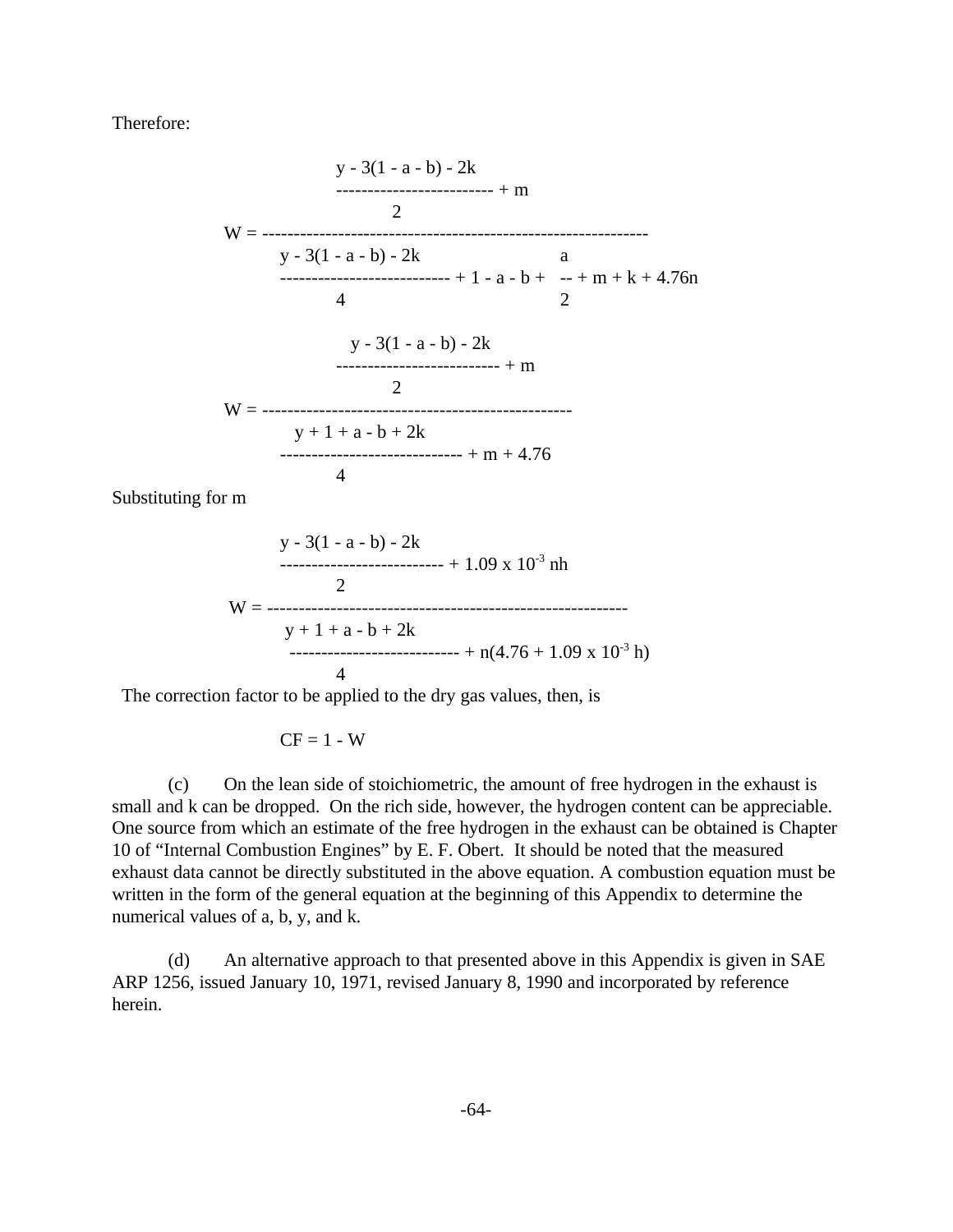Part HH IV . Spark-Ignition Engines - Constant Volume Sampling Test Procedures

1. [Reserved].

**Exhaust Gas Sampling System.** 

2. Exhaust Gas Sampling System.<br>
(a) (1) General. The exhaust gas sampling system is designed to measure the true mass emissions of engine exhaust. In the CVS concept of measuring mass emissions, two conditions must be satisfied: the total volume of exhaust and dilution air must be measured and a continuously proportioned volume of sample must be collected for analysis. Mass emissions are determined from the sample concentration and totalized flow over the test period.

(2) [Reserved].

(3) Positive Displacement Pump. The positive displacement pump- constant volume sample (PDP-CVS), Figure F90-1, satisfies the first condition by metering at a constant temperature and pressure through the pump. The total volume is measured by counting the revolutions made by the calibrated positive displacement pump. The proportional sample are achieved by sampling at a constant flow rate.

sample lines, which that responds to the varying temperatures in the same manner as the main (4) Critical Flow Venturi. The operation of the Critical Flow Venturi-Constant Volume Sampler (CFV-CVS), Figure F90-2, is based upon the principles of fluid dynamics associated with critical flow. Proportional sampling is maintained by use of small CFVs in the CFV.

(5) [Reserved].

(6) Other systems. Other sampling systems may be used if shown to yield equivalent, and if approved by the Executive Officer (e.g., a heat exchanger with the CFV-CVS or an electronic flow integrator without a heat exchanger, with the PDP-CVS).

(b) Component description, PDP-CVS. The PDP-CVS, Figure F90-1, consists of a dilution air filter and mixing assembly, heat exchanger, positive displacement pump, sampling systems including, probes and sampling lines and associated values, pressure and temperature sensors. The PDP-CVS shall must conform to the following requirements.

(1) Static pressure variations at the exhaust of the engine shall must remain within  $+/- 1.25$  kPa ( $+/- 5.02$  in. H<sub>2</sub>O) of the static pressure variations measured during a dynamometer cycle with no connection to the exhaust. (Sampling systems capable of maintaining the static pressure to within  $+/- 0.25$  kPa  $(+/- 1.00$  in. H<sub>2</sub>O) will be used by the Executive Officer if a written request substantiates the need for this closer tolerance.)

(2) The gas mixture temperature, measured at a point immediately ahead of the positive displacement pump, shall <u>must</u> be within  $+/-5^{\circ}C$  (9<sup>o</sup>F) during the entire test. The temperature measuring system shall must have

(3) The pressure gauges shall must have an accuracy and precision of  $+/- 0.4$  kPa  $(+/- 3$  mm Hg).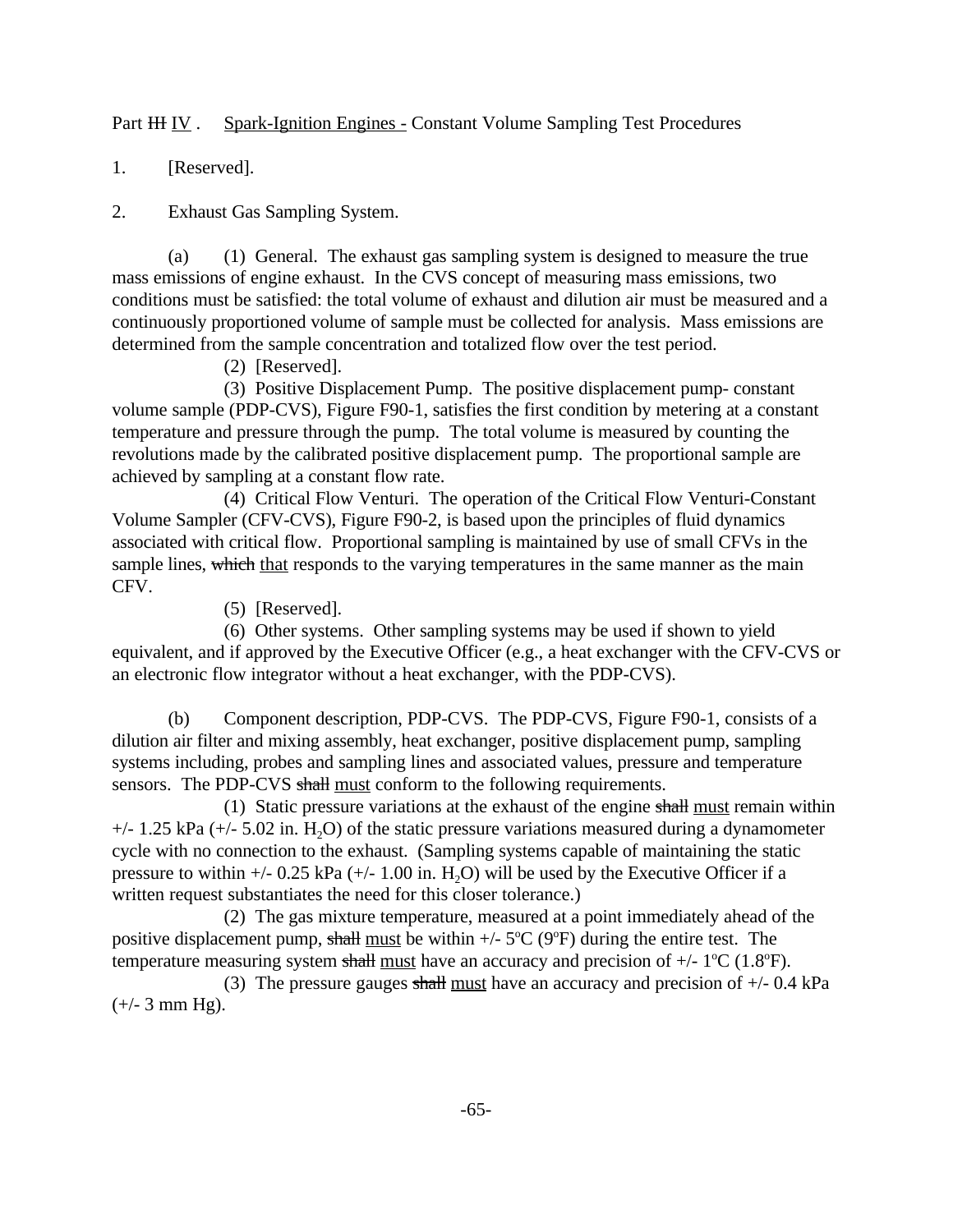(4) The location of the dilution air inlet shall must be placed so as to use test-cell air for dilution air and the flow capacity of the CVS shall must be large enough to eliminate water condensation in the system.



FIGURE F90-1: Exhaust Gas Sampling System (PDP-CVS). FIGURE F90-1: Exhaust Gas Sampling System (PDP-CVS).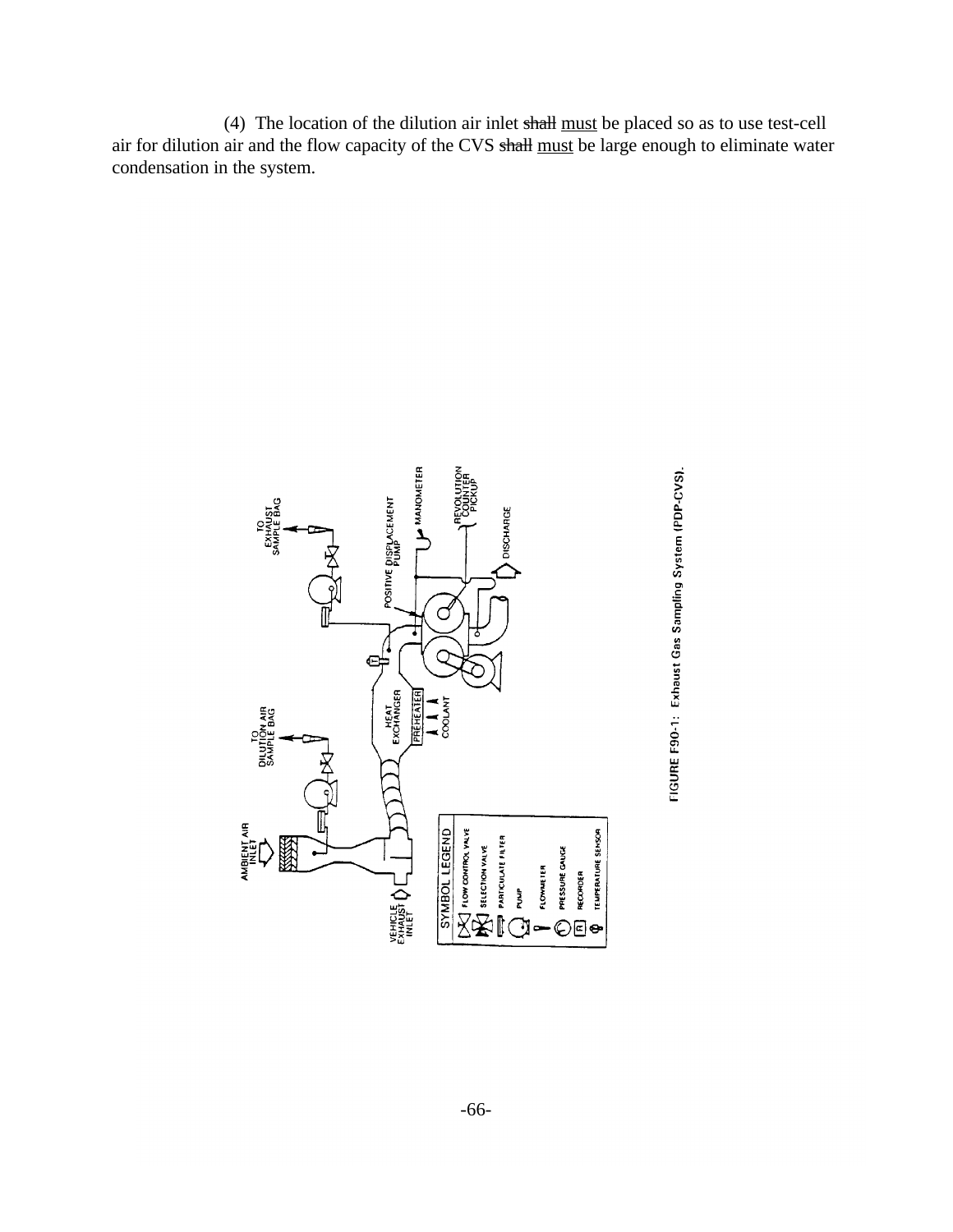

(5) Sample collection bags for dilution air and exhaust samples shall must be of sufficient size so as to not impede sample flow.

(c) Component description, CFV-CVS. The CFV-CVS, Figure F90-2, consists of a dilution air filter and mixing assembly, cyclone particulate separator, unheated sampling venturies for the bag, critical flow venturi, and assorted valves, pressure and temperature sensors. The CFV-CVS shall must conform to the following requirements.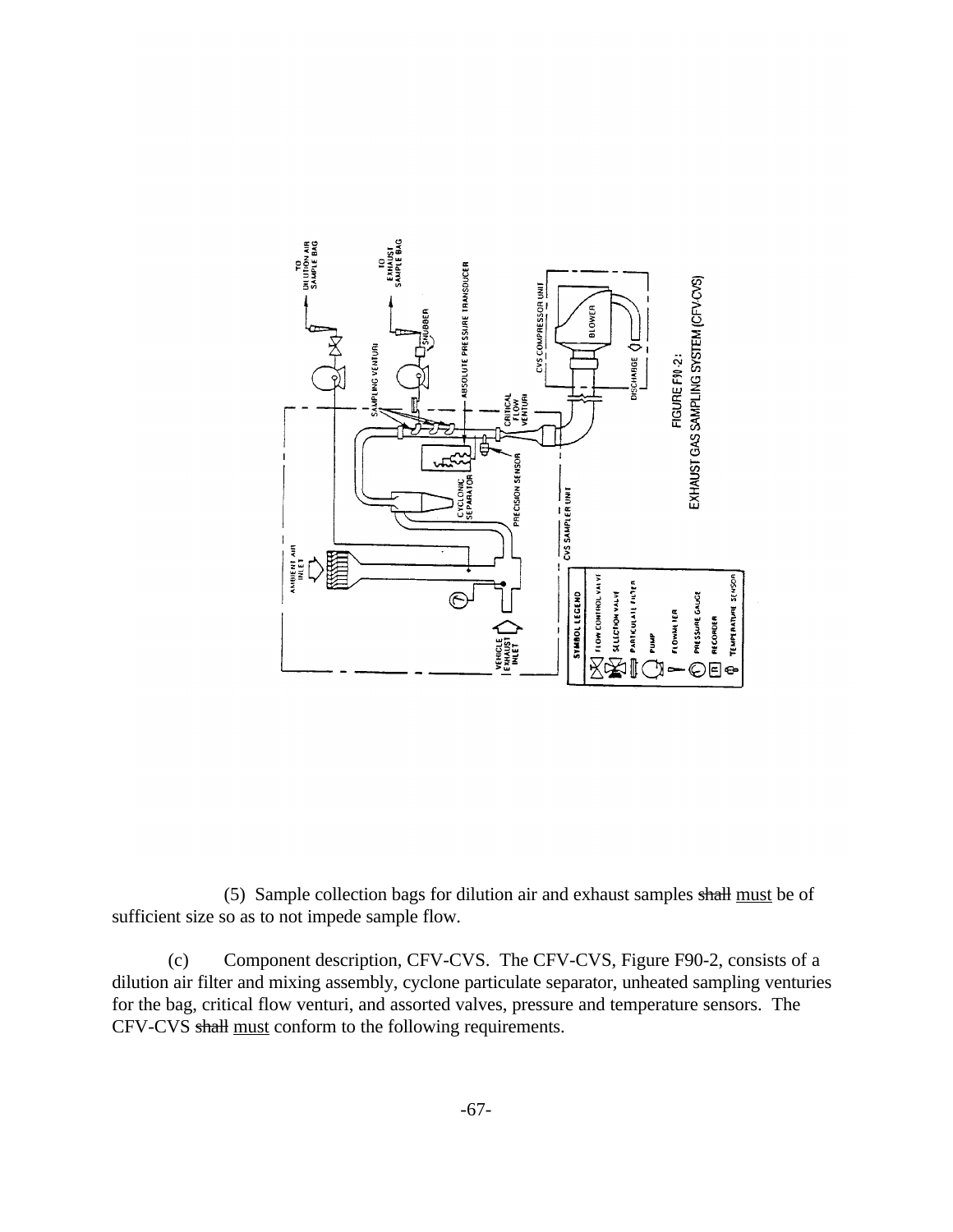(1) Static pressure variations at the exhaust of the engine  $shall$  must remain within  $+/- 1.25$  kPa ( $+/- 5.02$  in. H<sub>2</sub>O) of the static pressure variations measured during a dynamometer driving cycle with no connection to the exhaust. (Sampling systems capable of maintaining the static pressure to within  $+/- 0.25$  kPa  $(+/- 1.00$  in. H<sub>2</sub>O) will be used by the Executive Officer if a

written request substantiates the need for this closer tolerance.)<br>(2) The temperature measuring system shall must have an accuracy and precision of  $+/- 1$ <sup>o</sup>C (1.8<sup>o</sup>F) and a response time of 0.100 second to 62.5 percent of a temperature change (as measured in hot silicone oil).

(3) The pressure measuring system shall must have an accuracy and precision of  $+/-$  0.4 kPa ( $+/-$  3 mm Hg).

(4) The location of the dilution air inlet shall must be placed so as to use test-cell air for dilution air and the flow capacity of the CVS shall must be large enough to eliminate water condensation in the system.

(5) Sample collection bags for dilution air and exhaust samples shall must be of sufficient size so as to not impede sample flow.

**Exhaust Gas Analytical System.** 

3. Exhaust Gas Analytical System.<br>
(a) Schematic Drawings. Figure F90-3 is a schematic drawing of the exhaust gas analytical system for analysis of  $~~hydrocarbons (~~HC), carbon monoxide  $(CO)$ , carbon dioxide$  $(CO<sub>2</sub>)$ , and oxides of nitrogen  $(NOx)$ . Since various configurations can produce accurate results, exact conformance with the drawing is not required. Additional components such as instruments, valves, solenoids, pumps and switches may be used to provide additional information and coordinate the functions of the component systems.

(b) Major component description. The exhaust gas analytical system for HC, CO and  $CO<sub>2</sub>$ , Figure F90-3, consists of a flame ionization detector (FID) for the determination of hydrocarbons, nondispersive infrared analyzers (NDIR) for the determination of carbon monoxide and carbon dioxide, and a chemiluminescence analyzer (CL) for the determination of oxides of nitrogen. The exhaust gas analytical system shall <u>must</u> conform to the following requirements.<br>  $(1)$  The CL requires that the nitrogen dioxide present in the sample be

The CL requires that the nitrogen dioxide present in the sample be converted to nitric oxide before analysis. Other types of analyzers may be used if shown to yield equivalent results and if approved in advance by the Executive Officer.

(2) The carbon monoxide (CO) NDIR analyzer may require a sample conditioning column containing  $CaSO<sub>4</sub>$ , or indicating silica gel to remove water vapor and containing ascarite to remove carbon dioxide from the CO analysis stream.

(i) If CO instruments which that are essentially free of  $CO<sub>2</sub>$  and water vapor interference are used, the use of the conditioning column may be deleted, see Sections 11 and 26.

and water vapor interference if its response to a mixture of 3 percent  $CO_2$  in  $N_2$  which that has (ii) A CO instrument will be considered to be essentially free of  $CO<sub>2</sub>$ been bubbled through water at room temperature produces an equivalent CO response, as measured on the most sensitive CO range, which that is less than 1 percent of full scale CO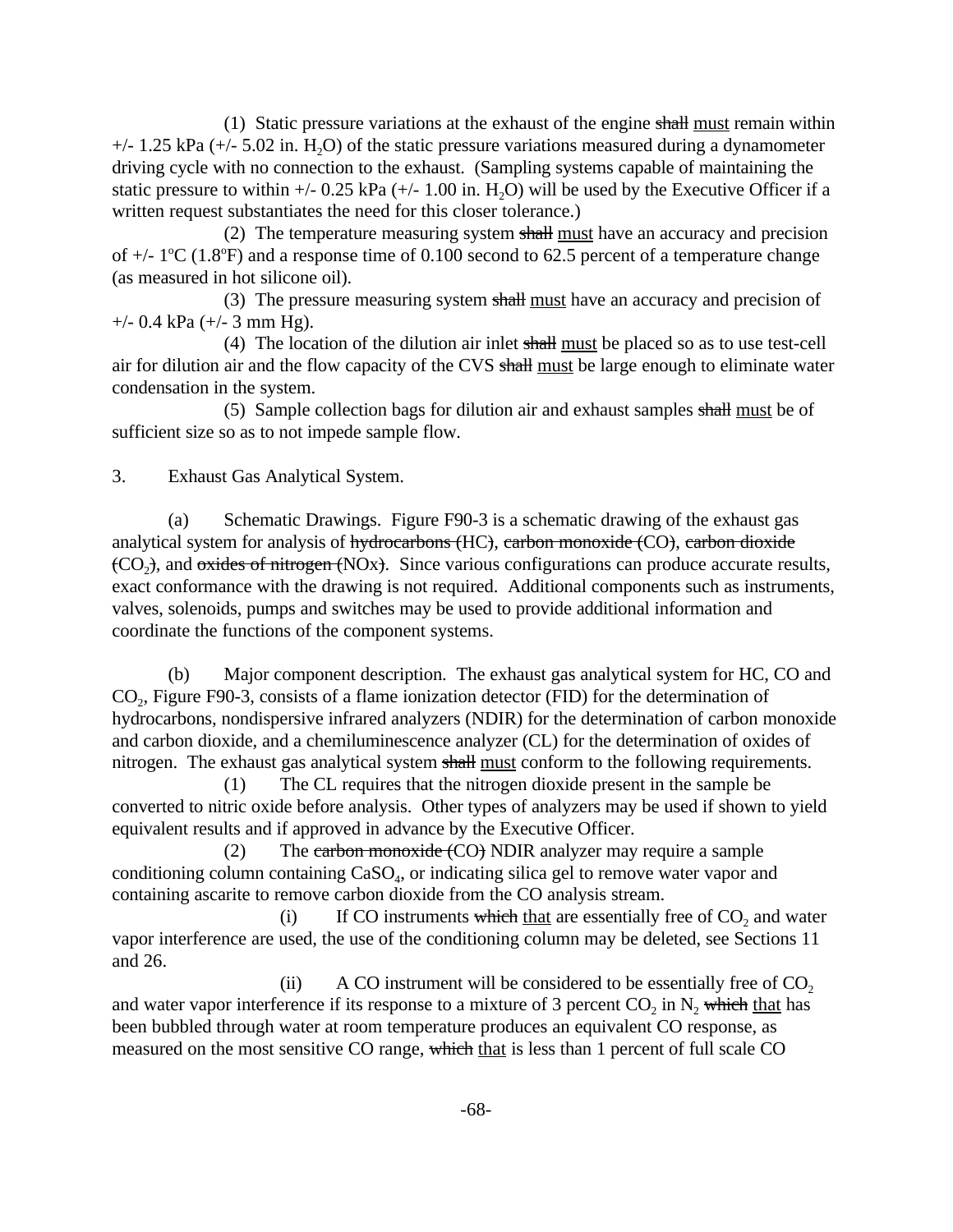concentration on ranges above 300 ppm full scale or less than 3 ppm on ranges below 300 ppm full scale; see Section 11.

(c) Other analyzers and equipment. Other types of analyzers and equipment may be used if shown to yield equivalent results and if approved in advance by the Executive Officer.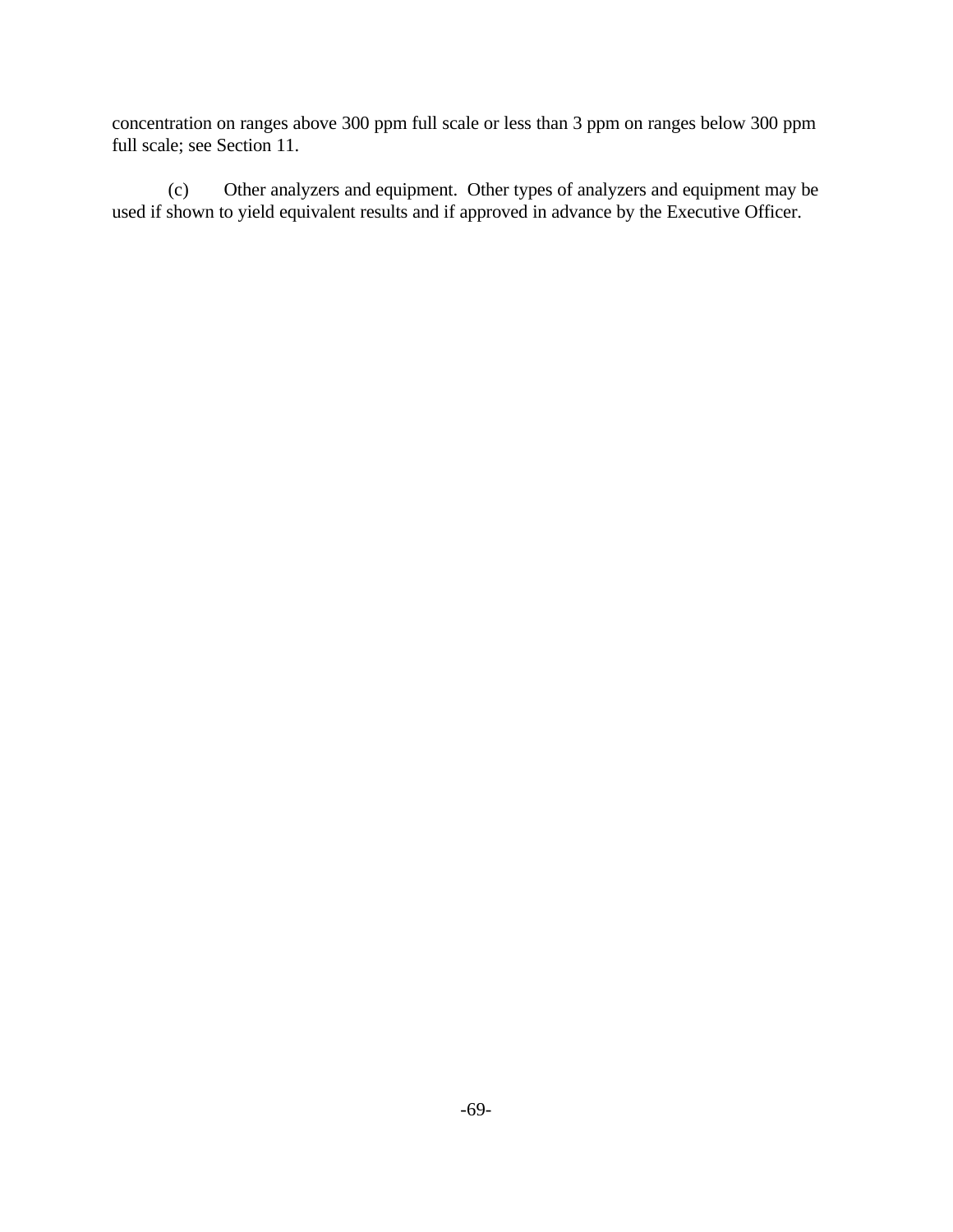

FIGURE F90-3: Exhaust Gas Analytical System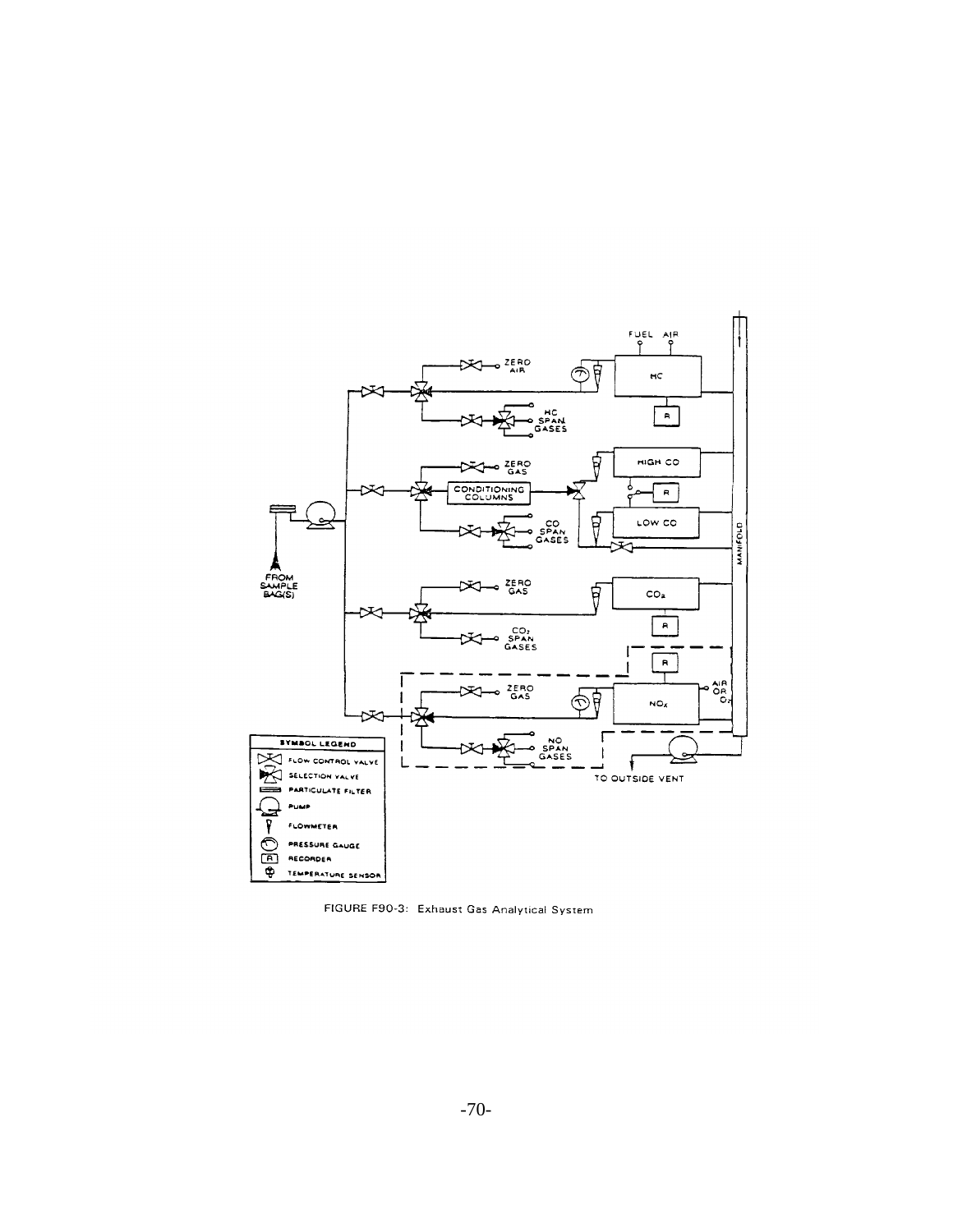4. Engine Fuel and Lubricant Specifications.

(a) Engine Fuel Specifications.

(1) Certification Fuels.

(i) Petroleum-based fuels. The certification test fuel used for emission testing shall must be consistent with the fuel specifications as outlined in the California Code of Regulations, Title 13, Section 1960.1, and the latest amendment of the "California Exhaust Emission Standards and Test Procedures for 1988 and Subsequent Model Passenger Cars, Light-Duty Trucks, and Medium-Duty Vehicles", incorporated by reference herein. The test fuel specification should remain consistent from batch to batch. If a particular engine requires a different octane (or cetane) fuel, test records should indicate the fuel used.

(ii) Alcohol-based fuels. Alcohol-based fuels  $\frac{\text{shall will}}{\text{all}}$  be allowed for emission test purposes when the appropriate emission standards with respect to such fuels are a part of these provisions. Such fuels  $\frac{1}{2}$  shall must be as specified in subparagraph (a)(1)(i) above.

(2) Service Accumulation Fuels.

(i) Gasoline.

(A) The engine manufacturer has the option to use a gasoline that satisfies the same fuel specifications as any of the certification test gasolines, or unleaded gasoline representative of commercial gasoline which that will be generally available through retail outlets shall must be used in service accumulation for gasoline-fueled otto-cycle engines. Leaded fuel shall must not be used during service accumulation.

 $(B)$  The octane rating of the gasoline used shall must be no higher than 4.0 Research Octane Numbers above the minimum recommended by the engine manufacturer when a certification fuel is not used for service accumulation, and shall must have a minimum sensitivity of 7.5 octane numbers. Sensitivity is the Research Octane Number minus the Motor Octane Number.

 $(C)$  The Reid Vapor Pressure of a gasoline shall must be characteristic of the engine fuel during the season in which the service accumulation takes place in the outdoors, or shall must be characteristic of the engine fuel appropriately suited to the ambient conditions of an indoor test cell in which the entire service accumulation takes place.

(ii) Diesel fuel.

- $(A)$  As specified in subparagraph (a)(1)(i) of this Section.
- (iii) Alternative fuels.

(A) As specified in subparagraph  $(a)(1)(i)$  of this Section.

Liquefied petroleum gas meeting the ASTM D1835 (November 10, 1997) or NGPA HD-5 (in NGPA Publication 2140-70, 1970) specifications must be used for service accumulation.

(B) Natural gas representative of commercial natural gas that is available locally to the manufacturer's test site may be used in service accumulation. The manufacturer must provide the Executive Officer with details of how the commercial natural gas differs from the certification test fuel specifications.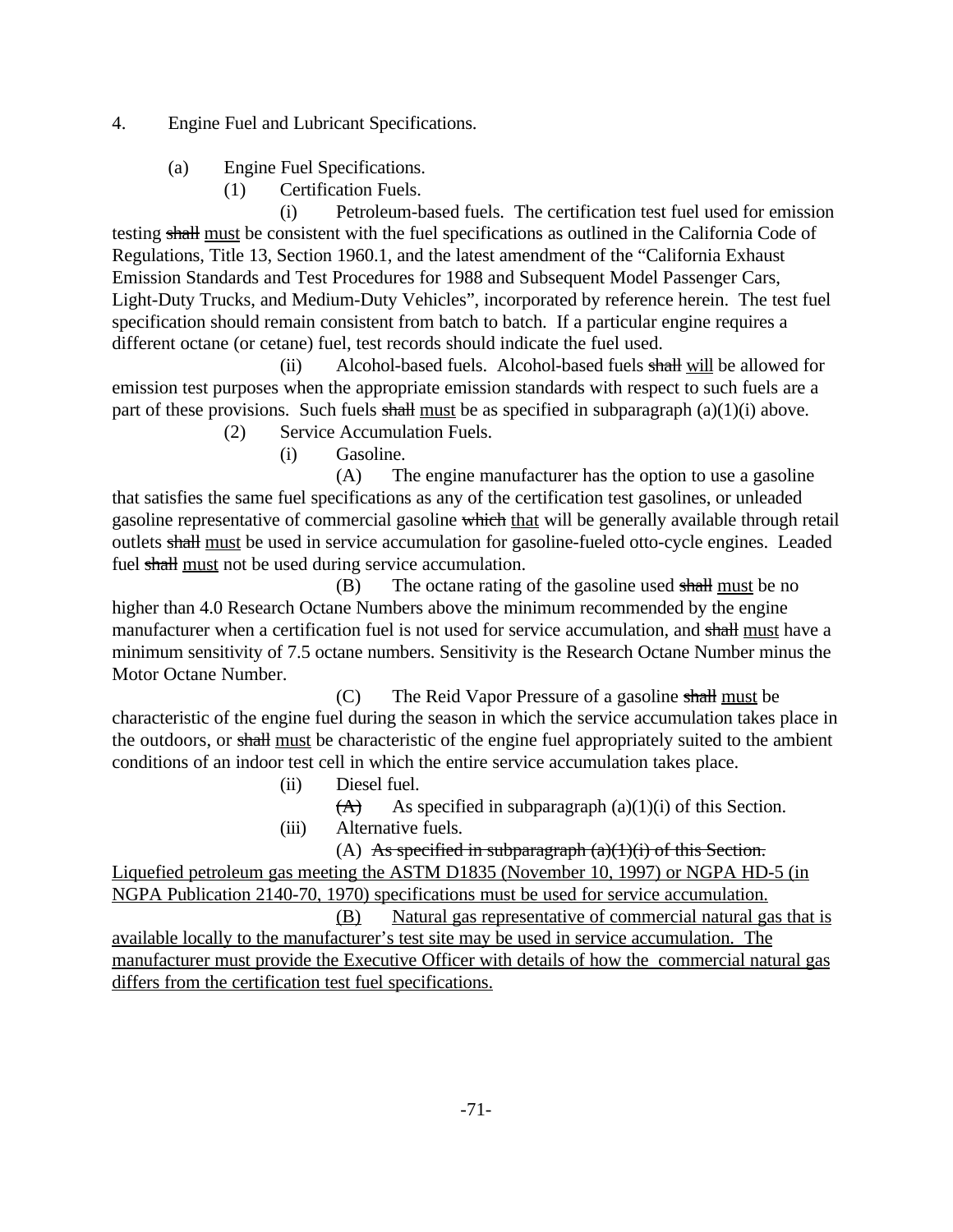(b) Engine Lubrication.

(1) Certification Test Lubricants.

(i) Engines shall must use the lubricants specified by the engine

manufacturer.

(ii) Two-stroke engines shall must use the fuel-oil mixture ratio specified by the engine manufacturer. Emission compliance shall must be demonstrated for each fuel-oil mixture ratio that is recommended to the ultimate purchaser.

(2) Service Accumulation Lubricants.

engine lubricants shall must be used in the engine service accumulation. (i) Engine lubricants that are representative of commercially available

5. Analytical Gases.<br>
(a) Analyzer gases.

(1) Calibration or span gases for the CO and  $CO<sub>2</sub>$  analyzers shall must be single blends of CO and CO<sub>2</sub> respectively using nitrogen as the diluent.

(2) Calibration or span gases for the hydrocarbon analyzer shall must be single blends of propane using air as the diluent.

(3) Calibration or span gases for NO<sub>x</sub> analyzer shall must be single blends of NO named as NO $x$  with a maximum NO<sub>2</sub> concentration of 5 percent of the nominal value using nitrogen as the diluent.

(4) [Reserved].

(5) The allowable zero-grade gas (air or nitrogen) impurity concentrations shall must not exceed 1 ppm equivalent carbon response, 1 ppm carbon monoxide, 0.04 percent (400 ppm) carbon dioxide, and 0.1 ppm nitric oxide.

(6) "Zero-grade air" includes artificial "air" consisting of a blend of nitrogen and oxygen with oxygen concentrations between 18 and 21 mole percent.

(7) The use of proportioning and precision blending devices (i.e., gas dividers) to obtain the required analyzer gas concentrations is allowed provided such devices are maintained in accordance with the instructions of the device manufacturer.

(b) Calibration gas.

 $(1)$  Calibration gas values are to be derived from the National Institute for Standards and Technology's (NIST's) "Standard Reference Materials" (SRM's), and are to be single blends as follows.

(i) Mixtures of gases that have the following chemical compositions shall must be available:  $C_3H_8$  and zero-grade air; CO and zero-grade nitrogen; NOx and zero-grade nitrogen (the amount of  $NO<sub>2</sub>$  contained in this calibration must not exceed 5 percent of the NO content); and,  $CO<sub>2</sub>$  and zero-grade nitrogen.

(ii) The true concentration of a span gas must be within  $+/- 2$  percent of the NIST gas standard. The true concentration of a calibration gas must be within  $+/-1$ percent of the NIST gas standard. All concentrations of calibration gas shall must be given on a volume basis (volume percent or volume ppm).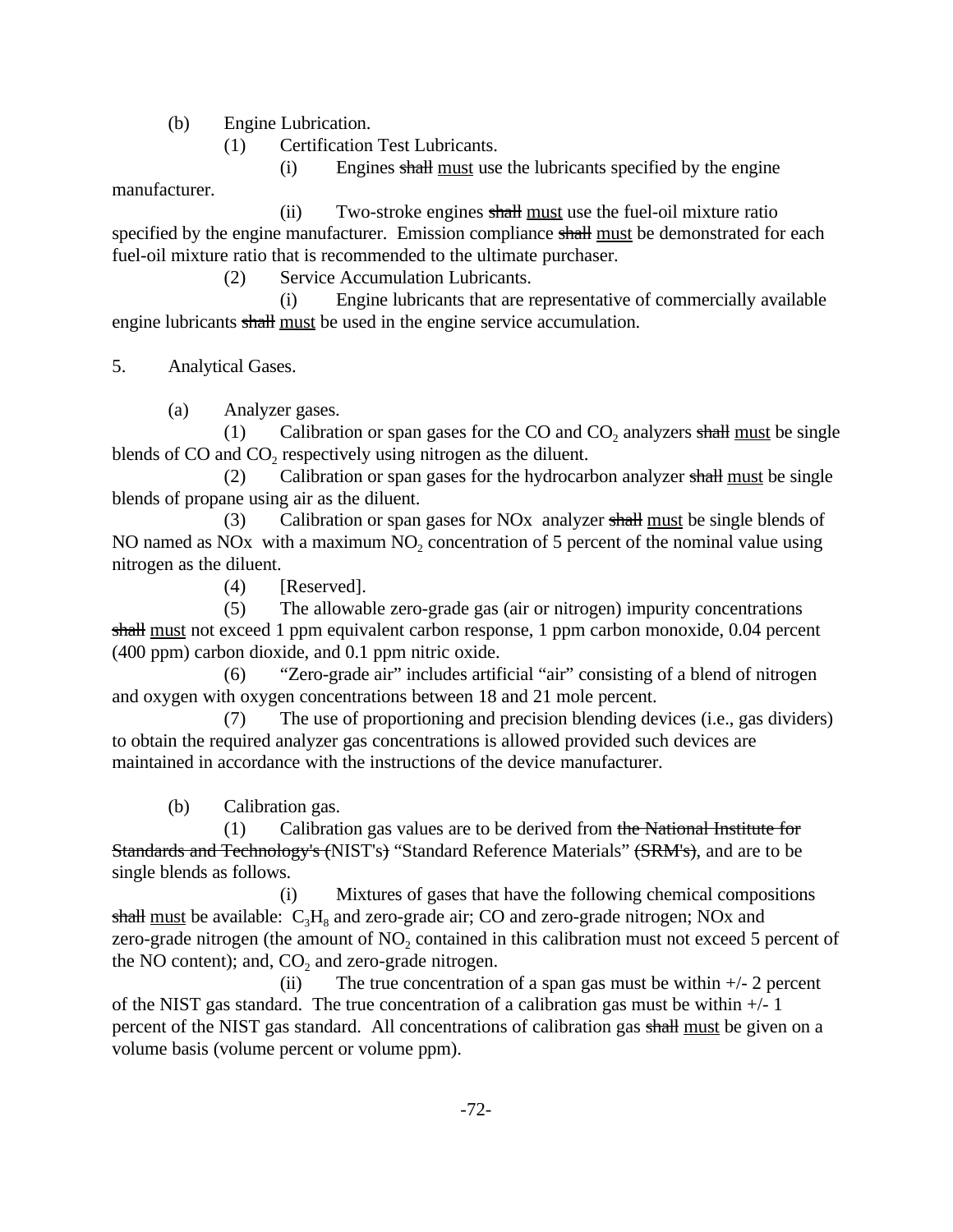(iii) When the gas concentration used for calibration and span is obtained by means of a gas divider the gas concentration shall must be diluted with either zero-grade  $N<sub>2</sub>$  or zero-grade air (as applicable). The accuracy of the diluted gases may be determined to within +/- 2 percent.

(iv) Fuel for the FID detector shall must be a blend of  $40 +12$  percent hydrogen with the balance as helium. The mixture must contain less than 1 ppm equivalent carbon response; 98 to 100 percent hydrogen fuel may be used with advance approval of the Executive Officer.

(v) Oxygen interference check gases must contain propane with  $350 +/-$ 75 ppmC hydrocarbon. The concentration value to calibration gas tolerances shall must be determined by chromatographic analysis of total hydrocarbons plus impurities, or by dynamic blending. Nitrogen must be the predominant diluent with the balance oxygen.

(vi) Hydrocarbon analyzer burner air. The concentration of oxygen must be within 1 mole percent of the oxygen concentration of the burner air used in the latest oxygen interference check (percent  $O<sub>2</sub>I$ ). If the difference in oxygen concentration is greater than 1 mole percent, the oxygen interference must be checked and the analyzer adjusted (as necessary) to satisfy the percent  $O_2I$  requirements. The burner air must contain less than 2 ppmC hydrocarbon.

6. [Reserved].

Calibrations, Frequency and Overview.

- 7. Calibrations, Frequency and Overview.<br>
(a) Calibrations shall must be performed as specified in Sections 8 through 14.
	- (b) [Reserved].

(c) At least monthly or after any maintenance which that could alter calibration, the following calibrations and checks shall must be performed:

(1) Calibrate the hydrocarbon analyzer, carbon dioxide analyzer, carbon monoxide analyzer, and oxides of nitrogen analyzer (certain analyzers may require more frequent calibration depending on particular equipment and uses).

(2) Calibrate the dynamometer as specified in Section 8.

(d) At least weekly, or after any maintenance which that could alter calibration, a CVS system verification check shall must be performed.

(e) The CVS positive displacement pump or critical Flow Venturi shall must be calibrated following initial installation, major maintenance or as necessary when indicated by the CVS system verification (described in Section 9).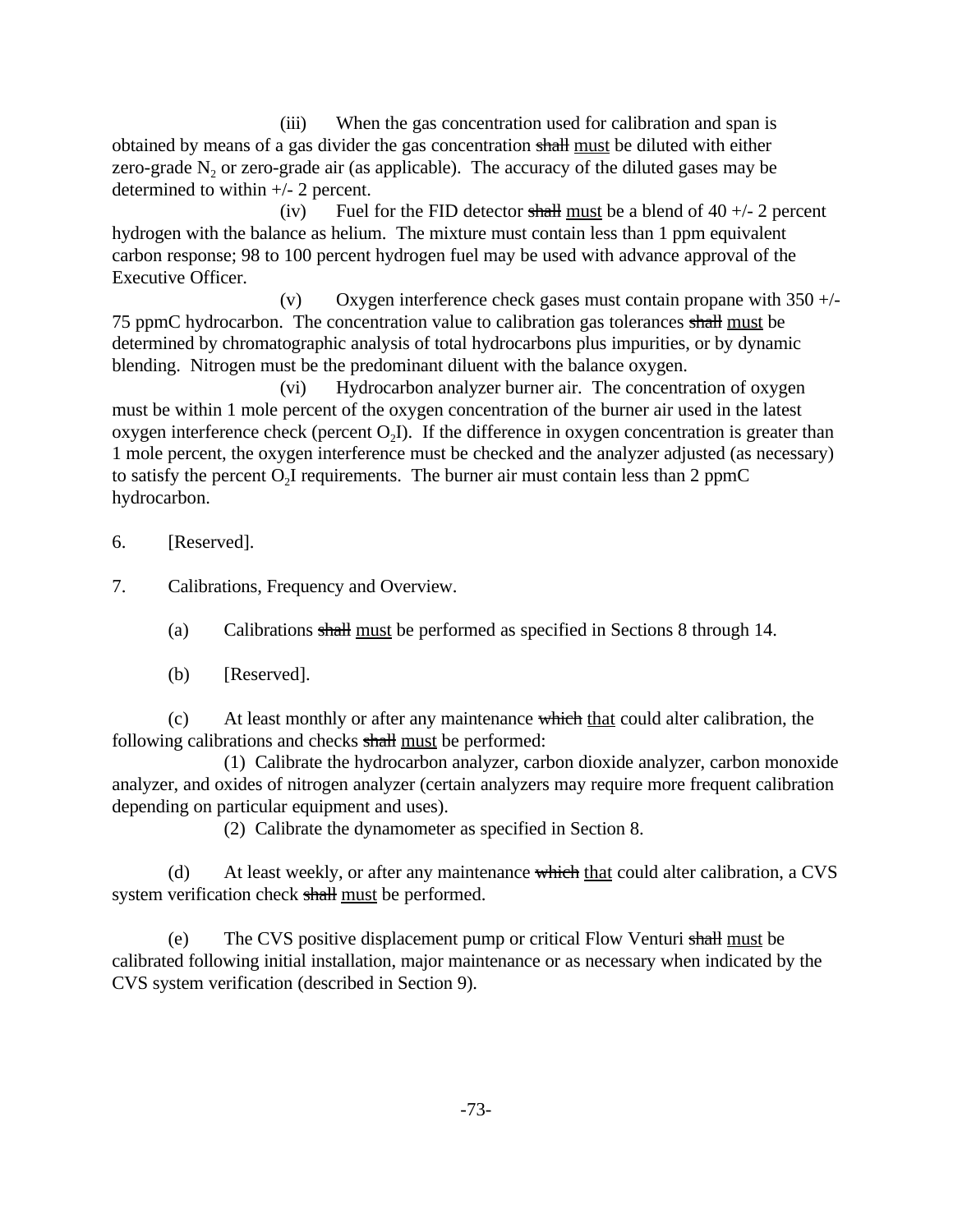(f) Sample conditioning columns, if used in the CO analyzer train, should be checked at a frequency consistent with observed column life or when the indicator of the column packing begins to show deterioration.

**Dynamometer Calibration.** 

8. Dynamometer Calibration.<br>
(a) The dynamometer shall must be calibrated at least once each month using the dynamometer manufacturer's method of calibration. If required by the dynamometer manufacturer, the dynamometer shall must be performance verified at least once each week, and then calibrated accordingly.

9. Constant Volume Sampler Calibration.

(a) The CVS (Constant Volume Sampler) is calibrated using an accurate flowmeter and restrictor valve. Measurements of various parameters are made and related to flow through the unit. Procedures used by ARB for both PDP (Positive Displacement Pump) and CFV (Critical Flow Venturi) are outlined below. Other procedures yielding equivalent results may be used if approved in advance by the Executive Officer. After the calibration curve has been obtained, verification of the entire system can be performed by injecting a known mass of gas into the system and comparing the mass injected. An indicated error does not necessarily mean that the calibration is wrong, since other factors can influence the accuracy of the system, e.g., analyzer calibration. A verification procedure is found in paragraph (d) of this Section.

(b) PDP calibration. (1) The following calibration procedure outlines the equipment, the test configuration, and the various parameters which that must be measured to establish the flow rate of the constant volume sampler pump. All of the parameters related to the pump are simultaneously measured with the parameters related to a flowmeter which that is connected in series with the pump. The calculated flow rate (at pump inlet absolute pressure and temperature) can then be plotted versus a correlation function which that is the value of a specific combination of pump parameters. The linear equation which that relates the pump flow and the correlation function is then determined. In the event that a CVS has a multiple speed drive, a calibration for each range must be performed.

(2) This calibration procedure is based on the measurement of the absolute values of the pump and flowmeter parameters that relate the flow rate at each point. Three conditions must be maintained to assure the accuracy and integrity of the calibration curve. First, the pump pressures should be measured at taps on the pump rather than at the external piping on the pump inlet and outlet. Pressure taps that are mounted at the top center and bottom center of the pump drive headplate are exposed to the actual pump cavity pressures, and therefore reflect the absolute pressure differentials. Secondly, temperature stability must be maintained during the calibration. The laminar flowmeter is sensitive to inlet temperature oscillations which that cause the data points to be scattered. Gradual changes  $(+/-1^{\circ}C$   $[+/-1.8^{\circ}F]$ ) in temperature are acceptable as long as they occur over a period of several minutes. Finally, all connections between the flowmeter and the CVS pump must be absolutely void of any leakage.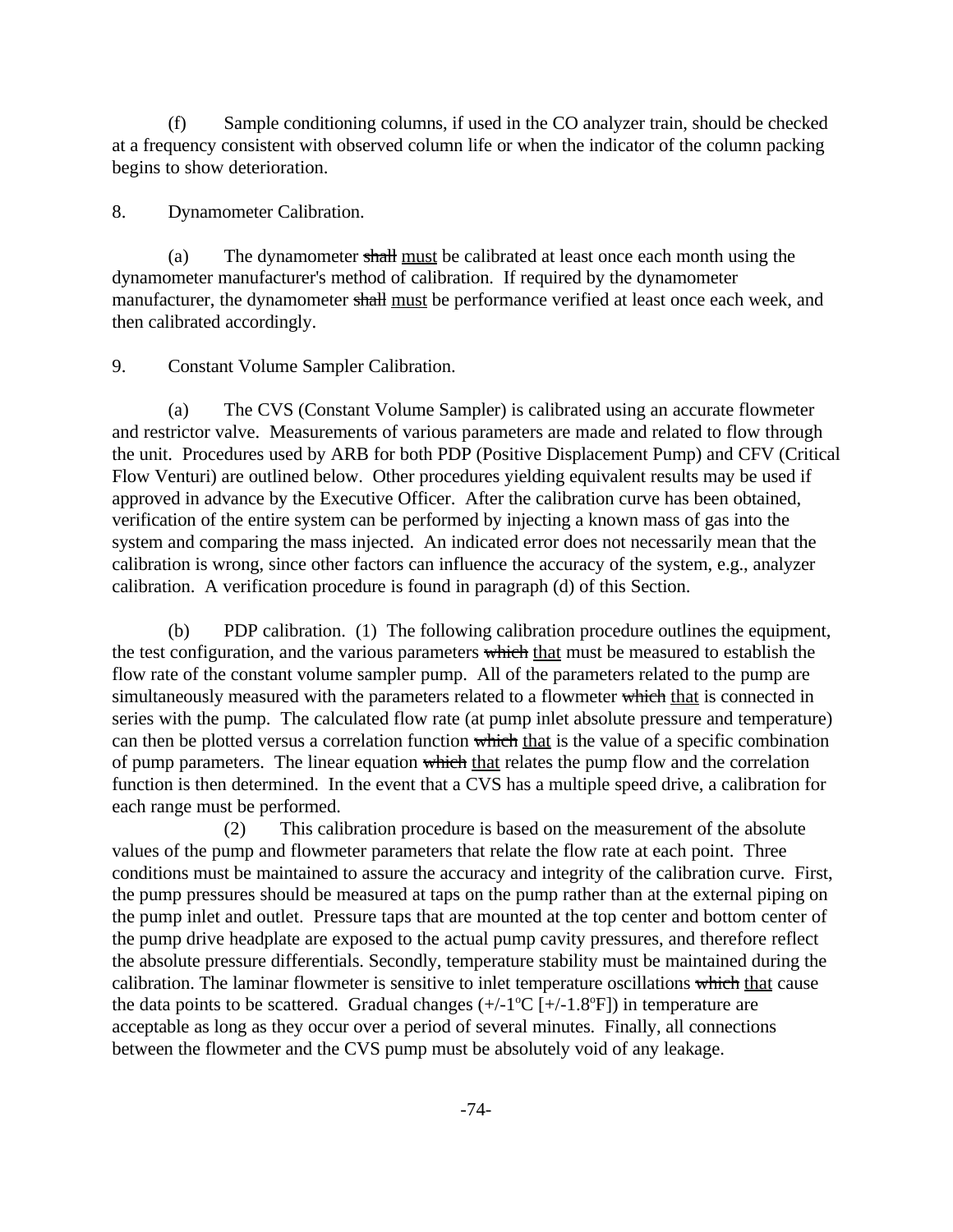(3) During an exhaust emission test the measurement of these same pump parameters enables the user to calculate the flow rate from the calibration equation.

(4) Connect a system as shown in Figure F78-5. Although particular types of equipment are shown, other configurations that yield equivalent result may be used if approved in advance by the Executive Officer. Table 3-1 Calibration Data Measurements lists the data required (with accuracy) for the indicated system.

(5) After the system has been connected as shown in Figure F78-6, set the variable restrictor in the wide open position and run the CVS pump for twenty minutes. Record the calibration data.

(6) Reset the restrictor valve to a more restricted condition in an increment of pump inlet depression (about 1.0 kPa  $(4 \text{ in. } H<sub>2</sub>(0))$ ) that will yield a minimum of six data points for the total calibration. Allow the system to stabilize for 3 minutes and repeat the data acquisition.

(7) Data analysis.

(i) The air low rate,  $Q_s$ , at each test point is calculated from the flowmeter data using the manufacturers' prescribed method.

(ii) The air flow rate is then converted to pump flow,  $V_0$  in  $m^3$  per revolution at absolute pump inlet temperature and pressure.

$$
V_o = (Q_s/n) X (T_p / 293) X (101.3/P_p)
$$

Where:

(A)  $V_o$  = Pump flow, m<sup>3</sup>/rev (ft<sup>3</sup>/rev) at T<sub>p</sub>, P<sub>p</sub>

(B)  $Q_s$  = Meter air flow rate in<br>are 20°C, 101.3 kPa (68°F, 29.92 in. Hg.).  $Q_s$  = Meter air flow rate in standard cubic meters per minute; standard conditions

(C) n = Pump speed in revolutions per minute.<br>(D) (1)  $T_p$  = Pump inlet temperature, ( $K$ ) = PTI + 273.

(2) For English units,  $T_p = PTI + 460$ .

(E) (1) 
$$
P_p
$$
 = Absolute pump inlet pressure, kPa (in.Hg) =  $P_B$  - PPI.

(2) For English units,  $P_p = P_B - PPI(SP.GR./13.57)$  $P_p = P_B - PPI(SP.GR./13.57)$ .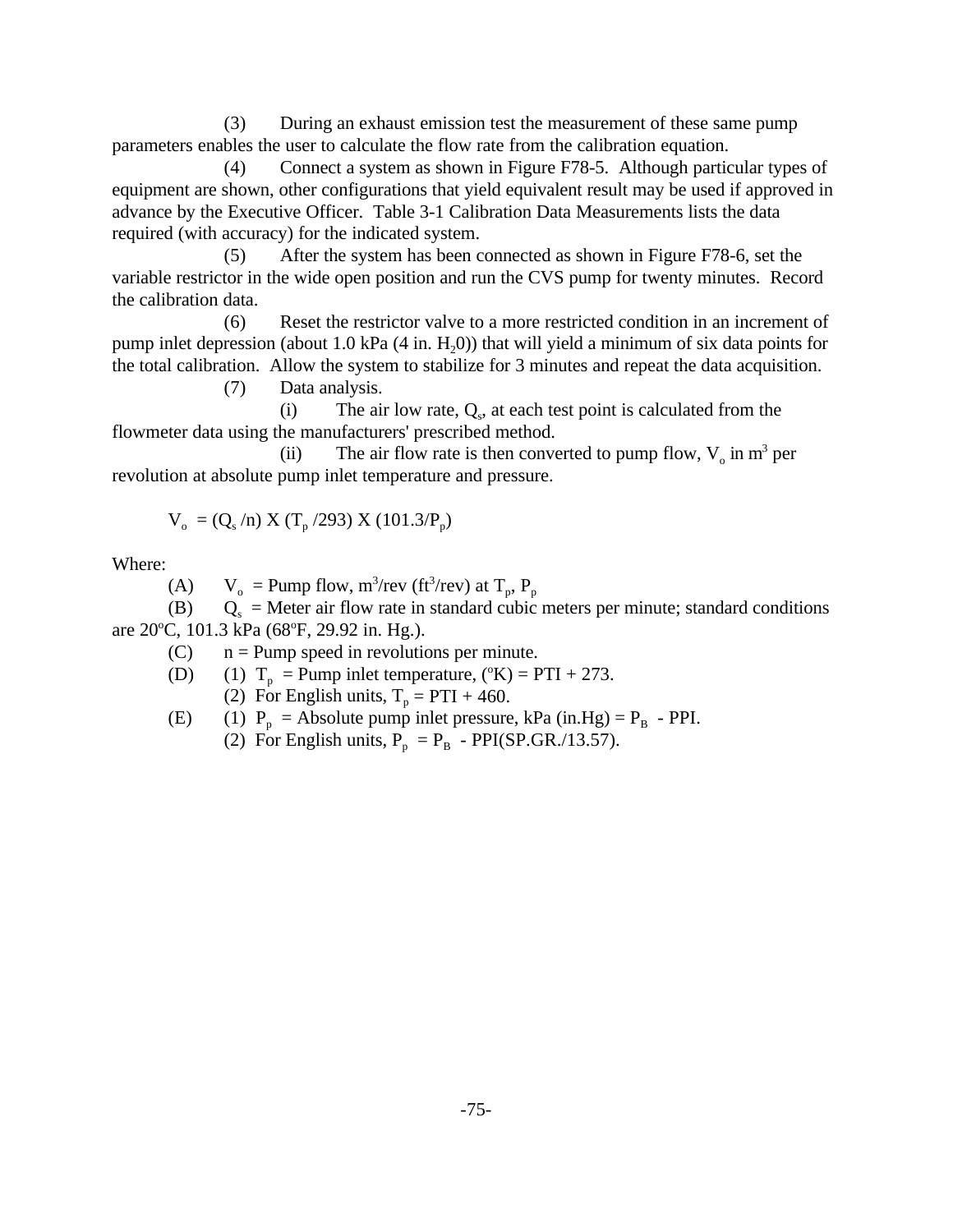| Parameter                                                   | Sym.       | Units                        | Tolerances                                             |  |  |
|-------------------------------------------------------------|------------|------------------------------|--------------------------------------------------------|--|--|
| Barometric pressure corrected                               | $P_{B}$    | $kPa$ (in. Hg)               | $\pm$ 0.03 kPa ( $\pm$ 0.01 in. Hg                     |  |  |
| Ambient temperature                                         | $T_A$      | $^{\circ}C$ ( $^{\circ}F$ )  | $\pm$ 0.3°C ( $\pm$ 0.54°F)                            |  |  |
| Air Temperature into LFE                                    | <b>ETI</b> | $^{\circ}C$ ( $^{\circ}F$ )  | $\pm$ 0.15 <sup>o</sup> C ( $\pm$ 0.27 <sup>o</sup> F) |  |  |
| Pressure depression upstream of LFE                         | <b>EPI</b> | $kPa$ (in. $H2O$ )           | $\pm$ 0.01kPa ( $\pm$ 0.05 in. H <sub>2</sub> O)       |  |  |
| Pressure drop across the LFE matrix                         | <b>EDP</b> | $kPa$ (in. $H_2O$ )          | $\pm 0.001kPa$<br>$(\pm 0.005 \text{ in. H}_2O)$       |  |  |
| Air temperature at CVS pump inlet                           | PTI        | $^{\circ}C$ ( $^{\circ}F$ )  | $\pm$ 0.25°C ( $\pm$ 0.45°F)                           |  |  |
| Pressure depression at CVS pump<br>inlet                    | PPI        | kPa. (in. Fluid)             | $\pm$ 0.021kPa ( $\pm$ 0.046 in.<br>Fluid)             |  |  |
| Specific gravity of manometer fluid<br>$(1.75 \text{ oil})$ | Sp.<br>Gr. |                              |                                                        |  |  |
| Pressure head at CVS pump outlet                            | <b>PPO</b> | kPa. (in. Fluid)             | $\pm$ 0.021kPa ( $\pm$ 0.046 in.<br>Fluid)             |  |  |
| Air temperature at CVS pump outlet<br>(optional)            | <b>PTO</b> | $^{\circ}$ C ( $^{\circ}$ F) | $\pm$ 0.25°C ( $\pm$ 0.45°F)                           |  |  |
| Pump revolutions during test period                         | N          | Revolutions                  | $\pm$ 1 revolution                                     |  |  |
| Elapsed time for test period                                | t          | seconds                      | $\pm$ 0.05 seconds                                     |  |  |

Table 3-1. Calibration Data Measurements

Where:

(F)  $P_B$  = barometric pressure, kPa (in.Hg.).<br>(G) PPI = Pump inlet depression, kPa (in.flui

 $=$  Pump inlet depression, kPa (in.fluid).

(H) SP.GR.= Specific gravity of manometer fluid relative to water.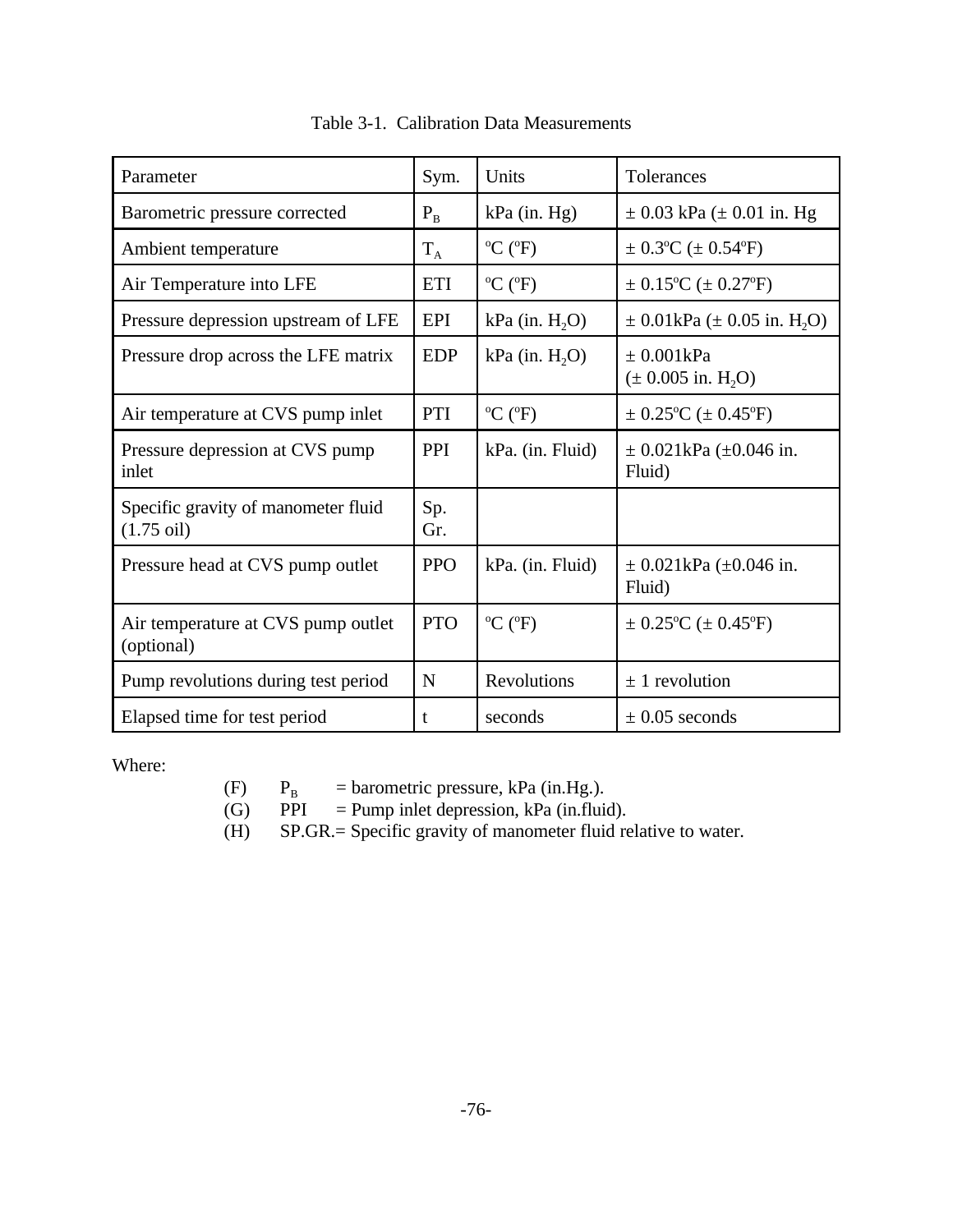

FIGURE F78-5--PDP-CVS Calibration Configuration.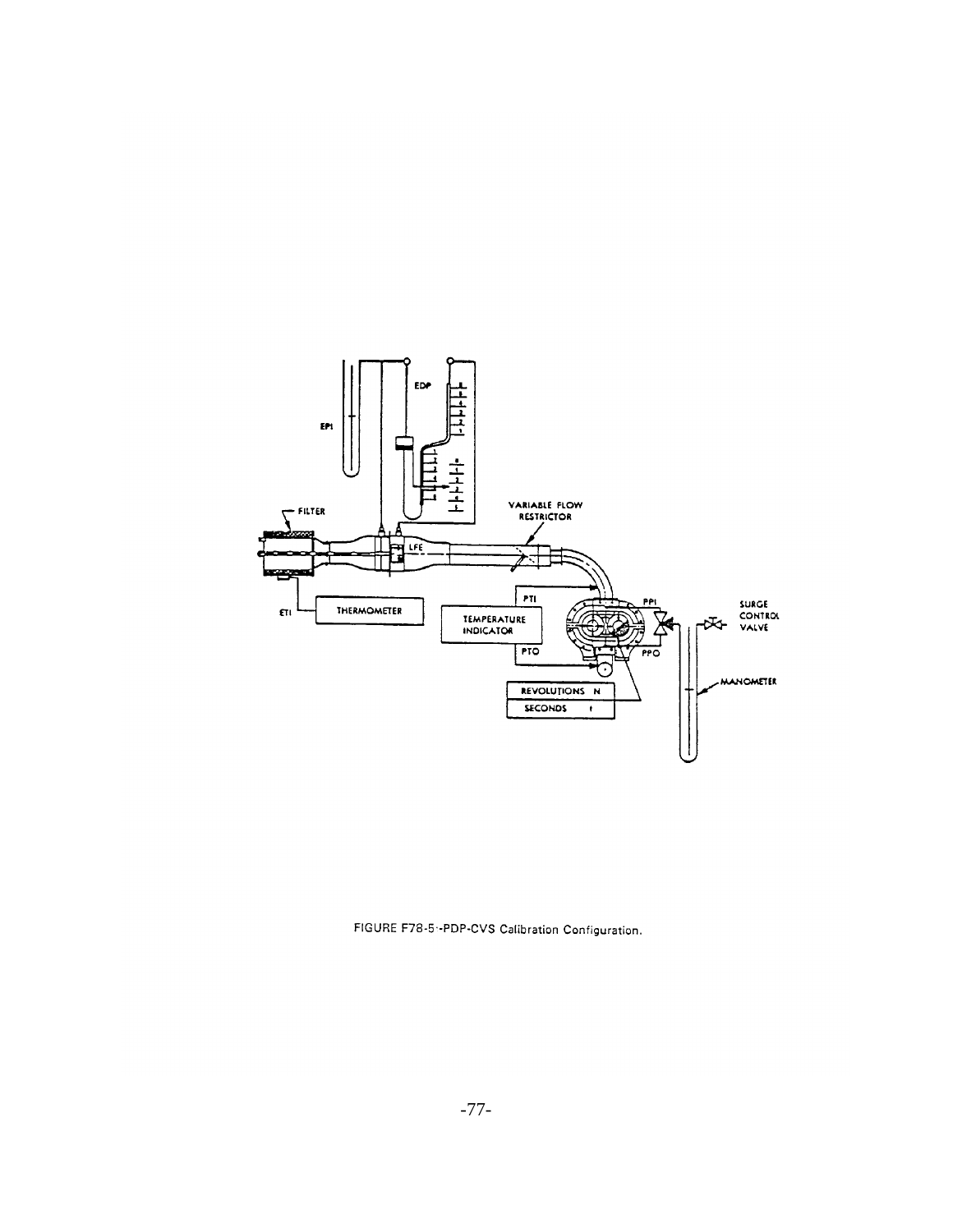

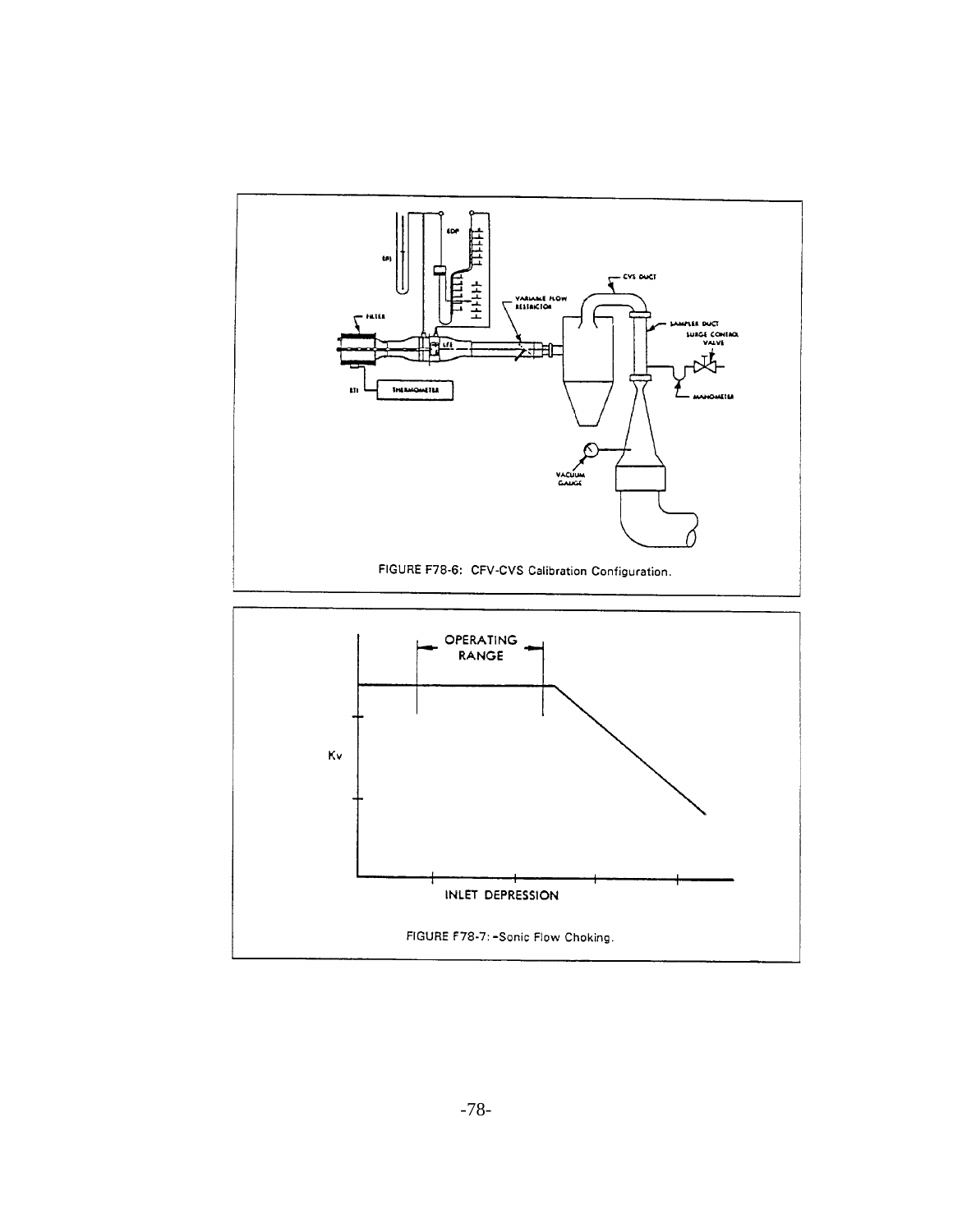(iii) The correlation function at each test point is then calculated from

the calibration data:

$$
X_{d} = 1/n \left( \Delta P_{p} / P_{e} \right)^{-2}
$$

Where.

- $(in.Hg) = P_e P_p.$ (A)  $X_0$  = correlation function.  $(B)$  $X_{\circ}$  $\Delta P_p$  = The pressure differential from pump inlet to pump outlet, kPa
- (C) (1)  $P_e$  = Absolute pump outlet pressure, [kPa\(in.Hg\)](https://kPa(in.Hg) = PB + PPO.
	- (2) For English units,  $P_e = P_B + PPO(SP.GR./13.57)$  $P_e = P_B + PPO(SP.GR./13.57)$  $P_e = P_B + PPO(SP.GR./13.57)$ .

Where:

(D) PPO = Pressure head at pump outlet, kPa (in.fluid).

(iv) A linear least squares fit is performed to generate the calibration equations which that have the forms:

> $V_o = D_o - M(X_o)$  $n = A - B(\triangle P_n)$  $D<sub>o</sub>$ , M, A, and B are the slope-intercept constants, describing the lines.

(8) CVS system that has multiple speeds shall must be calibrated on each speed used. The calibration curves generated for the ranges will be approximately parallel and the intercept values, D will increase as the pump flow range decreases.

(9) If the calibration has been performed carefully, the calculated values from the equation will be within  $+/-0.50$  percent of the measured value of  $V_0$  Values of M will vary from one pump to another, but values of  $D_0$  for pumps of the same make, model, and range should agree within +/-3 percent of each other. Particulate influx from use will cause the pump slip to decrease as reflected by lower values for M. Calibrations should be performed at pump startup and after major maintenance to assure the stability of the pump slip rate. Analysis of mass injection data will also reflect pump slip stability.

(c) CFV calibration.

(1) Calibration of the Critical Flow Venturi (CFV) is based upon the flow equation for a critical venturi. Gas flow is a function of out pressure and temperature:

$$
Q_s = K_v P/(T)^{-2}
$$

Where:

- (i)  $Q_s = Flow.$
- (ii)  $K_v =$  Calibration coefficient.
- (iii)  $P =$  Absolute pressure.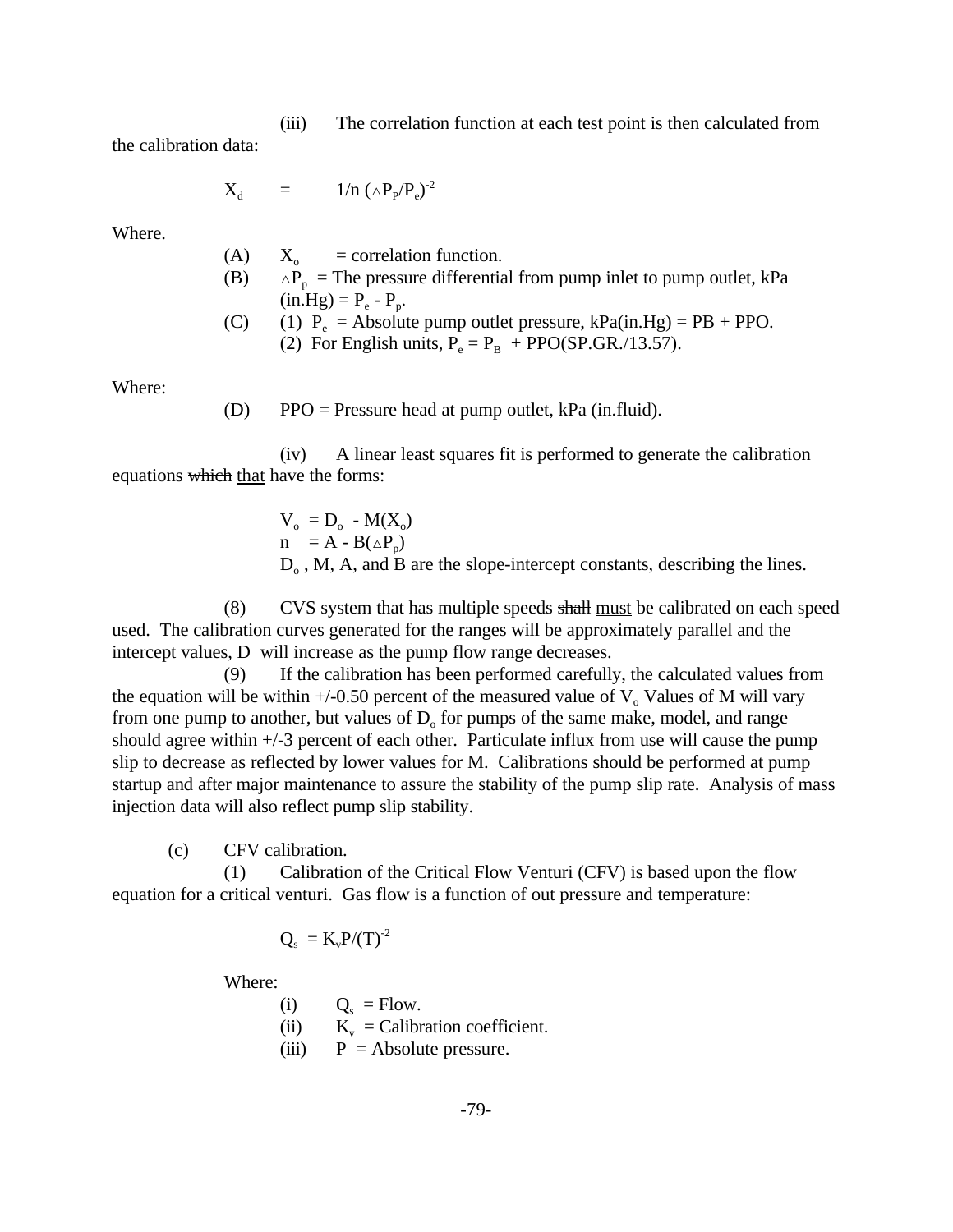$(iv)$  T = Absolute temperature.

The calibration procedure described below establishes the value of the calibration coefficient at the measured values of pressure, temperature and air flow.

(2) The test equipment manufacturer's recommended procedure shall must be followed for calibrating electronic portions of the CFV.

(3) Measurements necessary for flow calibration are listed in Table 3-2 Calibration Data Measurements.

| Parameter                                                   | Sym.        | Units                                   | Tolerances                                             |
|-------------------------------------------------------------|-------------|-----------------------------------------|--------------------------------------------------------|
| Barometric pressure corrected                               | $P_B$       | $kPa$ (in. Hg)                          | $\pm$ 0.03 kPa ( $\pm$ 0.01 in. Hg                     |
| Air Temperature, flowmeter                                  | <b>ETI</b>  | $\rm{^oC}$ ( $\rm{^oF}$ )               | $\pm$ 0.15 <sup>o</sup> C ( $\pm$ 0.27 <sup>o</sup> F) |
| Pressure depression upstream of LFE                         | EPI         | $kPa$ (in. $H2O$ )                      | $\pm$ 0.01kPa ( $\pm$ 0.05 in. H <sub>2</sub> O)       |
| Pressure drop across the LFE matrix                         | <b>EDP</b>  | $kPa$ (in. $H2O$ )                      | $\pm 0.001kPa$<br>$(\pm 0.005 \text{ in. H}2O)$        |
| Air flow                                                    | $Q_{s}$     | $m^3/\text{min}$ (ft <sup>3</sup> /min) | ± 0.5%                                                 |
| CVS inlet depression                                        | <b>PPI</b>  | kPa. (in. Fluid)                        | $\pm$ 0.02kPa ( $\pm$ 0.05 in. Fluid)                  |
| Specific gravity of manometer fluid<br>$(1.75 \text{ oil})$ | Sp.<br>Gr.  |                                         |                                                        |
| Pressure head at CVS pump outlet                            | <b>PPO</b>  | kPa. (in. Fluid)                        | $\pm$ 0.021kPa ( $\pm$ 0.046 in.<br>Fluid)             |
| Air temperature at venturi inlet                            | $T_{\rm v}$ | $\rm{^oC}$ ( $\rm{^oF}$ )               | $\pm$ 0.25°C ( $\pm$ 0.45°F)                           |

Table 3-2 Calibration Data Measurements

(4) Set up equipment as shown in Figure F78-6 and check for leaks. Any leaks between the flow measuring device and the critical flow venturi will seriously affect the accuracy of the calibration.

(5) Set the variable flow restrictor to the open position, start the blower and allow the system to stabilize. Record data from all instruments.

(6) Vary the flow restrictor and make at least 8 readings across the critical flow range of the venturi.

(7) Data analysis. The data recorded during the calibration are to be used in the following calculation.

(i) The air flow rate,  $Q_s$ , at each test point is calculated from the flowmeter data using the manufacturer's prescribed method.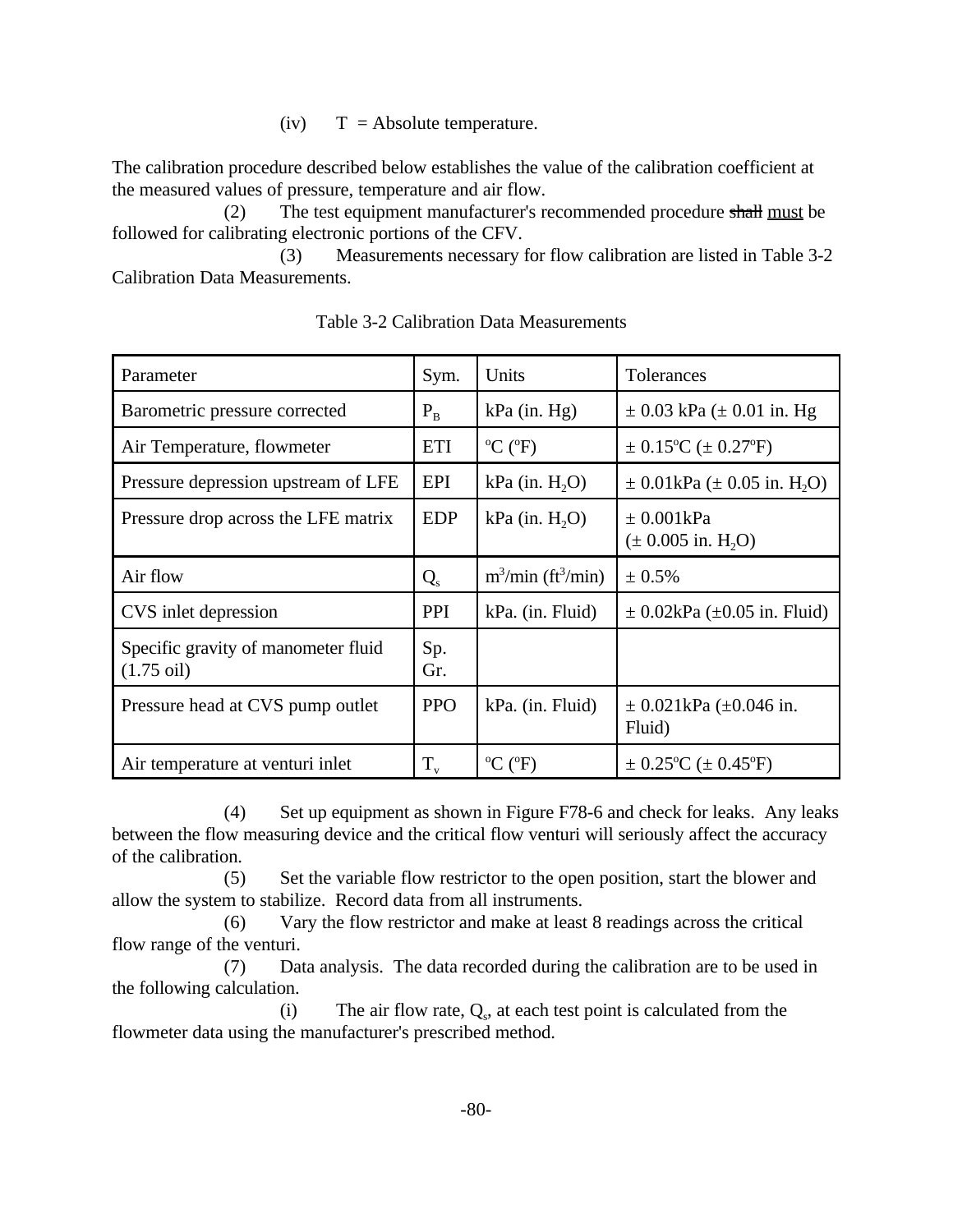(ii) Calculate values of the calibration coefficient for each test point:

$$
K_v=Q_s(T_v^{\text{-}2})\mathbin{/} P_v
$$

Where:

(A)  $Q_s$  = Flow rate in m<sup>3</sup>/minute, standard conditions are 20°C,<br>101.3 kPa (68°F, 29.92 in.Hg) (B)  $T_v$  = Temperature at venturi inlet, °K(°R).

- (C) (1)  $P_v$  = Pressure at venturi inlet, kPa (mm Hg) =  $P_B$  -PPI. For English units,  $P_v = P_B - PPI(SP.GR./13.57)$  $P_v = P_B - PPI(SP.GR./13.57)$ .
- (D) PPI = Venturi inlet pressure depression, kPa (in.fluid).
- (E) SP.GR. = Specific gravity of manometer fluid, relative to

water.

(iii) Plot  $K_v$  as a function of venturi inlet depression. For sonic flow,  $K_v$ will have a relatively constant value. As pressure decreases (vacuum increases), the venturi becomes unchoked and  $K_v$  decreases (is no longer constant). See Figure F78-7.

(iv) For a minimum of 8 points in the critical region, calculate an average  $K_v$  and the standard deviation.

(v) If the standard deviation exceeds 0.3 percent of the average  $K_v$ , take correction action.

(d) CVS system verification. The following "gravimetric" technique can be used to verify that the CVS and analytical instruments can accurately measure a mass of gas that has been injected into the system. If the CVS and analytical system will be used only in the testing of gasoline-fueled engines, the system verification may be performed using either propane or carbon monoxide. (Verification can also be accomplished by constant flow metering using critical flow orifice devices.)

(1) Obtain a small cylinder that has been charged with pure propane or carbon monoxide gas (caution-carbon monoxide is poisonous).

(2) Determine a reference cylinder weight to the nearest 0.01 grams.

(3) Operate the CVS in the normal manner and release a quantity of pure propane or carbon monoxide into the system during the sampling period (approximately 5 minutes).

case of propane. The density of propane  $(0.6109 \text{ kg/m}^3 \text{ carbon atom } (17.30 \text{ g/ft}^3)$  is used. (4) The calculations of Section 26 are performed in the normal way except in the

(5) The gravimetric mass is subtracted from the CVS measured mass and then divided by the gravimetric mass to determine the percent accuracy of the system.

(6) The cause for any discrepancy greater than +/-2 percent must be found and corrected.

10. Hydrocarbon Analyzer Calibration.

(a) The FID hydrocarbon analyzer shall must receive the following initial and periodic calibration.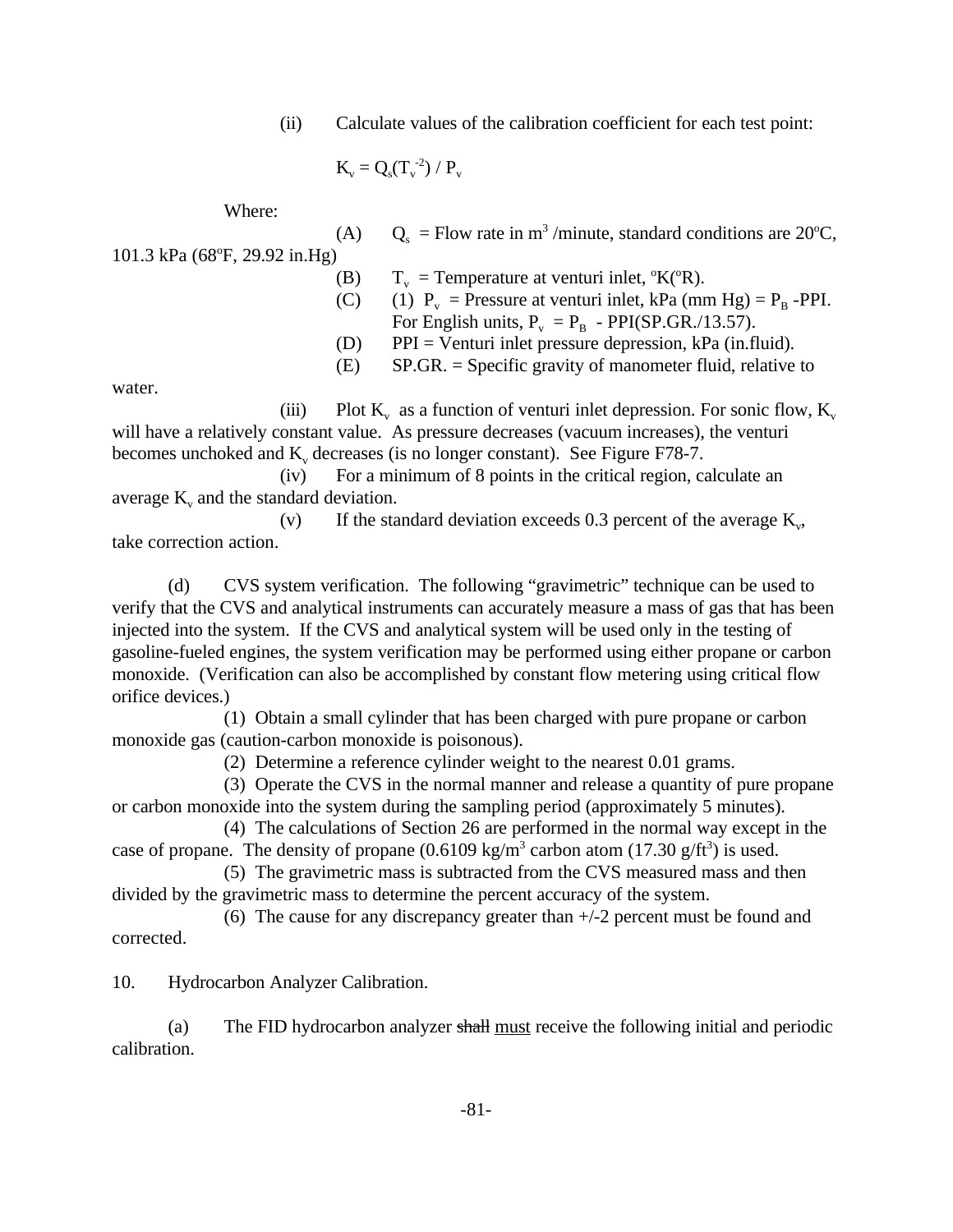(b) Initial and periodic optimization of detector response. Prior to its introduction into service and at least annually thereafter, the FID hydrocarbon analyzer shall must be adjusted for optimum hydrocarbon response. Alternate methods yielding equivalent results may be used, if approved in advance by the Executive Officer. For natural gas-fueled engines, the analyzer must be optimized using propane. The analyzer's response factor for methane must be determined and accounted for in the measurements of total hydrocarbons. (See section (d).)

(1) Follow the analyzer manufacturer's instructions or good engineering practice for instrument startup and basic operating adjustment using the appropriate FID fuel and zero-grade air.

(2) Optimize on the common operating range. Introduce into the analyzer a propane in air mixture with a propane concentration equal to approximately 90 percent of the most common operating range.

(3) Select an operating FID fuel flow rate that will give near maximum response and least variation in response with minor fuel flow variations.

(4) To determine the optimum air flow, use the FID fuel flow setting determined above and vary air flow.

(5) After the optimum flow rates have been determined, record them for future reference.

(c) Initial and periodic calibration. Prior to its introduction into service and monthly thereafter the FID hydrocarbon analyzer shall must be calibrated on all normally used instrument ranges. Use the same flow rate as when analyzing sample.

(1) Adjust analyzer to optimize performance.

(2) Zero the hydrocarbon analyzer with zero-grade air.

(3) Calibrate on each normally used operating range with propane in air calibration gases having nominal concentrations of 10, 20, 30, 40, 50, 60, 70, 80 and 90 percent of that range. For each range calibrated, if the deviation from a least squares best-fit straight line is 2 percent or less of the value at each data point, concentration values may be calculated by use of a single calibration factor for that range. If the deviation exceeds 2 percent at any point, the best-fit non linear equation which that represents the data to within 2 percent of each test point shall must be used to determine concentration.

(d) FID Response factor to methane. When the FID analyzer is to be used for the analysis of natural-gas fueled engine hydrocarbon samples, the methane response factor of the analyzer must be established. To determine the total hydrocarbon FID response to methane, known methane in air concentrations traceable to National Institute of Standards and Technology (NIST) must be analyzed by the FID. Several methane concentrations must be analyzed by the FID in the range of concentrations in the exhaust sample. The total hydrocarbon FID response to methane is calculated as follows:

## $r_{\text{CH4}} =$  FIDppm/SAMppm

where: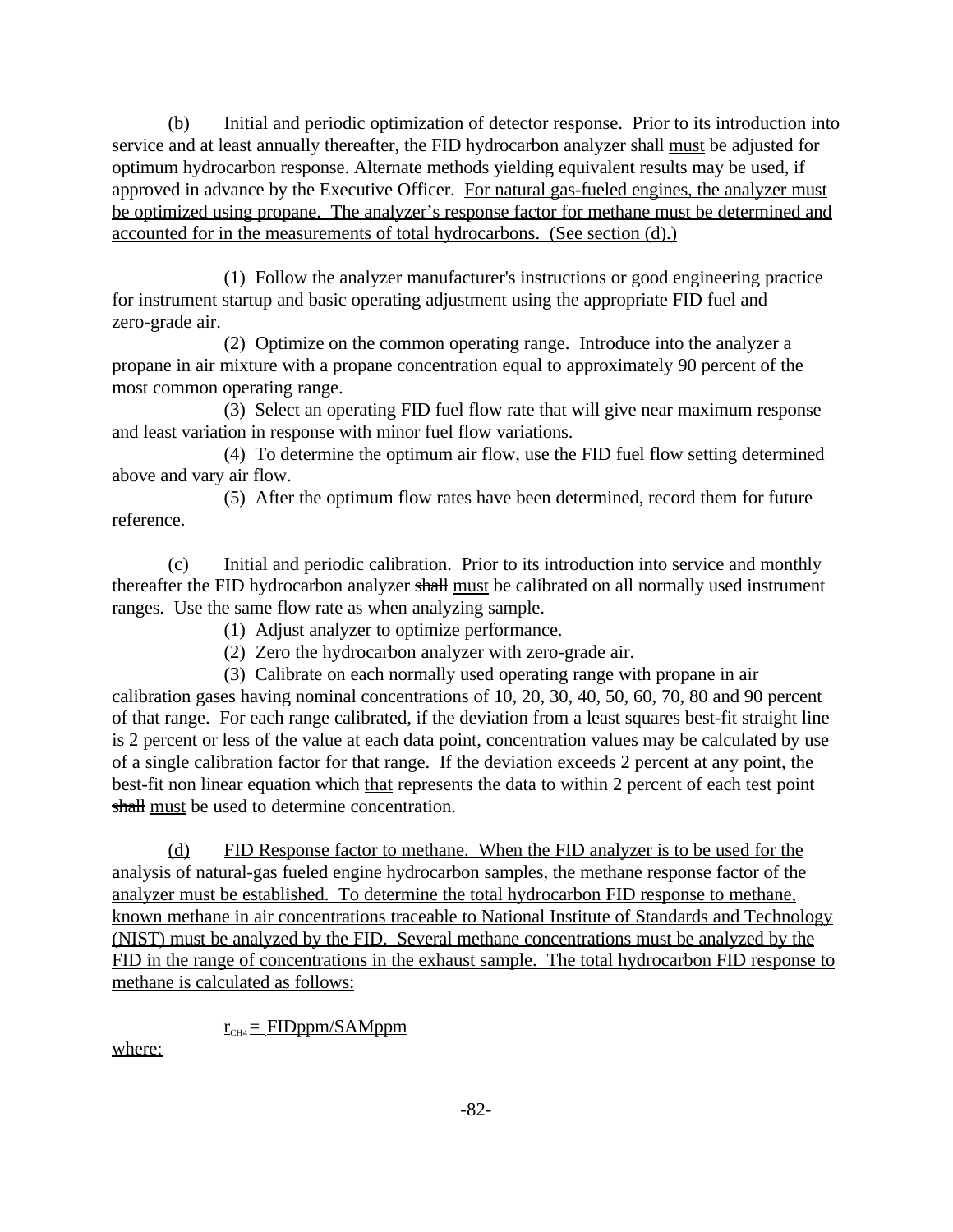- (1)  $r_{CH4} = FID$  response factor to methane.
- $(2)$  FIDppm = FID reading in ppmC.
- $(3)$  SAMppm = the known methane concentration in ppmC.

**Carbon Monoxide Analyzer Calibration.** 

11. Carbon Monoxide Analyzer Calibration.<br>
(a) Initial and periodic interference check. Prior to its introduction into service and annually thereafter the NDIR carbon monoxide analyzer shall must be checked for response to water vapor and CO .

(1) Follow the analyzer manufacturer's instruction for instrument startup and operation. Adjust the analyzer to optimize performance on the most sensitive range.

(2) Zero the carbon monoxide analyzer with either zero-grade air or zero-grade nitrogen.

(3) Bubble a mixture of 3 percent  $CO_2$  in  $N_2$  through water at room temperature and record analyzer response.

(4) An analyzer response of more than 1 percent of full scale for ranges above 300 ppm full scale or of more than 3 ppm on ranges below 300 ppm full scale will require corrective action. (Use of conditioning columns is one form of corrective action which that may be taken.)

(b) Initial and periodic calibration. Prior to its introduction into service and monthly thereafter the NDIR carbon monoxide analyzer shall must be calibrated.

(1) Adjust the analyzer to optimize performance.

(2) Zero the carbon monoxide analyzer with either zero-grade air or zero-grade nitrogen.

If the deviation exceeds 2 percent at any point, the best-fit non-linear equation which that (3) Calibrate on each normally used operating range with carbon monoxide in  $N_2$ calibration gases having nominal concentrations of 10, 20, 30, 40, 50, 60, 70, 80 and 90 percent of that range. Additional calibration points may be generated. For each range calibrated, if the deviation from a least-squares best-fit straight line is 2 percent or less of the value at each data point, concentration values may be calculated by use of a single calibration factor for that range. represents the data to within 2 percent of each test point shall must be used to determine concentration.

**Oxides of Nitrogen Analyzer Calibration.** 

12. Oxides of Nitrogen Analyzer Calibration.<br>
(a) Prior to its introduction into service and monthly thereafter the chemiluminescent oxides of nitrogen analyzer shall must be checked for  $NO<sub>2</sub>$  to NO converter efficiency. Figure F78-8 is a reference for the following steps.

(1) Follow the analyzer manufacturer's instructions for instrument startup and operation. Adjust the analyzer to optimize performance.

(2) Zero the oxides of nitrogen analyzer with zero-grade air or zero-grade nitrogen.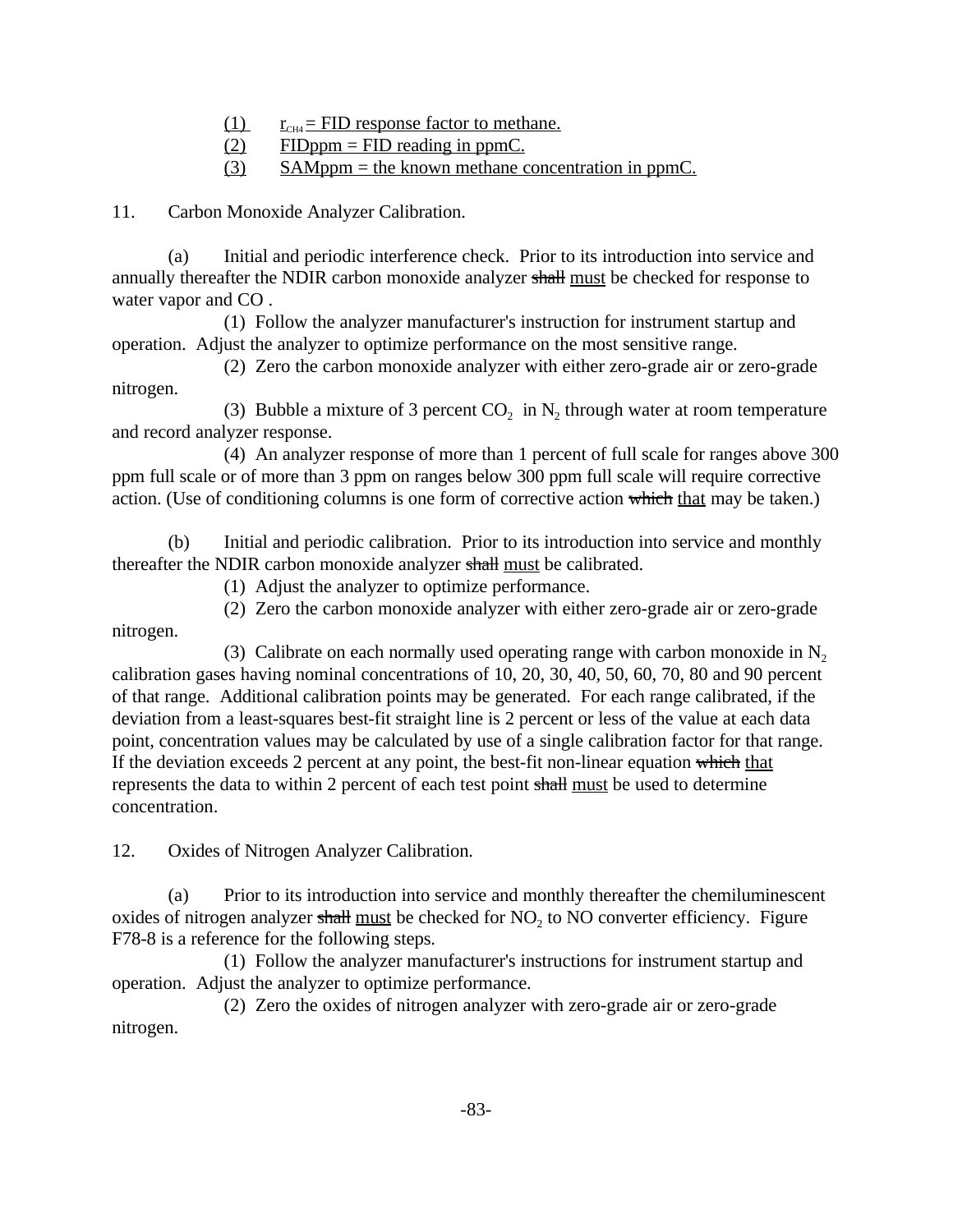(3) Connect the outlet of the NOx generator to the sample inlet of the oxides of nitrogen analyzer which that has been set to the most common operating range.

operating range. The  $NO_2$  content of the gas mixture shall <u>must</u> be less than 5 percent of the NO (4) Introduce into the NO<sub>x</sub> generator analyzer-system a NO in nitrogen  $(N_2)$ mixture with a NO concentration equal to approximately 80 percent of the most common concentration.

(5) With the oxides of nitrogen analyzer in the NO mode, record the concentration of NO indicated by the analyzer.

(6) Turn on the NOx generator  $O_2$  (or air) supply and adjust the  $O_2$  (or air) supply flow rate so that the NO indicated by the analyzer is about 10 percent less than indicated in step 5. Record the concentration of NO in this  $NO+O<sub>2</sub>$  mixture.

(7) Switch the NOx generator to the generation mode and adjust the generation rate so that the NO measured on the analyzer is 20 percent of that measured in step 5. There must be at least 10 percent unreacted NO at this point. Record the concentration of residual NO.

(8) Switch the oxides of nitrogen analyzer to the NOx mode and measure total NOx. Record this value.

(9) Switch off the NOx generation but maintain gas flow through the system. The oxides of nitrogen analyzer will indicate the NO in the  $NO+O<sub>2</sub>$  mixture. Record this value.

(10) Turn off the NOx generator  $O<sub>2</sub>$  (or air) supply. The analyzer will now indicate the NO<sub>x</sub> in the original NO in  $N_2$  mixture. This value should be no more than 5 percent above the value indicated in step 4.

(11) Calculate the efficiency of the NOx converter by substituting the concentrations obtained into the following equation:

Percent Efficiency= $\{1+(a-b)/(c-d)\}\times 100$ 

where:

a=concentration obtained in step (8). b=concentration obtained in step (9). c=concentration obtained in step (6). d=concentration obtained in step (7).

If converter efficiency is not greater than 90 percent corrective action will be required.

(b) Initial and periodic calibration. Prior to its introduction into service and monthly thereafter, if oxides of nitrogen are measured, the chemiluminescent oxides of nitrogen analyzer shall must be calibrated on all normally used instrument ranges. Use the same flow rate as when analyzing samples. Proceed as follows.

(1) Adjust analyzer to optimize performance.

(2) Zero the oxides of nitrogen analyzer with zero-grade air or zero-grade nitrogen.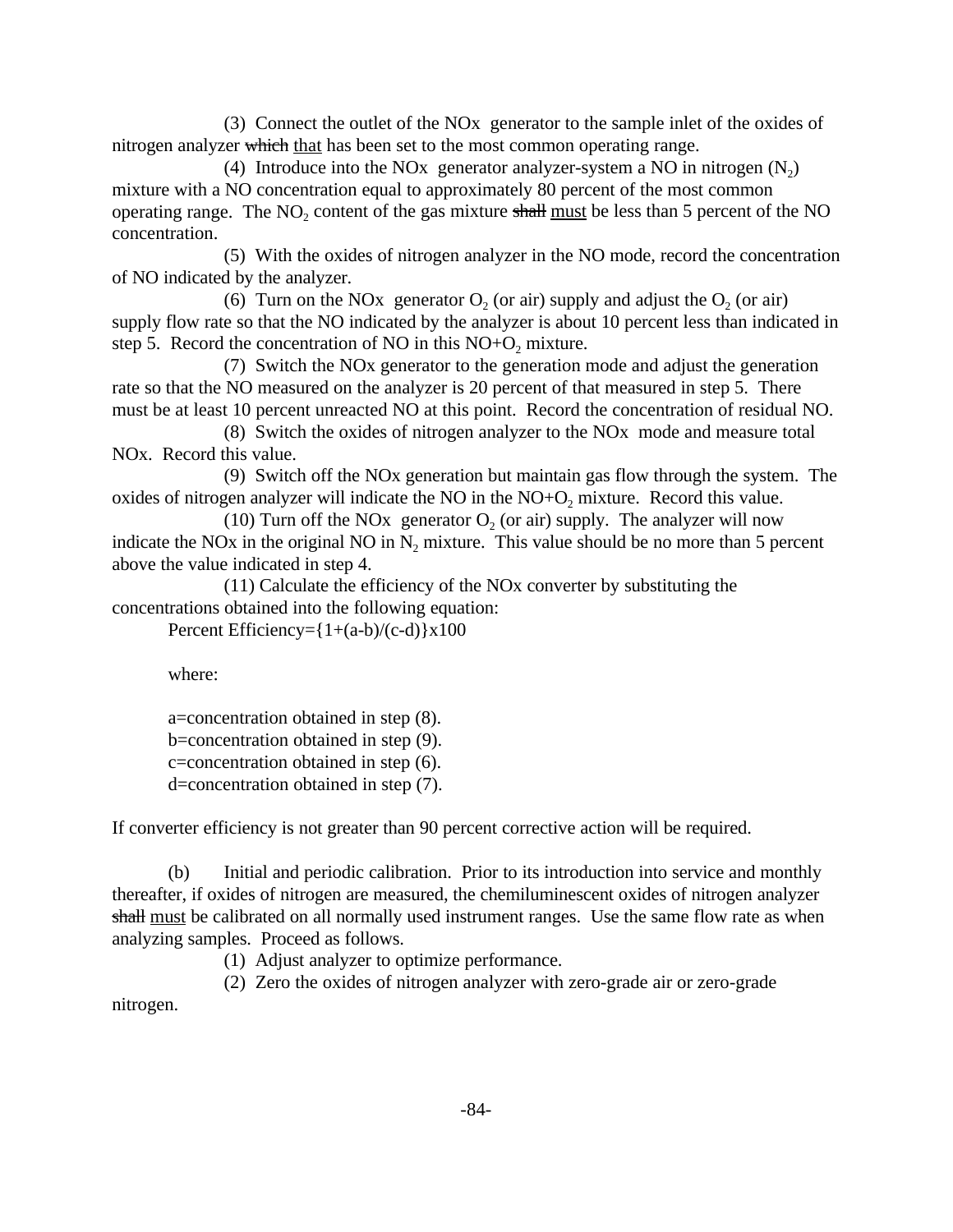(3) Calibrate on each normally used operating range with NO in  $N_2$  calibration gases with nominal concentrations of 50 and 100 percent of that range. Additional calibration points may be generated.





FIGURE F78-8: . NOx Converter Efficiency Detector.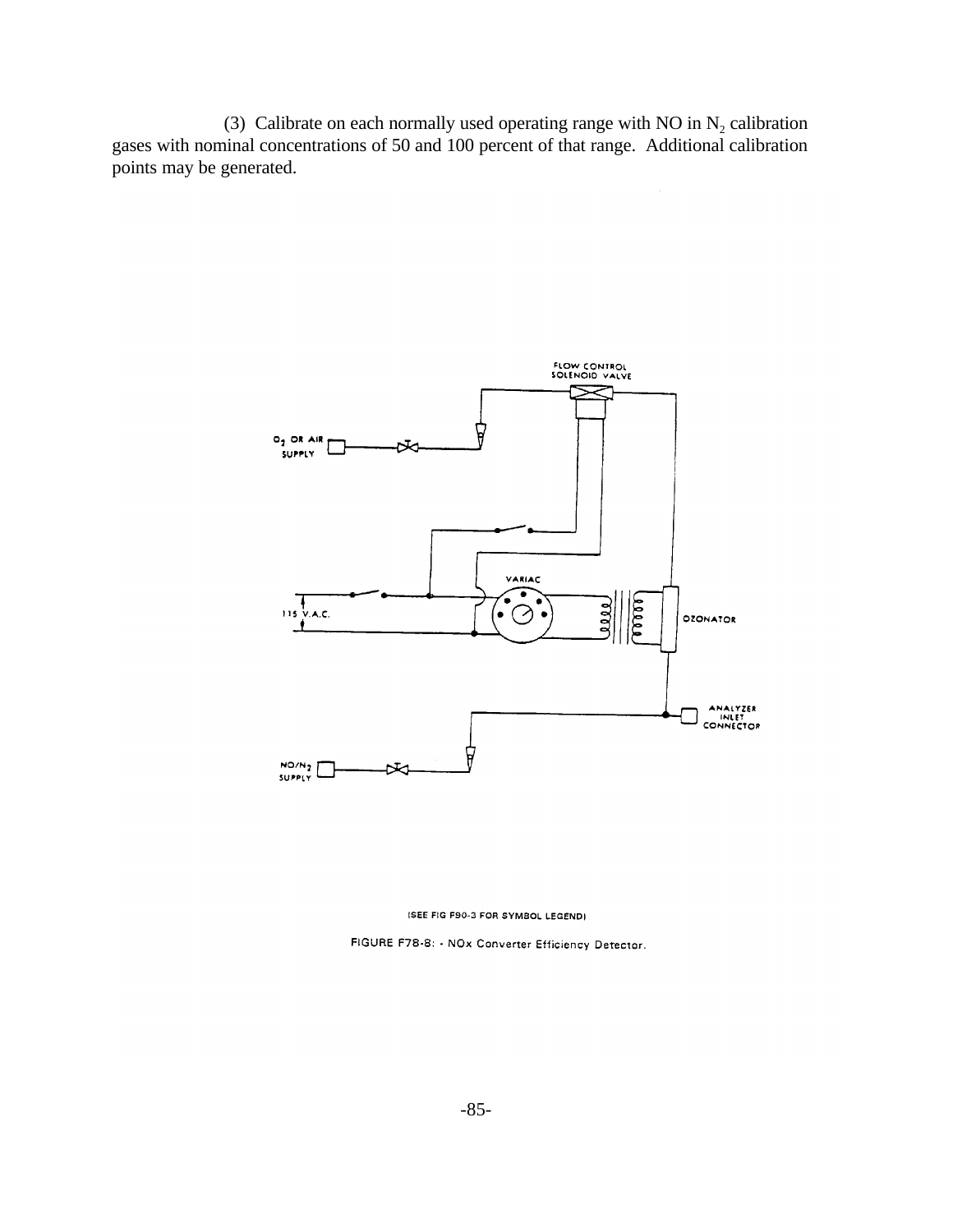13. Carbon Dioxide Analyzer Calibration.

(a) Prior to its introduction into service and monthly thereafter the NDIR carbon dioxide analyzer shall must be calibrated.

(1) Follow the analyzer manufacturer's instructions for instrument startup and operation. Adjust the analyzer to optimize performance.

(2) Zero the carbon dioxide analyzer with either zero-grade air or zero-grade nitrogen.

(3) Calibrate on each normally used operating range with carbon dioxide in  $N<sub>2</sub>$ calibration gases with nominal concentrations of 10, 20, 30, 40, 50, 60, 70, 80 and 90 percent of that range. Additional calibration points may be generated. For each range calibrated, if the deviation from a least-squares best-fit straight line is 2 percent or less of the value at each data point, concentration values may be calculated by use of a single calibration factor for that range. If the deviation exceeds 2 percent at any point, the best-fit non-linear equation which that represents the data to within 2 percent of each test point shall must be used to determine concentration.

14. Calibration of Other Equipment.

Other test equipment used for testing shall must be calibrated as often as required by the manufacturer or as necessary according to good practice.

15. Test Procedures, Overview.

(a) The appropriate six-mode test cycle for non-handheld equipment engines greater than 65 cc displacement volume, and the appropriate two-mode test cycle for handheld equipment engines less than or equal to 65 cc displacement volume, shall must be utilized (See Table 1-1 Engine Test Cycles; Part I, Section 20).

(b) Particulate matter measurement data and results shall must be generated by the use of a test procedure, as allowed by the Executive Officer, outlined in Part IV (i.e., International Organization for Standardization (ISO) test procedure 8178-1 RIC engines - Exhaust emissions measurement, Part I: Test bed measurement of gaseous and particulate exhaust emission from RIC engines, Version N124, November 11, 1992).

16. Test Conditions, General Requirements.

(a) Ambient temperature levels encountered by the test engine throughout the test sequence shall must not be less than  $20^{\circ}C$  (68°F) nor more than 30°C (86°F). Non-handheld Engines greater than 60 65 cc displacement volume shall must be level during the emission test to prevent abnormal fuel distribution.

17. Engine Preparation.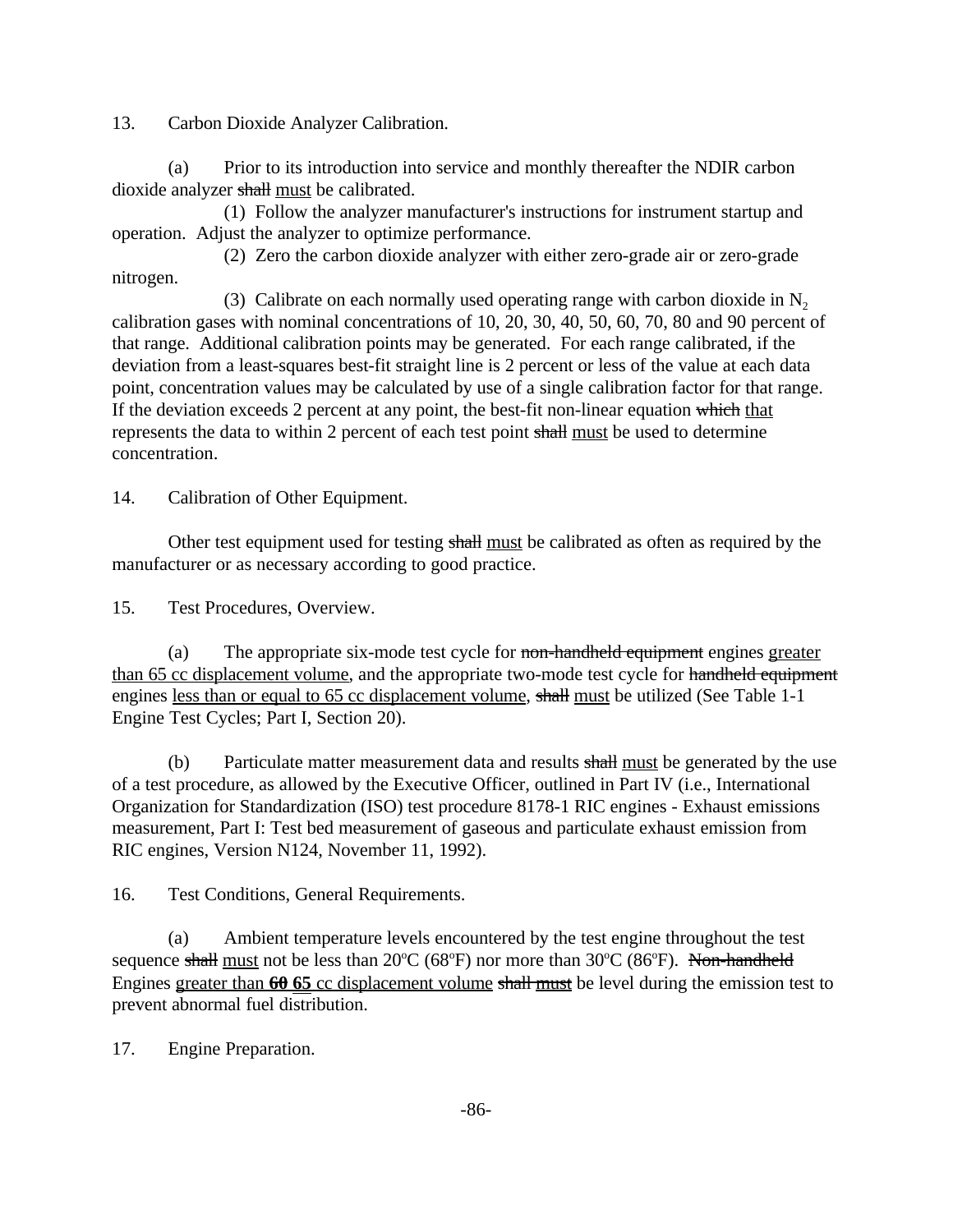(a) Engine Service Accumulation and Stabilization Procedure.

(1) The procedure for stabilizing the exhaust emission of an engine shall must be the service accumulation procedure determined by the engine manufacturer, and shall must be consistent with good engineering practice.

(2) The engine manufacturer shall must determine, for each engine family, the amount of time required for stabilization of the engine- displacement-system combination with respect to emission test purposes. However, this stabilization time period shall must not exceed 12 hours unless an allowance to do so is approved by the Executive Officer. The engine manufacturer shall must maintain, and provide to the Executive Officer upon request, a record of the rationale used to determine the time period required for emission control system stabilization. The engine manufacturer may elect to accumulate 12 hours on each test engine within an engine family without making this determination.

(3) The appropriate fuel and lubricants specified in Section 4 of this Part shall must be used in service accumulation.

(4) Engine maintenance that is performed in service accumulation shall must be conducted in accordance with Part I, Section 22.

(b) Analyzer Pre-Test Procedures.

(1) Filter elements  $\frac{\text{shall must}}{\text{must}}$  be replaced or cleaned as necessary; and the system shall must be leak checked. The maximum allowable leakage rate on a vacuum side of a portion of the system is 0.5 percent of the in-use flow rate in that portion of the system. The maximum allowable leakage rate on a pressure side of a portion of the system is 5 percent of the in-use flow rate in that portion of the system. The emission analyzers shall must be stabilized as necessary prior to calibration; heated sample lines, filters and pumps shall must be stabilized thermally as necessary.

(2) Perform (as applicable) system checks, such as, sample-line temperatures, system response time, hydrocarbon hang-up, etc.

(3) Analyzer zero and span shall must be checked before and after each test cycle.

(4) System flow rates and pressures shall must be checked, and re-set as required.

18. Engine Preconditioning.

(a) Spark-ignition engines are recommended to be preconditioned as follows.

(1) Operate the engine at a power greater than or equal to 50 percent maximum power at the rated or intermediate speed (as applicable) for 20 minutes.

(b) Diesel-cycle engines shall must be preconditioned as follows.<br>(1) Operate the engine at idle for 2 to 3 minutes;

Operate the engine at idle for 2 to 3 minutes;

(2) Operate the engine at approximately 50 percent power at the maximum torque speed for 5 to 7 minutes; and,

(3) Operate the engine at rated speed and maximum power for 25 to 30 minutes.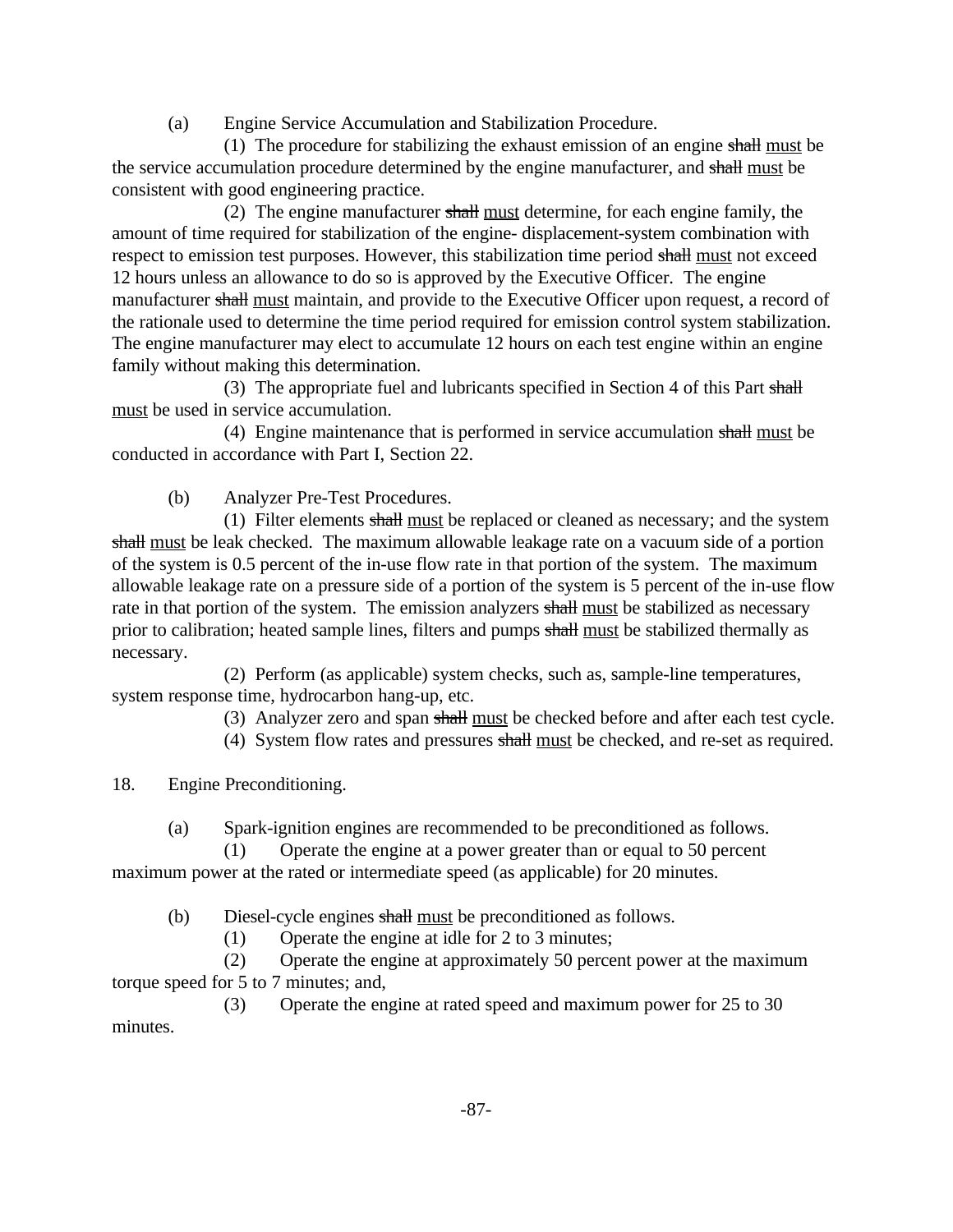(c) For both spark-ignition and diesel-cycle engines, the engine service accumulation may be substituted for the engine preconditioning if such service accumulation has been occurring for at least 40 minutes prior to commencing the test cycle.

(d) The test cycle portion of the emission test (i.e., the initial thermal stabilization determination) shall must begin within 5 minutes after completing the engine preconditioning.

(e) Test modes shall must be performed in the numerical order specified for the appropriate test cycle.

(f) Determine the maximum engine torque output at the rated or intermediate engine speed, as applicable. For non-handheld engines greater than 65 cc displacement volume, determine and record the torque values that correspond to 75, 50, 25 and 10 percent of the maximum engine torque output. The minimum torque capability of an engine may be substituted for the 10-percent value when a 10-percent value of the maximum engine torque output is not attainable.

19. Dynamometer Procedure.

(a) Engine and Dynamometer Start-up.

(1) Only engine adjustments in accordance with Section 22 of Part I shall will be allowed prior to the start of a test.

(2) The dynamometer  $\frac{\text{shall must be warned up as necessary}}{\text{in terms of the following property}}$ , and as recommended by the dynamometer manufacturer; or use good engineering practice.

(3) An engine may be operated using the engine's speed governor if the engine is so equipped, or with the throttle in a fixed position. The requirements of Section 15(b) must be satisfied.

(4) Once engine speed and load are set for a particular mode, the engine shall must be operated for a sufficient period of time to achieve thermal stability. The objective is to stabilize all engine parameters that affect emissions prior to the start of any emissions measurements. The method used to determine thermal stability (e.g., variation in cylinder temperature, engine oil temperature, etc.) shall must be recorded.

(b) The exhaust emissions are diluted with ambient air and a continuously proportional sample is collected for analysis during each test mode. The composite samples collected in bags are analyzed for hydrocarbons, carbon monoxide, carbon dioxide, and oxides of nitrogen. A parallel sample of the dilution air is similarly analyzed for hydrocarbon, carbon monoxide, carbon dioxide, and oxides of nitrogen.

(c) Separate bags shall must be collected for each test mode of the applicable test cycle during the exhaust emission test.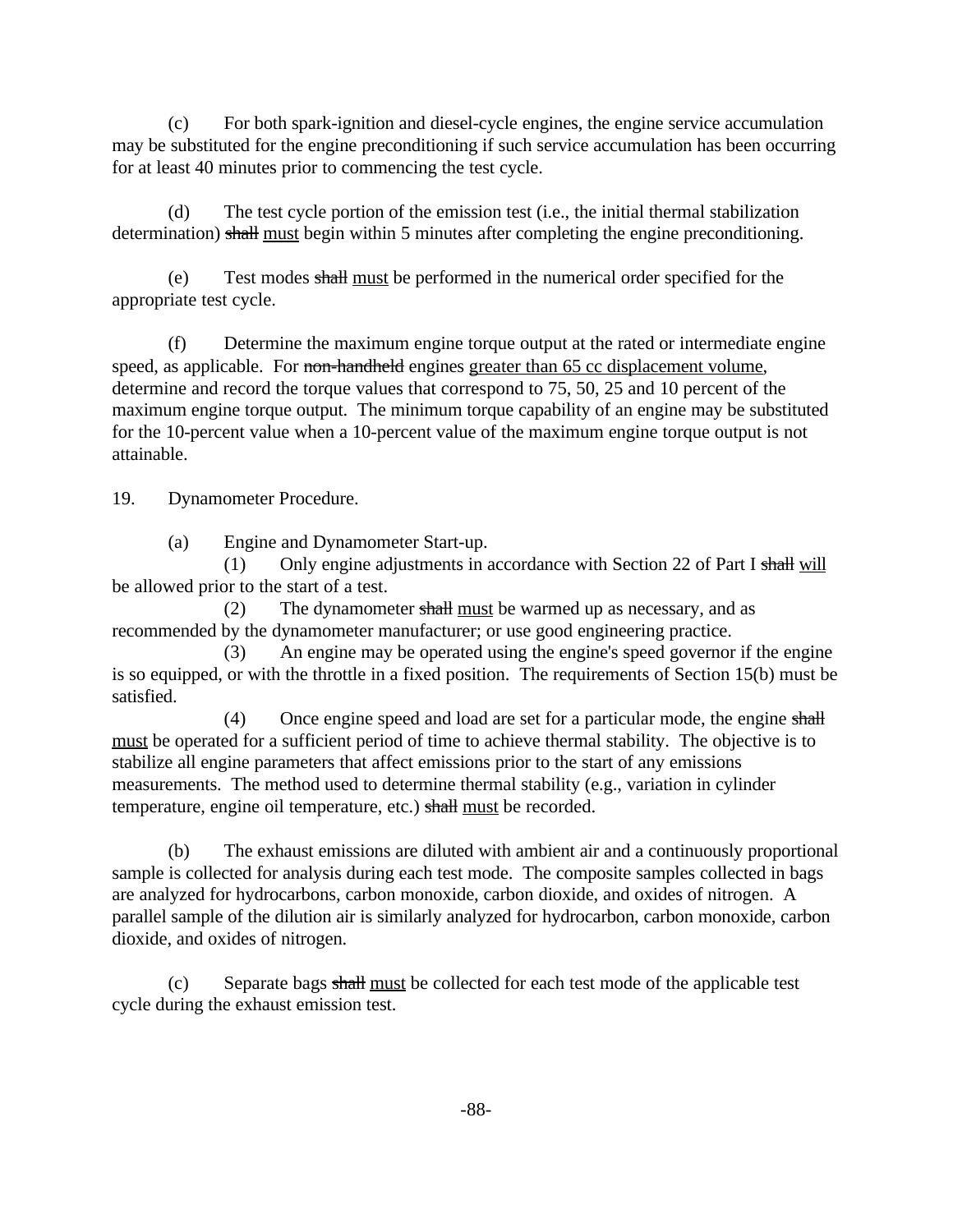(d) In order to verify that the test engine has followed the test cycle correctly, the dynamometer or engine readout signals for speed and torque must be collected in a manner that allows a statistical correlation between the actual engine performance and the test cycle. Normally, this collection process would involve conversion of the analog dynamometer or engine signals into digital values for storage into a microprocessor. The conversion of the dynamometer or engine values that are used to evaluate the validity of engine performance in relation to the test cycle shall must satisfy the tolerance specifications outlined in Section 21, paragraph (f).

20. Engine Starting and Restarting.

(a) (1) The engine shall must be started according to the manufacturer's recommended starting procedures.

(2) Choke operation. (i) Engines equipped with automatic chokes shall must be operated according to the instructions in the engine manufacturer's operating instructions or owner's manual.

(ii) Engines equipped with manual chokes shall must be operated according to the engine manufacturer's operating instructions or owner's manual.

(3) The operator may use the choke, throttle etc. where necessary to keep the engine running.

21. Dynamometer Test Runs.

(a) The engine shall must be stored prior to the emission test in such a manner that precipitation (e.g., rain or dew) does not occur on the engine. The dynamometer test consists of a steady-state dilute exhaust gas sampling procedure.

(b) The following steps shall must be taken for each test.

(1) For all engines, with the sample selector valves in the "standby" position connect evacuated sample collection bags to the dilute exhaust and dilution air sample collection systems.

(2) Start the CVS (if not already on), the sample pumps and the temperature recorder, and the heat exchanger of the constant volume sampler, if used.

(3) Adjust the sample flow rates to the desired flow rate and set the gas flow measuring devices to zero.

(i) For gaseous bag samples (except hydrocarbon samples), the minimum flow rate is 0.08 l/s (0.17 cfm).

(ii) For hydrocarbon samples, the minimum FID flow rate is 0.031 l/s (0.066 cfm).

Note: CFV sample flow rate is fixed by the venturi design.

(4) Attach the flexible exhaust tube to the engine exhaust outlet.

(5) Start the gas flow measuring device, position the sample selector valves to direct the sample flow into the "steady-state" exhaust sample bag, the "steady-state" dilution air sample bag and start cranking the engine.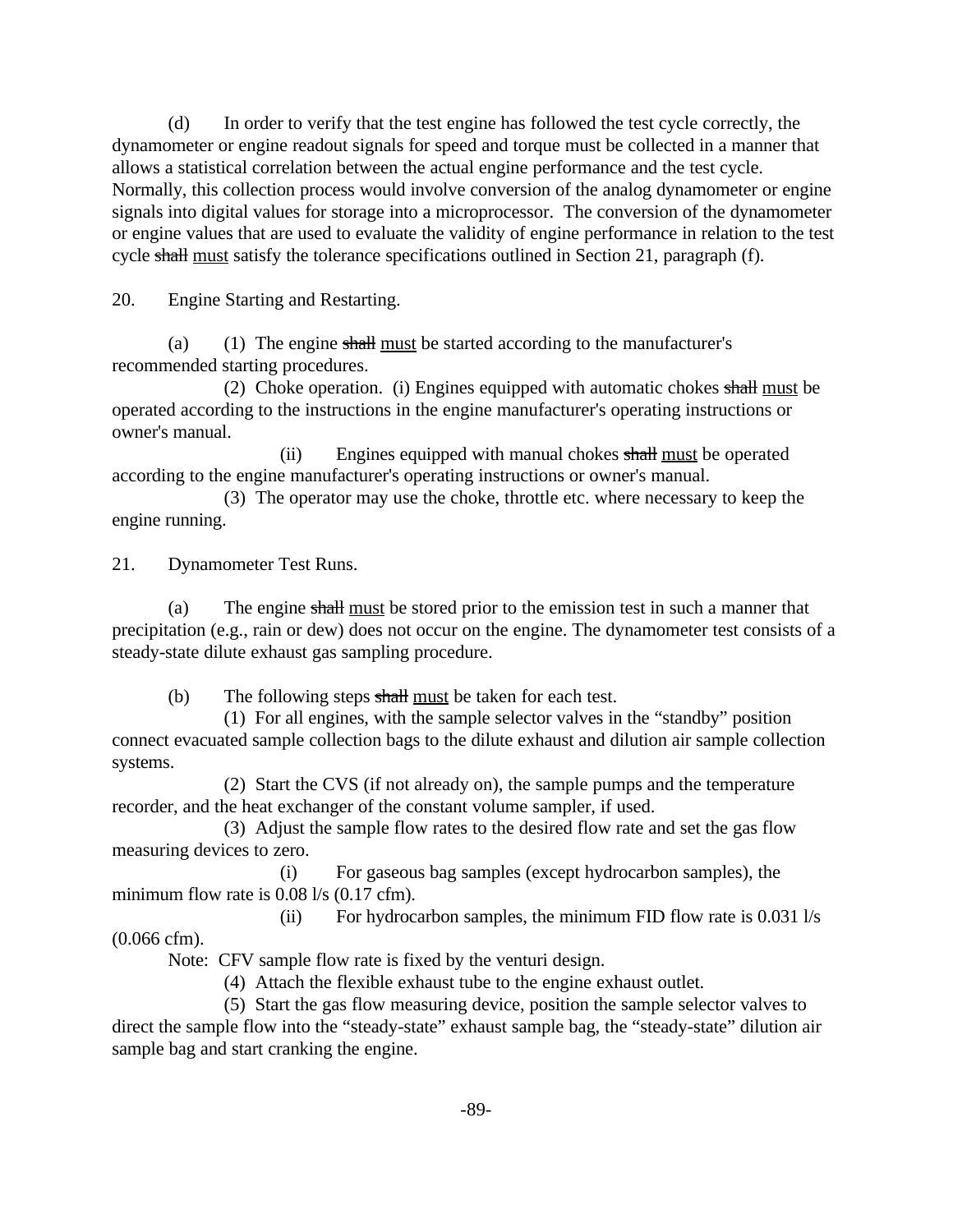(6) After the engine completes the engine manufacturer's specified warm-up period, engage the dynamometer.

(7) Operate the engine according to the appropriate test cycle (See Table 1-1 Engine Test Cycles, Part I, Section 20).

(8) Collect gaseous emissions for each mode of the test cycle in a separate sample bag. Gaseous emissions shall must be collected for a period of four (4) minutes for each test mode.

(9) Turn the engine off 2 seconds after the end of the last test mode.

(10) Five seconds after the engine stops running, simultaneously turn off gas flow measuring device and position the sample selector valves to the "standby" position. Record the measured roll or shaft revolutions, (both gas meter or flow measurement instrumentation readings), and re-set the counter. As soon as possible, transfer the "stabilized" exhaust and dilution air samples to the analytical system and process the samples according to Section 22, obtaining a stabilized reading of the exhaust bag sample on all analyzers within 20 minutes of the end of the sample collection phase of the test.

(11) Turn off the CVS or disconnect the exhaust tube from the exhaust outlet of the engine.

(12) Specific written approval must be obtained from the Executive Officer for continuous monitoring of exhaust emissions. Such an approval will require that analyzers used for continuous analysis be operated so that a measured concentration is between fifteen (15) and eighty-five (85) percent of full-scale deflection, and be equipped with automatic range change circuitry, and other requirements that may be specified by the Executive Officer.

(c) Gather samples of all required modal emission data specified in Section 25. The duration of time during which these data are recorded shall must be labeled as the "sampling period". The data collected during the sampling period shall must be used for modal emission calculations.

(d) A test mode may be repeated.

(e) If a delay of more than one (1) hour occurs between the end of one mode and the beginning of another mode, the test is void and shall must be restarted with the engine preconditioning sequence (Section 18).

(f) The engine speed values specified in Table 1-1 Engine Test Cycles, Section 20, Part I, shall must be maintained to within  $+/-$  five (5) percent for a power mode. The engine speed only shall must be maintained to within  $+/-$  ten (10) percent of the engine manufacturer's specified engine idle speed for an idle mode. The engine load values specified in Table 1-1 Engine Test Cycles, Section 20, Part I, shall must be maintained, for all applicable loads, to within the larger range provided by  $+/- 0.27$  Nm  $(+/- 0.2$  lb-ft), or  $+/-$  ten (10) percent of the specified load value for loads of 50 percent and less, or  $+/-$  five (5) percent of the specified load value for loads above 50 percent. All tolerance ranges shall must be determined and recorded for each test mode.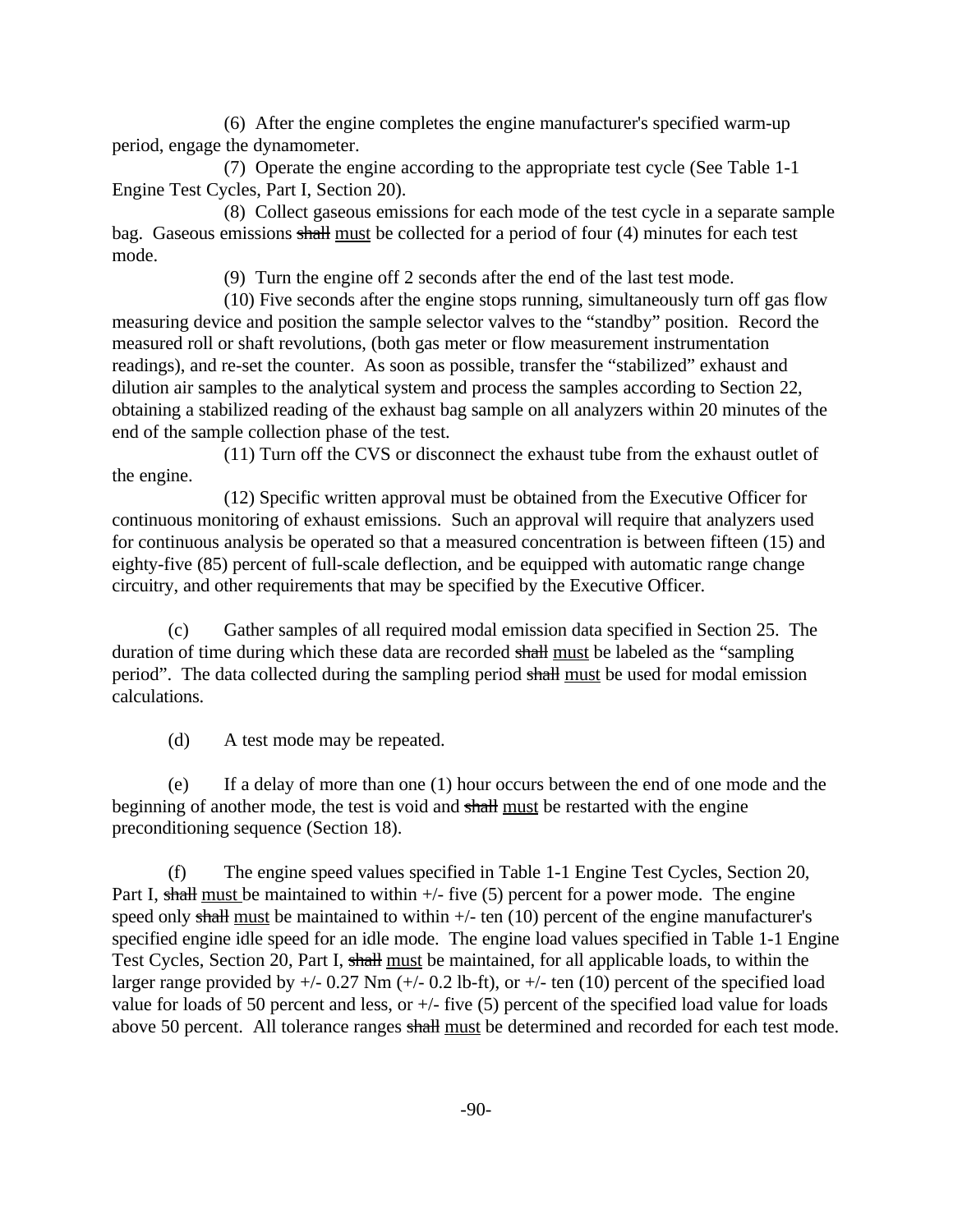(g) The Executive Officer shall will specify tolerances for engine speed and load for test purposes when such specifications are supported by test data and results, surveillance information, and other engineering information.

(h) If the test equipment malfunctions at any time during a test mode, the test is void and shall must be aborted. Corrective action should be taken and the test restarted.

(i) If the engine stalls while in a test mode, the engine shall must be restarted immediately and the test continued at Section 18(d) of this Part. If the engine is not restarted within two (2) minutes, the test shall must be voided. If maintenance is required on the engine, advanced approval from the Executive Officer is required as specified in Section 23 of Part I. After corrective action is taken, a test of the engine may be rescheduled. The reason for the malfunction (if determined) and the corrective action conducted.

(j) Idle-mode fuel and air flow measurements may be determined immediately before or after the dynamometer sequence as dictated by good engineering practice.

22. Exhaust Sample Analysis.

(a) Measure HC,  $CO$ ,  $CO$ <sub>2</sub> and NO<sub>x</sub> concentrations in the exhaust sample.

(1) Each analyzer range that may be used during a test cycle  $\frac{1}{\sqrt{2}}$  shall must have the zero and span response recorded prior to the execution of each test cycle. Only the range(s) used to measure the emissions during a test cycle is required to have its zero and span recorded after the completion of the test cycle. The span shall must be conducted at the same flow rates used to analyze the test sample. Span gases should have concentrations equal to 75 to 100 percent of full scale. Actual concentrations shall must be recorded.

(2) Filter elements may be replaced between modes.

(3) System leak checks may be performed between modes.

(4) A hydrocarbon hang-up check may be performed between modes.

(b) Analyzer Post-Test Procedures.

(1) Begin a hydrocarbon hang-up check within one minute of the completion of the last mode in the test cycle.

(2) Analyzer span checks shall must commence within six (6) minutes of the completion of the last mode in the test cycle. The zero and span response for each analyzer range used in the test cycle shall must be recorded.

(3) A vacuum check shall must be performed immediately after the span checks if filter elements were cleaned or replaced in the test. The results shall must satisfy the specifications of Section 17(b)(1) of this Part.

(4) The analyzer drift between the before- and after-test cycle span checks of each analyzer shall must satisfy the requirements as follows.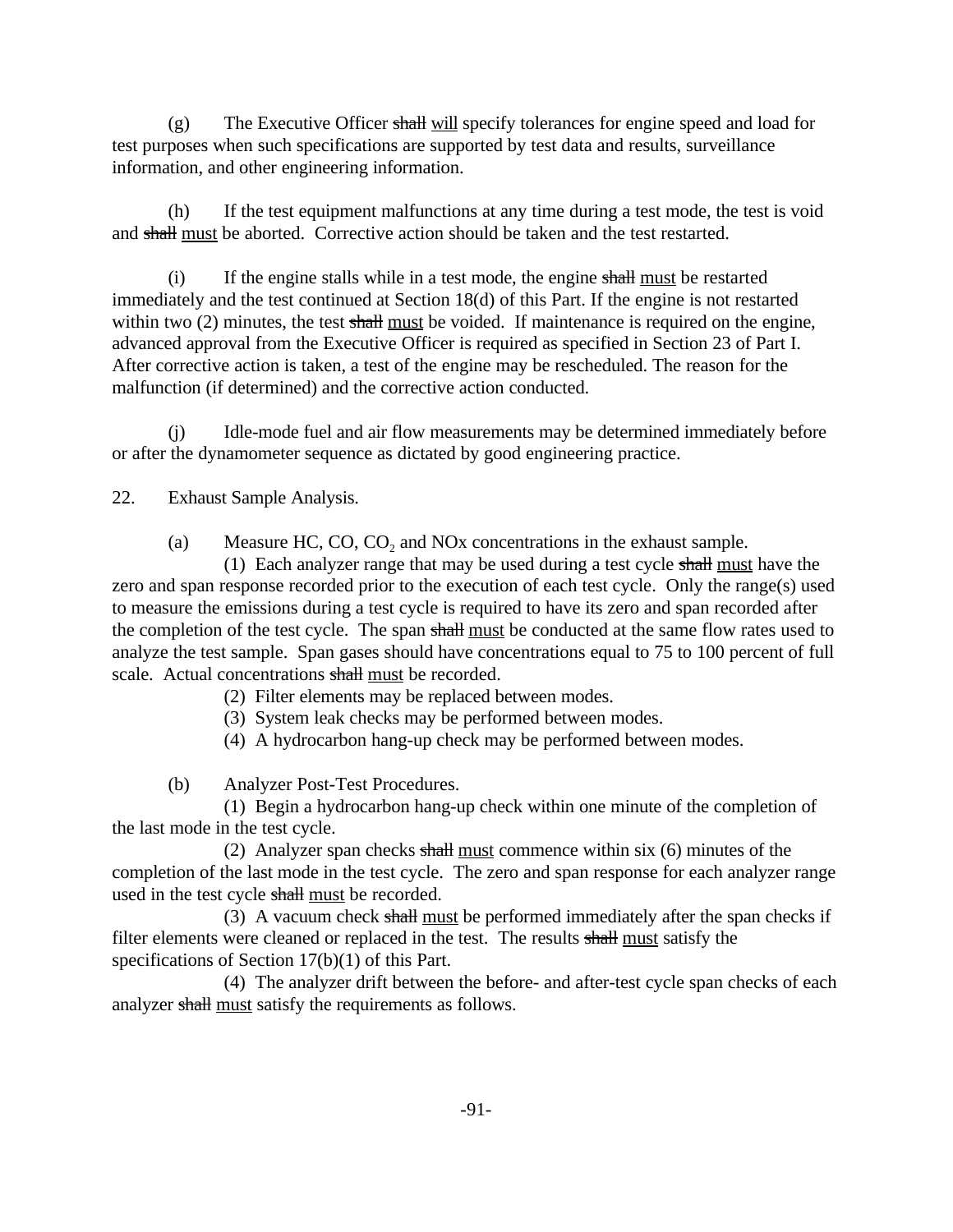(A) The span drift (i.e., the change in the difference between the zero response and the span response) shall must not exceed two (2) percent of the full-scale deflection for each range used in the test.

(B) The zero response drift shall must not exceed two  $(2)$  percent of full-scale deflection for each range used above 155 ppm (or ppmC); or three (3) percent of full-scale deflection for each range below 155 ppm (or ppmC).

- 23. [Reserved].
- 24. [Reserved].
- 25. Records Required.

The following information shall must be recorded (or calculated) with respect to each test.

- (a) Test number.
- (b) Engine or engine system tested (brief description).
- (c) Date and time of day for each part of the test schedule.
- (d) Instrument operator(s).
- (e) Engine Information.
	- (1) Engine family name.
	- (2) Engine identification (e.g., engine serial number, engine code, model type,

etc.).

- (3) Engine class.
- (4) Calendar Model-year production.
- (5) Combustion cycle.
- (6) Engine displacement.
- (7) Engine emission control system(s).
- (8) Engine fuel(s) and lubricants.
- (9) Engine fuel/oil mixture ratio (as applicable).
- (10) Nominal fuel tank capacity (as applicable).

(f) Engine Test Information.

(1) Number of hours of operation accumulated on the engine prior to the start of the engine pre-test portion of the test; and after the emission test.

(2) Maximum observed torque for intermediate and rated engine speeds (as applicable) during engine pre-test.

(3) Observed engine torque and speed for each mode.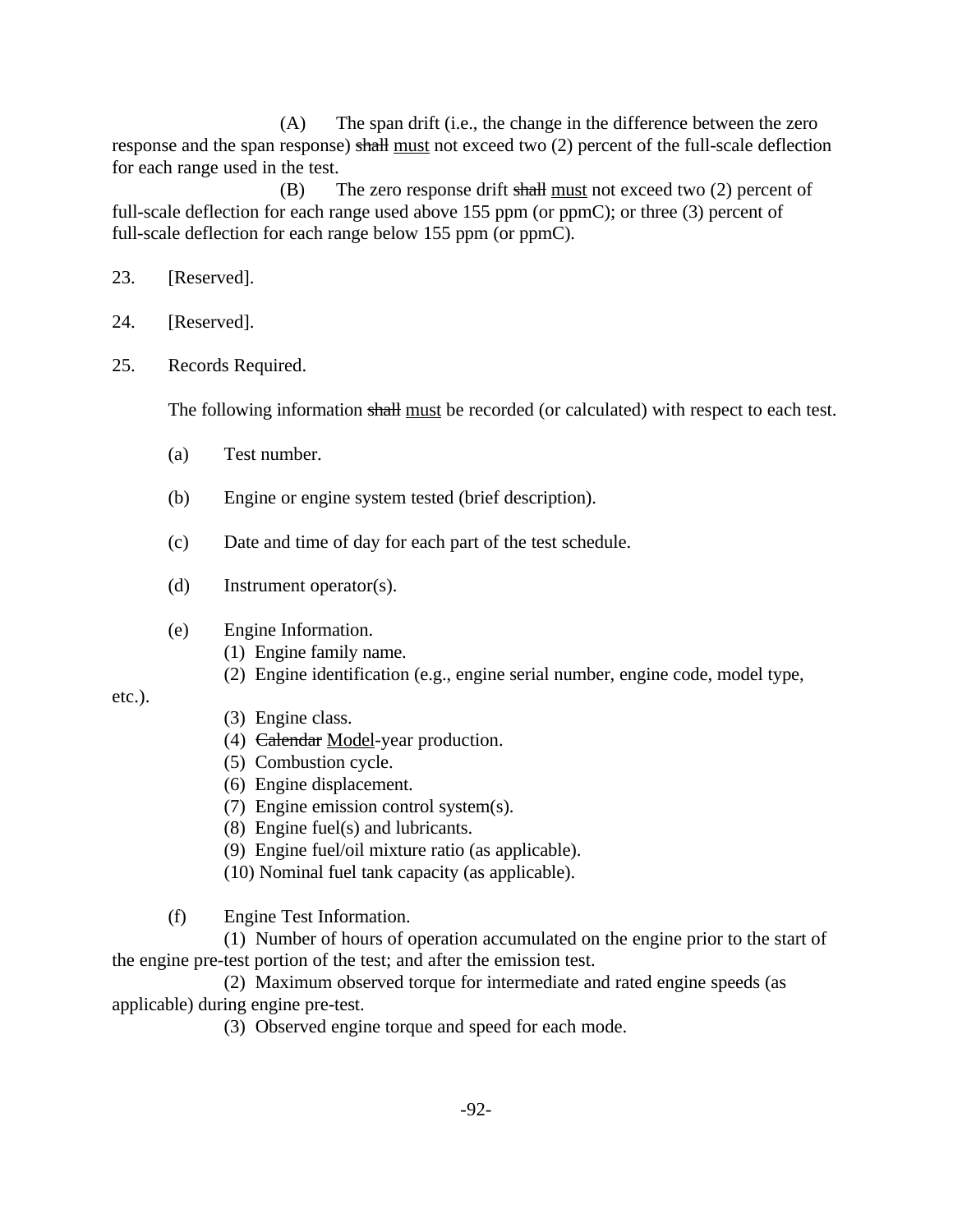- (4) Continuous record of engine torque and engine speed for each mode.
- (5) Engine inlet temperature and humidity (as applicable).
- (6) Fuel mass flow rate for each mode (optional).
- (7) Engine inlet air flow for each mode (optional).
- (8) Engine exhaust gas flow rate.
- (9) Pollutant mass flow.
- (10) [Reserved].
- (11) Exhaust sample line temperatures (as applicable).

(12) Ambient test environmental conditions (e.g., temperature, barometric pressure, saturation vapor pressure, absolute humidity, etc.). A central laboratory barometer may be used for pressure measurements; however, individual test cell barometric pressures must be within  $+/- 0.1$  percent of the barometric pressure at the central barometer location.

(g) Dynamometer Information: Manufacturer, model, serial number. As an alternative to recording this information, a reference to a engine test cell number may be used, with the advance approval of the Executive Officer, provided the test cell records show the pertinent instrument information.

(h) All pertinent instrument information such as tuning, gain, serial numbers, detector numbers, and calibration curves. As an alternative, a reference to a engine test cell number may be used, with the advance approval of the Executive Officer, provided test cell calibration records show the pertinent instrument information.

(i) Recorder Charts or other data acquisition devices.

(1) Record and identify for each test cycle the zero traces for each range used, and span traces for each range used.

(2) Record and identify for each test mode the emission concentration traces and the associated analyzer ranges(s).

(3) Record and identify the hang-up check.

26. Calculations: Exhaust Emissions.

The final reported test results shall must be computed by use of the following formula: (The results of all emission tests shall must be rounded, using the "Rounding-Off Method" specified in ASTM E  $29-90\frac{3a}{6}$ , to the number of places to the right of the decimal point indicated by expressing the applicable standard to three significant figures.)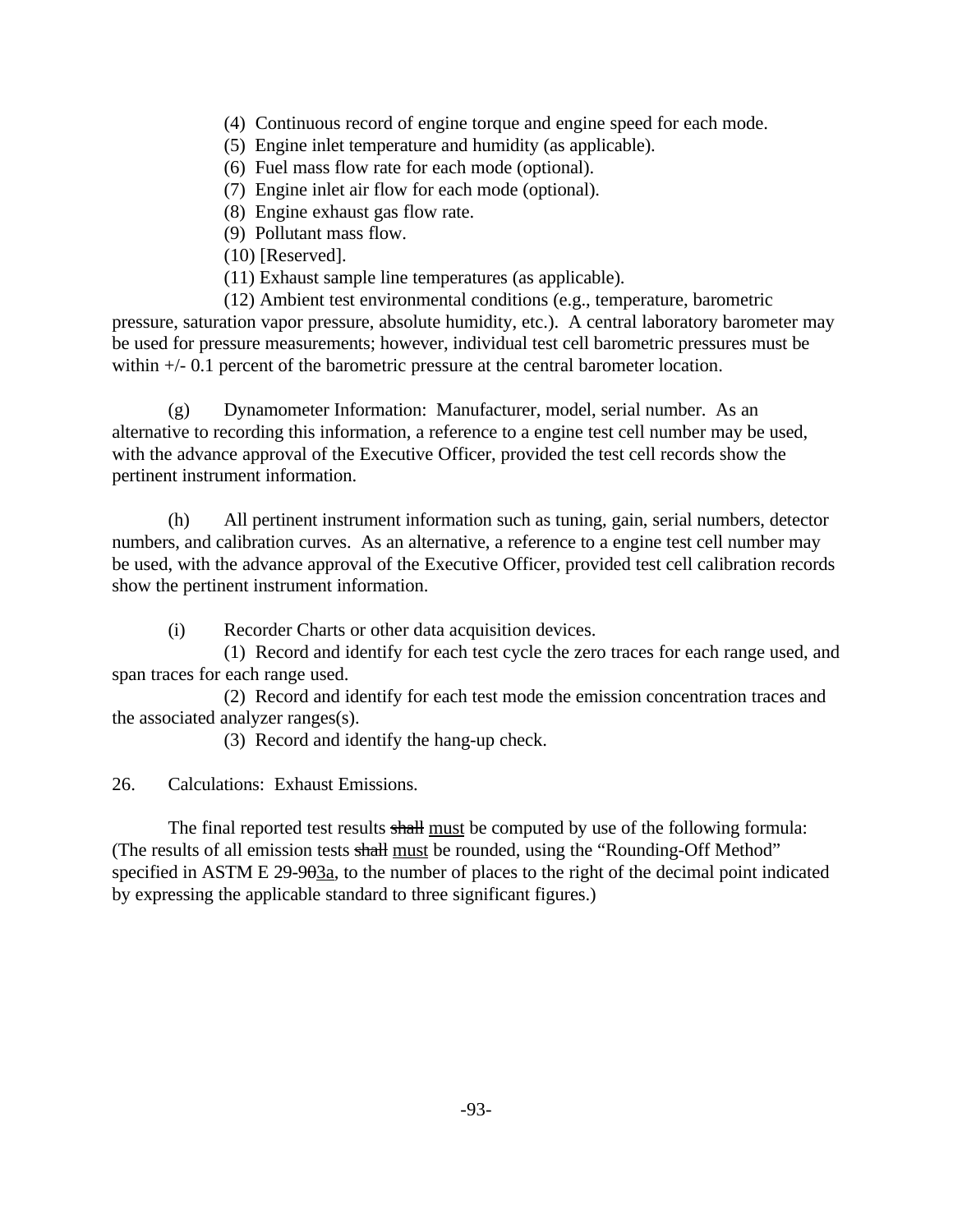(a) Specific Emissions.

(1) The weighted emission rates for each individual gas component shall must be calculated as follows:

$$
\Sigma \text{ (Gas }_{Mass}) \text{ x (WF }_{i})
$$
\n
$$
\Sigma \text{ (Gas }_{Mass}) \text{ x (WF }_{i})
$$
\n
$$
\Sigma \text{ (Power }_{i}) \text{ x (WF }_{i})
$$

Where:

|          | $= 1$ to n; n is the number of modes in the applicable test cycle.          |
|----------|-----------------------------------------------------------------------------|
| Gas Mass | $=$ Mass of a pollutant for each test mode in grams.                        |
| WF.      | $=$ Weighting factor for each test mode in accordance with Table 1-1 Engine |
|          | Test Cycle; Section 20, Part I.                                             |
| Power    | $=$ Gross engine power output for each test mode.                           |

## (b) The mass of each pollutant for the exhaust test is determined from the following:

- $\text{HC}_{\text{mass}} = \text{V}_{\text{mix}}$  x  $\text{Density}_{\text{HC}}$  x ( $\text{HC}_{\text{conc}}$ / 1,000,000) (1) Hydrocarbon mass. (2) Oxides of nitrogen mass.
	- $NOx_{\text{mass}} = V_{\text{mix}}$  x Density $_{NO2}$  x  $K_H$  x ( $NOx_{\text{conc}}$  / 1,000,000)
	- $CO<sub>mass</sub> = V<sub>mix</sub> x Density<sub>CO</sub> x (CO<sub>conc</sub> / 1,000,000)$  $\text{CO}_{2 \text{ mass}} = \text{V}_{\text{mix}}$  x Density<sub>CO2</sub> x (CO<sub>2 conc</sub> / 100) (3) Carbon monoxide mass. (4) Carbon dioxide mass.

(c) Meaning of symbols.

(1) (i)  $\text{HC}_{\text{mass}} = \text{Hydrocarbon emissions},$  in grams per test phase.

(ii) Density<sub>HC</sub>= Density of hydrocarbon in the exhaust gas, 576.8 g/m<sup>3</sup>/ carbon atom (16.33 g/ft<sup>3</sup>/carbon atom), assuming an average carbon to hydrogen ratio of 1:1.85, at 20 $\degree$ C (68 $\degree$ F) and 101.3 kPa (760 mm Hg) pressure.

(iii) (A)  $HC_{\text{conc}} = Hydrocarbon concentration of the dilute exhaust$ sample corrected for background, in ppm carbon equivalent, i.e., equivalent propane x 3.

(B) 
$$
HC_{\text{conc}} = HC_{\text{e}} - HC_{\text{d}} (1 - (1/DF))
$$

(iv) (A)  $HC_e$  = Hydrocarbon concentrations of the dilute exhaust sample as measured, in ppm carbon equivalent (propane ppm X 3).

(B)  $HC_d$  = Hydrocarbon concentration of the dilution air sample as measured, in ppm carbon equivalent (propane ppm x 3).

(2) (i)  $NOx<sub>mass</sub> = Oxides of nitrogen emissions, grams per test phase.$ 

(ii) Density<sub>NO2</sub> = Density of oxides of nitrogen in the exhaust gas,

assuming they are in the form of nitrogen dioxide, 1913  $g/m^3$  (54.16  $g/ft^3$ ), at 20°C (68°F) and 101.3 kPa (760 mm Hg) pressure.

(iii) (A)  $NOx_c = Oxides$  of nitrogen concentration of the dilute exhaust sample corrected for background, ppm.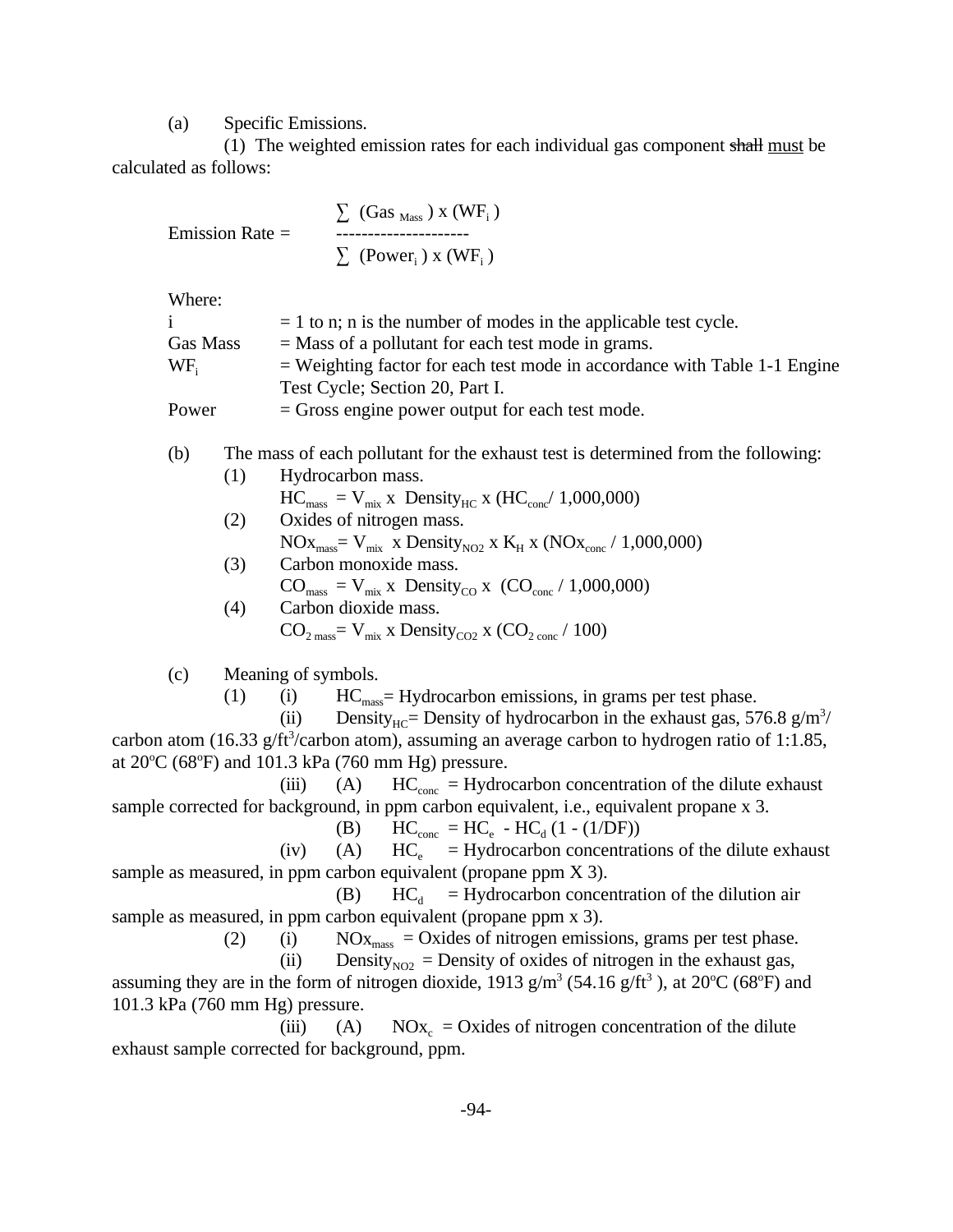(B)  $NOx_c = NOx_e - NOx_d (1 - (1/DF))$ 

Where:

 $(32.97g/ft^3)$ , at 20°C (68°F) and 101.3 kPa (760 mm Hg) pressure. (B)  $CO_{\text{conc}} = CO_{\text{e}} - CO_{\text{d}} (1 - (1/DF))$ (B)  $CO_e = (1 - 0.01925CO_{2e} - 0.000323R)CO_{em}$ (B)  $CO_d = (1 - 0.000323R)CO_{dm}$ the conditioning column has been deleted,  $\rm CO_{em}$  can be substituted directly for  $\rm CO_{e}$  and  $\rm CO_{dm}$  must <sup>(ii)</sup> Density<sub>CO2</sub> = Density of carbon dioxide, 1830 g/m<sup>3</sup> (51.81 g/ft<sup>3</sup>), at 20 °C (68 °F) and 101.3 kPa (760 mm Hg) pressure. (B)  $CO_{2 \text{ conc}} = CO_{2d} (1 - 1/DF)$ (5) (i) DF =  $13.4/{\text{CO}_{2e} + (\text{HC}_e + \text{CO}_e)10^4}$ Note: If a CO instrument which that meets the criteria specified in Section 3 is used and (iv)  $NOx<sub>e</sub> = Oxides$  of nitrogen concentration of the dilute exhaust sample as measured, ppm. (v)  $NOx_d = Oxides$  of nitrogen concentration of the dilution air as measured, ppm. (3) (i)  $CO<sub>mass</sub> = Carbon monoxide emissions, in grams per test phase.$ (ii) Density<sub>CO</sub> = Density of carbon monoxide, 1164 g/m<sup>3</sup> (iii) (A)  $CO<sub>cone</sub> = Carbon monoxide concentration of the dilute$ exhaust sample correct for background, water vapor, and  $CO<sub>2</sub>$  extraction, ppm. Where: (iv) (A)  $CO_e =$  Carbon monoxide concentration of the dilute exhaust sample volume corrected for water vapor and carbon dioxide extraction, in ppm. The calculation assumes the carbon to hydrogen ratio of the fuel is 1:1:85. (v)  $CO<sub>em</sub> = Carbon monoxide concentration of the dilute exhaust$ sample as measured, in ppm (vi)  $CO_{2e}$  Carbon dioxide concentration of the dilute exhaust sample, in percent. (vii)  $R =$  Relative humidity of the dilution air, pct (see Section  $25(a)(12)$ ). (viii) (A)  $CO<sub>d</sub> = Carbon monoxide concentration of the dilution air$ corrected for water vapor extraction, ppm. Where: (ix)  $CO<sub>dm</sub> = Carbon monoxide concentration of the dilution air sample as$ measured, ppm. be substituted directly for  $CO<sub>d</sub>$ . (4) (i)  $CO<sub>2</sub>$ <sub>mass</sub> = Carbon dioxide emissions, grams per test phase. (iii) (A)  $CO_{2 \text{ cone}} =$  carbon dioxide concentration of the dilute exhaust sample corrected for background, in percent. Where: (iv)  $CO<sub>2d</sub> = Carbon dioxide concentration of the dilution air as$ measured, in percent.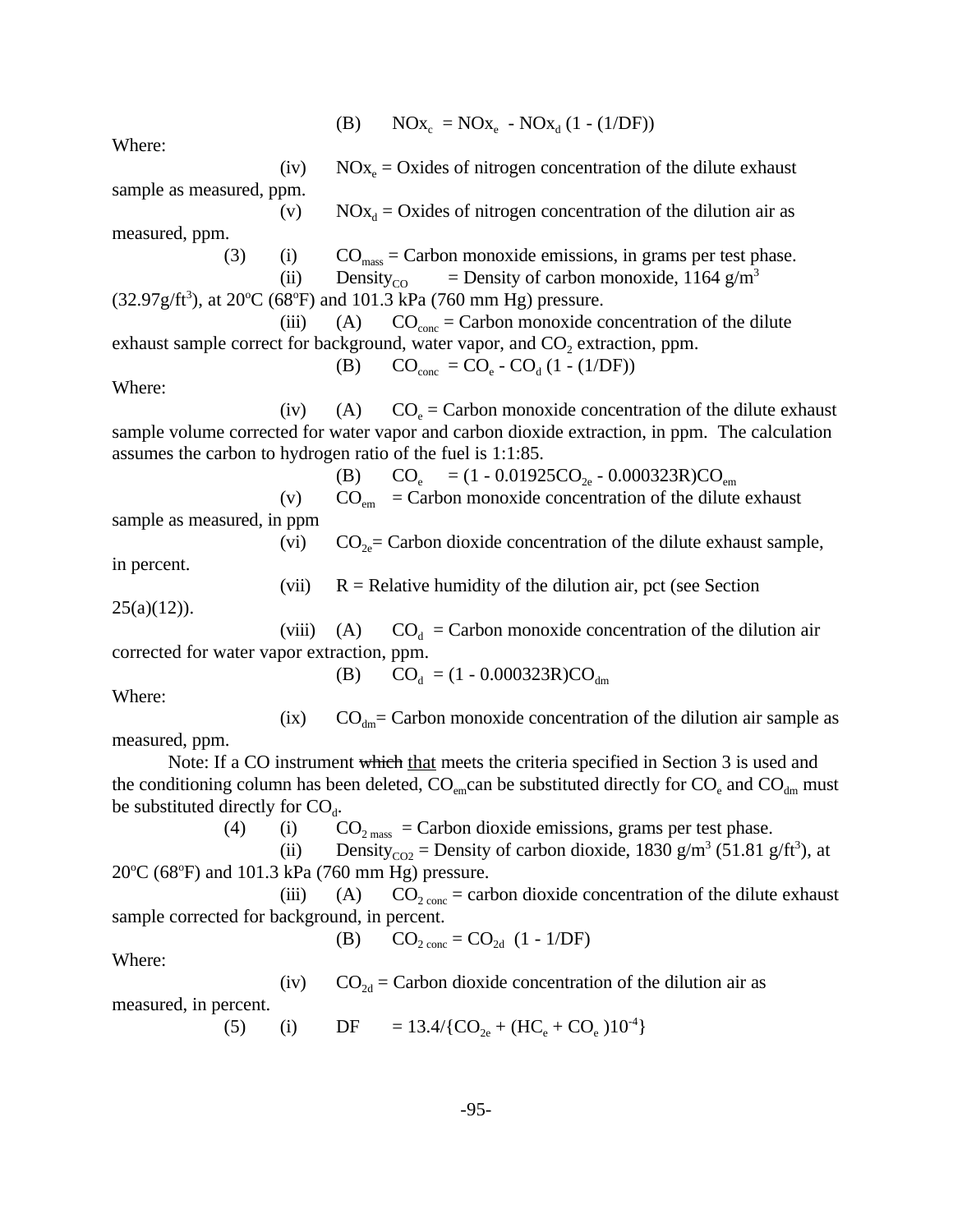(B)  $V_{mix} = V_0 x N x (P_B - P_i) x 293 / 101.3 x T_p$ (ii) (A)  $V_{mix} = \text{Total dilute exhaust volume in cubic meters per test}$  phase corrected to standard conditions (293°K (528°R) and 101.3 kPa (760 mm Hg.)).

Where:

(B)  $H = \{(6.211)R_a \times P_d \}/\{P_B - (P_d \times R_a / 100)\}\$ (ii)  $V_0 =$  Volume of gas pumped by the positive displacement pump, in cubic meters per revolution. This volume is dependent on the pressure differential across the positive displacement pump. (See calibration techniques in Section 9). (iii)  $N =$  Number of revolutions of the positive displacement pump during the test phase while samples are being collected. (iv)  $P_B = B$ arometric pressure, kPa.  $(v)$  $P_i$  = Pressure depression below atmospheric measured at the inlet to the positive displacement pump, kPa. (vi)  $T_p$  = Average temperature of dilute exhaust entering positive displacement pump during test while samples are being collected, °K. (vii) (A)  $K<sub>h</sub>$  = Humidity correction factor. (B)  $K_h = 1/{1 - 0.0329(H - 10.71)}$  (Gasoline)  $K_h = 1/{1 - 0.0182(H - 10.71)}$  (Diesel) Where: (viii) (A)  $H =$  Absolute humidity in grams of water per kilogram of dry air. (ix)  $R_a$  = Relative humidity of the ambient air, pct. (x)  $P_D$  = Saturated vapor pressure, in kPa at the ambient dry bulb temperature.

(xi)  $P_B = B$ arometric pressure, kPa.

27. [Reserved].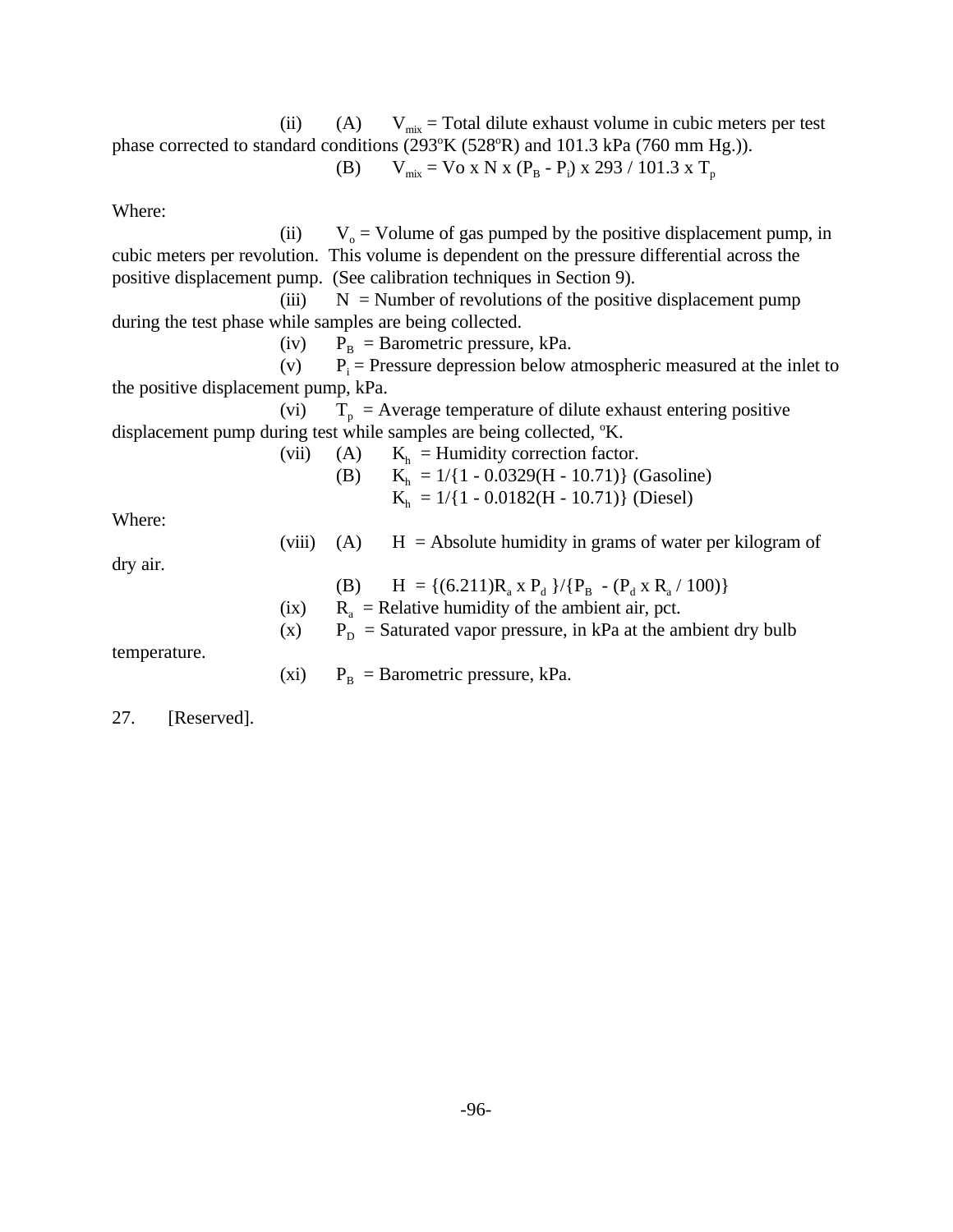Part  $H = V$ . Particulate Matter Test Procedures.

exhaust emission from RIC engines, Version N124, dated November 11, 1992, shall are be The International Organization for Standardization (ISO) test procedure 8178-1 RIC engines - Exhaust emissions measurement, Part I: Test bed measurement of gaseous and particulate incorporated, with modification, by reference herein. Entire clauses of the 8178-1 procedure that are incorporated shall must be indicated by section number and title. Modifications to the 8178-1 clauses may include either the deletion of existing language or the addition of new California language, or a combination of both. Deletions of the existing language shall are be indicated by the phrase "DELETE:"; additions of the new California language shall are be indicated by the phrase "ADD:". Any existing language that is not so indicated shall must remain unchanged. Clauses of the 8178-1 test procedure that are not indicated shall must not be incorporated into these procedures.

To the extent as allowed by the Executive Officer, and that the provisions of ISO 8178, Part 1, Version N124, dated November 11, 1992, pertain to testing and compliance of particulate emissions from utility and lawn and garden equipment small off-road engines, such provisions are adopted and incorporated herein by reference.

and garden equipment small off-road engine regulations do shall not be applicable apply to the The provisions contained in the 8178-1 test procedure that do not pertain to the utility and lawn these procedures.

- 1. Scope.
- 2. Normative References.
- 3. Definitions.

(a) ADD: "The definitions provided in Section 2 of Part I of these procedures shall be applicable apply in addition to the definitions contained herein."

4. Symbols and Abbreviations.

(a) ADD: "The abbreviations provided in Section 3 of Part I of these procedures shall be applicable apply in addition to the definitions contained herein."

- 5. Test Conditions.
	- (a) Section 5.4 Engine air inlet system.
		- (1) DELETE: All existing language.

(2) ADD: "The test engine shall must be equipped with the air inlet system that is specified for the engine configuration which that was selected as the certification test engine."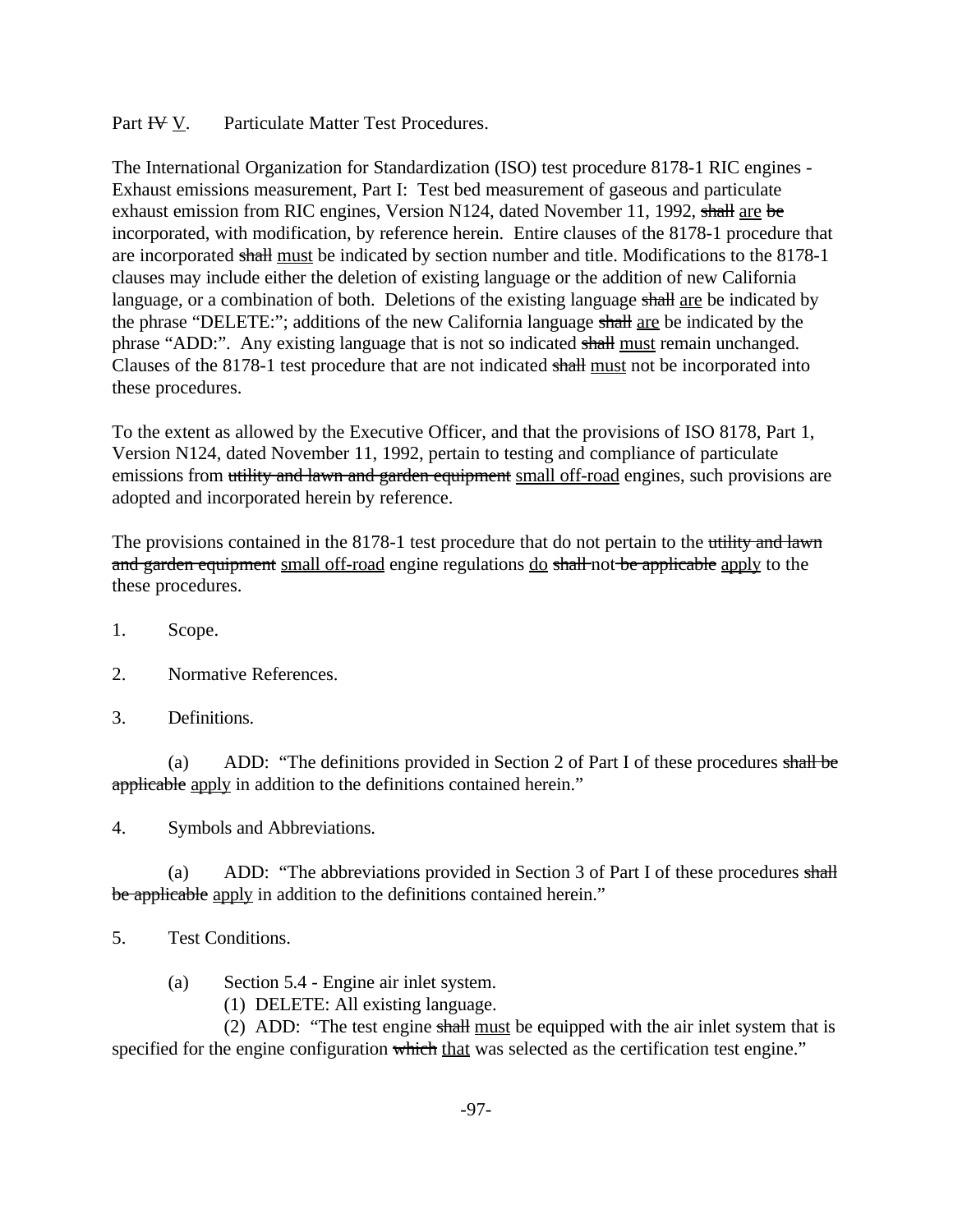(b) Section 5.5 - Engine exhaust system.

(1) DELETE: All existing language.

(2) ADD: "The test engine shall must be equipped with the exhaust system that is specified for the engine configuration which that was selected as the certification test engine."

**Test Fuels.** 

6. Test Fuels. (a) DELETE: All existing test fuel language.

(b) ADD: "Fuels and lubricants used for engine certification and service accumulation shall must satisfy the requirements specified in Section 4 of Part III."

7. Measurement Equipment and Data to be Measured.

(a) DELETE: Any existing language that is applicable only to the measurement and determination of gaseous emissions.

8. Calibration of the Analytical Instruments.

(a) DELETE: All existing analytical instrument calibration language.

(b) ADD: "Analyzers shall must be calibrated as specified in Section 7 of Part III."

9. Calibration of the Particulate Sampling System.

10. Running Conditions (Test Cycles).

(a) DELETE: All existing language.

(b) ADD: "Engine test cycles are outlined in Table 1-1 Engine Test Cycles; Section 20, Part I."

11. Test Run.

(a) DELETE: Any existing language that is applicable to test cycles contained within ISO 8178-4.

(b) ADD: "The engine test cycles and appropriate sequences are specified in Table 1-1 Engine Test Cycles; Section 20, Part I."

(c) DELETE: Any existing language that is applicable only to the measurement and determination of gaseous emissions.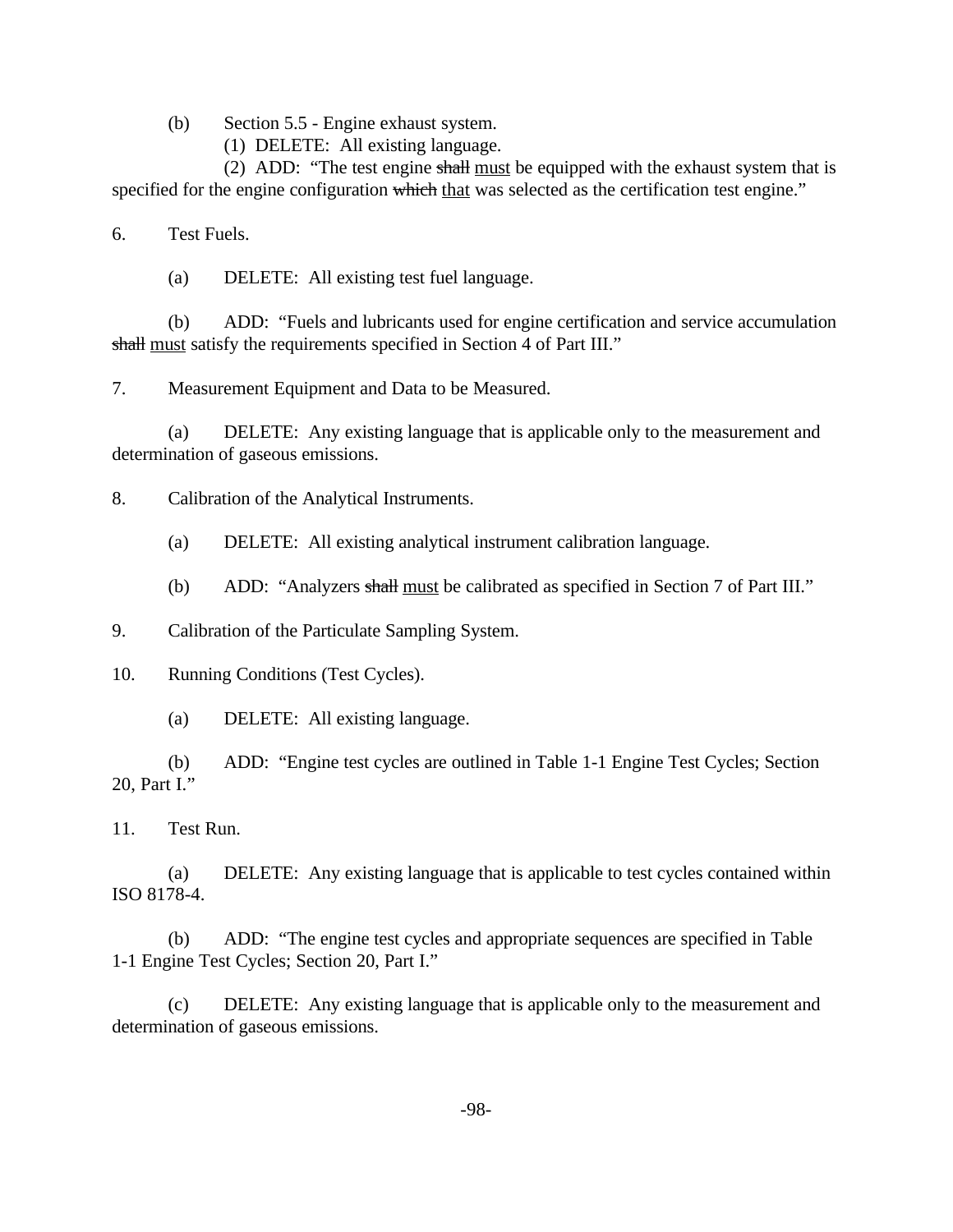12. Data Evaluation for Gaseous Emissions and Particulate Emissions.

(a) DELETE: Any existing language that is applicable only to the evaluation of data for gaseous emissions.

13. Calculation of Gaseous Emissions.

(a) DELETE: Any existing language that is applicable only to the calculation of gaseous emissions.

14. Calculation of Particulate Emissions.

15. Determination of the Gaseous Emissions.

(a) DELETE: Any existing language that is applicable only to the determination of gaseous emissions.

16. Determination of the Particulates.

- 17. Figures and Explanations.
	- (a) Annex A
	- (b) Annex B -- Auxiliary equipment
	- (c) Annex C -- NMHC method, efficiency
	- (d) Annex D -- Calculation formulas for u, v and w
	- (e) Annex E -- Heat calculation (transfer tube)
	- (f) Annex F -- Informative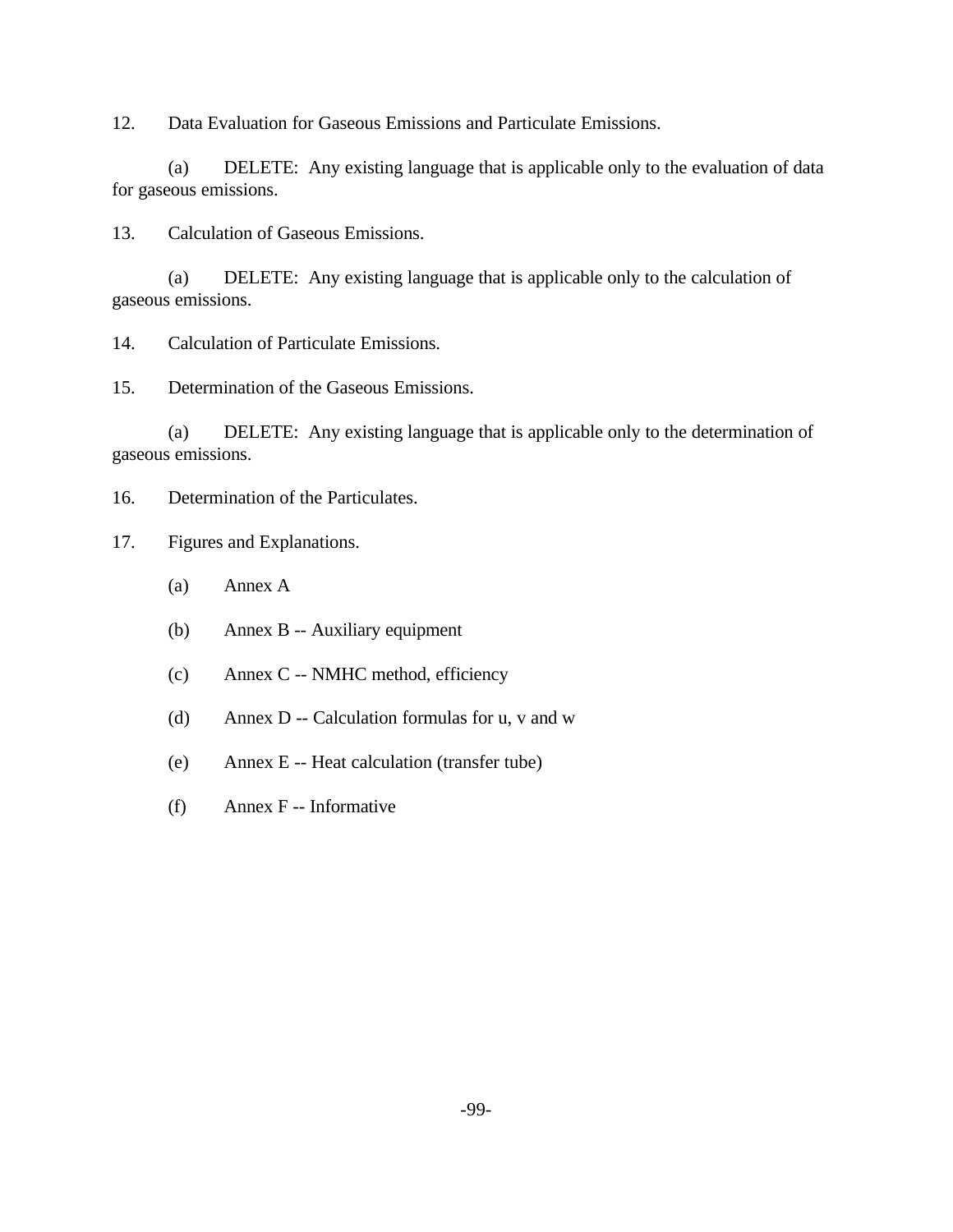## Part VI. Compression-Ignition Engines - General Provisions and Test Procedures for 2000 and Subsequent Model Years.

Note: This document incorporates by reference, with the noted modifications, Part 89, title 40, Code of Federal Regulations. California provisions that replace specific federal provisions are denoted by the words "DELETE" for the federal language and "REPLACE WITH" or "ADD" for the new California language. The symbols "\*\*\*\*" and "..." mean that the federal text that immediately follows the symbols is unchanged and incorporated by reference into the California Standards and Test Procedures. Additions to the federal language are indicated by underlined text and deletions are indicated by strikeout. The federal regulatory numbering system used in this document follows the federal numbering system redesignation published in U.S. EPA's Notice of Proposed Rulemaking, dated September 24, 1997.

The following provisions of Part 89, Title 40, Code of Federal Regulations, as adopted or amended by the U.S. Environmental Protection Agency on June 17, 1994 are adopted and incorporated herein by this reference as Part VI of the California Exhaust Emission Standards and Test Procedures for 1995 and Later Small Off-Road Engines, except as altered or replaced by the provisions set forth below.

Part 89—Control of Emissions From New and In-Use Nonroad Engines

Subpart A—General

§89.1 Applicability.

(a) This part applies to nonroad compression-ignition engines that have a gross power output below 19 kilowatts at or above 37 kilowatts (kW) and that are used for any purpose. (b) DELETE

§89.2 Definitions.

DELETE "Administrator"

ADD:

| <i>Administrator</i> means the Executive Officer of the Air Resources Board or a designee of the |  |  |  |  |  |
|--------------------------------------------------------------------------------------------------|--|--|--|--|--|
| Executive Officer.                                                                               |  |  |  |  |  |

*Auxiliary marine diesel engine* means a marine diesel engine that is not a propulsion marine diesel engine.

*Blue Sky Series engine* means a low-emitting nonroad engine meeting the requirements of §89.112 (f).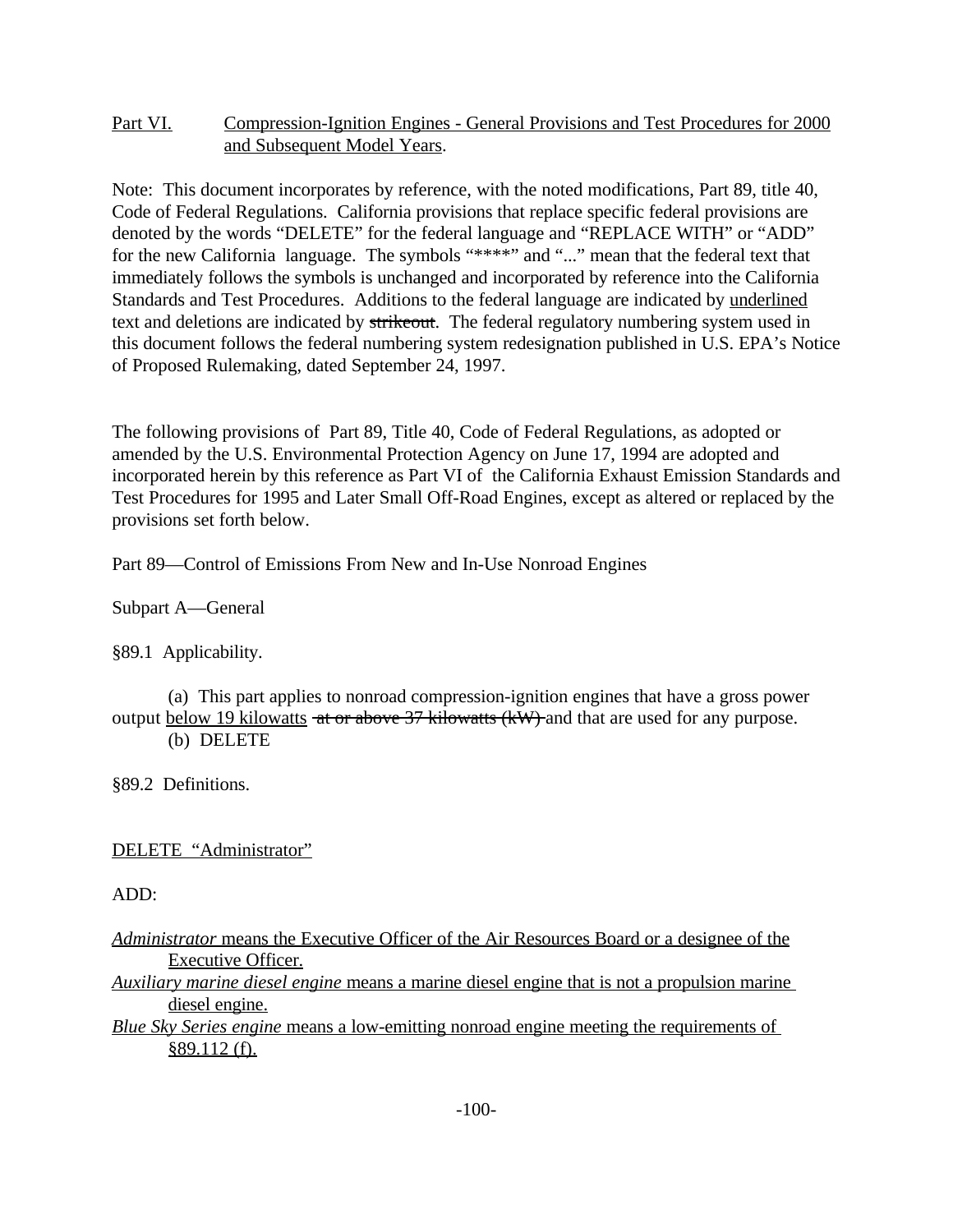- *Certificate of Conformity* means an **eE**xecutive **oO**rder authorizing the sale and distribution of an engine family in California.
- *Compression-ignition engine* means an engine less than 25 horsepower with operating

characteristics significantly similar to the theoretical Diesel combustion cycle. The nonuse of a throttle during normal operation is indicative of a compression-ignition engine.

*Constant-speed engine* means an engine that is governed to operate only at rated speed.

- *Crankcase emissions* means airborne substances emitted to the atmosphere from any portion of the engine crankcase ventilation or lubrication systems.
- *Farm equipment or vehicle* has the meaning contained in Part 85, Subpart Q, that covers both farm and logging activities.
- *Full load governed speed* is the maximum full load speed as specified by the manufacturer in the sales and service literature and certification application. This speed is the highest engine speed with an advertised power greater than zero.
- *Intermediate speed* means peak torque speed if peak torque speed occurs from 60 to 75 percent of rated speed. If peak torque speed is less than 60 percent of rated speed, intermediate speed means 60 percent of rated speed. If peak torque speed is greater than 75 percent of rated speed, intermediate speed means 75 percent of rated speed.
- *Marine diesel engine* means a compression-ignition engine that is intended to be installed on a vessel.
- *Post-manufacture marinizer* means a person who (i) produces a marine diesel engine by substantially modifying a certified or uncertified complete or partially complete engine, and (ii) is not controlled by the manufacturer of the base engine or by an entity that also controls the manufacturer of the base engine. For the purpose of this definition, "substantially modify" means changing an engine in a way that could change engine emission characteristics.
- *Propulsion marine diesel engine* means a marine diesel engine that is intended to move a vessel through the water or direct the movement of a vessel.
- *Rated speed* is the maximum full load governed speed for governed engines and the speed of maximum horsepower for ungoverned engines.
- *Specific emissions* means emissions expressed on the basis of observed brake power, using units of g/kW-hr. Observed brake power measurement includes accessories on the engine if these accessories are required for running an emission test (except for the cooling fan). When it is not possible to test the engine in the gross conditions, for example, if the engine and transmission form a single integral unit, the engine may be tested in the net condition. Power corrections from net to gross conditions will be allowed with prior approval of the Administrator.
- *Tier 1 engine* means an engine subject to the U.S. EPA Tier 1 emission standards listed in §89.112 (a).
- *Tier 2 engine* means an engine subject to the U.S. EPA Tier 2 emission standards listed in  $§89.112$  (a).
- *U.S.-directed production volume* means the number of nonroad equipment or vehicles units produced by a manufacturer for which the manufacturer has reasonable assurance that sale was or will be made to ultimate purchasers in the United States.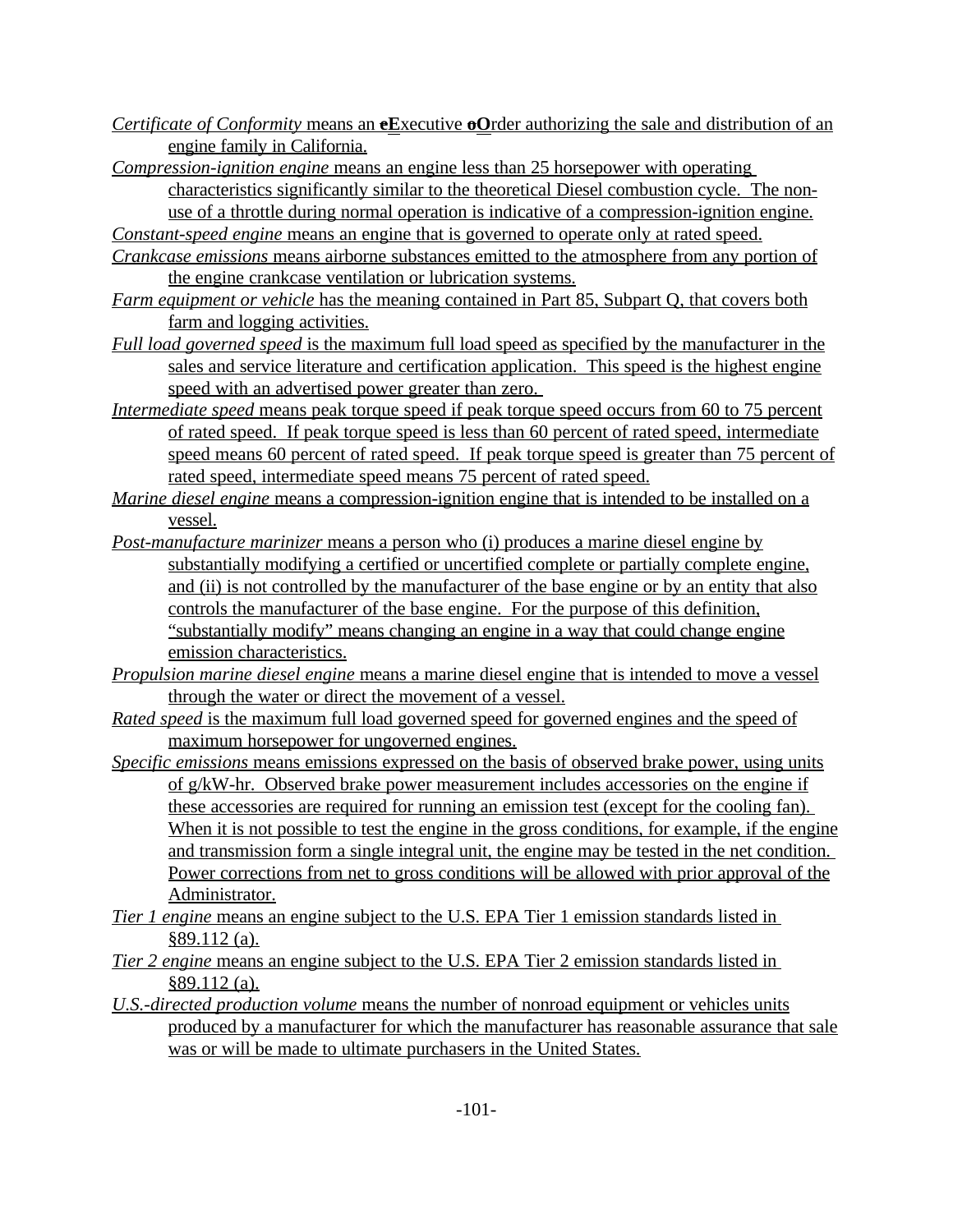*Vessel* has the meaning given to it in 1 U.S.C. 3.

\*\*\*\*

§89.3 Acronyms and abbreviations.

ADD:

| <u>EGR</u>  | exhaust gas recirculation |
|-------------|---------------------------|
| <b>NMHC</b> | nonmethane hydrocarbon    |
| PM          | particulate matter        |

\*\*\*\*

§89.4 Section Numbering.

| (b)<br>DELETE |
|---------------|
|---------------|

(c) DELETE

§89.5 Table and figure numbering; position.

\*\*\*\*\*

§89.6 Reference materials.

\*\*\*\*\* (b) \*\*\*  $(1)$  \*\*\*

| Document number and name                                 | 40 CFR part 89 reference |
|----------------------------------------------------------|--------------------------|
| * * * * * * *                                            |                          |
| <b>ASTM E29-90:</b>                                      | 89.207-96; 89.509-96     |
| "Standard Practice for Using Significant Digits in Test  |                          |
| Data to Determine Conformance with Specifications"       |                          |
| <b>ASTM E29-93a:</b>                                     | 89.120; 89.207; 89.509.  |
| "Standard Practice for Using Significant Digits in Test" |                          |
| Data to Determine Conformance with Specifications"       |                          |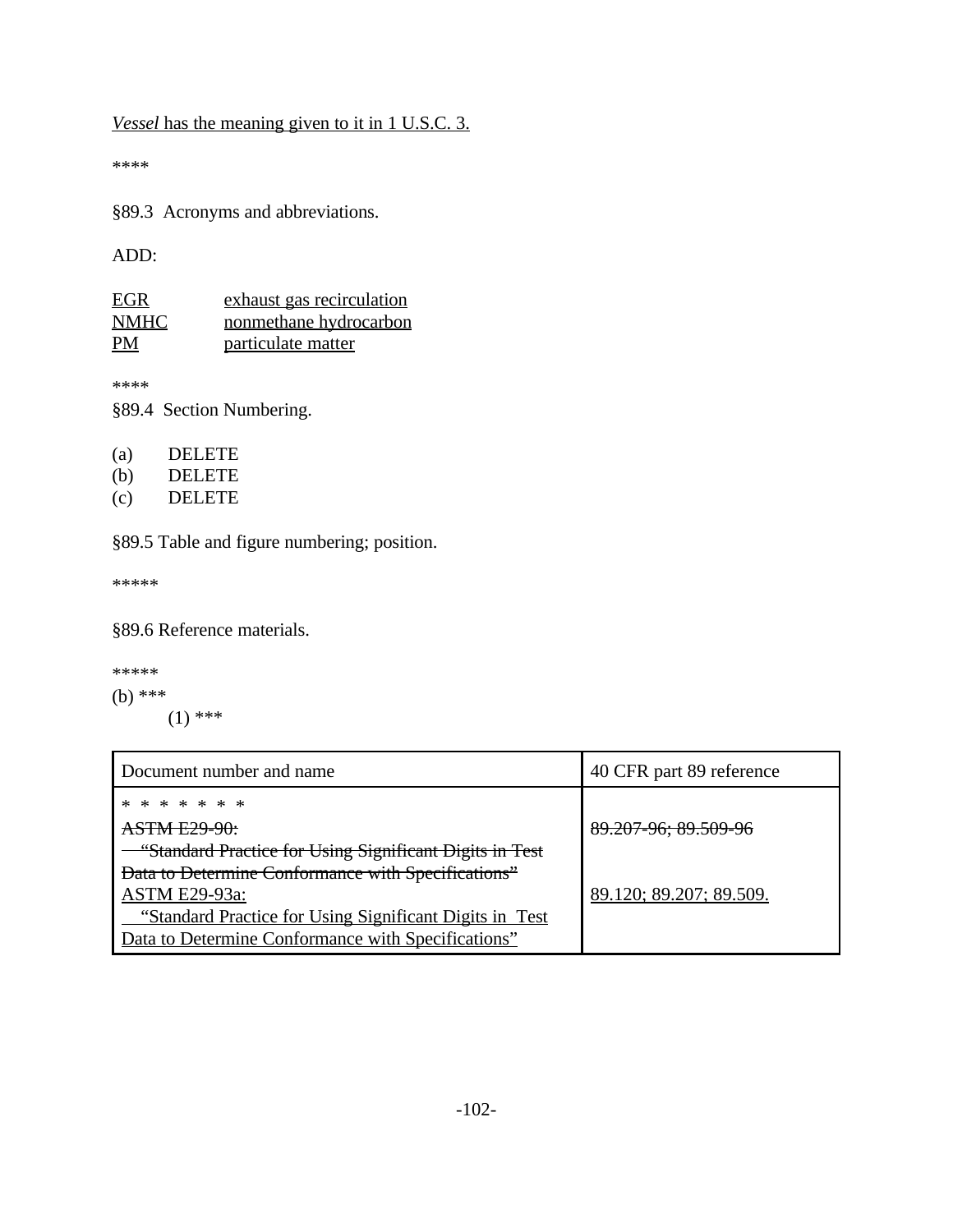$(2) * * * *$ 

| Document number and name                                        | 40 CFR part 89 reference |
|-----------------------------------------------------------------|--------------------------|
| * * * * * * *                                                   |                          |
| SAE J1151 December 1991:                                        | 89.309                   |
| "Methane Measurement Using Gas Chromatography"<br>* * * * * * * |                          |
|                                                                 |                          |

\* \* \* \* \*

§89.7 Treatment of confidential information.

\*\*\*\*\*

Appendix A to Subpart A—Internal Combustion Engines Manufactured Prior to July 18, 1994.

\*\*\*\*

Subpart B—[Amended]

§89.101-96 Applicability.

\*\*\*\*

§89.102-96 Effective dates, optional inclusion.

(a) This subpart applies to all engines described in §89.101-96 with the following gross power output a power rating less than 19 kW and manufactured on or after January 1, 2000. after the following dates:

(1) Greater than or equal to 37 kW but less than 75 kW and manufactured on or after January 1, 1998;

(2) Greater than or equal to 75 kW but less than 130 kW and manufactured on or after January 1, 1997;

(3) Greater than or equal to 130 kW but less than or equal to 560 kW and manufactured on or after January 1, 1996;

(4) Greater than 560 kW and manufactured on or after January 1, 2000.

\* \* \* \* \*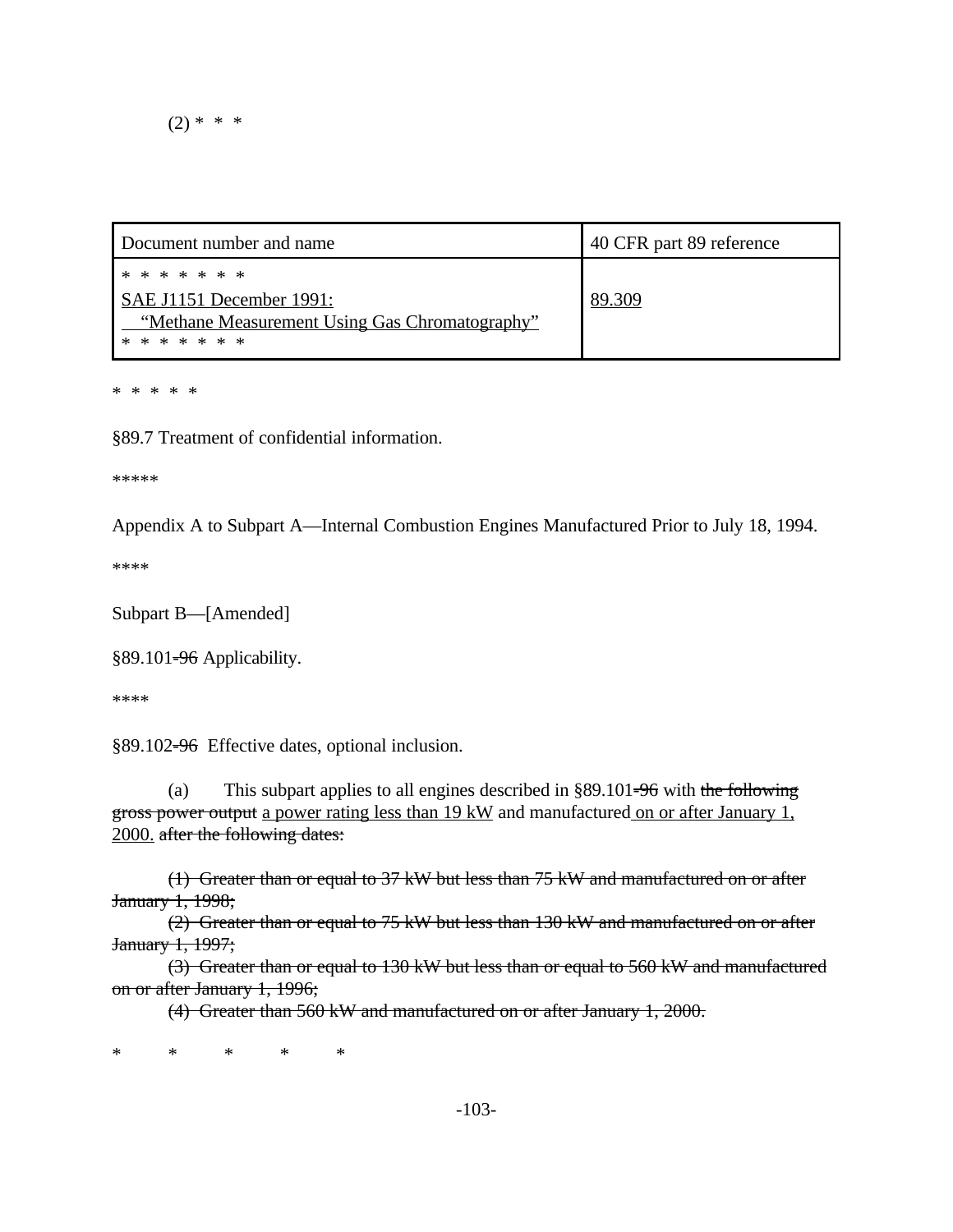(c) Engines meeting the voluntary standards described in §89.112 (f) may be designated as Blue Sky Series engines through the 2004 model year.

(d) *Implementation flexibility for equipment and vehicle manufacturers.* Nonroad equipment and vehicle manufacturers and may take any of the otherwise prohibited actions identified in §89.1003(a)(1) with respect to the following nonroad equipment and vehicles, subject to the requirements of paragraph (e) of this section. The following allowances apply separately to each engine power category subject to standards under §89.112:

(1) *Percent-of-production allowances.* 

(A) *Farm or logging.* For farm equipment or vehicles, a manufacturer may take any of the actions identified in §89.1003(a)(1) Alternative 1: for up to 30 percent of its U.S.-directed production volume of such equipment and vehicles in the first year that Tier 1 engine standards apply to such engines, and for up to 15 percent of its U.S.-directed production volume in each of the seven years following the first year; Alternative 2: for a portion of its U.S. directed production volume of such equipment and vehicles during the eight years immediately following the date on which Tier 1 engine standards first apply to engines used in such equipment and vehicles, provided that the eight-year sum of these portions in each year, as expressed as a percentage for each year, does not exceed 135:

(B) *Other equipment.* For all other nonroad equipment and vehicles, a manufacturer may take any of the actions identified in §89.1003(a)(1) Alternative 1: for up to 15 percent of its U.S.-directed production volume of such equipment and vehicles in the first year that Tier 1 engine standards apply to such engines, and for up to 5 percent of its U.S.-directed production volume in each of the six years following the first year. Alternative 2: for a portion of its U.S.-directed production volume of such equipment and vehicles during the seven years immediately following the date on which Tier 1 engine standards first apply to engines used in such equipment and vehicles, provided that the seven-year sum of these portions in each year, as expressed as a percentage for each year, does not exceed 45.

(2) *Small volume allowances.* A nonroad equipment or vehicle manufacturer may exceed the production percentages in paragraph  $(d)(1)$  of this section in any of the years for which these percentages apply, provided that in each regulated power category, the manufacturer's excepted equipment and vehicles in that year does not exceed 100 units, and is limited to a single equipment or vehicle model.

# POTENTIAL ALTERNATIVE

(d)(2) *Small volume allowances.* A nonroad equipment or vehicle manufacturer may exceed the production percentages in paragraph  $(d)(1)$  of this section, provided that in each regulated power category, the manufacturer's total of excepted equipment and vehicles over the years in which the percent-of-production allowance applies does not exceed 100 units times the number of years in which the percent-of-production allowance applies, and is limited to a single equipment or vehicle model.

(3) *Emission credit derived allowances.* A nonroad equipment or vehicle manufacturer may exceed the allowances in paragraph (d)(1) of this section in any of the years for which these allowances apply, by retiring sufficient  $NMHC + NOx$  and PM emission credits obtained under the provisions of Subpart C of this Part. Equipment or vehicles for which these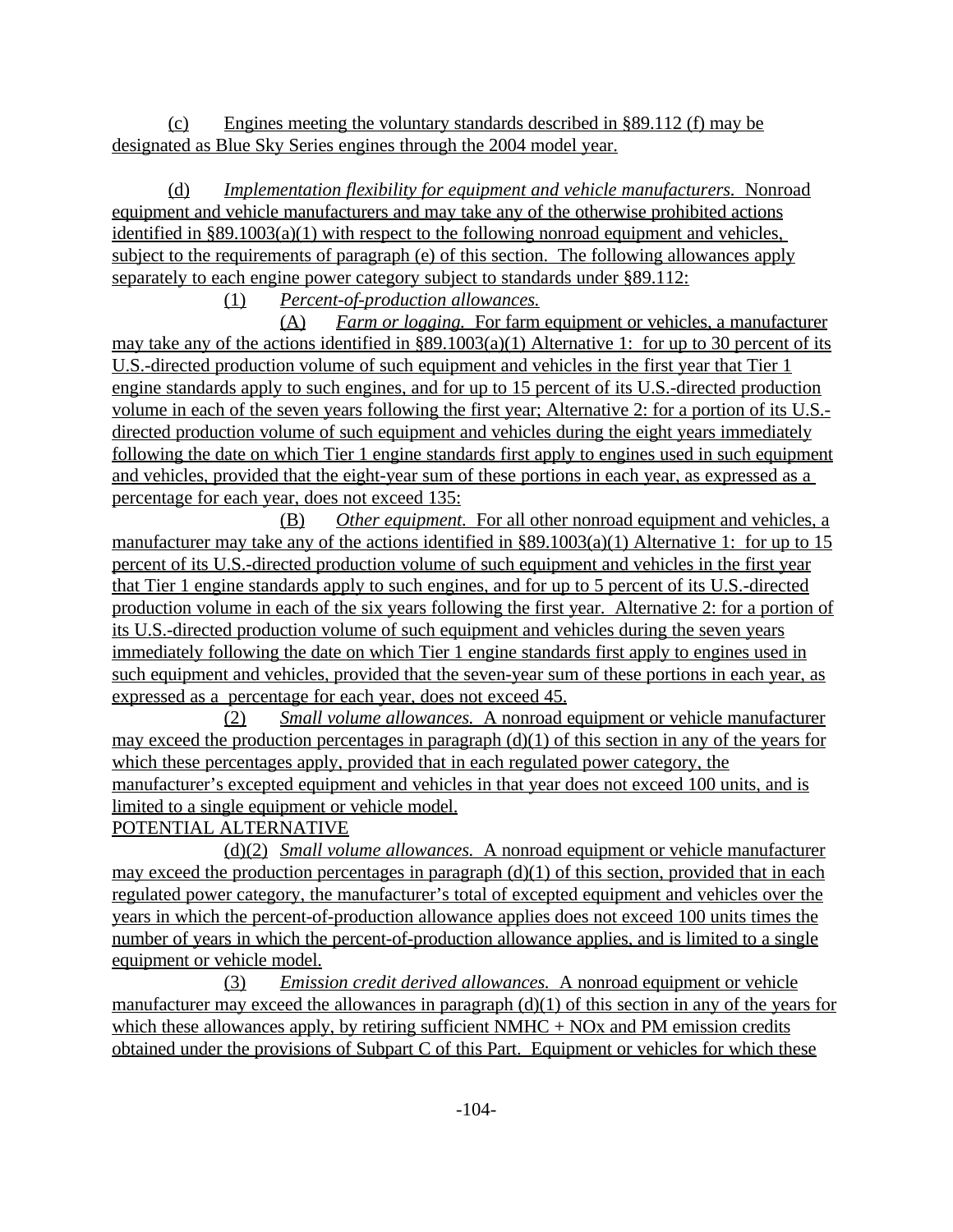emission credit-derived allowances are used must be excluded from the determinations required in paragraph (e) of this section.

(A) The amount of emission credits, in megagrams, to be retired for each additional allowance must be determined separately for NMHC + NOx and for PM as follows:

Emission credits =  $[(P$ revious level) - (New level) x (Category PR) x (UL) x  $(10^{-6})$ Where:

Previous level = 16.0 g/kW-hr NMHC + NOx and 1.2 g/kW-hr for PM.

New level  $=$  The emission standard that would apply to the engine used in the equipment if no allowance were to be used.

Category  $PR = The midpoint of the power range in §89.112 applying to the engine used in$ the equipment for which the allowance is being used.

 $UL$  = The useful life for the engine family, in hours.

(B) A nonroad equipment or vehicle manufacturer choosing to retire emission credits must submit an end-of-the-year report in accordance with the requirements of §89.211 in each year that credits are retired.

(4) *Inclusion of previous-tier engines.* Equipment and vehicles built with previous tier or noncertified engines under the existing inventory provisions of §89.1003(b)(4) need not be included in determining compliance with paragraphs  $(d)(1)$ ,  $(d)(2)$ , and  $(d)(3)$  of this section, at the manufacturer's option.

(e) *Determination of compliance and recordkeeping.* The following applies to nonroad equipment or vehicle manufacturers who produce excepted equipment or vehicles under the provisions of paragraph (d) of this section:

(1) After each year in which excepted equipment or vehicles are produced, a determination of compliance with the requirements of paragraph (d) of this section must be made. This determination shall be based on actual production information from the subject year and must be made within 3 months after the availability of such information. Should any such determination reveal that a production percentage allowance (or small volume allowance where applied) for a power category has been exceeded for the subject year, the nonroad equipment or vehicle manufacturer must adjust that category's percentage allowance and small volume allowance for the year after the subject year (from zero in the year after the final year of the allowance). The percentage allowance must be recalculated by subtracting the excess percentage of excepted machines from the percentage allowance that would otherwise apply in the year after the subject year. The small volume allowance must be recalculated by subtracting the excess number of excepted machines in the subject year from 100 (from zero in the year after the final year of the allowance). If both the recalculated percentage allowance and the recalculated small volume allowance for the year after the subject year is less than zero in any power category, then the manufacturer is in violation of section 203 of the Act and §89.1003 of these regulations. POTENTIAL ALTERNATIVE

 $(e)(1)$  For each power category in which excepted equipment or vehicles are produced, a determination of compliance with the requirements of paragraph (d) of this section must be made. This determination must be made no later than December 31 of the year following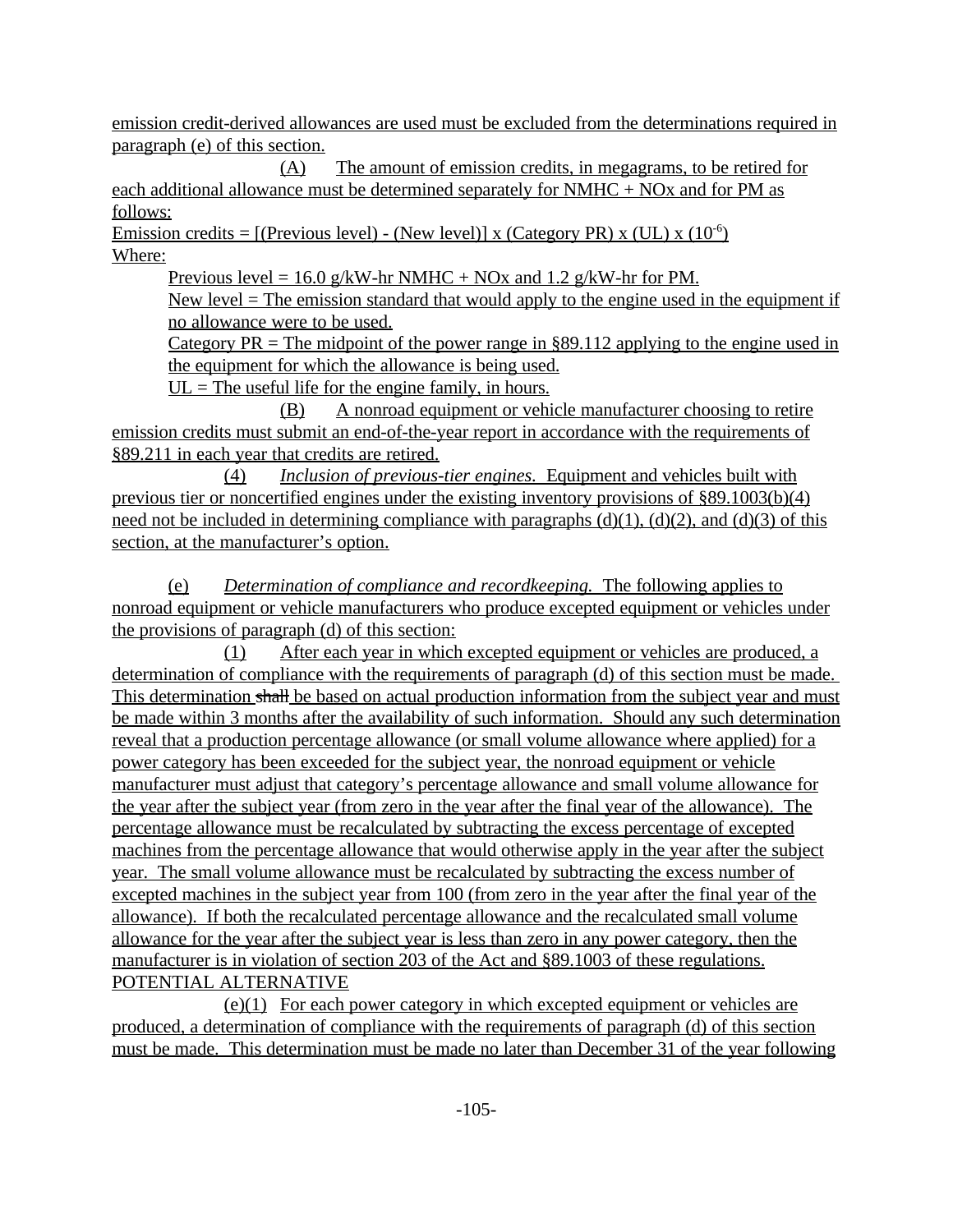the last year in which allowances apply, and must be based on actual production information from the subject years. Should any such determination reveal that both the percentage allowance and the small volume allowance have been exceeded, then the manufacturer is in violation of section 203 of the Act and §89.1003.

(2) A nonroad equipment or vehicle manufacturer must keep records of all equipment and vehicles excepted under the provisions of paragraph (d) of this section, for each power category in which exceptions are taken. These records must include equipment and engine model numbers, serial numbers, and dates of manufacture, and engine rated power. In addition, the manufacturer must keep records sufficient to demonstrate the annual determination of compliance required in paragraph (e)(1) of this section. All such records must be kept until at least two full years after the final year in which exceptions are available for each power category.

(f) *Hardship relief.* Nonroad equipment and vehicle manufacturers, and postmanufacture marinizers, that qualify as small entities under 13 CFR Part 121 may take any of the otherwise prohibited actions identified in  $\S 89.1003(a)(1)$  beyond those allowed under paragraph (d) of this section, subject to approval by the Administrator and the following requirements:

(1) Application for relief must be submitted to the Mobile Source Operations Division in writing prior to the earliest date in which the applying manufacturer would be in violation of §89.1003.

(2) Evidence must be provided that the conditions causing the impending violation are not substantially the fault of the applying manufacturer.

(3) Evidence must be provided that the applying manufacturer may be forced to permanently close or sell its equipment-producing operation if relief is not granted.

(4) Any relief granted must begin within one year after the implementation date of the standard applying to engines being used in the equipment for which relief is requested, and may not exceed one year in duration.

(g) *Allowance for the production of engines.* Engine manufacturers may take any of the otherwise prohibited actions identified in §89.1003(a)(1) with regard to uncertified engines or Tier 1 engines, as appropriate, if the engine manufacturer has received written assurance that the engine is required to meet the demand for engines created under paragraph (d) and (f) of this section.

§89.103<del>-96</del> Definitions.

\*\*\*\*\*

§89.104-96 Useful life, recall, and warranty periods.

use, whichever first occurs. (a) The useful life is a period of  $\frac{8000}{3,000}$  hours of operation or ten five years of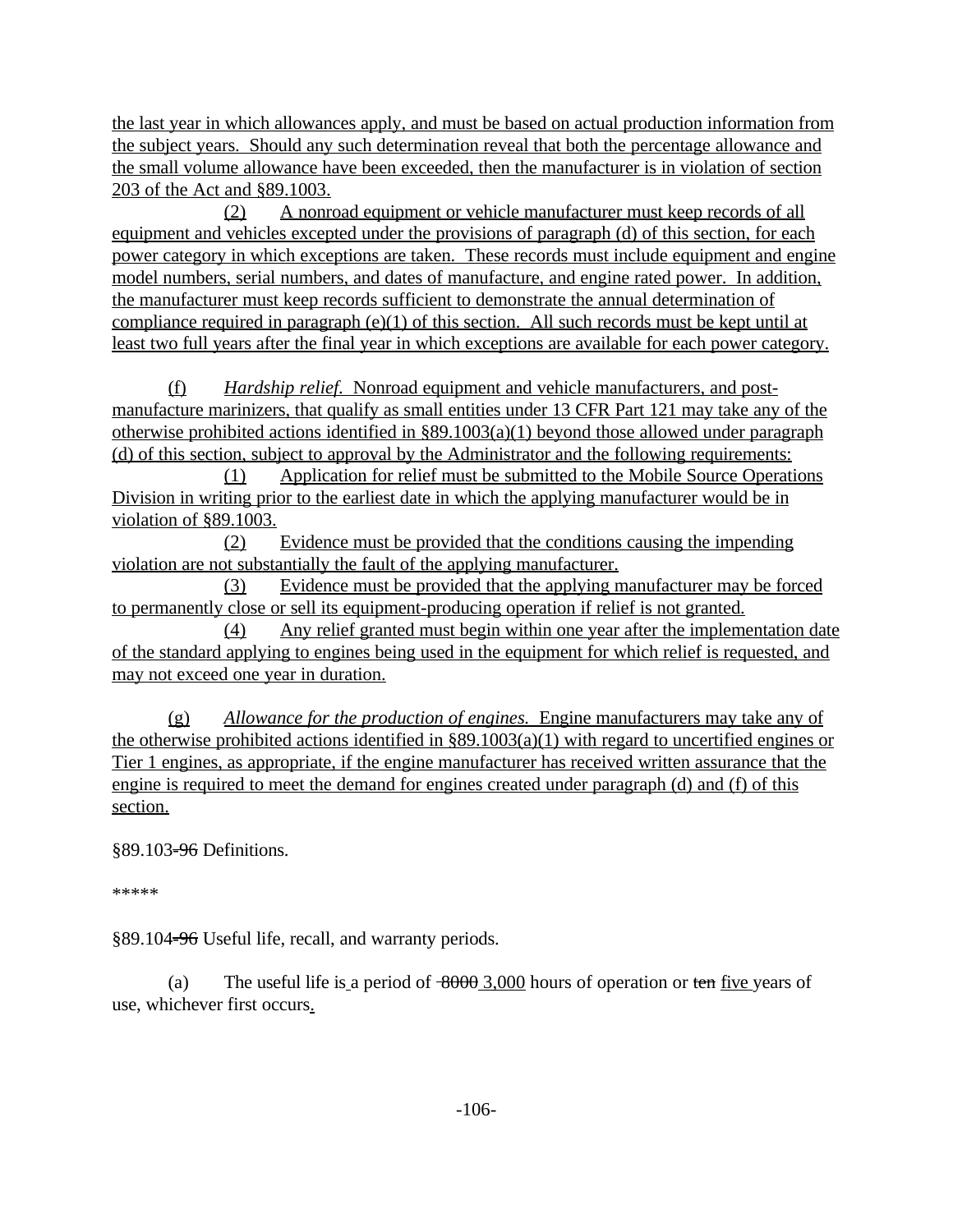(b) Engines are subject to recall testing for a period of  $6,000$   $2,250$  hours of operation or seven four years of use, whichever first occurs.

(c) Warranties imposed by the Clean Air Act are for  $3,000$  1,500 hours of operation or five three years of use, whichever first occurs. \*\*\*\*\*

§89.105-96 Certificate of conformity.

\*\*\*\*\*

§89.106-96 Prohibited controls.

\*\*\*\*\*

§89.107-96 Defeat devices.

\*\*\*\*\*

§89.108-96 Adjustable parameters, requirements.

\*\*\*\*\*

§89.109<del>-96</del> Maintenance instructions and minimum allowable maintenance intervals.

9<del>-96</del> I<br><u>(a)</u> The manufacturer must furnish or cause to be furnished to the ultimate purchaser of each new nonroad engine written instructions for the maintenance needed to ensure proper functioning of the emission control system.

(b) Maintenance performed on equipment, engines, subsystems or components used to determine exhaust emission deterioration factors is classified as either emission-related or nonemission-related and each of these can be classified as either scheduled or unscheduled. Further, some emission-related maintenance is also classified as critical emission-related maintenance.

(c) This paragraph specifies emission-related scheduled maintenance for purposes of obtaining durability data and for inclusion in maintenance instructions furnished to purchasers of new nonroad engines. The maintenance intervals specified below are minimum intervals.

(1) All emission-related scheduled maintenance for purposes of obtaining durability data must occur at the same hours of use intervals that will be specified in the manufacturer's maintenance instructions furnished to the ultimate purchaser of the engine under paragraph (a) of this section. This maintenance schedule may be updated as necessary throughout the testing of the engine, provided that no maintenance operation is deleted from the maintenance schedule after the operation has been performed on the test vehicle or engine.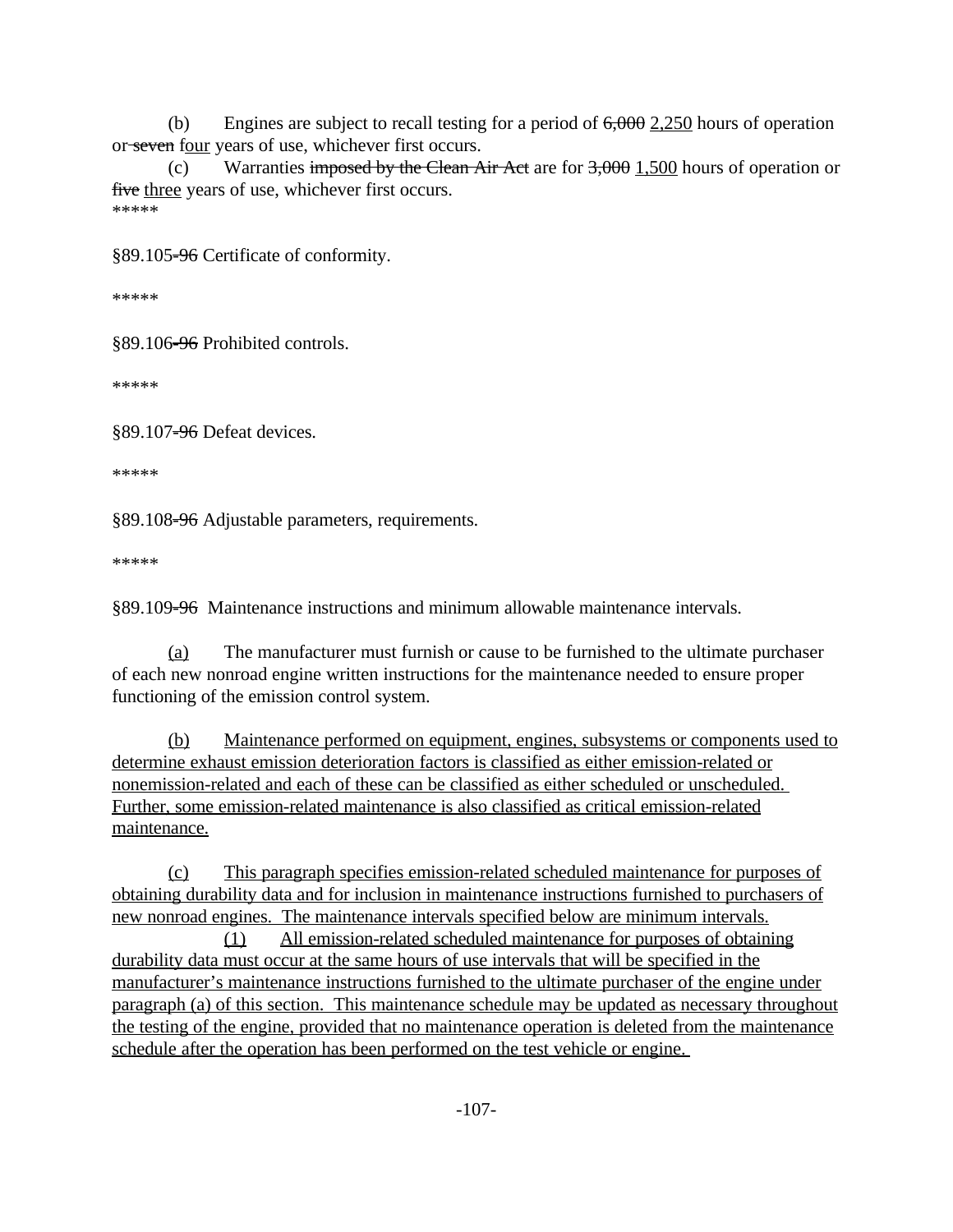(2) Any emission-related maintenance that is performed on vehicles, engines, subsystems, or components must be technologically necessary to assure in-use compliance with the emission standards. The manufacturer must submit data that demonstrate to the Administrator that all of the emission-related scheduled maintenance that is to be performed is technologically necessary. Scheduled maintenance must be approved by the Administrator prior to being performed or being included in the maintenance instructions provided to the purchasers under paragraph (a) of this section. The Administrator has determined that emission-related maintenance in addition to or at shorter intervals than those outlined in paragraphs (c)(3) and (c)(4) of this section is not technologically necessary to ensure in-use compliance and therefore will not be accepted. However, the Administrator may determine that maintenance even more restrictive (e.g., longer intervals) than that listed in paragraphs  $(c)(3)$  and  $(c)(4)$  of this section is also not technologically necessary.

(3) For nonroad compression-ignition engines, the adjustment, cleaning, repair, or replacement listed in paragraphs  $(c)(3)(i)$  through  $(c)(3)(iii)$  of this section must occur at 1,500 hours of use and at 1,500-hour intervals thereafter.

- (i) Exhaust gas recirculation system-related filters and coolers.
- (ii) Positive crankcase ventilation valve.
- (iii) Fuel injector tips (cleaning only).
- (4) The adjustment, cleaning and repair in paragraphs $(c)(4)(i)$  through

 $(c)(4)(vii)$  of this section must occur at 3,000 hours of use and at 3,000-hour intervals thereafter.

- (i) Fuel injectors.
- (ii) Turbocharger.
- (iii) Electronic engine control unit and its associated sensors and

actuators.

(iv) Particulate trap or trap-oxidizer system (including related

components).

(v) Exhaust gas recirculation system (including all related control valves and tubing) except as otherwise provided in paragraph (c)(3)(i) of this section.

(vi) Catalytic convertor.

(vii) Any other add-on emission-related component (i.e., a component whose sole or primary purpose is to reduce emissions or whose failure will significantly degrade emission control and whose function is not integral to the design and performance of the engine).

(5) (i) The components listed in paragraphs(c)(5)(i)(A) through  $(c)(5)(i)(F)$  of this section are currently defined as critical emission-related components.

(A) Catalytic convertor

- actuators.
- (C) Exhaust gas recirculation system (including all related filters, coolers, control valves, and tubing).

(D) Positive crankcase ventilation valve.

(E) Particulate trap or trap-oxidizer system.

(B) Electronic engine control unit and its associated sensors and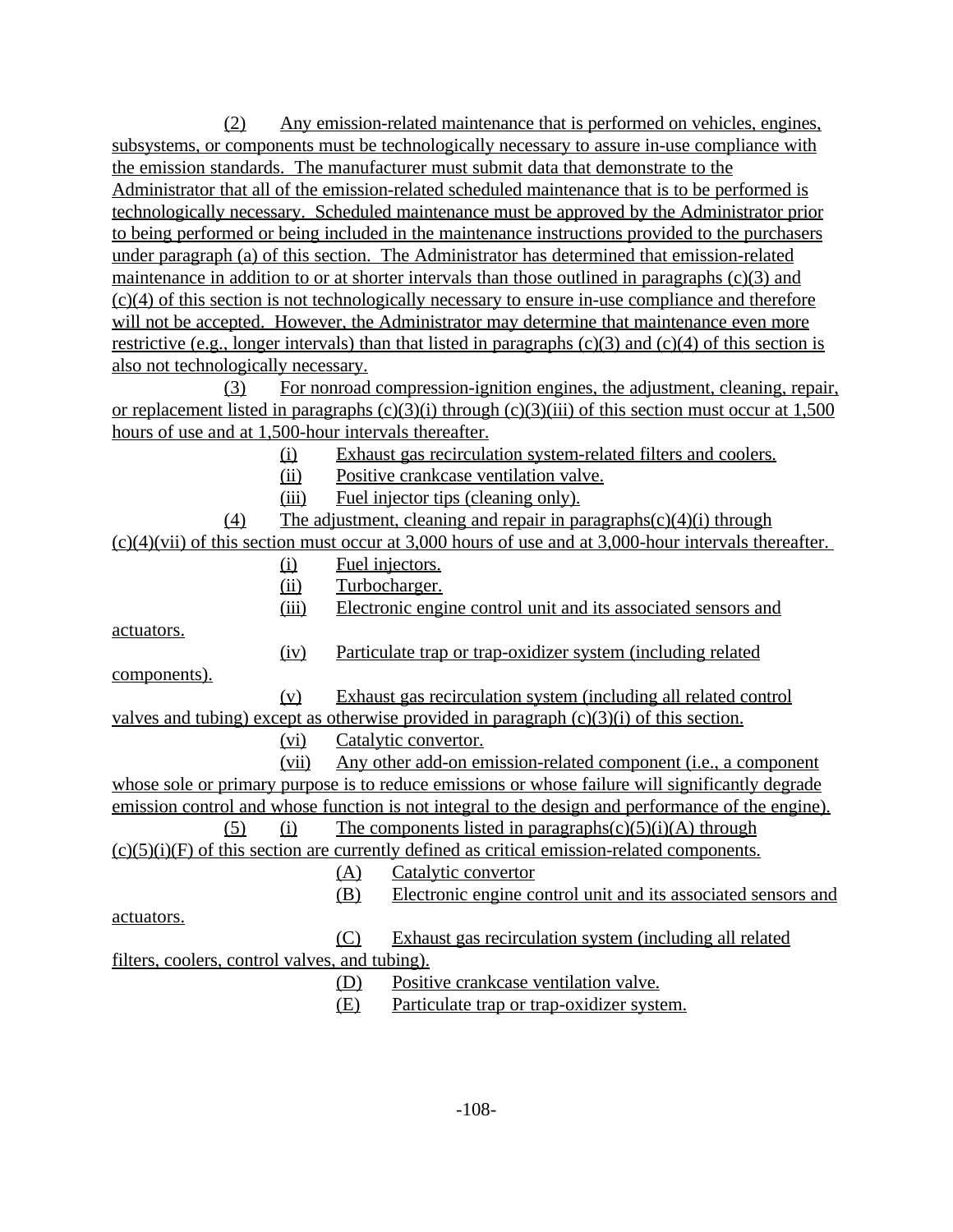(F) Any other add-on emission-related component (i.e., a component whose sole or primary purpose is to reduce emissions or whose failure will significantly degrade emission control and whose function is not integral to the design and performance of the engine).

(ii) All critical emission-related scheduled maintenance must have a reasonable likelihood of being performed in-use. The manufacturer will be required to show the reasonable likelihood of such maintenance being performed in-use. Critical emission-related scheduled maintenance items that satisfy one of the conditions defined in paragraphs  $(c)(5)(ii)(A)$ through  $(c)(5)(ii)(F)$  of this section will be accepted as having a reasonable likelihood of the maintenance item being performed in-use.

(A) Data are presented that establish for the Administrator a connection between emissions and vehicle performance such that as emissions increase due to lack of maintenance, vehicle performance will simultaneously deteriorate to a point unacceptable for typical driving.

(B) Survey data are submitted which adequately demonstrate to the Administrator that, at an 80 percent confidence level, 80 percent of such engines already have this critical maintenance item performed in-use at the recommended interval(s).

(C) A clearly displayed visible signal system approved by the Administrator is installed to alert the equipment operator that maintenance is due. A signal bearing the message "maintenance needed" or "check engine," or a similar message approved by the Administrator, will be actuated at the appropriate usage point or by component failure. This signal must be continuous while the engine is in operation and not be easily eliminated without performance of the required maintenance. Resetting the signal will be a required step in the maintenance operation. The method for resetting the signal system will be approved by the Administrator. The system must not be designed to deactivate upon the end of the useful life of the engine or thereafter.

(D) A manufacturer may desire to demonstrate through a survey that a critical maintenance item is likely to be performed without a visible signal on a maintenance item for which there is no prior in-use experience without the signal. To that end, the manufacturer may in a given model year market up to 200 randomly selected vehicles per critical emission-related maintenance item without such visible signals, and monitor the performance of the critical maintenance item by the owners to show compliance with paragraph  $(c)(5)(ii)(B)$  of this section. This option is restricted to two consecutive model years and may not be repeated until any previous survey has been completed. If the critical maintenance involves more than one engine family, the sample will be sales weighted to ensure that it is representative of all the families in question.

(E) The manufacturer provides the maintenance free of charge, and clearly informs the customer that the maintenance is free in the instructions provided under paragraph (a) of this section.

(F) Any other method that the Administrator approves as establishing a reasonable likelihood that the critical maintenance will be performed in-use.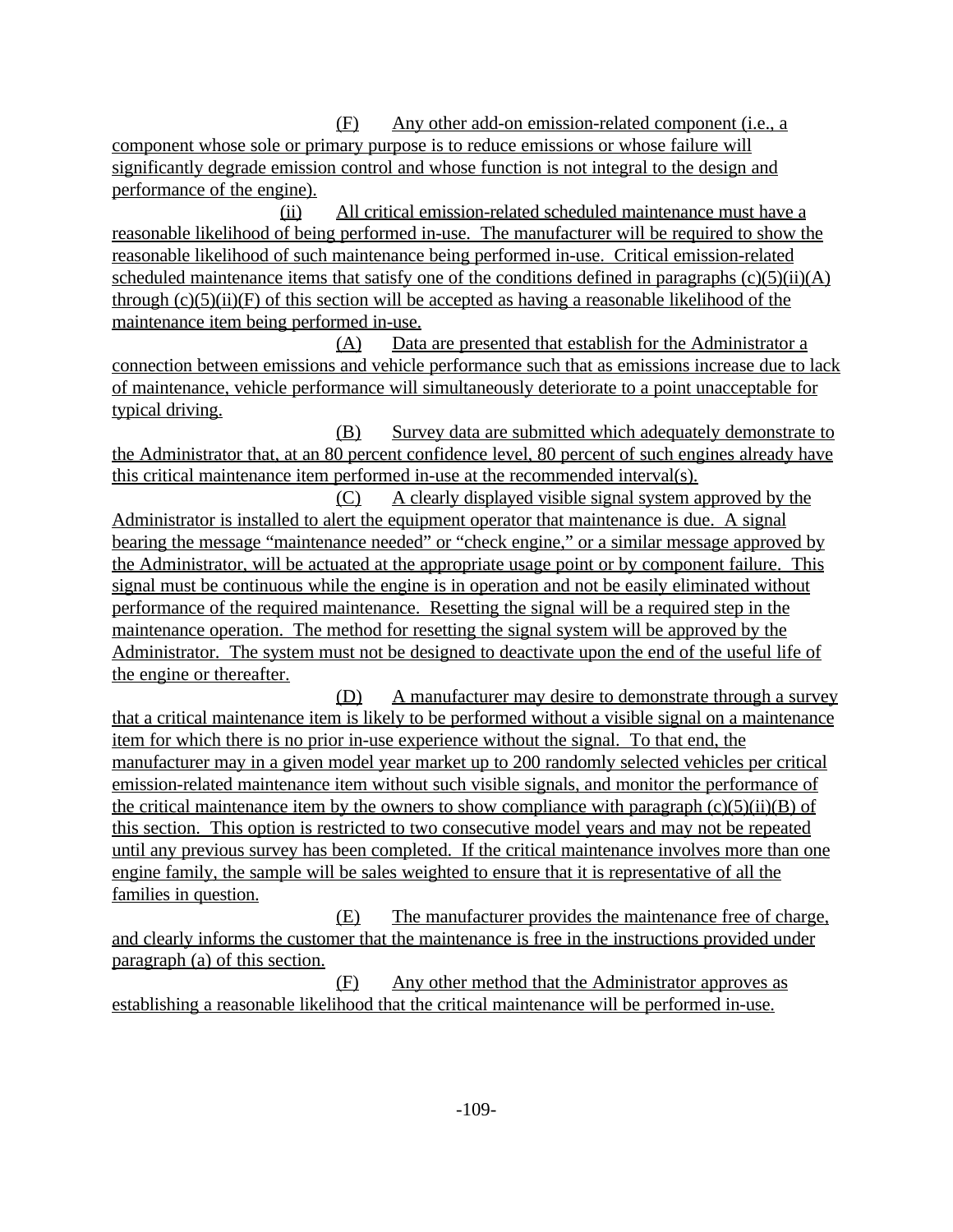(iii) Visible signal systems used under paragraph  $(c)(5)(ii)(C)$  of this section are considered an element of design of the emission control system. Therefore, disabling, resetting, or otherwise rendering such signals inoperative without also performing the indicated maintenance procedure is a prohibited act.

(d) Nonemission-related scheduled maintenance that is reasonable and technologically necessary (e.g., oil change, oil filter change, fuel filter change, air filter change, cooling system maintenance, adjustment of idle speed, governor, engine bolt torque, valve lash, injector lash, timing, lubrication of the exhaust manifold heat control valve, etc.) may be performed on durability vehicles at the least frequent intervals recommended by the manufacturer to the ultimate purchaser, (e.g., not the intervals recommended for severe service).

(e) Adjustment of engine idle speed on emission data engines may be performed once before the low-hour emission test point. Any other engine, emission control system, or fuel system adjustment, repair, removal, disassembly, cleaning, or replacement on emission data vehicles must be performed only with advance approval of the Administrator.

(f) Equipment, instruments, or tools may not be used to identify malfunctioning, maladjusted, or defective engine components unless the same or equivalent equipment, instruments, or tools will be available to dealerships and other service outlets and: (1) Are used in conjunction with scheduled maintenance on such components;

or (2) Are used subsequent to the identification of a vehicle or engine malfunction, as provided in paragraph (e) of this section for emission data engines; or

(3) Unless specifically authorized by the Administrator.

(g) All test data, maintenance reports, and required engineering reports must be compiled and provided to the Administrator in accordance with §89.124.

\*\*\*\*\*

§89.110-96 Emission control information label.

\*\*\*\*\*

(b) \*\*\*

(9) Family emission limits (FELs) if applicable;  $\alpha$ nd

(10) The statement: "This engine conforms to [model year] U.S. EPA regulations large nonroad compression ignition engines.;"

(11) Engines belonging to an engine family that has been certified as a constantspeed engine using the test cycle specified in Table 2 of appendix B to subpart E of this part must contain the statement on the label: "constant-speed only".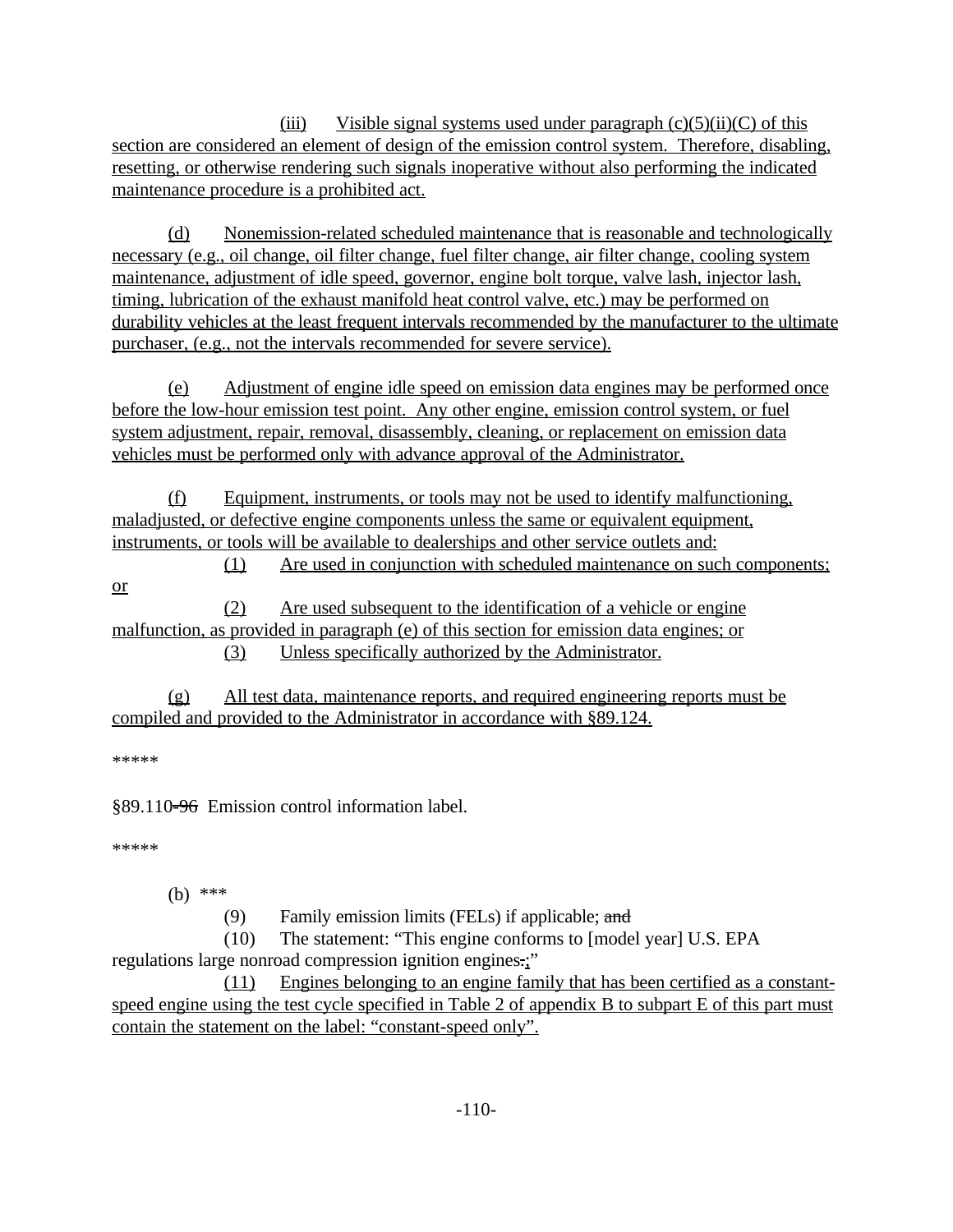(12) (i) Engines meeting the voluntary standards described in §89.112 (f)(1) to be designated as Blue Sky Series engines must contain the statement on the label: "Blue Sky—Class A".

(ii) Engines meeting the voluntary standards described in  $\S 89.112$  (f)(2) to be designated as Blue Sky Series engines must contain the statement on the label: "Blue Sky—Class AA".

(iii) Engines meeting the voluntary standards described in  $\S 89.112$  (f)(3) to be designated as Blue Sky Series engines must contain the statement on the label: "Blue Sky—Class AAA". \*\*\*\*\*

§89.111-96 Averaging, banking, and trading of exhaust emissions.

\*\*\*\*\*

§89.112-96 Oxides of nitrogen, carbon monoxide, hydrocarbon, and particulate matter exhaust emission standards.

exhaust emission standards contained in Table 1. : (a) Nonroad engines to which this subpart is applicable must meet the following

(1) Exhaust emissions of oxides of nitrogen shall not exceed 9.2 grams per kilowatt hour (g/kW-hr).

(2) Exhaust emissions of carbon monoxide shall not exceed 11.4 g/kW-hr for engines at and above 130 kW.

(3) Exhaust emissions of hydrocarbon shall not exceed 1.3 g/kW-hr for engines at and above 130 kW.

 $(4)$  Exhaust emissions of particulate matter shall not exceed  $0.54$  g/kW-hr for engines at and above 130 kW.

| <b>Rated Brake</b><br>Power (kW) | Model<br>Year | NOx | HC  | <b>NMHC</b><br>$+$ NO <sub>x</sub> | $\underline{CO}$ | $PM$ |
|----------------------------------|---------------|-----|-----|------------------------------------|------------------|------|
| kW<8                             | 2000          | $=$ | $=$ | 10.5                               | 8.0              | 1.0  |
|                                  | 2005          | $=$ | $=$ | 7.5                                | 8.0              | 0.80 |
| $8 \leq$ kW<19                   | 2000          | $=$ | $=$ | 9.5                                | 6.6              | 0.80 |
|                                  | 2005          |     |     | 7.5                                | <u>6.6</u>       | 0.80 |

Table 1. - Emission Standards (g/kW-hr)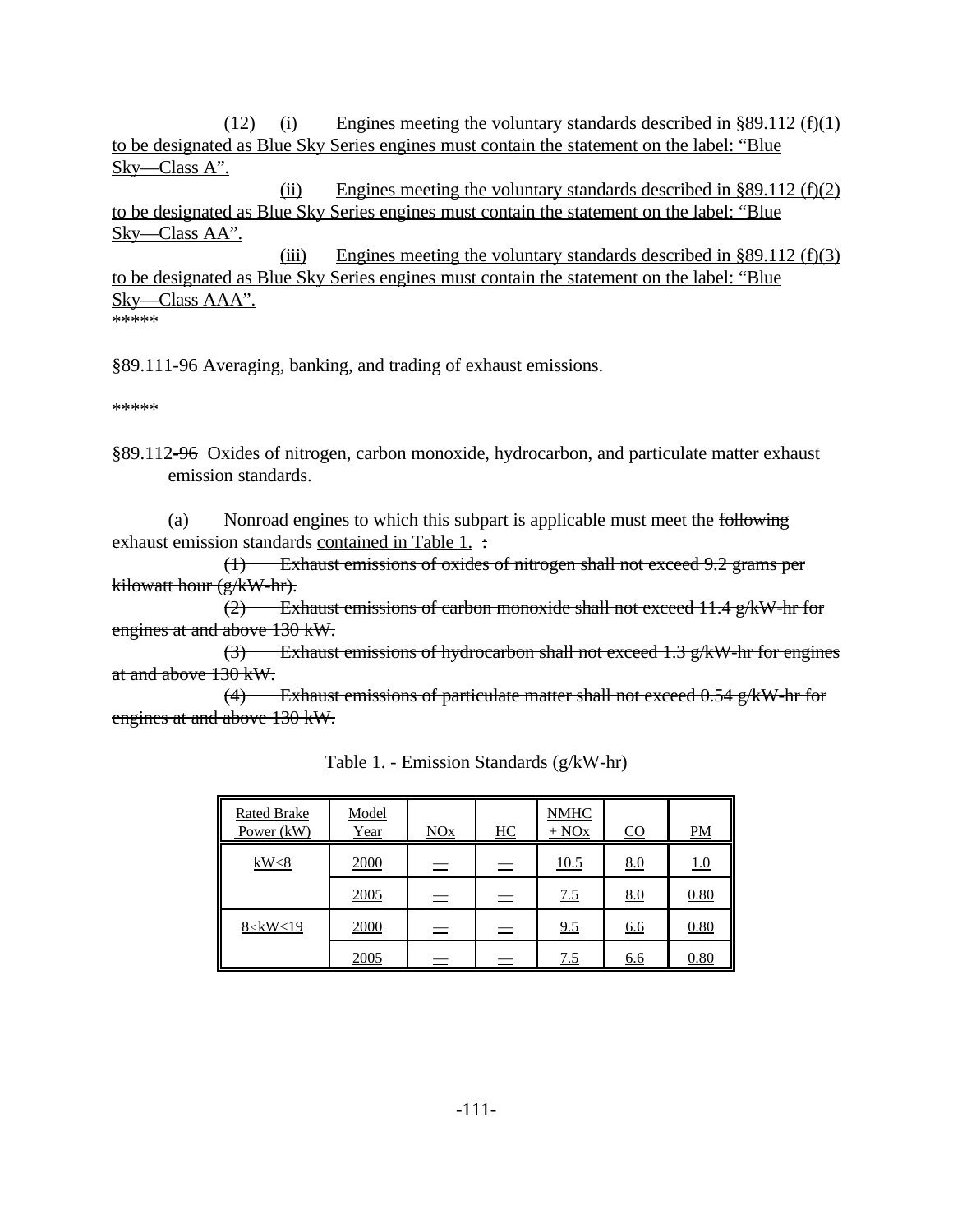(b) Exhaust emissions of oxides of nitrogen, carbon monoxide, and hydrocarbon, and nonmethane hydrocarbon are measured using the procedures set forth in subpart E of this part.

\*\*\*\*\*

kilowatt hour the levels contained in Table 2. The This FEL established by the manufacturer (d) In lieu of the  $NOX$  standards,  $NMHC + NOx$  standards, and PM standards specified in paragraph (a)  $(1)$  of this section, manufacturers may elect to include engine families in the averaging, banking, and trading program, the provisions of which are specified in subpart C of this part. The manufacturer must set a family emission limit (FEL) not to exceed 14.6 grams per serves as the standard for that engine family.

| <b>Rated Brake</b><br>Power (kW) | Model<br>Year | NOx<br><u>FEL</u> | NMHC+ NOx<br>FEI | $PM$<br><u>FEI</u> |
|----------------------------------|---------------|-------------------|------------------|--------------------|
| kW<8                             | 2000          | $\equiv$          | 16.0             | <u>1.2</u>         |
|                                  | 2005          | $\equiv$          | 10.5             | <u>1.0</u>         |
| $8 \leq$ kW<19                   | 2000          | $\equiv$          | 16.0             | <u>1.2</u>         |
|                                  | 2005          |                   | 9.5              | 0.80               |

Table 2. - Upper Limit for Family Emission Limits (g/kW-hr)

(e) Naturally aspirated nonroad engines to which this subpart is applicable must not discharge crankcase emissions into the ambient atmosphere. This provision applies to all 2001 model year engines and later models. This provision does not apply to engines using turbochargers, pumps, blowers, or superchargers for air induction.

(f) Engines may be designated "Blue Sky Series" engines through the 2004 model year by meeting the following voluntary standards, that apply to all certification and in-use testing. Emissions are measured using the procedures set forth in part 86, subpart N. Manufacturers may use an alternate procedure to demonstrate the desired level of emission control if approved in advance by the Administrator. Engines meeting the requirements to qualify as Blue Sky Series engines must be capable of maintaining a comparable level of emission control when tested using the procedures set forth in paragraph (c) of this section and subpart E of this part. The numerical emission levels measured using the procedures from this part may be up to 20 percent higher than those measured using the procedures from part 86, subpart N and still be considered comparable. Engines designated as Blue Sky Series engines must meet the requirements related to in-use durability detailed in §§89.104, 89.109, 89.118, and 89.130; alternatively, manufacturers may fulfill these requirements with the comparable provisions from part 86.

(1) Engines certified to voluntary standards at least 35 percent below the numerical level established for Tier 2 engines, for both particulate matter and NMHC + NOx, may be designated as a "Blue Sky Series engine—Class A". Manufacturers must also demonstrate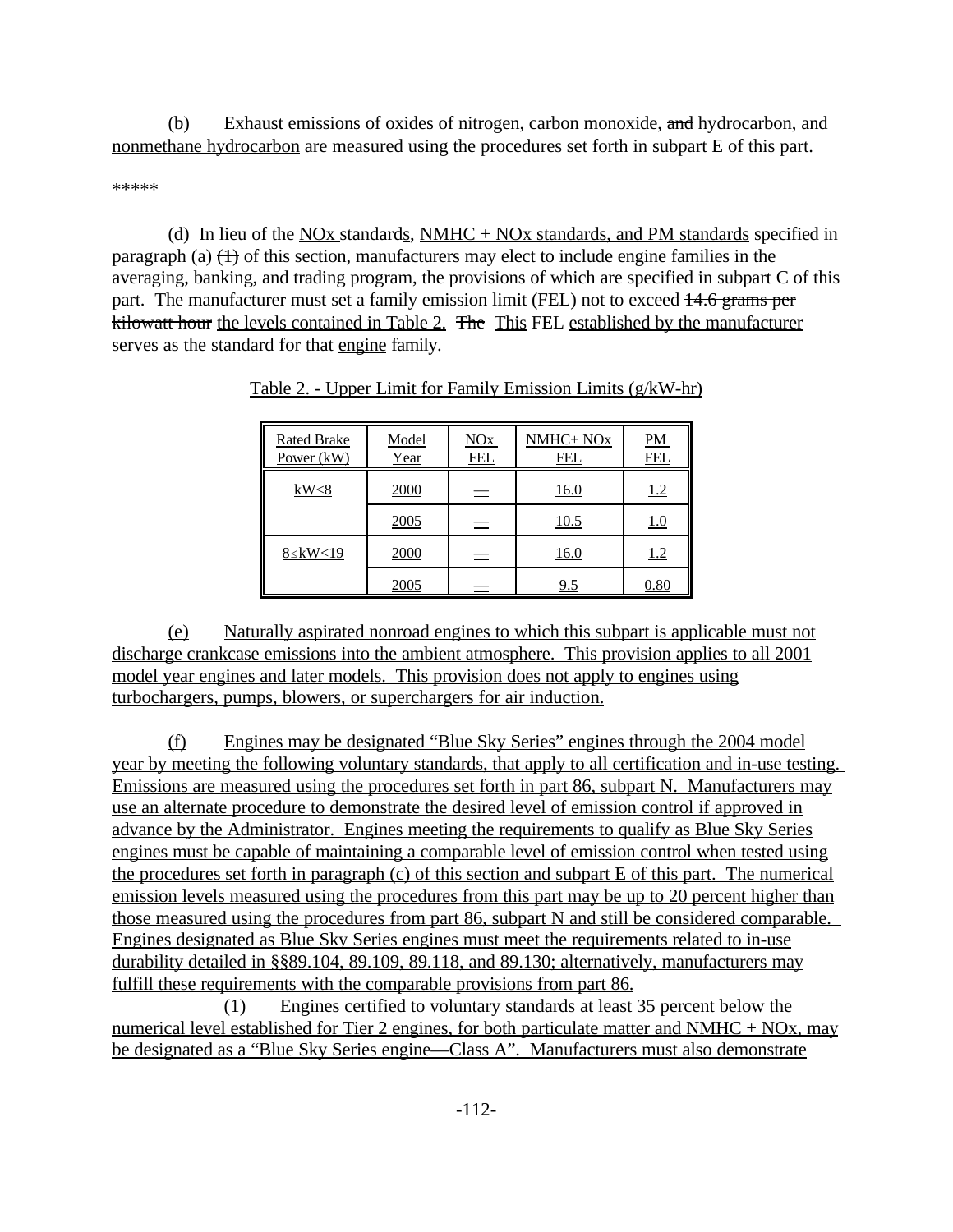compliance with the numerical level established for CO emissions from the applicable tier of engines, as described in paragraph (a) of this section, and with the smoke emission standards described in §86.113. This designation will no longer be available beginning in the year for which Tier 2 standards apply to an engine's power category.

(2) Engines certified to voluntary standards at least 50 percent below the numerical level established for Tier 2 engines, for both particulate matter and NMHC + NOx, may be designated as a "Blue Sky Series engine—Class AA". Manufacturers must also demonstrate compliance with the numerical level established for CO emissions from the applicable tier of engines, as described in paragraph (a) of this section, and with the smoke emission standards described in §86.113.

described in §86.113.<br>\*\*\*\*\* (3) Engines certified to voluntary standards at least 65 percent below the numerical level established for Tier 2 engines, for both particulate matter and NMHC + NOx, may be designated as a "Blue Sky Series engine—Class AAA". Manufacturers must also demonstrate compliance with the numerical level established for CO emissions from the applicable tier of engines, as described in paragraph (a) of this section, and with the smoke emission standards

§89.113-96 Smoke emission standard.

\*\*\*\*\*

§89.114-96 Special test procedures.

\*\*\*\*\*

§89.115-96 Application for certificate.

#### \*\*\*\*\*

(c) The application will be updated and corrected by amendment as provided for in Sec. 89.123<del>-96</del> to accurately reflect the manufacturer's production. \*\*\*\*\*

(d) (1) A description of the basic engine design including, but not limited to , the engine family specifications, the provisions of which are contained in Sec. 89.116-96. \*\*\*\*\*

(f) (1) The Administrator may modify the information submission requirements of paragraph (d) of this section, provided that all of the information specified therein is maintained by the engine manufacturer as required by Sec. 89.124-96, and amended, updated, or corrected as necessary.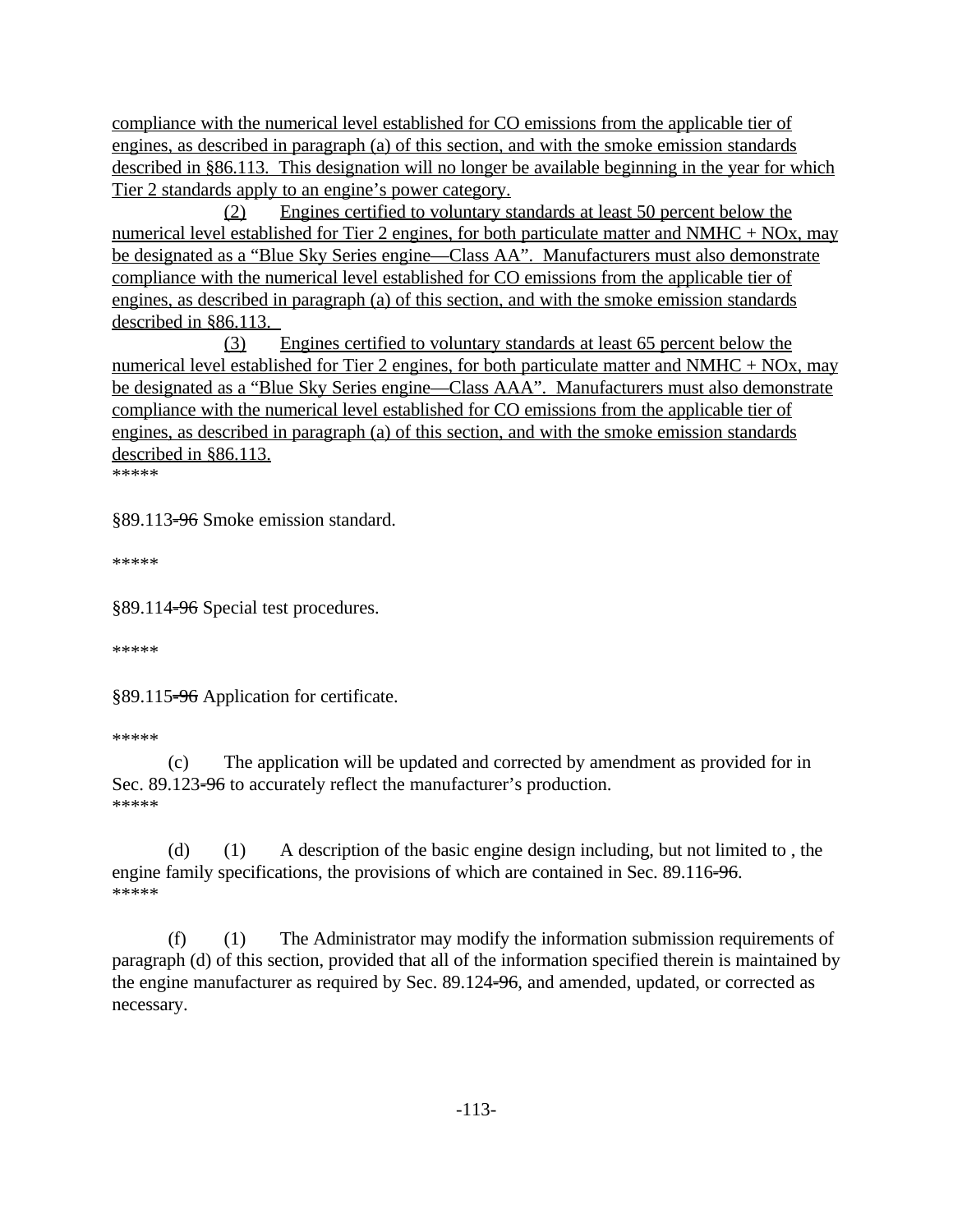(2) For the purposes of this paragraph, Sec.  $89.124\overline{--}96(a)(1)$  includes all information specified in paragraph (d) of this section whether or not such information is actually submitted to the Administrator for any particular model year.

§89.116-96 Engine families.

\*\*\*\*\*

§89.117-96 Test fleet selection.

(a) The manufacturer must select for testing, from each engine family, the engine with the most fuel injected per stroke of an injector at maximum power, primarily at the speed of maximum torque and secondarily at rated speed.

\*\*\*\*\*

(d) For establishing deterioration factors, the manufacturer must select the engines, subsystems, or components to be used to determine exhaust emission deterioration factors for each engine-family control system combination. Whether engines, subsystems, or components are used, they must be selected so that their emission deterioration characteristics may be expected to represent those of in-use engines, based on good engineering judgment.

§89.118-96 Service accumulation.

\*\*\*\*\*

(e) This paragraph describes service accumulation requirements for the purpose of deterioration factor development. Paragraphs (b) through (d) of this section also apply here.

(1) *Service accumulation on engines, subsystems, or components selected by the manufacturer under §89.117 (d)*. The manufacturer determines the form and extent of this service accumulation, consistent with good engineering practice, and describes it in the application for certification.

(2) *Determination of exhaust emission deterioration factors*. The manufacturer determines the form and extent of the service accumulation, consistent with good engineering practice, and describes it in the application for certification.

(3) *Alternatives to service accumulation and testing for the determination of a deterioration factor*. A written explanation of the appropriateness of using an alternative must be included in the application for certification.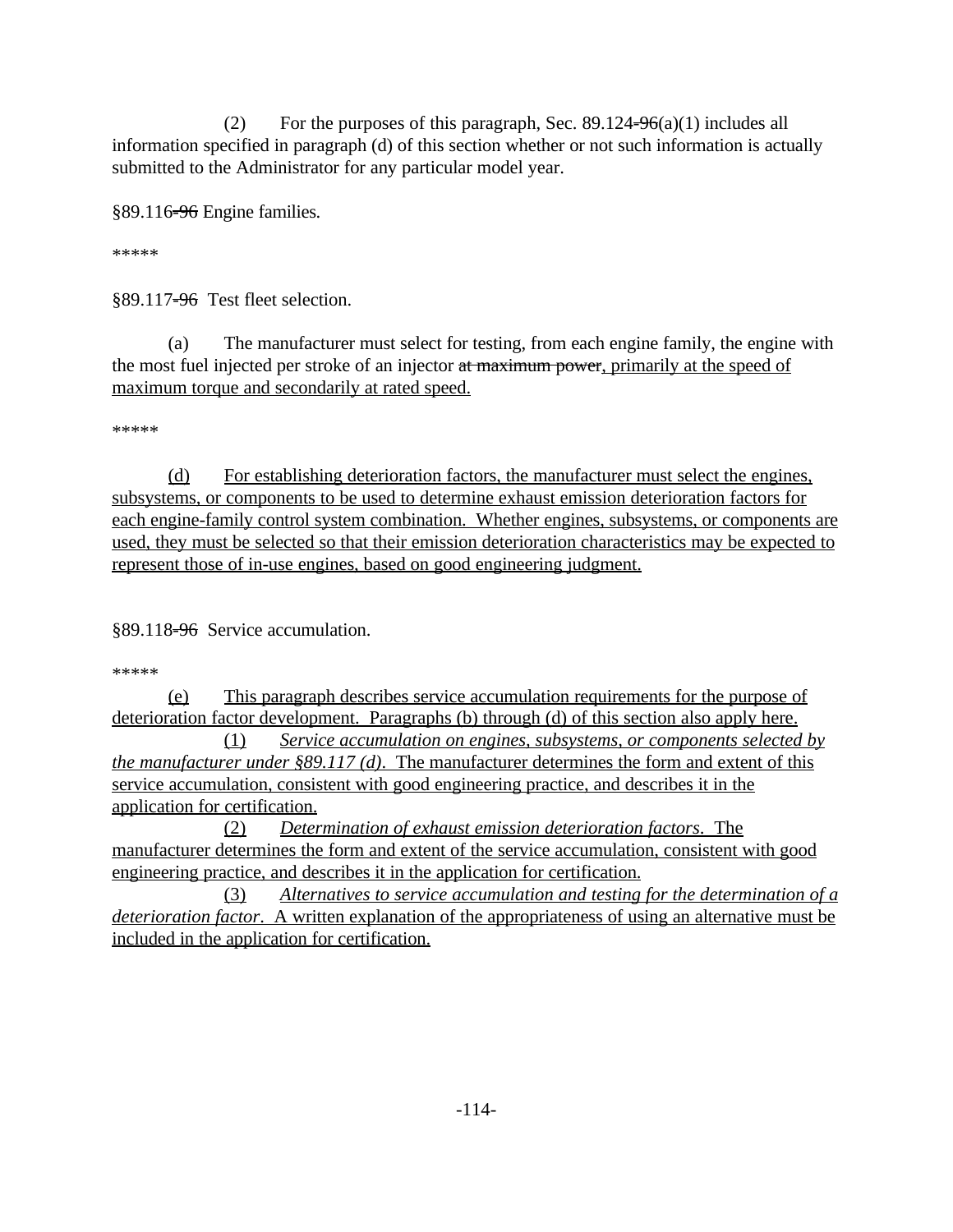(i) *Carryover and carryacross of durability emission data*. In lieu of testing an emission data or durability data engine selected under §89.117 (d), and submitting data therefore, a manufacturer may, with the approval of the Administrator, submit exhaust emission deterioration data on a similar engine for which certification to the same standard has previously been obtained or for which all applicable data required under §89.124 has previously been submitted.

(ii) *Use of on-highway deterioration data*. In the case where a manufacturer produces a certified on-highway engine that is similar to the nonroad engine to be certified, deterioration data from the on-highway engine may be applied to the nonroad engine. This application of deterioration data from an on-highway engine to a nonroad engine is subject to Administrator approval, and the determination of whether the engines are similar must be based on good engineering judgment.

(iii) *Engineering analysis for established technologies*. In the case where an engine family uses technology that is well established, an analysis based on good engineering practices may be used in lieu of testing to determine a deterioration factor for that engine family. The engineering analysis and the determination of whether or not an engine is using established technologies are both subject to Administrator approval.

§89.119<del>-96</del> Emission tests.

\*\*\*\*\*

(a) (1) Upon completion of service accumulation, the manufacturer must test each test engine using the specified test procedures, except as provided in Sec. 89.114-96. The procedures to be used are set forth in:

#### \*\*\*\*\*

(d) Test fuels. EPA may use the fuel specified in either Table  $4$  or Table  $5$  of appendix A to subpart D of this part in confirmatory testing or other testing on any engine. Emission test results based on use of Table 5 fuel will be used to confirm compliance with HC, CO, NOx, PM, and smoke standards. Emission test results based on Table 4 fuel will be used to confirm compliance with HC, CO, NOx, and smoke standards; when a manufacturer uses the fuel specified in Table 4 of appendix A to subpart D of this part for its certification testing, EPA has the option to use the PM emission result, corrected using the PM correction factor specified in Sec. 89.425-96, to confirm compliance with the PM standard.

§89.120-96 Compliance with emission standards.

\*\*\*\*\*

(c) If aftertreatment is employed by an For each nonroad compression-ignition engine family, then a deterioration factor must be determined and applied.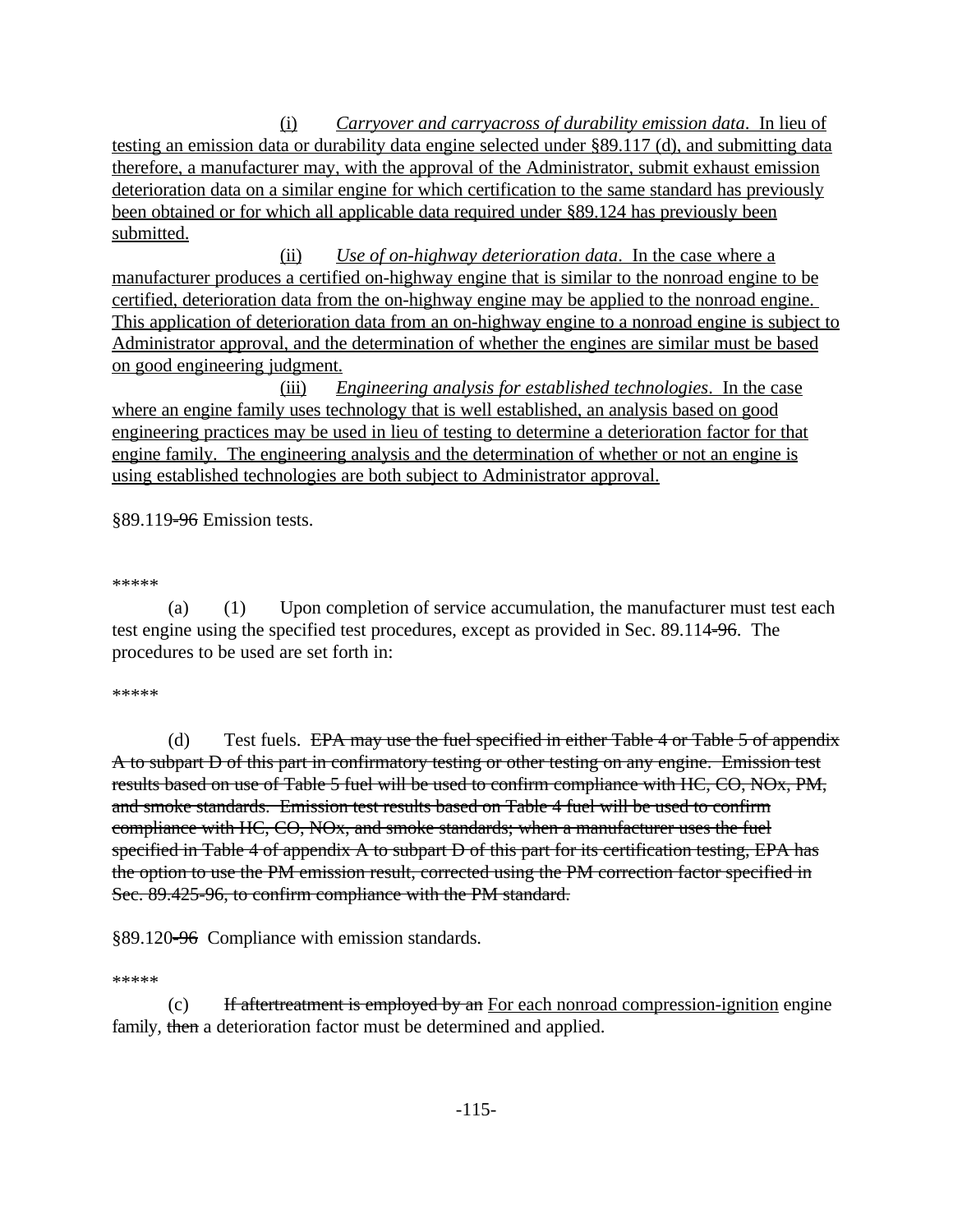(1) The applicable exhaust emission standards (or family emission limits, as appropriate) for nonroad compression-ignition engines apply to the emissions of engines for their useful life.

(2) Since emission control efficiency generally decreases with the accumulation of service on the engine, deterioration factors will be used in combination with emission data engine test results as the basis for determining compliance with the standards.

(3) (i) Paragraph (c)(3) of this section describes the procedure for determining compliance of an engine with emission standards (or family emission limits, as appropriate), based on deterioration factors supplied by the manufacturer. Deterioration factors be established using applicable emission test procedures. NMHC + NOx deterioration factors must be established based on the sum of the pollutants. When establishing deterioration factors for NMHC + NOx, a negative deterioration (emissions decrease from the official emissions test result) for one pollutant may not offset deterioration of the other pollutant. Where negative deterioration occurs for NOx or NMHC, the official exhaust emission test result must be used for purposes of determining the NMHC + NOx deterioration factor.

(ii) Separate exhaust emission deterioration factors, determined from tests of engines, subsystems, or components conducted by the manufacturer, must be supplied for each engine-system combination. Separate factors must be established for NMHC, CO, NOx, NMHC + NOx, and exhaust particulate. For smoke testing, separate factors must also be established for the acceleration mode (designated as "A"), the lugging mode (designated as "B"), and peak opacity (designated as "C").

(iii) *Compression-ignition nonroad engines not utilizing aftertreatment technology (e.g., particulate traps).* For NMHC, CO, NOx, NMHC + NOx, and exhaust particulate, the official exhaust emission results for each emission data engine at the selected test point must be adjusted by addition of the appropriate deterioration factor. However, if the deterioration factor supplied by the manufacturer is less than zero, it must be zero for the purposes of this paragraph.

(iv) *Compression-ignition nonroad engines utilizing aftertreatment technology (e.g., particulate traps).* For NMHC, CO, NOx, NMHC + NOx, and exhaust particulate, the official exhaust emission results for each emission data engine at the selected test point must be adjusted by multiplication by the appropriate deterioration factor. However, if the deterioration factor supplied by the manufacturer is less than one, it must be one for the purposes of this paragraph.

(v) For acceleration smoke ("A"), lugging smoke ("B"), and peak opacity ("C"), the official exhaust emission results for each emission data engine at the selected test point must be adjusted by the addition of the appropriate deterioration factor. However if the deterioration supplied by the manufacturer is less than zero, it must be zero for the purposes of this paragraph.

(vi) The emission values to compare with the standards (or family emission limits, as appropriate) must be the adjusted emission values of paragraphs  $(c)(3)(iii)$ through (v) of this section, rounded to the same number of significant figures as contained in the applicable standard in accordance with ASTM E29-93a, for each emission data engine. This procedure has been incorporated by reference (see §89.6).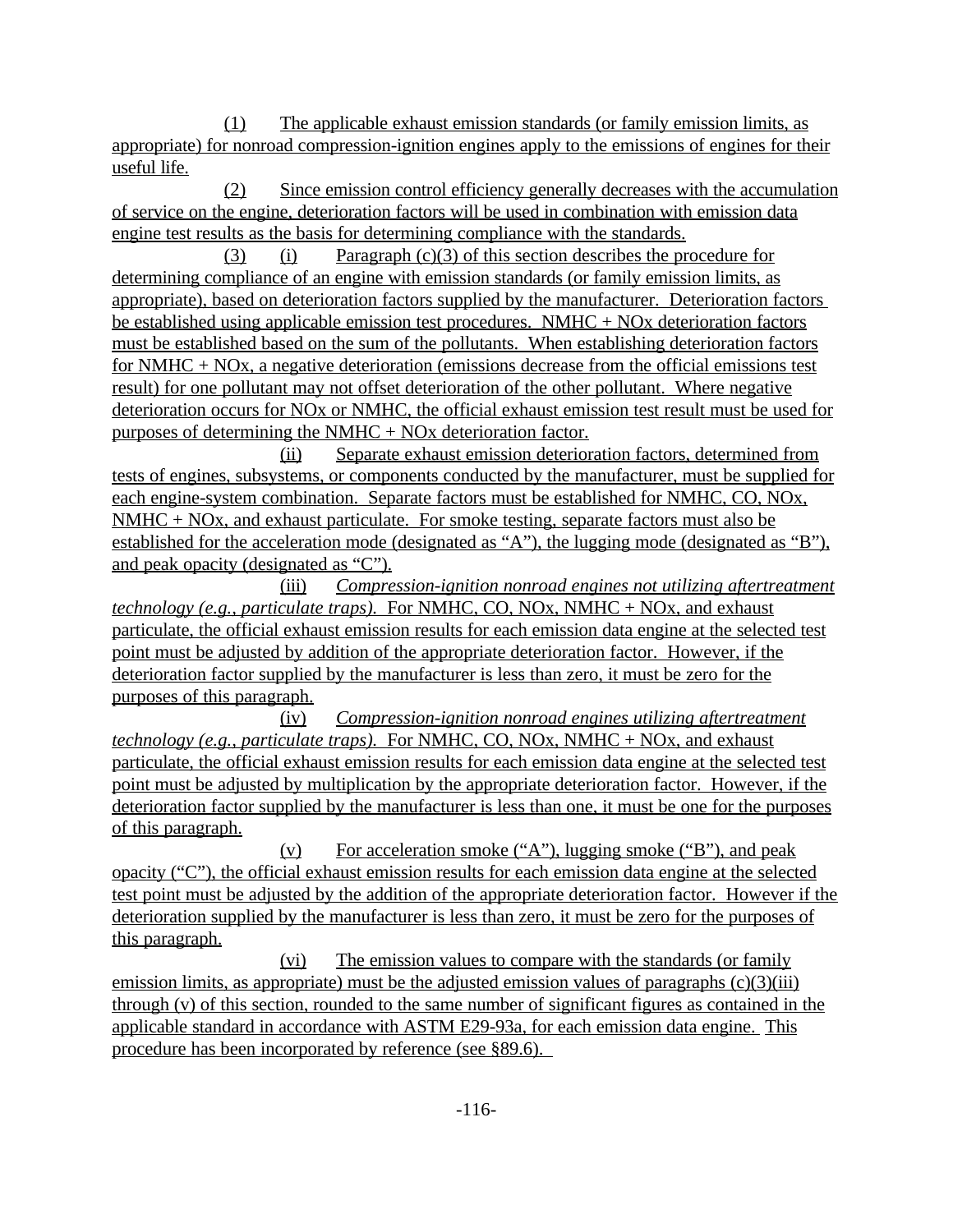(4) Every test engine of an engine family must comply with all applicable standards (or family emission limits, as appropriate), as determined in paragraph  $(c)(3)(vi)$  of this section, before any engine in that family will be certified. \*\*\*\*\*

(e) For the purposes of setting an NMHC + NOx certification level or FEL, one of the following options must be used for the determination of NMHC for an engine family. The manufacturer must declare that option is used in its application for certification of that engine family.

(1) THC may be used in lieu of NMHC for the standards set forth in §89.112.

(2) The manufacturer may choose its own method to analyze methane with prior approval of the Administrator.

(3) The manufacturer may assume that two percent of the measured THC is methane (NMHC =  $0.98 \times THC$ ).

§89.121-96 Certificate of conformity effective dates.

\*\*\*\*\*

§89.122=96 Certification.

\*\*\*\*\*

§89.123<del>-96</del> Amending the application and certificate of conformity.

\*\*\*\*\*

§89.124-96 Record retention, maintenance, and submission.

\*\*\*\*\*

§89.125-96 Production engines, annual report.

\*\*\*\*\*

§89.126<del>-96</del> Denial, revocation of certificate of conformity.

\*\*\*\*\*

(b) (5) The manufacturer denies an EPA enforcement officer of EPA authorized representative reasonable assistance (as defined in Sec. 89.129- $96(e)$ ).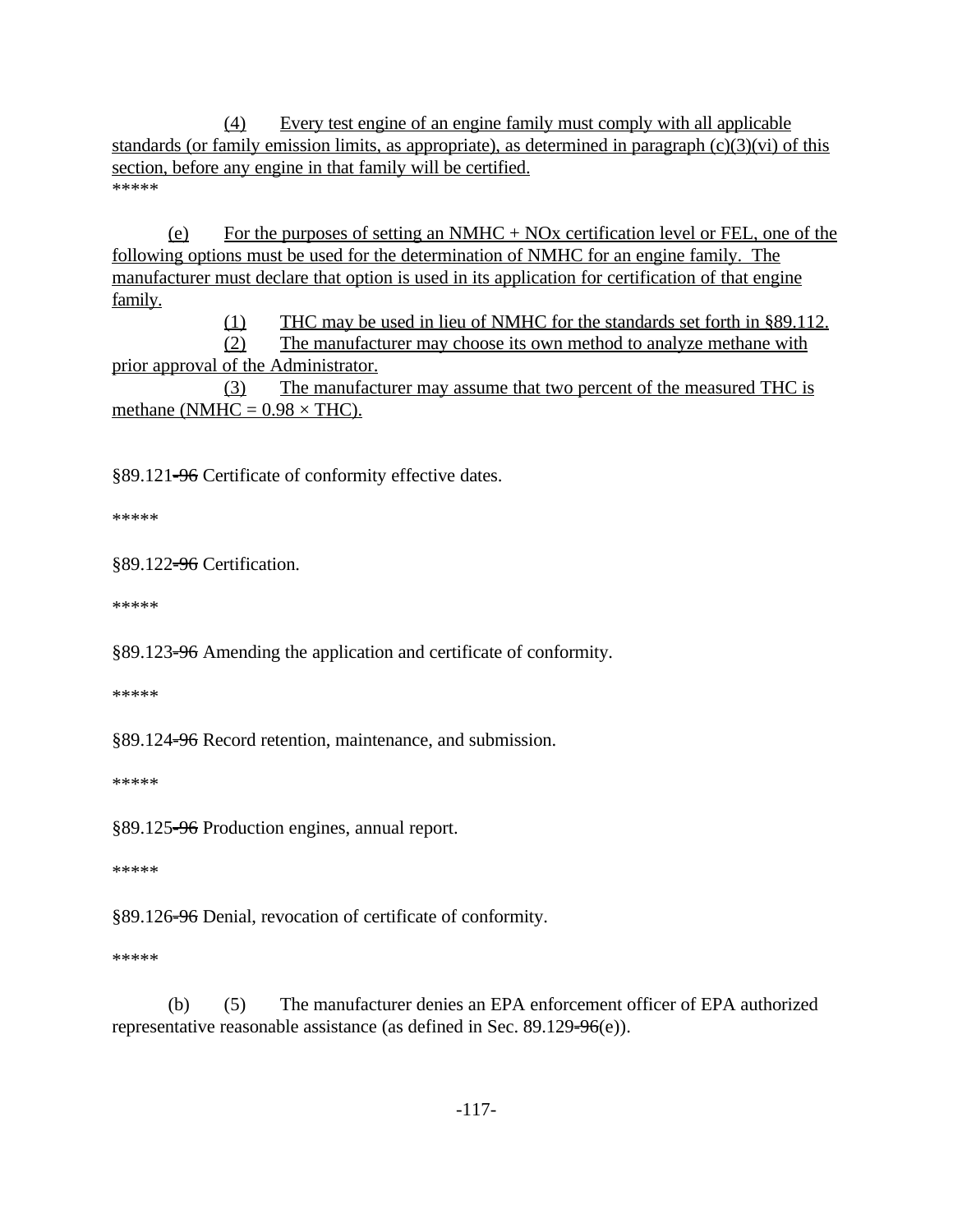89.203<del>-96 (f)</del> (d), 89.206<del>-96 (d)</del> (c), 89.209-96(c) or 89.210-96(g), the Administrator may deem (c) If a manufacturer knowingly commits an infraction specified in paragraph (b)(1) or  $(b)(4)$  of this section, knowingly commits any other fraudulent act which that results in the issuance of a certificate of conformity, or fails to comply with the conditions specified in Secs. such certificate void *ab initio*.

(d) When the Administrator denies, suspends, revokes, or voids *ab initio* a certificate of conformity the manufacturer will be provided a written determination. The manufacturer may request a hearing under Sec. 89.127-96 on the Administrator's decision.

\*\*\*\*\*

§89.127<del>-96</del> Request for hearing.

\*\*\*\*\*

§89.128<del>-96</del> Hearing procedures.

\*\*\*\*\*

(b) (1) (i) The determination issued by the Administrator under Sec.  $89.126 - 96$ (d);

\*\*\*\*\*

§89.129-96 Right of entry.

\*\*\*\*\*

§89.130 Rebuild practices.

(a) The provisions of this section are applicable to engines subject to the standards prescribed in section §89.112 and are applicable to the process of engine rebuilding (or rebuilding a portion of an engine or engine system). The process of engine rebuilding generally includes disassembly, replacement of multiple parts due to wear, and reassembly, and also may include the removal of the engine from the vehicle and other acts associated with rebuilding an engine. Any deviation from the provisions contained in this section is a prohibited act.

(b) When rebuilding an engine, portions of an engine, or an engine system, there must be a reasonable technical basis for knowing that the resultant engine is equivalent, from an emissions standpoint, to a certified configuration (i.e., tolerances, calibrations, specifications) of the same or newer model year as the original engine. A reasonable basis would exist if: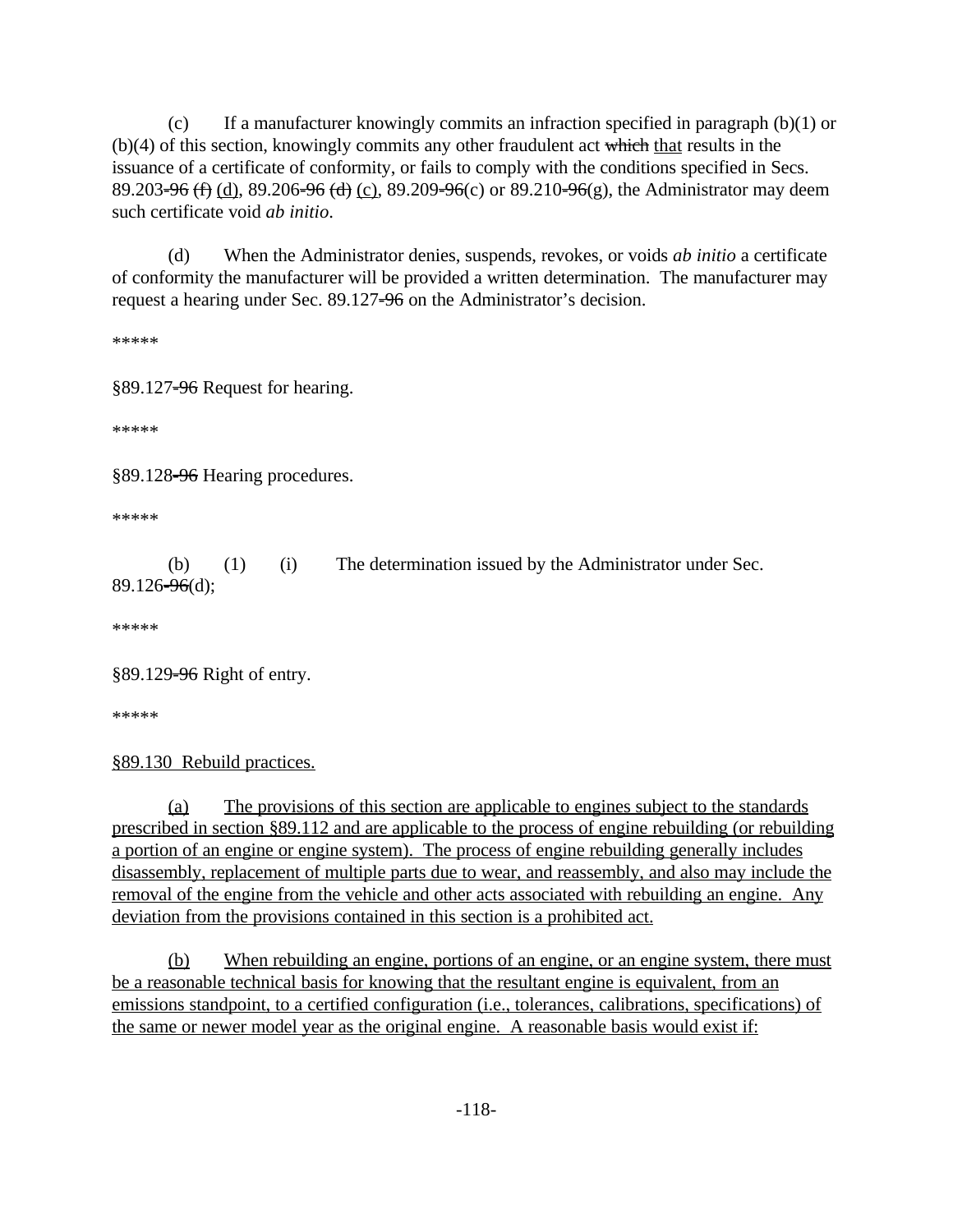(1) Parts installed, whether the parts are new, used, or rebuilt, are such that a person familiar with the design and function of motor vehicle engines would reasonably believe that the parts perform the same function with respect to emission control as the original parts, and

(2) Any parameter adjustment or design element change is made only:

(i) in accordance with the original engine manufacturer's instructions;

or

(ii) where data or other reasonable technical basis exists that such parameter adjustment or design element change, when performed on the engine or similar engines, is not expected to adversely affect in-use emissions.

(c) When an engine is being rebuilt and remains installed or is reinstalled in the same equipment, it must be rebuilt to a configuration of the same or later model year as the original engine. When an engine is being replaced, the replacement engine must be an engine of (or rebuilt to) a configuration of the same or later model year as the original engine.

(d) At time of rebuild, emission-related codes or signals from on-board monitoring systems may not be erased or reset without diagnosing and responding appropriately to the diagnostic codes, regardless of whether the systems are installed to satisfy requirements in §89.109 or for other reasons and regardless of form or interface. Diagnostic systems must be free of all such codes when the rebuilt engine is returned to service. Such signals may not be rendered inoperative during the rebuilding process.

(e) When conducting a rebuild without removing the engine from the equipment, or during the installation of a rebuilt engine, all critical emission-related components listed in §86.109-99(d) not otherwise addressed by paragraphs (b) through (d) of this section must be checked and cleaned, adjusted, repaired, or replaced as necessary, following manufacturer recommended practices.

(f) Records must be kept by parties conducting activities included in paragraphs (b) through (e) of this section. The records must include at minimum the hours of operation at time of rebuild, a listing of work performed on the engine, and emission-related control components including a listing of parts and components used, engine parameter adjustments, emission-related codes or signals responded to and reset, and work performed under paragraph (e) of this section.

(1) Parties may keep records in whatever format or system they choose as long as the records are understandable to an ARB enforcement officer or can be otherwise provided to an ARB enforcement officer in an understandable format when requested.

(2) Parties are not required to keep records of information that is not reasonably available through normal business practices including information on activities not conducted by themselves or information that they cannot reasonably access.

(3) Parties may keep records of their rebuilding practices for an engine family rather than on each individual engine rebuilt in cases where those rebuild practices are followed routinely.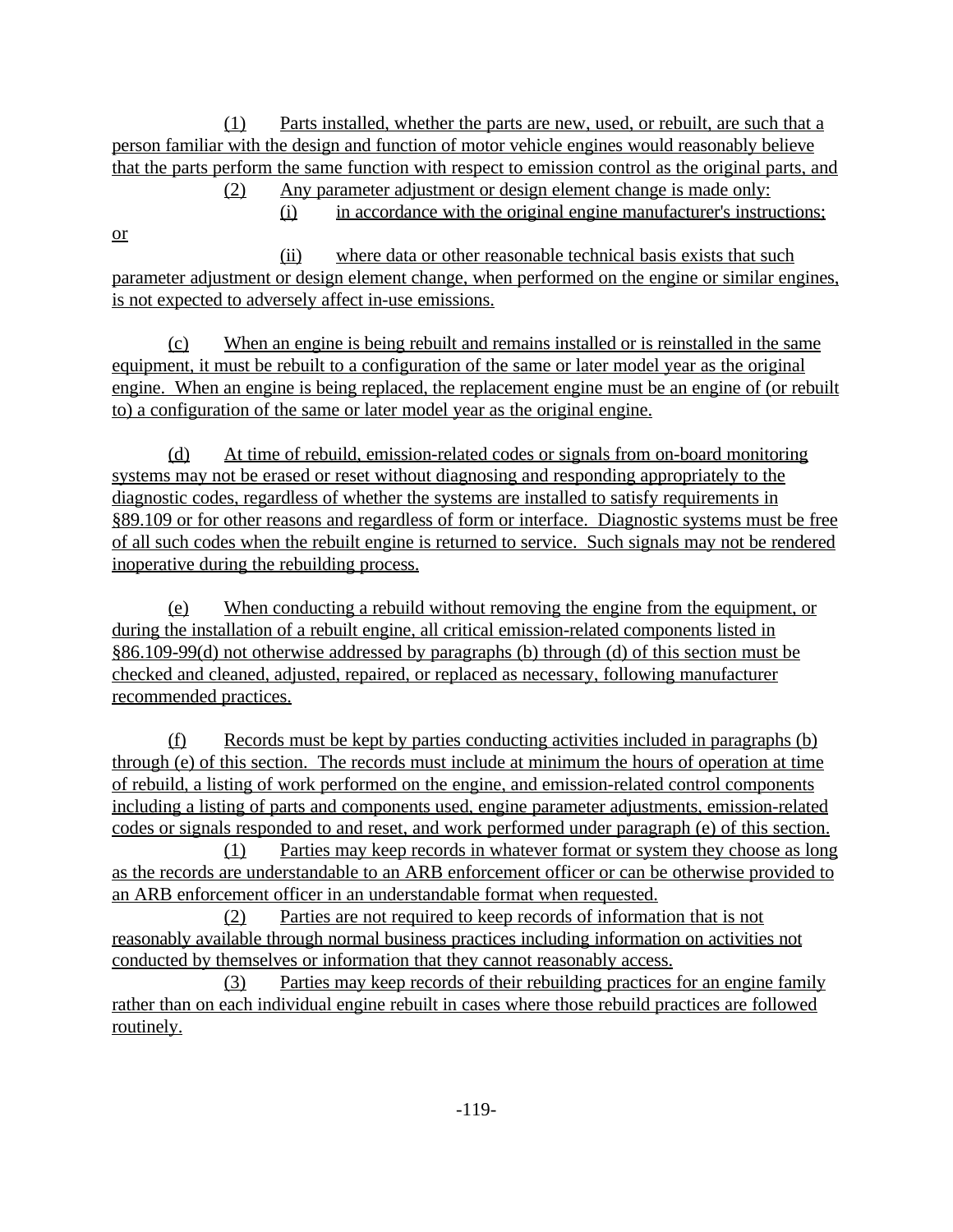## (4) Records must be kept for a minimum of two years after the engine is

rebuilt.

Subpart C—Averaging, Banking, and Trading Provisions

§89.201-96 Applicability.

\*\*\*\*\*

§89.202<del>-96</del> Definitions.

\*\*\*\*\*

§89.203<del>-96</del> General provisions.

(a) The averaging, banking, and trading programs for NOx, NMHC + NOx, and PM emissions from eligible nonroad engines are described in this subpart. Participation in this these programs is voluntary.

- (b) DELETE
- (c) DELETE,

REPLACE WITH:

(c) (1) A nonroad engine family is eligible to participate in the averaging, banking, and trading program for  $NMHC + NOx$  emissions and PM emissions if it is subject to regulation under subpart B of this part with certain exceptions specified in subsection (c)(2) of this section. No averaging, banking, and trading program is available for meeting the CO or smoke emission standards specified in subpart B of this part.

(2) Nonroad engines may not participate in the averaging, banking, and trading program if they are subject to state engine emission standards, are exported, or use an alternate or special test procedure under §89.114. Meeting the voluntary standards described in §89.112 (f) for Blue Sky Series engines does not preclude participation in the averaging, banking, and trading program; however, participation in the averaging, banking, and trading program depends on manufacturers developing test data on a steady-state test cycle, as specified in §89.410 (a), for credit computation purposes.

(3) (i) A manufacturer may certify one or more nonroad engine families at FELs above or below the applicable NMHC + NOx emission standard and PM emission standard, provided the summation of the manufacturer's projected balance of all  $NMHC + NOx$  credit transactions and the summation of the manufacturer's projected balance of all PM credit transactions in a given model year in a given averaging set is greater than or equal to zero, as determined under §89.207 (b).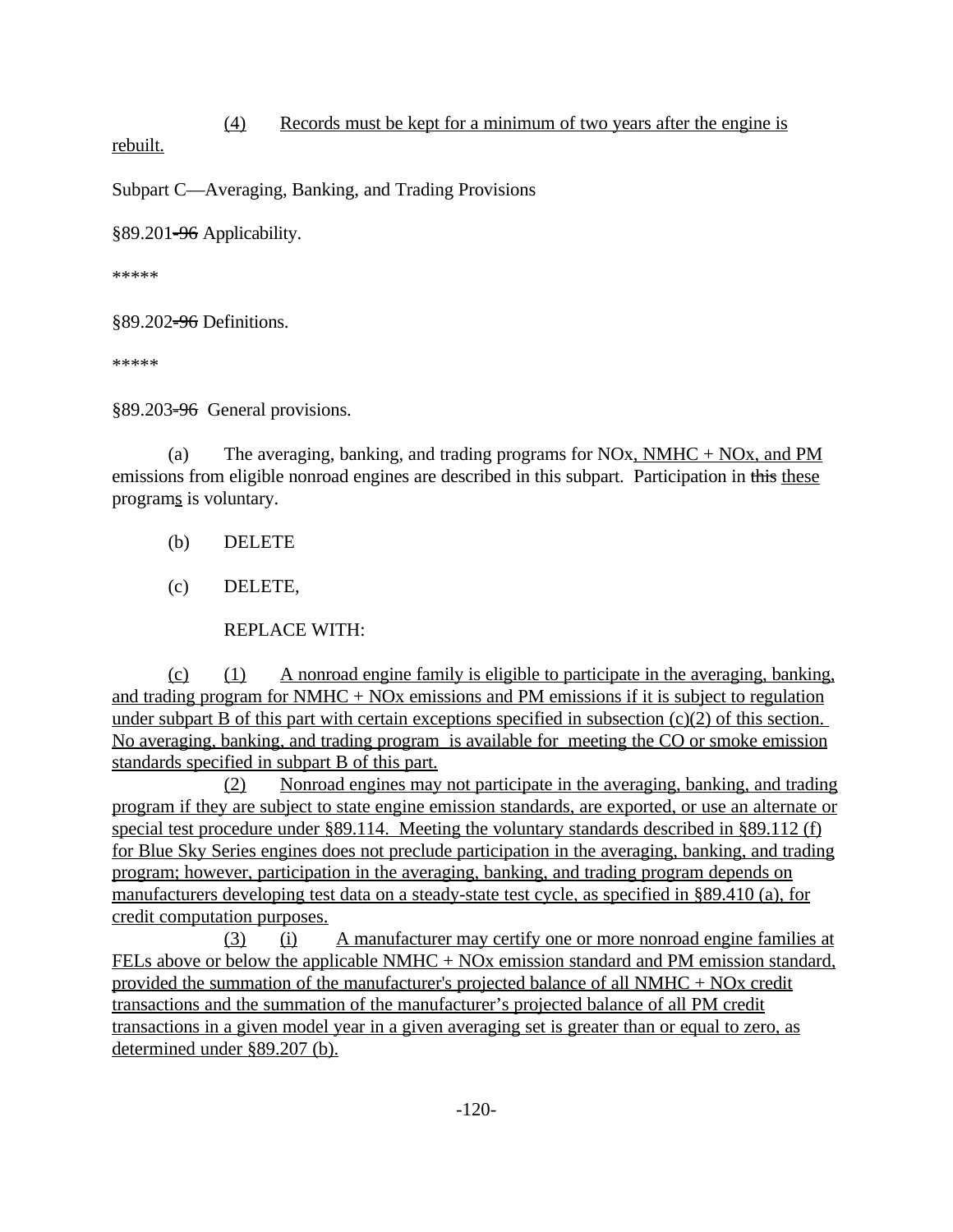$(A)$  FELs for NMHC + NOx and FELs for PM may not exceed the upper limits specified in §89.112 (d).

(B) An engine family certified to an FEL is subject to all provisions specified in subparts B, D, E, F, G, H, I, J, and K of this part, except that the applicable FEL replaces the emission standard for the family participating in the averaging, banking, and trading program.

(C) A manufacturer of an engine family with an FEL exceeding the applicable emission standard must obtain emission credits sufficient to address the associated credit shortfall via averaging, banking, or trading, within the restrictions described in §89.204 (c) and §89.206 (b)(4).

(D) An engine family with an FEL below the applicable standard may generate emission credits for averaging, banking, trading, or a combination thereof. Emission credits may not be used to offset an engine family's emissions that exceed its applicable FEL. Credits may not be used to remedy nonconformity determined by a Selective Enforcement Audit (SEA) or by recall (in-use) testing. However, in the case of an SEA failure, credits may be used to allow subsequent production of engines for the family in question if the manufacturer elects to recertify to a higher FEL.

(ii) (A) In lieu of generating credits under paragraph  $(c)(3)(i)$  of this section, a manufacturer may certify one or more nonroad engine families at family emission limits (FELs) above or below the applicable NMHC + NOx emission standard and PM emission standard. The summation of the manufacturer's projected balance of all NMHC  $+$  NOx credit transactions and the summation of the manufacturer's projected balance of all PM credit transactions in a given model year, as determined under §89.207 (b), is allowed to be less than zero.

(B) A penalty equal to ten percent of the year end negative credit balance must be added to the negative credit balance. The resulting negative credit balance must be carried into the next model year.

(C) A manufacturer will be allowed to carry over a negative credit balance until December 31, 2003. As of this date, the summation of the manufacturer's projected balance of all NMHC + NOx credit transactions and the summation of the manufacturer's projected balance of all PM credit transactions must be greater than or equal to zero.

(D) FELs for NMHC  $+$  NOx and FELs for PM may not exceed the upper limits specified in §89.112 (d).

(E) An engine family certified to an FEL is subject to all provisions specified in subparts B, D, E, F, G, H, I, J, and K of this part, except that the applicable NMHC + NOx FEL or PM FEL replaces the NMHC + NOx emission standard or PM emission standard for the family participating in the averaging and banking program.

(F) A manufacturer of an engine family with an FEL exceeding the applicable emission standard must obtain emission credits sufficient to address the associated credit shortfall via averaging or banking. The exchange of emission credits generated under this program with other nonroad engine manufacturers in trading is not allowed.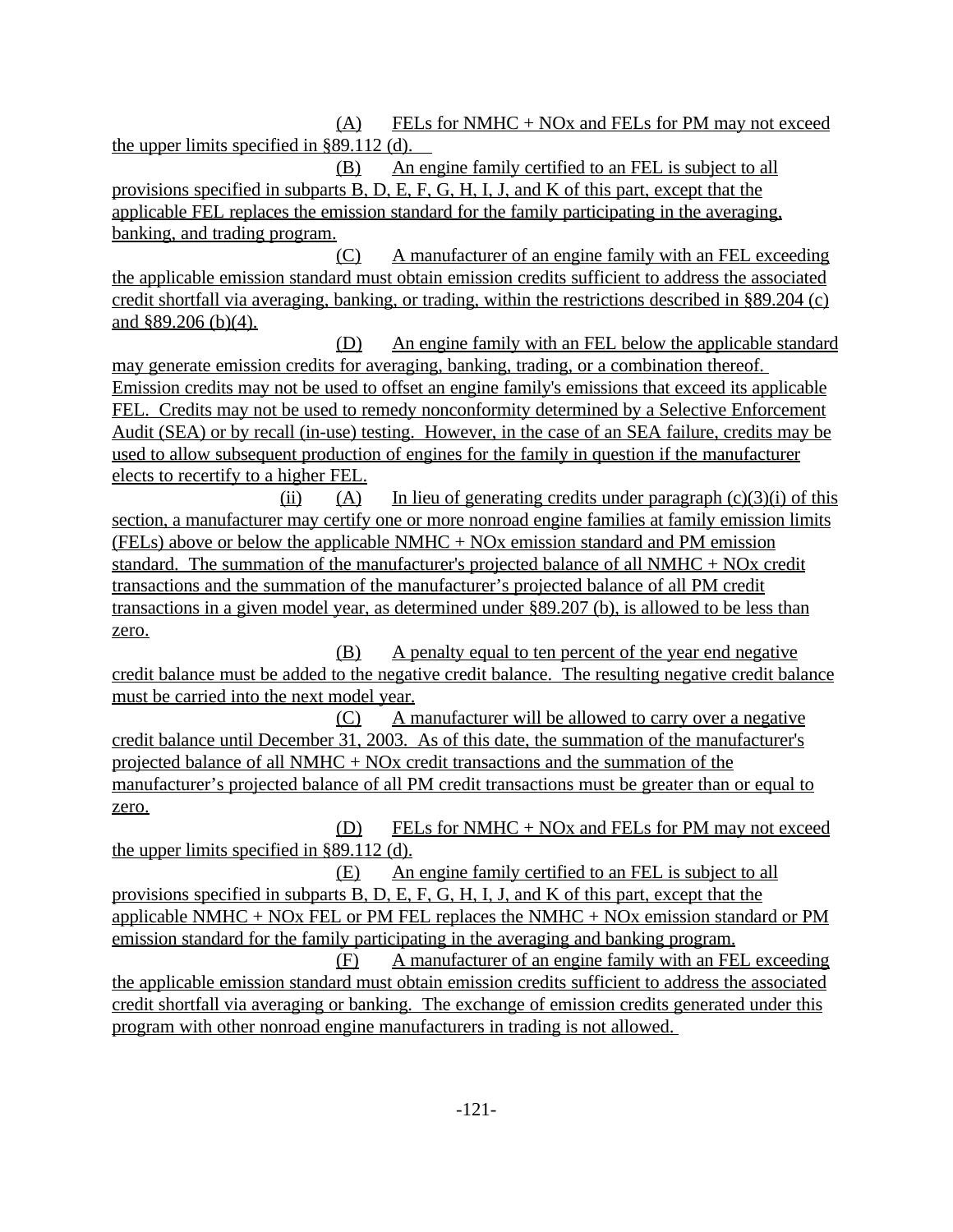(G) An engine family with an FEL below the applicable standard may generate emission credits for averaging, banking, or a combination thereof. Emission credits may not be used to offset an engine family's emissions that exceed its applicable FEL. Credits may not be used to remedy nonconformity determined by a Selective Enforcement Audit (SEA) or by recall (in-use) testing. However, in the case of an SEA failure, credits may be used to allow subsequent production of engines for the family in question if the manufacturer elects to recertify to a higher FEL.

(4) (i) Except as noted in paragraphs  $(c)(4)(ii)$ ,  $(c)(4)(iii)$ , and  $(c)(4)(iv)$  of this section, credits generated in a given model year may be used in any following model year. Except as allowed under paragraph  $(c)(3)(ii)$  of this section, credits generated in one model year may not be used for prior model years.

(ii) Credits generated prior to the implementation date of the applicable Tier 2 standards, will expire on December 31, 2007.

(iii) Credits generated under the provisions of paragraph (c)(3)(ii) will expire on December 31, 2003.

## (d) DELETE,

### REPLACE WITH:

(d) Manufacturers must demonstrate compliance under the averaging, banking, and trading program for a particular model year by 270 days after the model year. Engine families without an adequate amount of emission credits, except as allowed under paragraph (c)(3)(ii) of this section, will violate the conditions of the certificates of conformity. The certificates of conformity may be voided *ab initio* under §89.126-96 (c) for those engine families.

## (e) DELETE,

## REPLACE WITH:

Engine families may not generate credits for one pollutant while also using credits for another pollutant in the same model year.

(f) DELETE,

## REPLACE WITH:

An engine manufacturer may make exchange  $NMHC + NOx$  emission credits and PM credits to equipment or vehicle manufacturers in trading. Such credits may be used within the provisions specified in §89.102 (d)(3).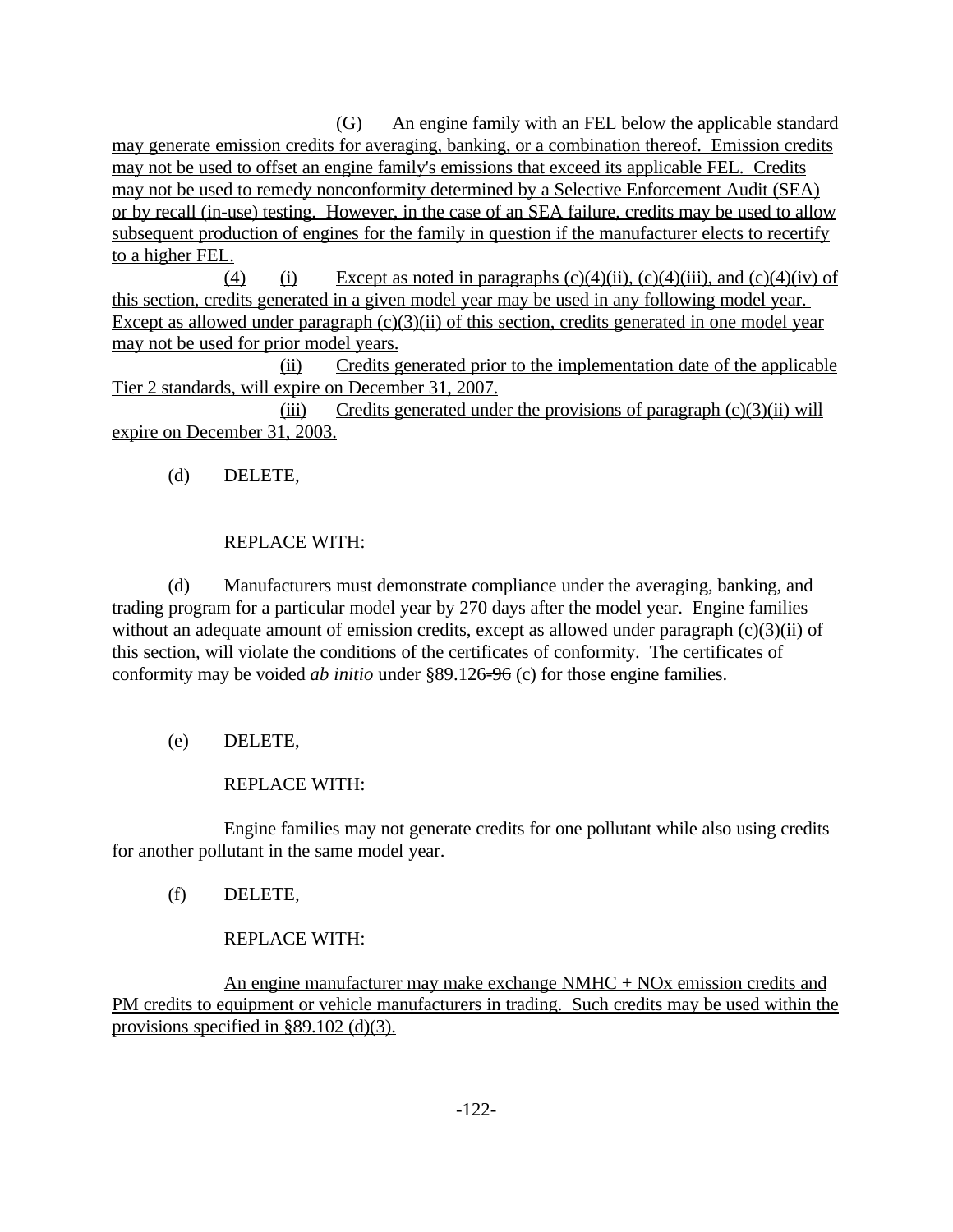§89.204-96 Averaging.

- (a) DELETE
- (b) DELETE,

REPLACE WITH:

(b) (1) A manufacturer may use averaging to offset an emission exceedance of a nonroad engine family caused by an NMHC + NOx FEL or a PM FEL above the applicable emission standard. Credits used in averaging may be obtained from credits generated by another engine family in the same model year, credits banked in previous model years that have not expired, or credits obtained through trading. The use of credits must be within the restrictions described in paragraph (c) of this section and §89.206 (b)(4).

(2) Credits scheduled to expire in the earliest model year must be used first, before using other available credits.

§89.205-96 Banking.

use in averaging and trading in the following three model years any following model year. Credits (a) A manufacturer of a nonroad engine family with an  $NMHC + NOx$  FEL or a PM FEL below the applicable standard for a given model year may bank credits in that model year for not withdrawn within the three model years after they are banked are forfeited.

(b) A manufacturer of a nonroad engine family may bank credits  $up to one calendar$ year prior to the effective date of mandatory certification. Such engines must meet the requirements of subparts A, B, D, E, F, G, H, I, J, and K of this part.

(c) A manufacturer may bank actual credits only after the end of the model year and after EPA has reviewed the manufacturer's end-of-year reports. During the model year and before submittal of the end-of-year report, credits originally designated in the certification process for banking will be considered reserved and may be redesignated for trading or averaging in the end-of-year report and final report.

(d) Credits declared for banking from the previous model year that have not been reviewed by EPA ARB may be used in averaging or trading transactions. However, such credits may be revoked at a later time following EPA ARB review of the end-of-year report or any subsequent audit actions.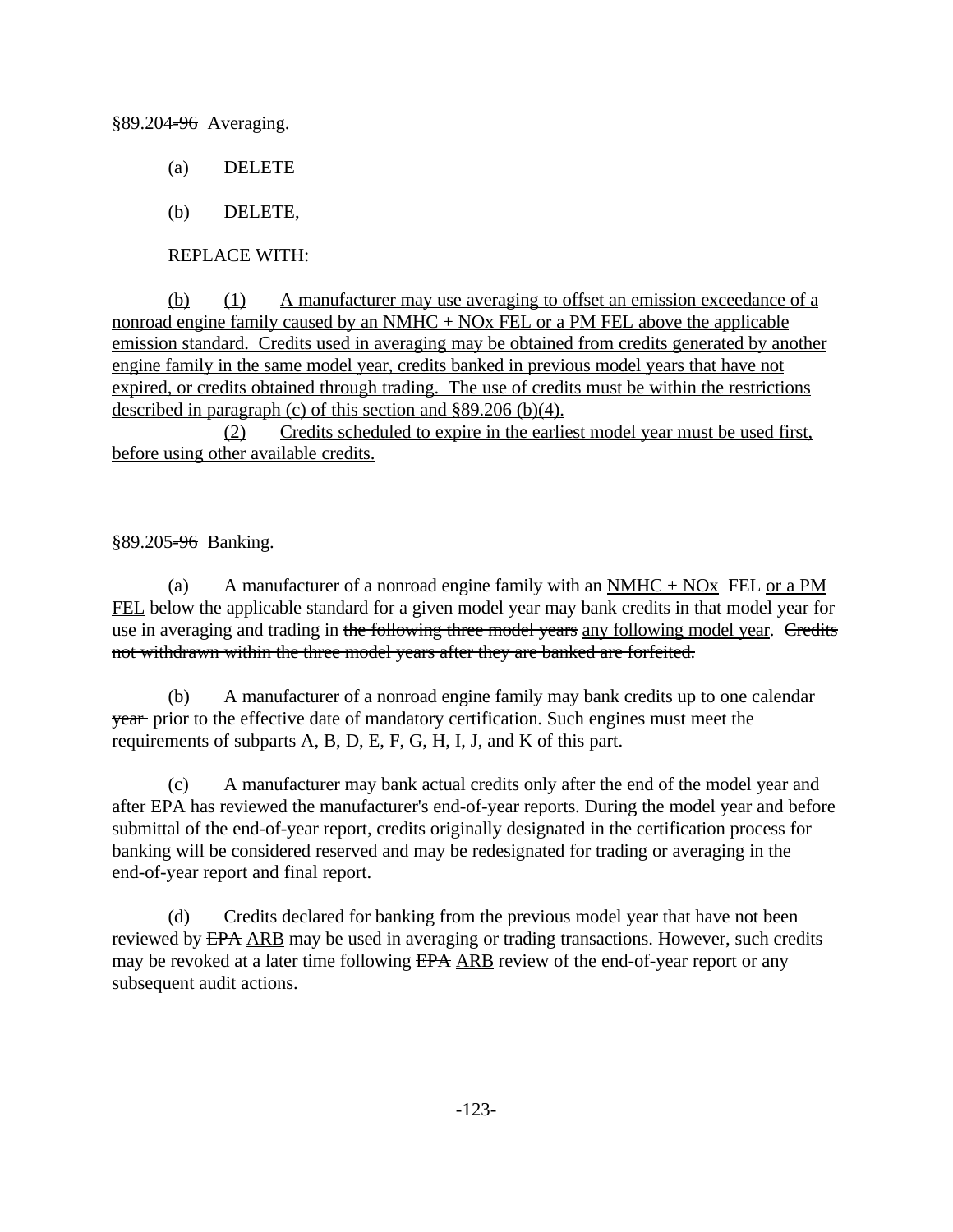#### §89.206-96 Trading.

\*\*\*\*\*

(b) Credits for trading can be obtained from credits banked in the three previous model years that have not expired or credits generated during the model year of the trading transaction. Traded credits expire if they are not used in averaging within three model years following the model year in which they were generated.

(c) Traded credits can be used for averaging, banking, or further trading transactions within the restrictions described in §89.204 (b) and paragraph (b) of this section.

(d) In the event of a negative credit balance resulting from a transaction, both the buyer and seller are liable, except in cases involving fraud. Certificates of all engine families participating in a negative trad may be voided *ab initio* under §89.126-96(c).

§89.207-96 Credit calculation.

For each participating engine family,  $\overline{NOX}$  +  $\overline{NMHC}$  emission credits and PM emission credits (positive or negative) are to be calculated according to one of the following equations and rounded, in accordance with ASTM E29-9<del>03a</del>, to the nearest one-tenth of a megagram <del>per hour</del> (Mg $\pi$ ). ASTM E29-903a has been incorporated by reference. (see §89.6). Consistent units are to be used throughout the equation.

(a) For determining credit availability from all engine families generating credits:

Emission credits = (Std - FEL) x (Volume) x  $(\text{MinPR})$   $(\text{AvgPR})$  x  $(\text{UL})$  x  $(10^{-6})$ 

(b) For determining credit usage for all engine families requiring credits to offset emissions in excess of the standard:

Emission credits = (Std - FEL) x (Volume) x  $(\text{Max})$   $(AvgPR)$  x  $(UL)$  x  $(10^{-6})$ 

Where:

- Std = the current and applicable nonroad  $Tier 2$  engine emission standard, in grams per brake horsepower hour. (Engines participating in the averaging and banking program provisions of §89.203 (c)(3)(ii) must use the Tier 1 standard for credit calculations.)
- $FEL =$  the family emission limit for the engine family in grams per brake horsepower hour.
- included in this number. Quarterly production projections are used for initial certification. Volume = the number of nonroad engines eligible to participate in the averaging, banking, and trading program within the given engine family during the model year. Engines sold to equipment or vehicle manufacturers under the provisions of  $\S 89.102(g)$  must not be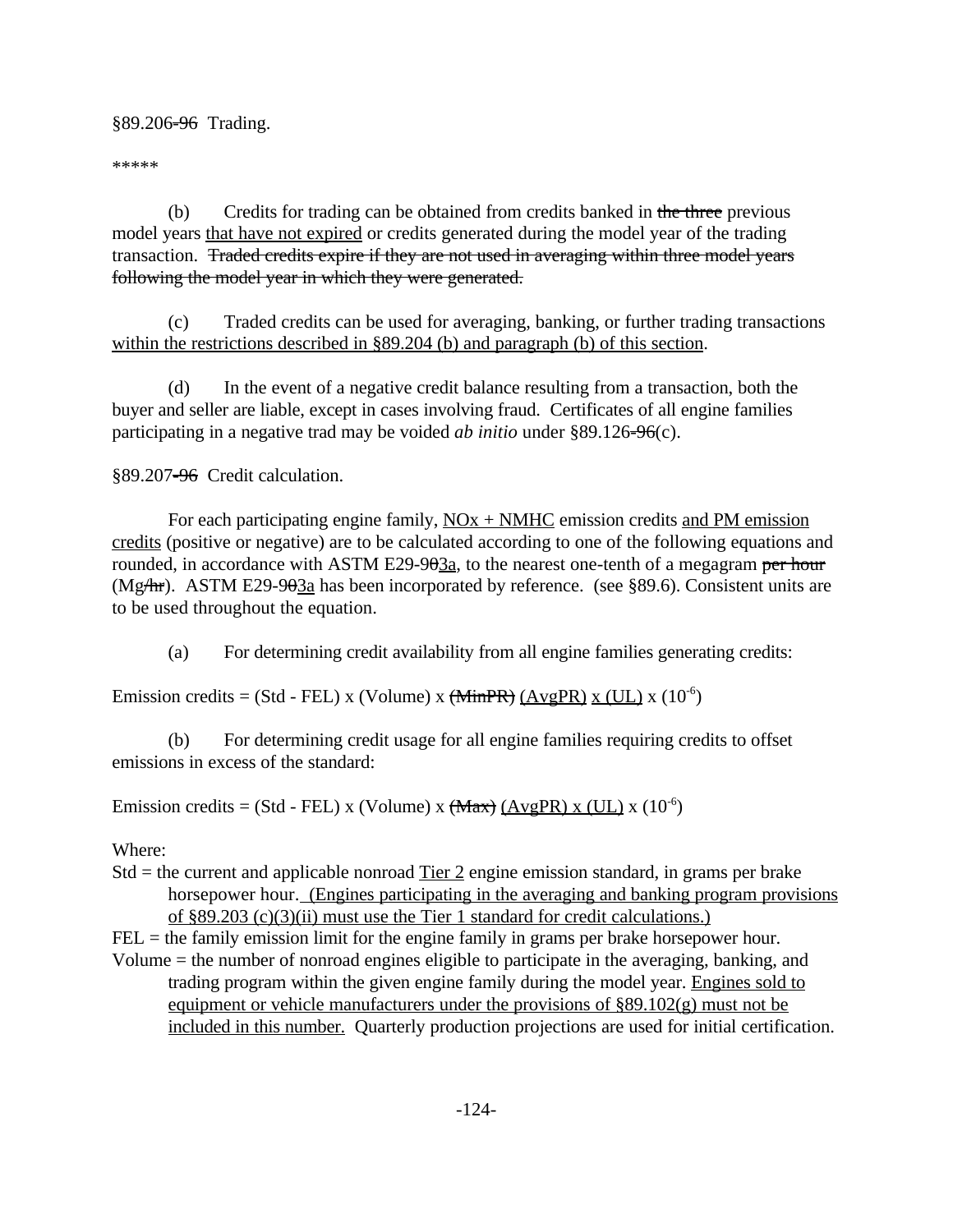Actual applicable production/sales volumes is used for end-of-year compliance determination.

- MinPR=the power rating of the configuration within an engine family with the lowest power rating.
- MaxPR= the power rating of the configuration within an engine family with the highest power rating.
- $AvgPR =$  the average power rating of all of the configurations within an engine family, calculated on a sales-weighted basis.
- $UL =$  the useful life for the given engine family, in hours.

§89.208-96 Labeling.

For all nonroad engines included in the averaging, banking, and trading program, the family emission limits to which the engine is certified must be included on the label required in §89.110-96.

§89.209-96 Certification.

(a) In the application for certification a manufacturer must:

(1) Declare its intent to include specific engine families in the averaging, banking, and trading program.

(2) Submit a statement that the engines for which certification is requested will not, to the best of the manufacturer's belief, cause the manufacturer to have a negative credit balance when all credits are calculated for all the manufacturer's engine families participating in the averaging, banking, and trading program, except as allowed under §89.203 (c)(3)(ii).

(3) Declare  $\pi n$  the applicable FELs for each engine family participating in averaging, banking, and trading.

(i) The FEL must be to the same number of significant digits as the emission standard for the applicable pollutant.

(ii) In no case may the FEL exceed the upper limits prescribed in  $$89.203-96(d)$  §89.112 (d).

(4) Indicate the projected number of credits generated/needed for this family; the projected applicable production/sales volume, by quarter; and the values required to calculate credits as given in §89.207-96.

(5) Submit calculations in accordance with  $\S 89.207 = 96$  of projected emission credits (positive or negative) based on quarterly production projections for each participating family.

 $(6)$  (i) If the engine family is projected to have negative emission credits, state specifically the source (manufacturer/engine family or reserved) of the credits necessary to offset the credit deficit according to quarterly projected production, or, if the engine family is to be included in the provisions of §89.203 (c)(3)(ii), state that the engine family will be included in those provisions.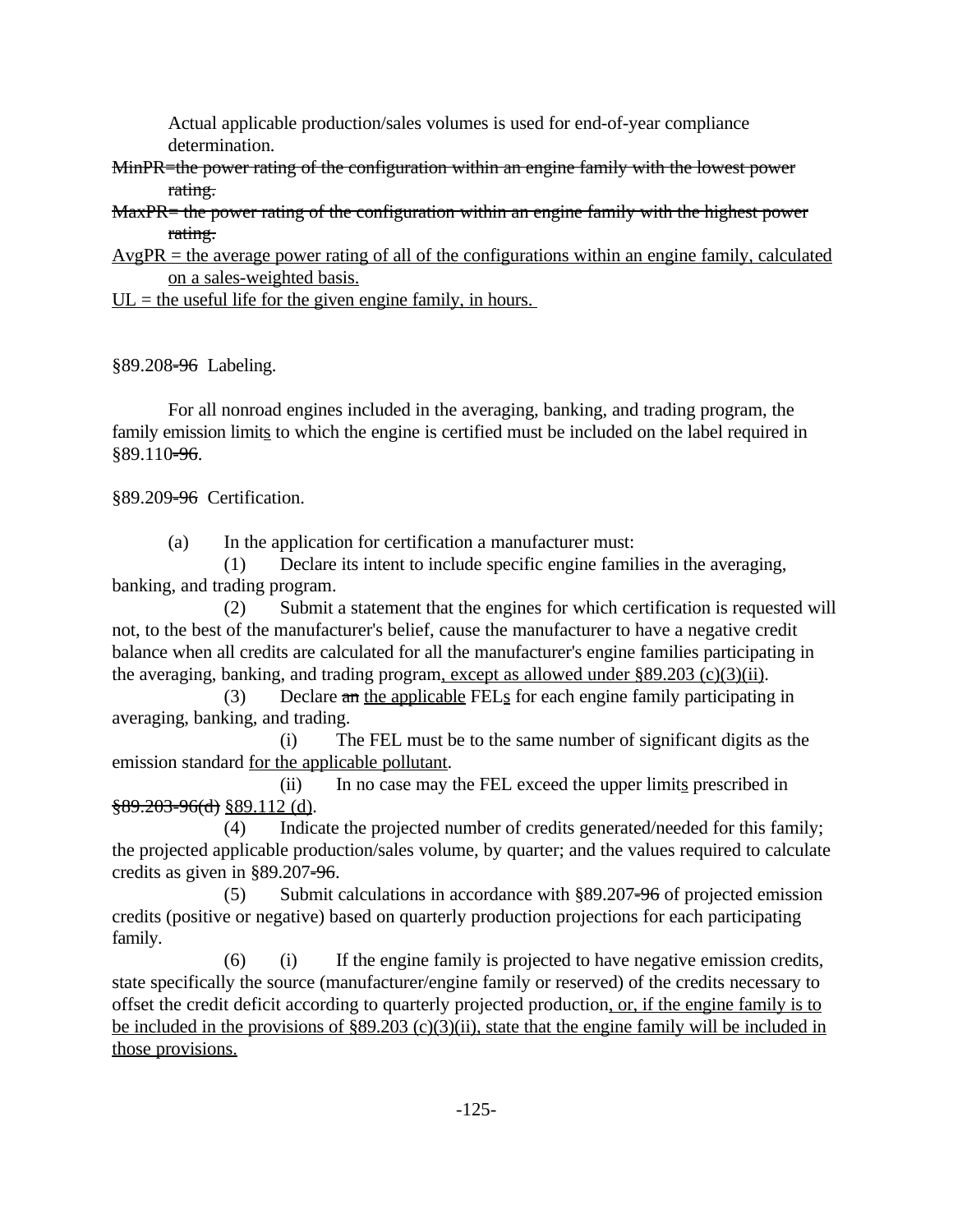(ii) If the engine family is projected to generate credits, state specifically (manufacturer/engine family or reserved) where the quarterly projected credits will be applied.

\* \* \* \* \*

§89.210-96 Maintenance of records.

\* \* \* \* \*

(b) The manufacturer of any nonroad engine family that is certified under the averaging, banking, and trading program must establish, maintain, and retain the following adequately organized and indexed records for each such family:

- (1) EPA engine family;
- (2) Family emission limits (FEL);
- (3) Power rating for each configuration tested;
- (4) Projected applicable production/sales volume for the model year; and
- (5) Actual applicable production/sales volume for the model year.

(c) Any manufacturer producing an engine family participating in trading reserved credits must maintain the following records on a quarterly basis for each engine family in the trading program:

- (1) The engine family;
- (2) The actual quarterly and cumulative applicable production/sales volume;
- (3) The values required to calculate credits as given in  $§89.207 = 96$ ;
- (4) The resulting type and number of credits generated/required;
- (5) How and where credit surpluses are dispersed; and
- (6) How and through what means credit deficits are met.

\* \* \* \* \*

 $§89.211=96$  End-of-year and final reports.

(a) End-of-year and final reports must indicate the engine family, the actual applicable production/sales volume, the values required to calculate credits as given in §89.207-96, and the number of credits generated/ required. Manufacturers must also submit how and where credit surpluses were dispersed (or are to be banked) and/or how and through what means credit deficits were met. Copies of contracts related to credit trading must be included or supplied by the broker, if applicable. The report shall must include a calculation of credit balances to show that the summation of the manufacturer's use of credits results in a credit balance equal to or greater than zero, except as allowed under §89.203 (c)(3)(ii).

\* \* \* \* \*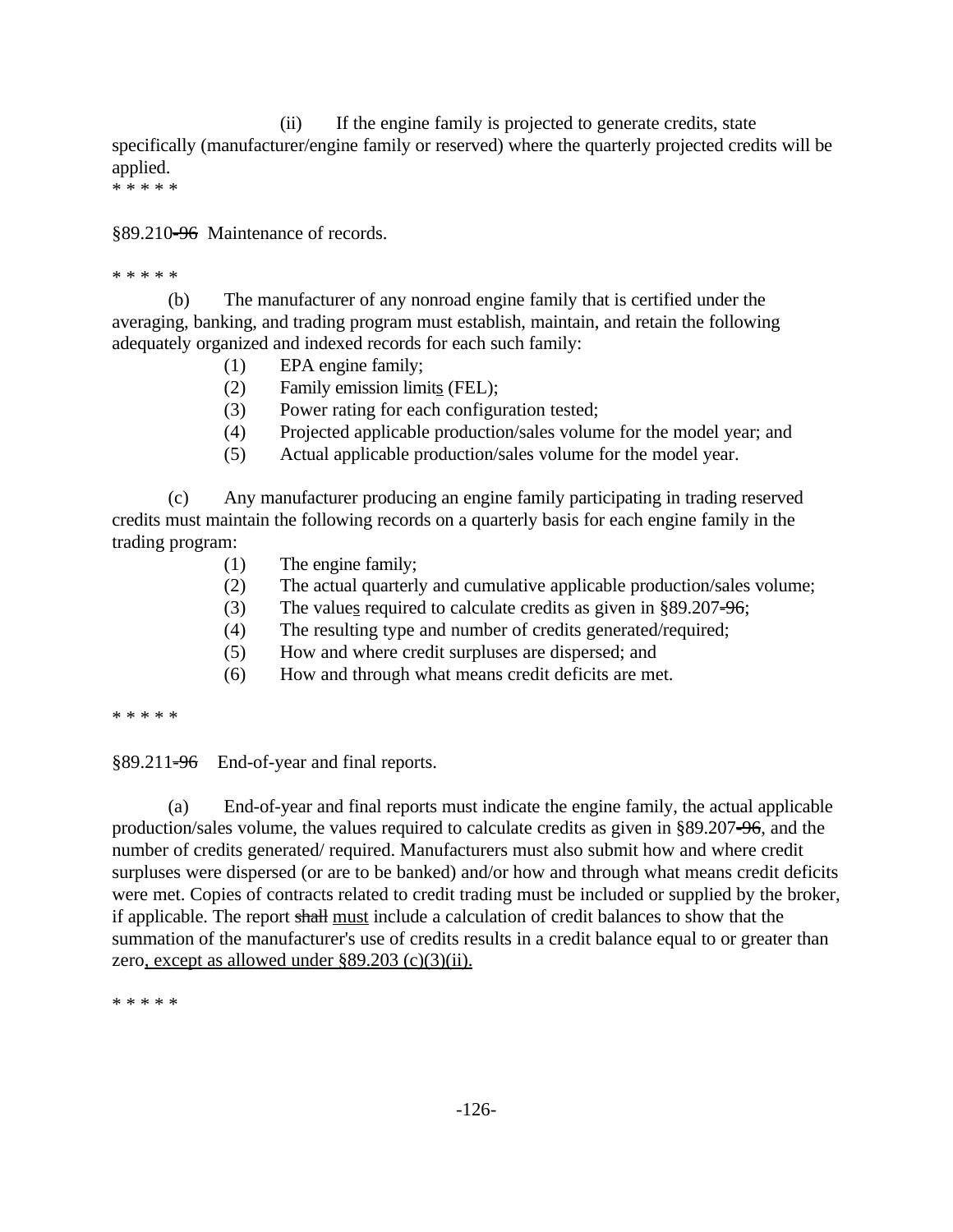Protection Agency, 401 M Street SW., Washington, DC 20460. Chief, Mobile Source (c) (1) End-of-year reports must be submitted within 90 days of the end of the model year to: Director, Manufacturers Operations Division (6405-J), U.S. Environmental Operations Division, 9528 Telstar Avenue, El Monte, CA 91731.

Agency, 401 M Street SW., Washington, DC 20460. Chief, Mobile Source Operations Division, (2) Final reports must be submitted within 270 days of the end of the model year to: Director, Manufacturers Operations Division (6405-J), U.S. Environmental Protection 9528 Telstar Avenue, El Monte, CA 91731.

\* \* \* \* \*

§89.212-96 Notice of opportunity for hearing.

Any voiding of the certificate under §§ 89.203<del>-96 (f)</del> (d), 89.206<del>-96 (d)</del> (c), 89.209<del>-96</del> (c) and  $89.210\text{-}96$  (g) will be made only after the manufacturer concerned has been offered an opportunity for a hearing conducted in accordance with §§ 89.512-96 and 89.513-96 and, if a manufacturer requests such a hearing, will be made only after an initial decision by the Presiding Officer.

Subpart D—Emission Test Equipment Provisions

\*\*\*\*\*

§89.302<del>-96</del> Definitions.

The definitions in subpart A of part 89 apply to this subpart. For terms not defined in part 89, the definitions in part 86, subparts A, D, I, and N apply to this subpart. The following definition also applies to this subpart.

Specific emissions, g/kW-hr, is expressed on the basis of observed gross brake power. When it is not possible to test the engine in the gross conditions, for example, if the engine and transmission form a single integral unit, the engine may be tested in the net condition. Power corrections from net to gross conditions will be allowed with prior approval of the Administrator.

\*\*\*\*\*

Subpart E—Exhaust Emission Test Procedures

\*\*\*\*\*

Subpart F—Selective Enforcement Auditing

\*\*\*\*\*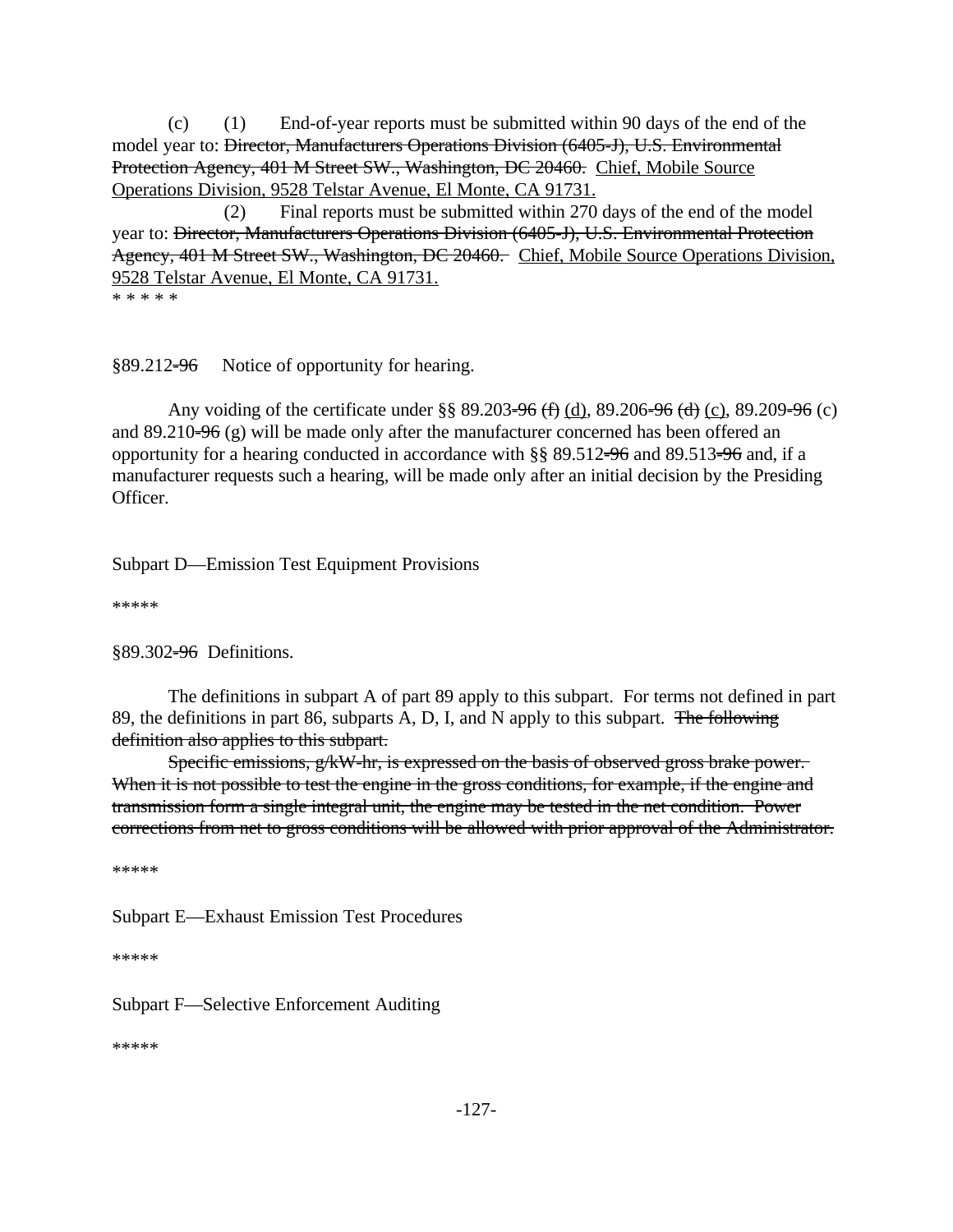Subpart G—Importation of Nonconforming Nonroad Engines

\*\*\*\*\*

§89.602<del>-96</del> Definitions. \* \* \* \* \*

*Fifteen working day hold period*. The period of time between a request for final admission and the automatic granting of final admission (unless EPA ARB intervenes) for a nonconforming nonroad engine conditionally imported pursuant to §89.605-96 or §89.609-96. Day one of the hold period is the first working day (see definition below for "working day" in this section) after the Manufacturers Mobile Source Operations Division of EPA ARB receives a complete and valid application for final admission.

\* \* \* \* \*

§89.603-96 General requirements for importation of nonconforming nonroad engines.

\* \* \* \* \*

(d) The ICI must submit to the Manufacturers Mobile Source Operations Division of EPA ARB a copy of all approved applications for certification used to obtain certificates of conformity for the purpose of importing nonconforming nonroad engines pursuant to §89.605=96 or §89.609= 96. In addition, the ICI must submit to the Manufacturers Mobile Source Operations Division a copy of all approved production changes implemented pursuant to Sec. 89.605-96 or subpart B of this part. Documentation submitted pursuant to this paragraph must be provided to the Mobile Source Operations Division within 10 working days of approval of the certification application (or production change) by the Certification Mobile Source Operations Division of EPA ARB.

§89.604<del>-96</del> Conditional admission.

\* \* \* \* \*

 $(c) * * *$ 

(4) A copy of the written record is to be submitted to the Manufacturers Mobile Source Operations Division of EPA ARB within five working days of the transfer date.

(d) Notwithstanding any other requirement of this subpart or U.S. Customs Service regulations, an ICI may also assume responsibility for the modification and testing of a nonconforming nonroad engine which that was previously imported by another party. The ICI must be a holder of a currently valid certificate of conformity for that specific nonroad engine or authorized to import it pursuant to §89.609-96 at the time of assuming such responsibility. The ICI must comply with all the requirements of  $\S 89.603 = 96$ ,  $\S 89.604 = 96$ , and either  $\S 89.605 = 96$  or §89.609-96, as applicable. For the purposes of this subpart, the ICI has "imported" the nonroad engine as of the date the ICI assumes responsibility for the modification and testing of the nonroad engine. The ICI must submit written notification to the Manufacturers Mobile Source Operations Division of EPA ARB within 10 working days of the assumption of that responsibility.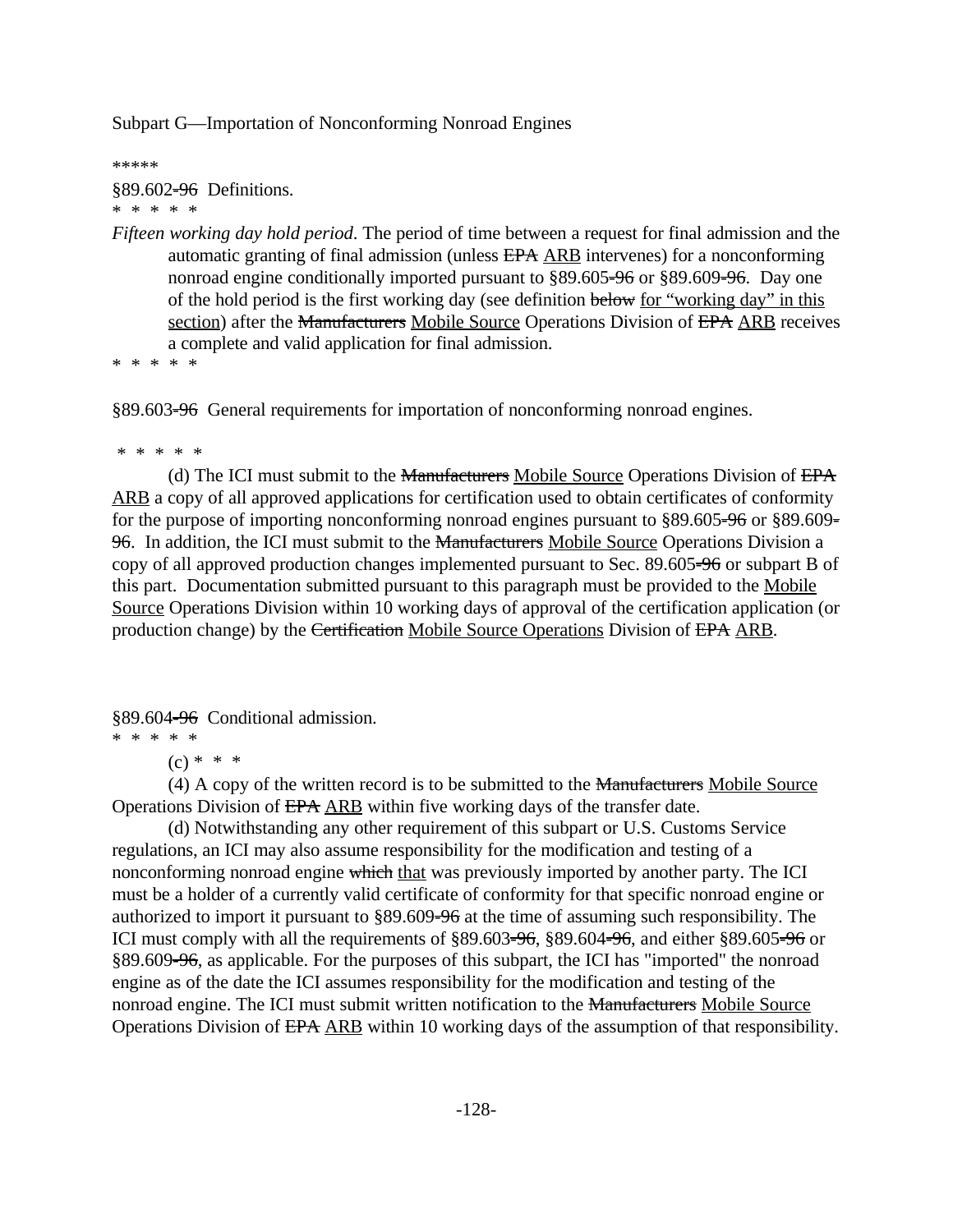§89.605-96 Final admission of certified nonroad engines.

 $(a) * * * *$ 

 $(2)$  \* \* \*

(i) The ICI attests that the nonroad engine has been modified in accordance with the provisions of the ICI's certificate of conformity; presents to EPA ARB a statement written by the applicable Original Engine Manufacturer (OEM) that the OEM must provide to the ICI, and to EPA ARB, information concerning production changes to the class of nonroad engines described in the ICI's application for certification; delivers to the Manufacturers Mobile Source Operations Division of EPA ARB notification by the ICI of any production changes already implemented by the OEM at the time of application and their effect on emissions; and obtains from EPA ARB written approval to use this demonstration option; or

\* \* \* \* \*

 $(a)(3) * * * *$ 

(vi) A report concerning these production changes is to be made to the Manufacturers Mobile Source Operations Division of EPA ARB within ten working days of initiation of the production change. The cause of any failure of an emission test is to be identified, if known; \* \* \* \* \*

(c) Except as provided in paragraph (b) of this section, EPA ARB approval for final admission of a nonroad engine under this section is presumed to have been granted if the ICI does not receive oral or written notice from EPA ARB to the contrary within 15 working days of the date that the Manufacturers Mobile Source Operations Division of EPA ARB receives the ICI's application under paragraph (a) of this section. EPA ARB notice of nonapproval may be made to any employee of the ICI. It is the responsibility of the ICI to ensure that the Manufacturers Mobile Source Operations Division of EPA ARB receives the application and to confirm the date of receipt. During this 15 working day hold period, the nonroad engine is to be stored at a location where the Administrator has reasonable access to the nonroad engine for the Administrator's inspection. The storage is to be within 50 miles of the ICI's testing facility to allow the Administrator reasonable access for inspection and testing. A storage facility not meeting this criterion must be approved in writing by the Administrator prior to the submittal of the ICI's application under paragraph (a) of this section.

§89.609-96 Final admission of modification nonroad engines and test nonroad engines. \* \* \* \* \*

(d) Except as provided in paragraph (c) of this section, EPA ARB approval for final admission of a nonroad engine under this section is presumed to have been granted if the ICI does not receive oral or written notice from EPA ARB to the contrary within 15 working days of the date that the Manufacturers Mobile Source Operations Division of EPA ARB receives the ICI's application under paragraph (b) of this section. Such EPA ARB notice of nonapproval may be made to any employee of the ICI. It is the responsibility of the ICI to ensure that the Manufacturers Mobile Source Operations Division of EPA ARB receives the application and to confirm the date of receipt. During this 15 working day hold period, the nonroad engine is stored at a location where the Administrator has reasonable access to the nonroad engine for the Administrator's inspection. The storage is to be within 50 miles of the ICI's testing facility to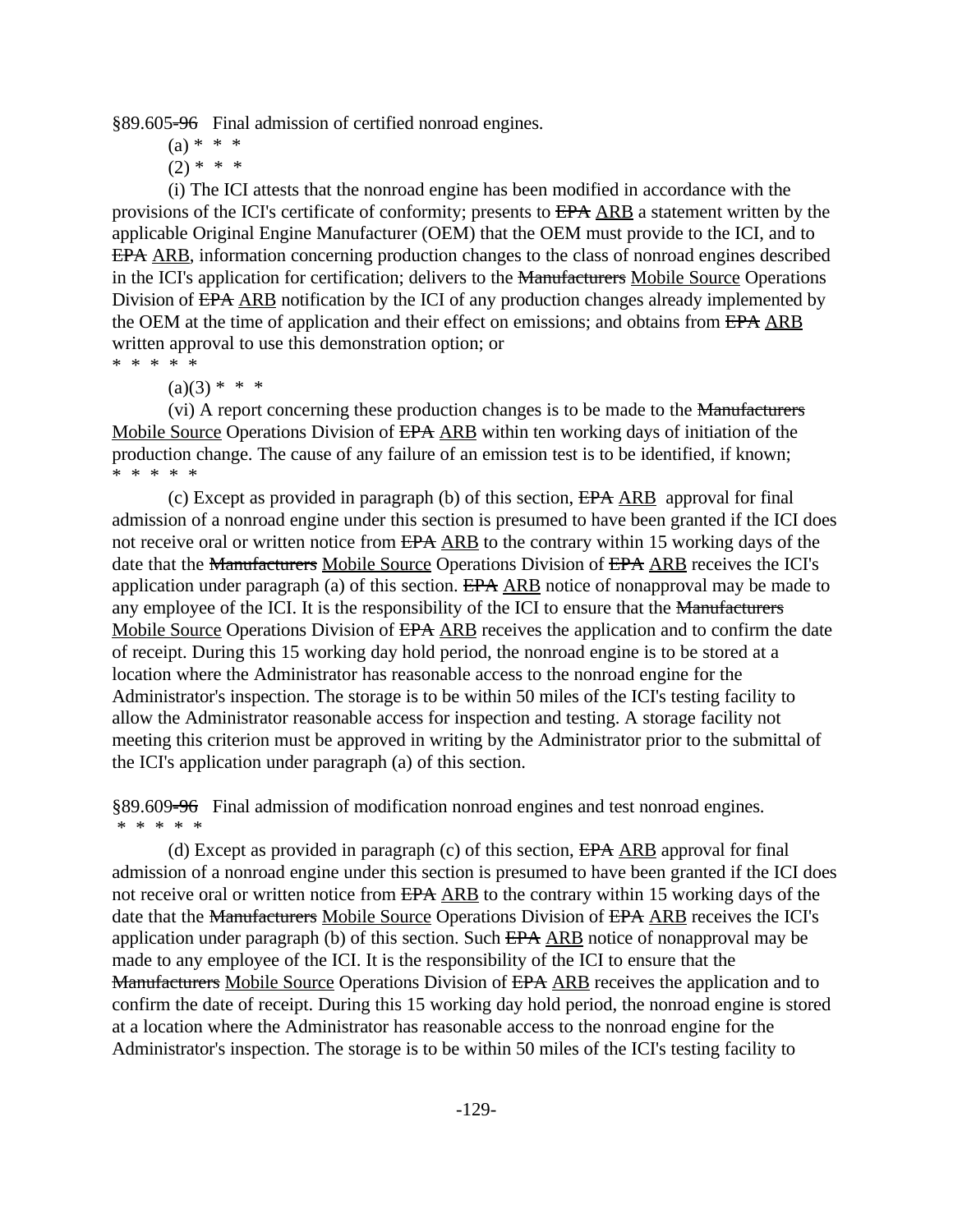allow the Administrator reasonable access for inspection and testing. A storage facility not meeting this criterion must be approved in writing by the Administrator prior to the submittal of the ICI's application under paragraph (b) of this section. \* \* \* \* \*

§89.610-96 Maintenance instructions, warranties, emission labeling.

\* \* \* \* \*

(b) Warranties. (1) ICIs must submit to the Manufacturers Mobile Source Operations Division of EPA ARB sample copies (including revisions) of any warranty documents required by this section prior to importing nonroad engines under this subpart. \* \* \* \* \*

§89.611-96 Exemptions and exclusions.

\* \* \* \* \*

(g) An application for exemption and exclusion provided for in paragraphs (b), (c), and (e) of this section is to be mailed to: U.S. Environmental Protection Agency, Office of Mobile Sources, Engine Programs and Compliance Division (6405-J), 401 M Street, SW, Washington, DC 20460, Attention: Imports. Chief, Mobile Source Operations Division, 9528 Telstar Avenue, El Monte, CA 91731.

Subpart H—Recall Regulations

\*\*\*\*\*

Subpart I—Emission Defect Reporting Requirements

\*\*\*\*\*

Subpart J—Exemption Provisions

\*\*\*\*\*

§89.903-96 Application of section 216(10) of the Act. \* \* \* \* \*

(b) EPA ARB will maintain a list of nonroad engines that have been determined to be excluded because they are used solely for competition. This list will be available to the public and may be obtained by writing to the following address: Chief, Selective Enforcement Auditing Section, Engine Programs and Compliance Division (6405-J), Environmental Protection Agency, 401 M Street SW, Washington, DC 20460.Mobile Source Operations Division, 9528 Telstar Avenue, El Monte, CA 91731.

\* \* \* \* \*